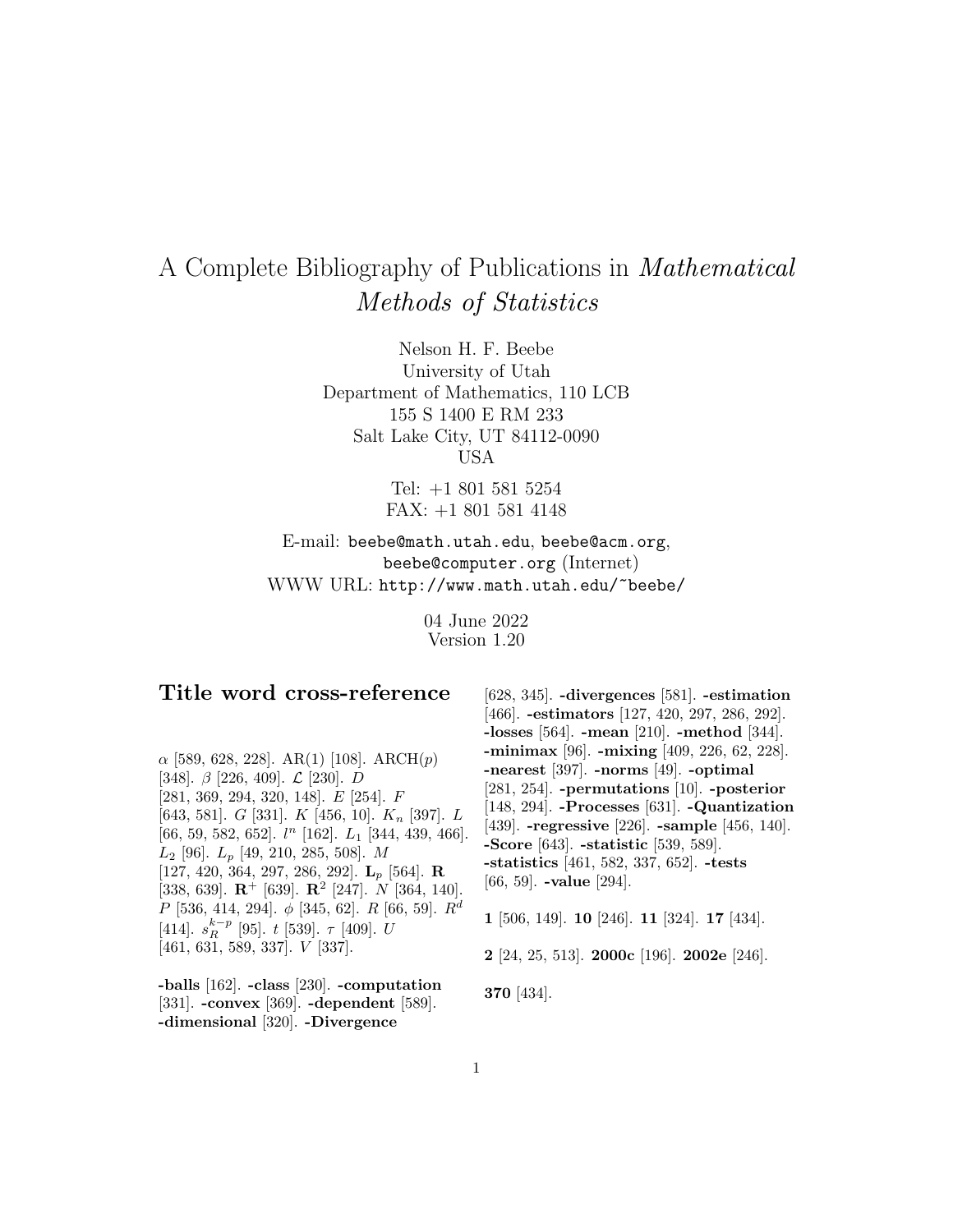**4** [111, 142].

**60200a** [111].

**8** [196].

**93m** [149]. **95g** [24, 25]. **96c** [142]. **97c** [111].

**Abel** [545]. **absolute** [125]. **absolutely** [29]. **accuracy** [364, 238, 87, 144, 108, 192]. **accurate** [561]. **Acknowledgement** [142]. **Adaptation** [481, 386, 64, 9]. **adapting** [112]. **Adaptive** [487, 498, 343, 214, 385, 431, 639, 237, 242, 493, 150, 187, 519, 409, 549, 268, 170, 644, 234, 155, 198, 473, 271, 320, 295, 199, 339, 231, 334, 203, 233, 119, 104, 222, 244, 305, 530, 564, 488, 509]. **Addendum** [142]. **Additive** [215]. **Adjusted** [626]. **Admissibility** [634]. **Admissible** [252]. **affine** [267]. **against** [455, 230]. **aggregation** [369, 370]. **algebraically** [189]. **algorithm** [558, 416]. **Almost** [325]. **Alphabets** [606]. **Alternatives** [629, 623, 515, 23, 17, 12, 24, 25, 92]. **analogues** [221, 246]. **Analysis** [604, 156, 544, 299, 312, 494, 595]. **analytic** [102, 269, 300, 268, 195, 508]. **Anderson** [293]. **anisotropic** [457]. **anisotropy** [481]. **ANOVA** [245]. **Application** [472, 615, 291, 520, 287, 410, 403, 506, 513]. **applications** [492, 536, 580, 438, 340, 412, 70, 139, 228, 273, 279, 337, 562]. **Applying** [647]. **Approach** [614, 630, 596, 127, 349, 271, 461, 107, 372, 419, 270, 440, 263, 305, 255, 590, 27, 519, 14, 148]. **Approximation** [624, 492, 536, 580, 559, 81, 381, 213, 48, 130, 29, 27, 42, 129, 512, 545, 416, 93, 146, 61, 579, 585, 541]. **Approximations** [438, 647, 456, 584]. **arbitrary** [7, 58]. **ARCH** [527, 406, 302]. **Archimedean** [265]. **argument** [587]. **ARMA** [406, 6].

**ARMA-errors** [6]. **arrays** [217, 228, 552].

**Assessing** [653, 599]. **associated** [166]. **Association** [347, 250]. **assumptions** [600, 219]. **Asymptotic** [626, 619, 613, 629, 515, 524, 555, 528, 617, 5, 388, 522, 48, 583, 72, 241, 26, 91, 471, 28, 296, 101, 10, 9, 19, 604, 350, 595, 243, 20, 585, 46, 73, 219, 403, 49, 177, 325, 211, 89, 261, 413, 179, 135, 483, 87, 144, 108, 18, 123, 286, 292, 355, 57, 138, 8, 121, 293, 106, 274, 181, 133, 34]. **Asymptotically** [437, 288, 164, 260, 102, 152, 23, 17, 12, 24, 25, 638, 298, 430, 275, 116, 123]. **Asymptotics** [503, 263, 68, 148, 194, 588]. **Attraction** [606]. **Augmented** [649]. **auto** [226]. **autocorrelation** [259]. **Autoregression** [618, 629, 623, 44, 76, 88, 115, 520, 87, 144, 350]. **Autoregressive** [609, 610, 36, 259, 528, 344, 109, 408, 19, 34, 441, 395]. **average** [138]. **Averaging** [42, 129, 27, 369, 572]. **B** [149]. **Bahadur**

[127, 315, 179, 224, 92, 337, 293, 51]. **balanced** [544]. **Balancing** [608]. **ballistic** [522, 533]. **balls** [162]. **Banach** [439]. **Bands** [651]. **Banks** [497]. **Baringhaus** [92]. **based** [527, 366, 567, 1, 344, 263, 48, 476, 345, 249, 255, 557, 329, 494, 451, 565, 31]. **bases** [517]. **Baxter** [552]. **Bayes** [271, 72, 641, 79, 68, 99, 323, 106, 403]. **Bayesian** [596, 653, 399, 586, 349, 445, 378, 281, 372, 419, 620, 323]. **Behavior** [619, 314, 89, 515, 91, 28, 585, 38, 403]. **behaviour** [325, 72, 135]. **Berkson** [632]. **Bernoullian** [185]. **best** [512, 188]. **betas** [599]. **between** [497, 372, 419, 599, 94, 239, 645, 68, 4, 149]. **BGWR** [70]. **bias** [367, 504]. **biased** [52, 97]. **Biclustering** [612]. **bilinear** [28]. **Binary** [643, 609, 269, 185]. **Binomial** [620, 16]. **Bivariate** [605, 255, 41]. **blind** [470]. **blocks** [266]. **blockwise** [231]. **blurred** [563]. **Bochner** [124]. **bootstrap**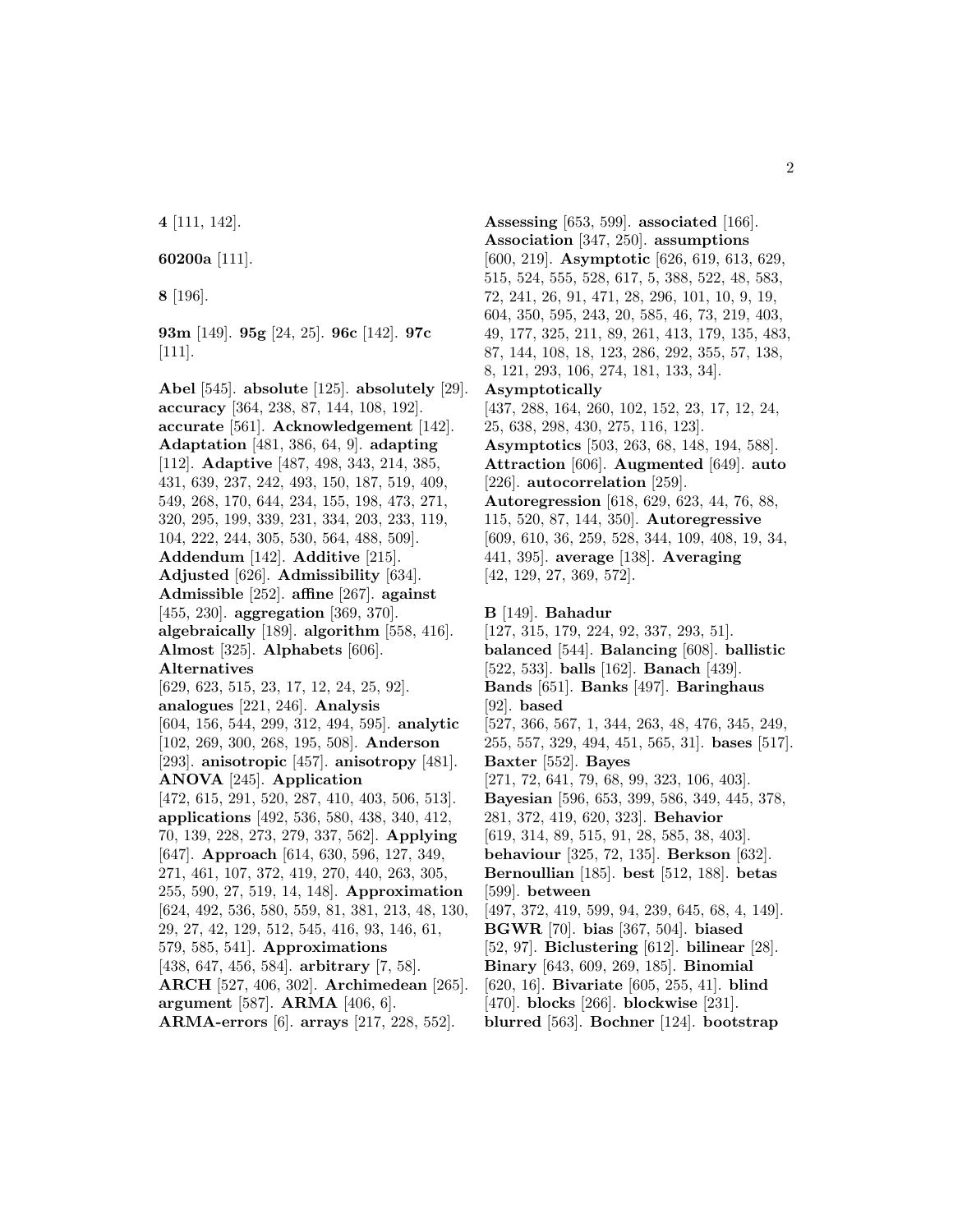[48, 364, 266, 37, 32]. **bootstrapped** [492]. **Bootstrapping** [60, 539]. **Borel** [94]. **bound** [232, 583, 138]. **Boundary** [603, 224]. **bounded** [313]. **Bounding** [642]. **Bounds** [652, 399, 210, 538, 468, 475, 179, 579, 507, 32]. **branching** [70, 18]. **Bridge** [488]. **brief** [577]. **Brownian** [86, 111, 77]. **Burdick** [174]. **C.** [435]. **Calculate** [647]. **calibrated** [32]. **canonical** [494, 595]. **Cantelli** [33]. **Cardinal** [379, 616]. **case** [503, 468, 475]. **cases** [72]. **CCC** [613]. **CDF** [287]. **Censored** [648, 637, 622, 444, 367, 255, 415, 20, 495, 553, 531]. **Censoring** [648, 184, 559, 343, 486, 489]. **Central** [631, 70, 228, 341, 78]. **cepstrum** [483]. **certain** [570]. **Cervonenkis** [342]. **chain** [214, 336, 128, 191]. **chains** [299, 239]. **Change** [326, 356, 106, 151, 376, 288, 524, 438, 270, 482, 48, 346, 342, 132, 392, 576, 73]. **Change-point** [326, 106, 288, 438, 482, 48, 132, 392]. **change-set** [342]. **Changes** [630, 452]. **channel** [393, 392]. **channels** [403]. **characteristic** [366, 91, 257]. **characteristics** [347]. **Characterization** [39, 201, 54, 550, 135, 464, 4, 149]. **Characterizations** [265, 646, 303, 361, 56, 160]. **characterizing** [587]. **Chi** [618, 5]. **Chi-Square** [618, 5]. **choice** [75, 117]. **circle** [254]. **Circular** [644, 431, 83]. **claims** [380]. **class** [573, 420, 5, 116, 230, 120, 9]. **Classes** [597, 642, 320, 446, 342, 285]. **classical** [599]. **Classification** [643, 514, 172]. **close** [318]. **clustering** [439]. **coefficient** [376, 260, 233, 590, 216, 594]. **Coefficients** [610, 528]. **Comment** [434, 577, 435]. **comments** [118]. **committed** [477]. **common** [551]. **compactly** [358]. **compare** [561]. **Comparing** [317, 311]. **comparison** [90, 554]. **complementary** [303].

**complexity** [235]. **component** [430, 8]. **components** [487, 252, 571]. **composite** [236, 550]. **comprehensive** [554]. **computation** [224, 331]. **computing** [194]. **concave** [291]. **Concentration** [523, 531]. **concept** [294]. **condition** [356]. **Conditional** [631, 429, 107, 573, 517, 248, 39, 173]. **Conditionally** [609]. **conditions** [37, 355]. **Confidence** [651, 166, 85, 48, 284, 138, 427, 32]. **Conservative** [427]. **Consistency** [429, 291, 207, 100, 110, 131, 395]. **Consistent** [360, 437, 158, 30, 183]. **constancy** [361]. **constants** [96]. **constrained** [525]. **constraints** [251, 535]. **constructing** [361]. **construction** [331]. **Contacts** [359, 365, 371, 377, 384, 391, 398, 405, 411, 417, 423, 428, 436, 443, 449, 454, 460, 467, 474, 480, 485, 491, 496, 500, 505, 511, 516, 521, 526, 532, 537, 542, 548]. **contained** [290]. **Contaminated** [619, 157]. **context** [533]. **contiguous** [515]. **Continuous** [546, 211, 169, 555, 373, 518, 266, 120, 592]. **continuous-time** [518]. **continuously** [173]. **contoured** [504]. **contrast** [50]. **controlling** [272]. **Convergence** [309, 141, 71, 53, 272, 445, 199, 74, 35, 263, 208, 62, 576, 588, 105, 257, 579]. **convex** [360, 369, 197, 370]. **Convolution** [644, 301, 197, 8, 209]. **convolutions** [314]. **copula** [387, 456, 492, 524, 580]. **copulas** [265, 602]. **correct** [32]. **Correction** [86, 111, 126, 442, 71]. **corrections** [440]. **correctness** [37]. **correlated** [247]. **Correlation** [638, 610, 574, 590, 442, 433]. **correlations** [4, 149]. **corresponding** [332]. **corrupted** [339]. **Countable** [606]. **counterfactuals** [331]. **counting** [158, 122]. **coupling** [3]. **Covariance** [434, 435, 607, 569, 498, 56, 472, 459, 312, 560, 154, 404]. **covariances** [42]. **covariate** [495]. **Covariates** [634, 130]. **covering** [346]. **Cox**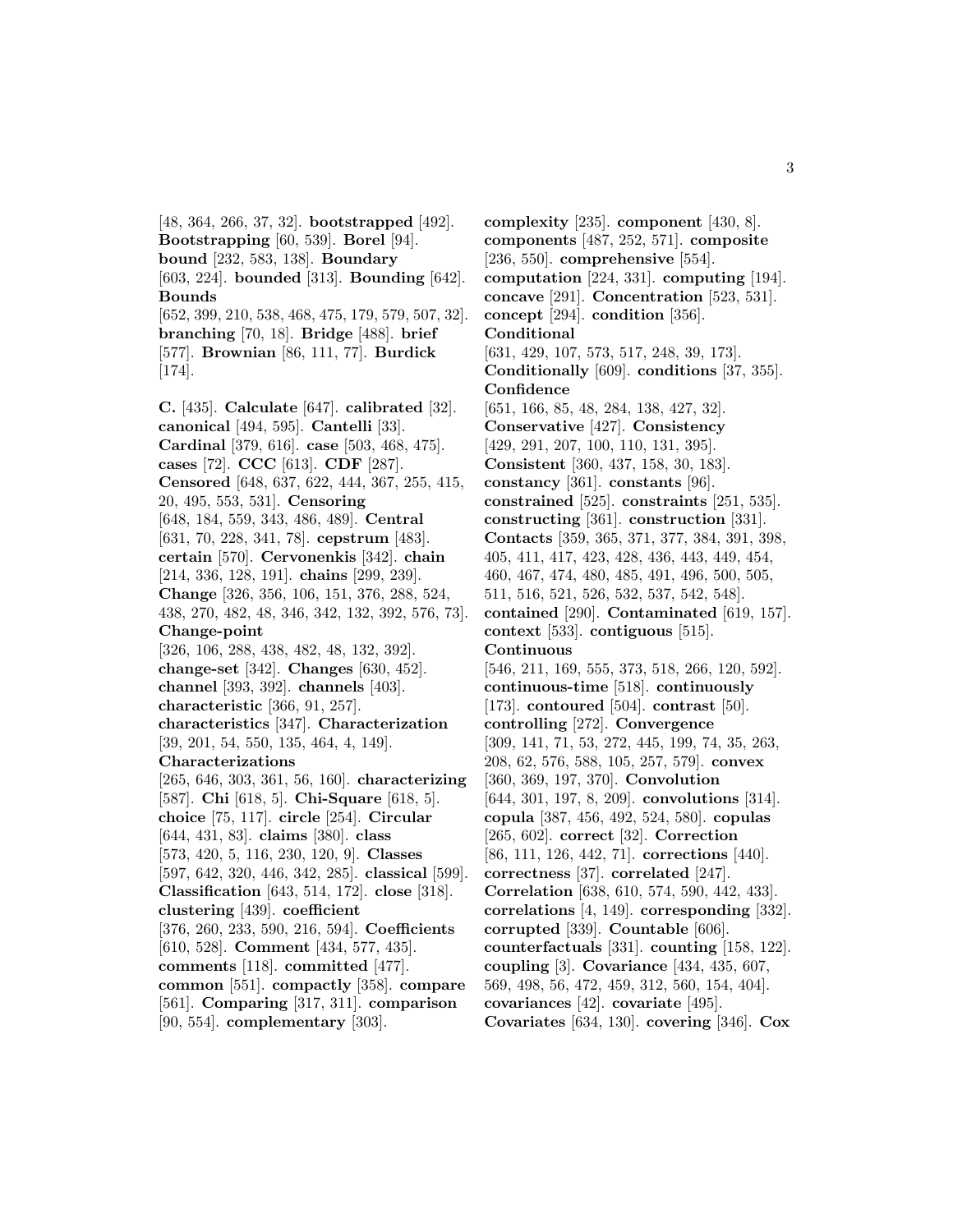[158, 471, 216]. **Cramér** [246, 515, 582, 293, 221, 37]. **Cram´er-Rao** [221]. **Cramér-type** [37]. **Cramér-von** [293]. **criterion** [497]. **critical** [95]. **Crossing** [603]. **crossover** [544]. **cube** [300]. **cube-like** [300]. **cumulative** [71, 53, 422, 495, 553]. **Current** [190, 291]. **current-status** [291]. **Curve** [650, 333, 309, 531, 601]. **curves** [203, 313]. **CUSUM** [73]. **cut** [529]. **cut-off** [529].

**D** [434]. **Darling** [293]. **Darmois** [167]. **Data** [626, 608, 637, 622, 240, 444, 43, 437, 1, 573, 291, 502, 256, 462, 322, 512, 545, 499, 415, 278, 375, 531, 52, 182]. **Data-driven** [240]. **decisions** [566]. **decomposable** [67]. **decomposition** [465]. **Deconvolution** [632, 385, 598, 330, 564]. **Deconvolving** [358]. **Deficiency** [611, 66, 59, 229]. **defined** [247]. **deformation** [407]. **degenerate** [309, 337]. **degrees** [5]. **delay** [267]. **delta** [472, 410]. **delta-method** [472]. **densities** [487, 110, 549, 358]. **Density** [639, 621, 624, 628, 120, 604, 632, 77, 86, 111, 124, 338, 360, 282, 211, 295, 169, 555, 199, 517, 214, 385, 263, 316, 476, 113, 266, 457, 137, 161, 462, 409, 273, 330, 535, 426, 556, 370, 96, 234, 508, 484, 52]. **dependence** [296, 255, 356, 38, 219]. **Dependent** [617, 645, 166, 486, 385, 340, 589, 217, 408, 161, 322, 234, 151, 227, 223]. **depending** [173]. **depth** [503]. **Derivatives** [639, 161, 535]. **design** [402, 309, 543, 563, 457, 6]. **Designs** [617, 281, 254, 95]. **detecting** [270, 73]. **Detection** [633, 630, 452, 438, 162, 237, 242, 277, 321, 374, 425, 540, 534, 600, 151]. **detectors** [354]. **determinant** [134]. **Deterministic** [608]. **Deviation** [624, 147, 210, 510, 499, 308, 507]. **deviations** [582, 67, 297, 132, 273, 389, 337, 355, 128, 227, 223]. **difference** [599, 159, 125]. **differences** [447]. **different** [317, 311]. **differentiable** [150]. **differential**

[267]. **diffusion** [514, 260, 233, 289, 458, 336, 202, 9]. **dimension** [237, 242, 348]. **dimensional** [320, 259, 414, 336, 101, 209, 509]. **dimensions** [569, 137]. **discounted** [463]. **discrete** [453, 502, 236, 22, 13, 11, 575, 121]. **Discriminant** [299]. **discrimination** [239, 68]. **Distance** [63, 446, 476, 584, 30, 84, 451, 154, 302]. **distances** [581]. **distinguished** [264, 324]. **distortions** [172]. **Distribution** [618, 617, 104, 630, 620, 314, 16, 45, 107, 115, 559, 486, 407, 333, 48, 584, 130, 80, 116, 153, 464, 396, 557, 18, 145, 576, 318, 565, 597, 8, 160, 594, 541, 38, 83, 525]. **distribution-free** [116]. **Distributions** [645, 647, 615, 646, 479, 107, 326, 163, 261, 453, 194, 72, 102, 39, 230, 126, 114, 551, 172, 21, 123, 318, 58, 4, 504, 196, 171, 197, 547, 201, 206, 252, 191, 149, 133]. **Divergence** [628, 645, 283, 345]. **divergences** [581]. **divisible** [126, 114]. **does** [125]. **Domains** [606, 300]. **Donsker** [446]. **Donsker-classes** [446]. **down** [576]. **drift** [406, 233, 289, 458]. **driven** [256, 240]. **Dutilleul** [435]. **Dvoretzky** [651]. **dyadic** [481]. **dynamical** [225, 165].

**edges** [269]. **Edgeworth** [381, 335, 364]. **Effects** [649, 103, 549]. **Efficiency** [565, 182, 315, 357, 522, 583, 179, 193, 67, 224, 58, 92, 337, 355, 274, 134]. **Efficient** [300, 353, 451, 191, 258, 594, 441, 164, 275, 260, 102, 40]. **Efron** [37]. **ellipsoids** [65, 427]. **elliptically** [504]. **EM-estimator** [41]. **emperors** [577]. **Empirical** [378, 618, 631, 98, 396, 627, 99, 642, 276, 314, 399, 49, 271, 115, 200, 262, 456, 492, 580, 424, 363, 217, 520, 335, 341, 280, 249, 28, 506, 513, 329, 287, 250, 207, 257, 71, 53, 38]. **Entropic** [606]. **entropy** [397]. **environment** [522, 533, 452]. **equality** [472, 116]. **equals** [2]. **Equation** [647, 437]. **equations** [275, 267, 159]. **equivalence** [241]. **ergodic**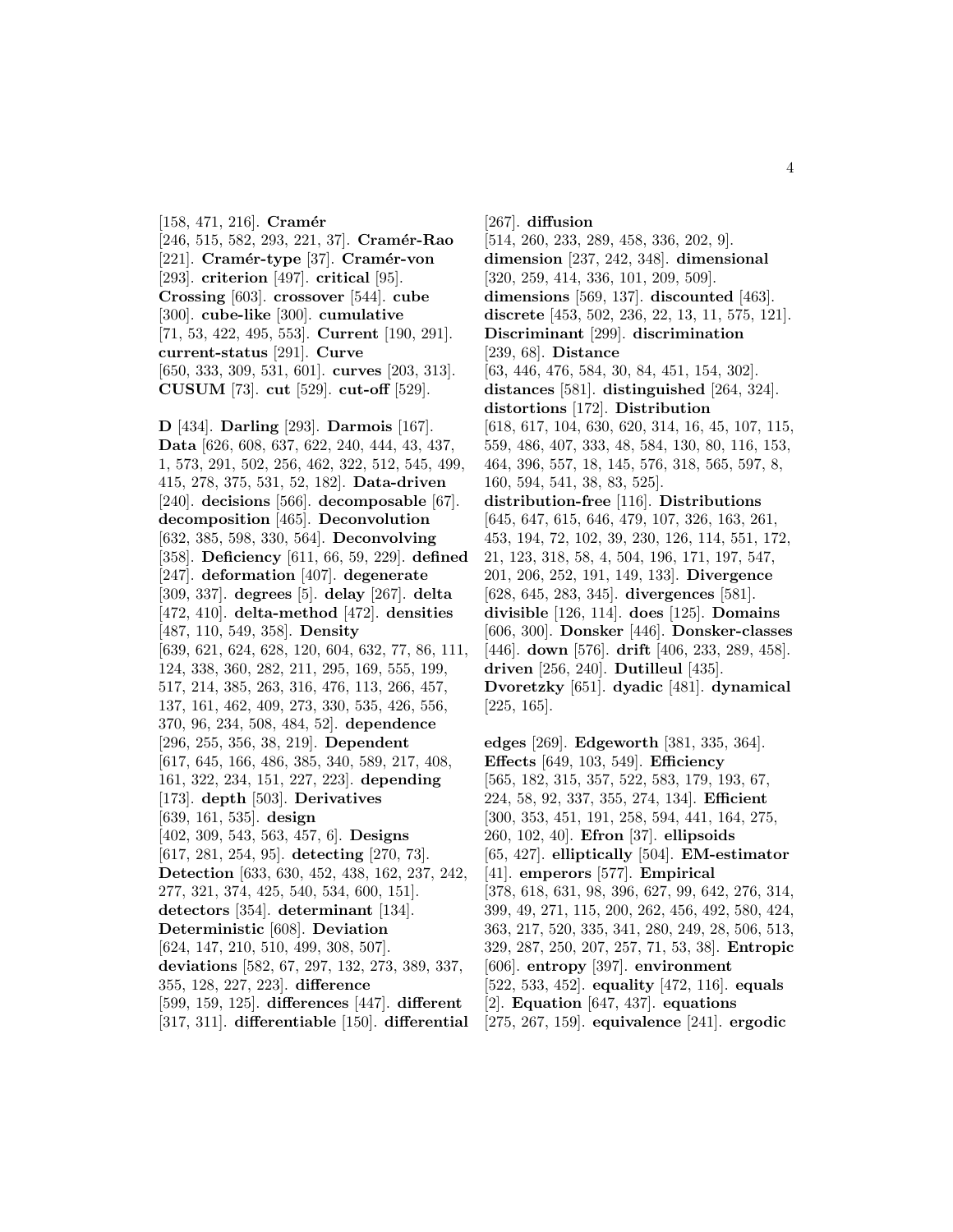[555, 573, 260, 447, 307]. **ergodicity** [400]. **Errata** [24, 25, 22]. **Erratum** [246, 34, 196, 324]. **Error** [637, 470, 396, 317, 311, 58, 8, 93, 146, 207, 594]. **Errors** [617, 614, 632, 226, 477, 306, 310, 426, 6]. **Errors-in-Variables** [614, 226]. **estimability** [330]. **estimate** [100, 8]. **estimates** [1, 36, 115, 288, 573, 482, 72, 30, 29, 3, 137, 302, 143, 97]. **Estimating** [608, 458, 535, 437, 42]. **Estimation** [527, 272, 613, 211, 259, 283, 407, 639, 470, 113, 7, 543, 621, 374, 425, 551, 159, 609, 204, 307, 336, 628, 434, 426, 615, 463, 404, 435, 525, 607, 395, 349, 338, 360, 166, 178, 320, 282, 498, 295, 200, 169, 343, 372, 419, 199, 486, 339, 164, 231, 517, 420, 490, 157, 275, 214, 226, 431, 373, 260, 357, 247, 333, 453, 502, 203, 533, 518, 446, 158, 408, 476, 309, 233, 289, 583, 119, 102, 104, 80, 205, 222, 305, 457, 367, 354, 220, 118, 321, 47, 493, 284, 459, 82, 285, 530]. **estimation** [161, 590, 165, 202, 120, 123, 462, 150, 187, 192, 519, 409, 300, 549, 19, 34, 268, 588, 301, 353, 375, 287, 380, 84, 350, 494, 451, 105, 170, 99, 121, 216, 356, 556, 106, 40, 191, 258, 594, 96, 441, 541, 348, 234, 508, 198, 276, 466, 183, 235, 601]. **Estimator** [604, 429, 430, 559, 332, 413, 522, 26, 477, 79, 483, 131, 101, 229, 499, 572, 243, 20, 41]. **Estimators** [617, 251, 133, 124, 127, 382, 325, 211, 88, 524, 555, 420, 263, 316, 48, 90, 476, 98, 570, 266, 135, 297, 112, 238, 396, 87, 144, 108, 317, 311, 286, 292, 273, 415, 442, 433, 397, 389, 58, 597, 370, 484, 488, 227, 52, 403, 50]. **evaluated** [38]. **Evaluation** [238]. **event** [278]. **event-history** [278]. **events** [21]. **Exact** [339, 647, 194]. **Examples** [419]. **excursions** [75, 117]. **existence** [400, 208]. **expansion** [261, 363, 179, 335, 364, 471]. **expansions** [388, 381, 26, 19, 34]. **Expectation** [464, 642]. **Expectations** [652, 173]. **expected** [463]. **experiments**

[103, 290, 128, 6]. **Explicit** [544, 557]. **explosive** [144]. **exponent** [133].

**Exponential** [538, 603, 303, 418, 593, 54, 523, 574, 551, 464, 189, 4, 565, 149, 525, 571]. **exponentiality** [577, 230, 355, 565]. **exponentiated** [353]. **expressed** [452]. **expressions** [557]. **Extended** [560, 601]. **extension** [167]. **extensions** [574]. **Extremal** [566, 16]. **extreme** [272, 559]. **extremum** [304].

**factor** [390]. **factorial** [95]. **factorization** [586]. **Families** [603, 303, 418, 593, 54, 2, 189, 68]. **family** [30, 442, 433, 547]. **feedback** [129]. **field** [15, 46]. **fields** [429, 247, 78, 75, 117, 279]. **filtered** [290]. **filtering** [65, 271, 152]. **filters** [575]. **finite** [518, 386, 47, 299, 128]. **First** [647, 408]. **Fisher** [318, 584, 63]. **Fisher-type** [63]. **Fit** [629, 412, 249, 193, 421, 568, 145, 240]. **fitting** [327]. **fixed** [166, 87, 144]. **forms** [507, 562]. **formula** [66, 59, 331]. **foundations** [599]. **Fourier** [254, 363]. **fractional** [468, 475, 95]. **framework** [540]. **free** [116]. **freedom** [5]. **Function** [618, 314, 366, 1, 115, 339, 104, 457, 354, 91, 530, 101, 322, 499, 415, 432, 572, 463, 541, 495, 553, 41]. **Functional** [212, 168, 105, 319, 573, 431, 35, 587, 158, 341, 493, 202, 499]. **functionals** [77, 86, 111, 49, 261, 113, 305, 26, 477, 28, 186, 493, 204, 123, 501, 506, 513, 576, 301, 198]. **Functions** [624, 567, 210, 54, 80, 321, 374, 425, 307, 568, 150, 187, 501, 506, 513, 300, 545, 268, 504, 170, 197, 195, 257, 71, 53, 40, 96, 308, 508, 38]. **gain** [146]. **Gamma** [648, 382]. **GARCH** [400, 613, 276]. **Gaussian** [349, 536, 559, 528, 232, 470, 305, 393, 483, 75, 117, 27, 129, 501, 15, 195, 160, 234, 73]. **General** [603, 534, 127, 286, 292, 318, 206, 46, 395, 501]. **generalization** [56]. **generalizations** [293]. **Generalized** [605, 382, 413, 193, 369, 486,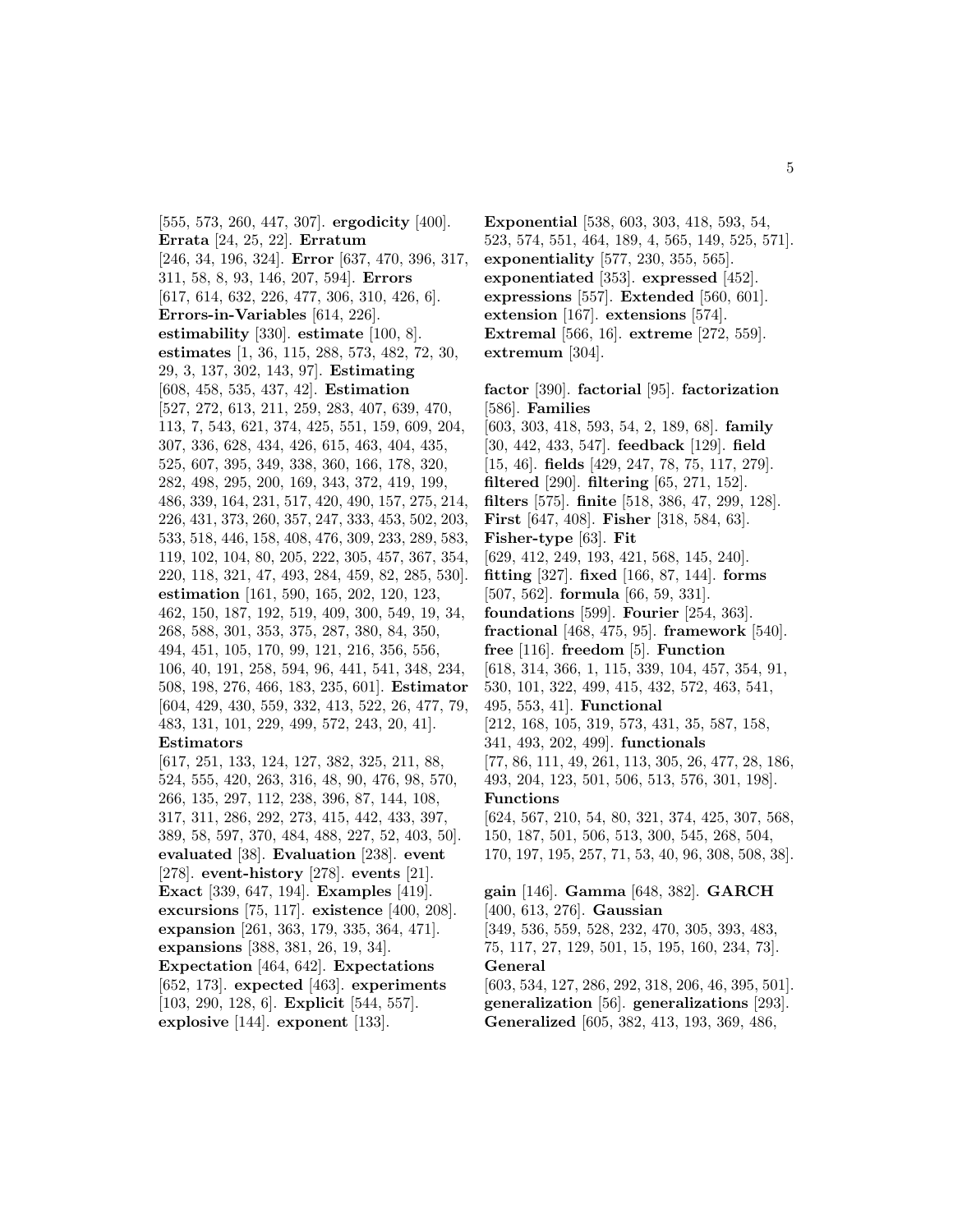130, 447, 79, 464, 557, 154, 160, 308]. **generated** [303]. **generating** [432]. **geometric** [400]. **Gini** [599]. **given** [581, 380]. **Glivenko** [33]. **global** [57]. **GM** [520]. **GM-testing** [520]. **GMANOVA** [560]. **Goodness** [145, 412, 249, 193, 421, 568]. **Goodness-of-fit** [145, 412, 249, 193, 421, 568]. **Grouped** [401]. **growing** [237, 242]. **growth** [601]. **guarantee** [551].

**H** [435]. **half** [497]. **hazard** [602, 1, 255, 554]. **hazard-based** [255]. **Heavy** [625, 615, 559, 279]. **heavy-tailed** [559, 279]. **height** [153]. **Hellinger** [30]. **Help** [359, 365, 371, 377, 384, 391, 398, 405, 411, 417, 423, 428, 436, 443, 449, 454, 460, 467, 474, 480, 485, 491, 496, 500, 505, 511, 516, 521, 526, 532, 537, 542, 548]. **Henze** [92]. **heterogeneity** [278]. **heteroscedastic** [200, 262, 509]. **heteroscedasticity** [488]. **hidden** [152, 336, 403]. **High** [75, 117, 374, 336, 509, 219]. **high-dimensional** [336, 509]. **high-variable** [374]. **Higher** [177, 561, 137]. **Hilbert** [340]. **Hilbert-valued** [340]. **Hilbertian** [250]. **Hill** [413, 587]. **Histogram** [444]. **history** [278]. **Hölder** [257, 320, 642]. **Hölderian** [341]. **homodyne** [354, 375]. **homogeneity** [15]. **hybrid** [438]. **hypotheses** [43, 406, 236, 550, 225, 145, 195, 566, 148]. **Hypothesis** [630, 319, 200, 328, 23, 17, 12, 24, 25, 126, 114, 306, 310, 368, 155]. **hypothetical** [172].

**ideal** [354]. **identifiability** [330]. **identities** [464]. **identity** [569, 56]. **II** [24, 66, 475, 419, 103, 17, 242, 310, 22, 13, 117, 144, 317, 506, 513, 450, 292, 227]. **Iid** [652]. **III** [23]. **ill** [529, 543]. **ill-posed** [529, 543]. **Image** [393, 269, 204]. **images** [185]. **immigration** [18]. **imply** [125].

**improve** [192]. **improved** [597]. **incidental** [143]. **incomplete** [1, 326]. **inconsistent** [175]. **Increase** [608]. **increment** [581]. **Independence** [125, 387, 469, 163, 201, 274, 383, 298, 473]. **independent** [125, 189, 179]. **Index** [608, 497, 559, 519]. **Indexed** [642]. **indirect** [570, 82, 451]. **individual** [278]. **induced** [212]. **Inequalities** [340, 327, 351, 523, 562]. **Inequality** [650, 586, 221, 246, 552]. **Inference** [612, 345, 424, 518, 557, 451]. **Inferential** [650]. **infinite** [115, 259, 101, 209]. **infinite-dimensional** [259, 101, 209]. **infinitely** [126, 114, 150]. **influence** [544, 313]. **Information** [270, 326, 318, 290, 63]. **Information-theoretic** [270]. **inhomogeneity** [481]. **inhomogeneous** [458, 64]. **input** [275]. **inputs** [385]. **insurance** [463]. **integral** [194]. **integrated** [580, 412, 249, 224, 8, 61, 198]. **integration** [215]. **intensity** [567, 538, 368, 122]. **intermediate** [479, 193, 67]. **Interpolation** [616, 512, 578]. **Interval** [184, 268]. **intervals** [166, 48, 138]. **intraclass** [442, 433]. **Introduced** [611]. **invariance** [250, 390, 151]. **Invariant** [634, 191, 143, 140]. **Inverse** [633, 626, 627, 540, 352, 534, 287, 160]. **inversion** [14]. **invertible** [258]. **invitation** [220]. **involving** [251]. **ion** [403]. **isomorphism** [94]. **isotropic** [584]. **iterated** [168].

**Jacobi** [545]. **Jittering** [604]. **Johann** [176]. **joint** [77, 86, 111, 602, 153]. **jump** [336]. **jumps** [538, 170, 394].

**Kaplan** [248, 33, 229]. **Kernel** [1, 373, 640, 604, 97, 124, 282, 211, 215, 316, 137, 389, 61, 227, 52]. **kernels** [154]. **Khmaladze** [412]. **Kiefer** [651, 127, 168, 51]. **known** [430]. **Kolmogorov** [596]. **Kronecker**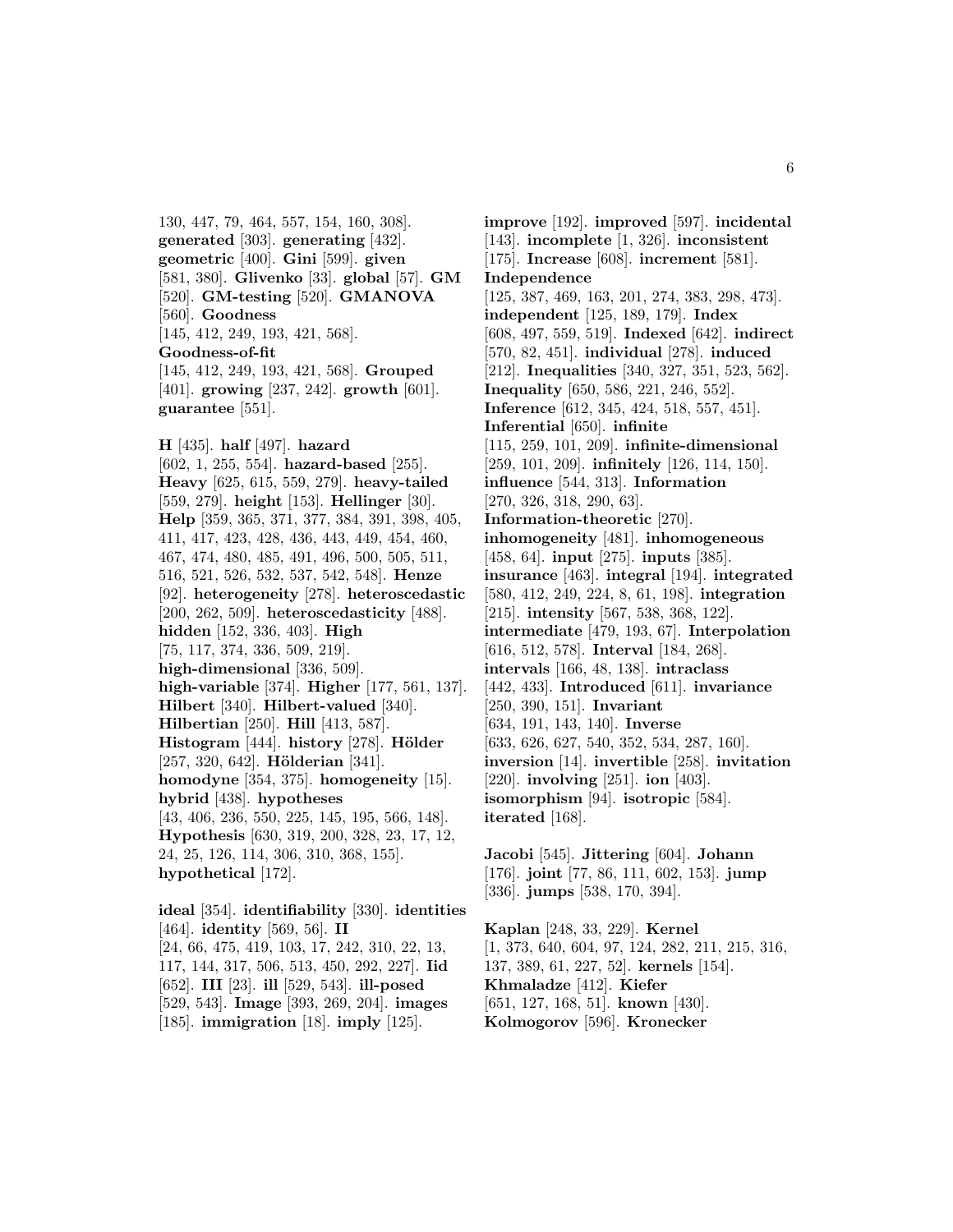**LAD** [20]. **Laguerre** [598]. **LAN** [324, 179, 264]. **LAN-representations** [324, 264]. **Laplace** [263, 194, 329]. **Large** [349, 147, 67, 297, 624, 273, 499, 389, 355, 308, 569, 245, 326, 5, 510, 21, 132, 337, 128, 410]. **Lasso** [401, 488, 509]. **lattice** [163]. **law** [573, 587, 168, 410]. **laws** [303, 497, 415, 329, 353]. **leading** [126, 114]. **Least** [617, 235, 527, 26, 131, 307, 108]. **least-squares** [108]. **Lee** [435]. **left** [322]. **Leibler** [283]. **lemma** [124]. **length** [153, 138, 52]. **lengths** [577]. **level** [641, 75, 117, 64]. **Lévy** [303, 424, 463]. **life** [230]. **Lifetime** [645]. **lifetimes** [367]. **like** [300]. **Likelihood** [607, 315, 166, 524, 35, 522, 533, 476, 471, 135, 47, 396, 290, 571, 97]. **Lilliefors** [355]. **Limit** [605, 631, 279, 479, 468, 475, 35, 212, 70, 333, 341, 280, 78, 228, 415, 196, 171]. **Limiting** [45, 573, 38]. **limits** [136]. **line** [441]. **Linear** [617, 614, 370, 465, 529, 431, 446, 130, 205, 244, 305, 543, 563, 280, 471, 159, 493, 110, 82, 37, 462, 549, 301, 390, 595, 252, 356, 106, 427, 258, 240]. **Linearity** [2]. **linearly** [560]. **Local** [319, 612, 455, 629, 623, 169, 123, 64, 651, 503, 468, 475, 346, 122, 92, 355, 57, 146, 356, 293]. **Locally** [103, 217, 243]. **location** [175, 2, 68, 525, 466]. **location-scale** [68]. **logarithm** [415, 168]. **logistic** [345, 208]. **long** [280, 296]. **long-range** [296]. **Longitudinal** [626, 437]. **look** [539]. **Loss** [628, 197]. **losses** [222, 564]. **Lower** [85, 210, 583, 464, 557, 179]. **M** [434]. **MA** [518]. **manifolds** [372, 419]. **Mann** [589]. **many** [130, 321]. **MAP** [641].

**maps** [372, 419]. **marginal** [549]. **marginals** [116]. **Markov** [157, 214, 152, 98, 299, 336, 239, 636, 128, 191, 395, 403]. **Markovian** [461]. **martingale** [447, 146]. **martingales** [70, 223]. **Math**

[111, 246, 24, 25, 142, 196, 324, 149]. **Mathematical** [434]. **Matrix** [607, 569, 586, 598, 39, 318, 560]. **maximin** [281, 550]. **Maximum** [533, 47, 607, 166, 524, 522, 476, 135, 97]. **Maxiset** [338, 633, 349]. **maxisets** [323]. **Mean** [619, 55, 142, 361, 418, 593, 210, 334, 304, 328, 335, 364, 29, 2, 79, 18, 576, 32]. **mean-value** [29]. **Means** [634, 81, 55, 142]. **Measure** [645]. **measurement** [221, 246, 317, 311]. **measures** [386, 345, 141, 69]. **median** [36, 55, 142]. **medians** [55, 142]. **Meier** [248, 33, 229]. **memory** [280]. **Method** [612, 344, 215, 231, 263, 194, 472, 523, 3, 459, 84, 541, 410, 50]. **Methods** [111, 361, 246, 24, 25, 434, 142, 196, 324, 149, 578]. **minimal** [45]. **Minimax** [236, 614, 457, 354, 162, 421, 478, 132, 448, 450, 600, 301, 644, 140, 52, 65, 80, 205, 23, 17, 12, 24, 25, 123, 150, 350, 96, 298, 473]. **minimaxity** [87, 144]. **minimizers** [399]. **Minimum** [446, 30, 302, 476, 581, 84, 451, 50]. **mirror** [369]. **Mises** [584, 515, 293]. **Mises-type** [515]. **Missing** [626, 182]. **mixed** [232, 549, 588]. **mixed-effects** [549]. **mixed-rates** [588]. **Mixing** [631, 226, 409, 62, 228, 556]. **mixture** [487, 430, 590]. **MLE** [528, 175, 208]. **Mode** [453, 622, 573, 471]. **Model** [612, 620, 649, 60, 445, 498, 430, 344, 270, 157, 226, 158, 289, 152, 305, 393, 459, 110, 101, 317, 311, 519, 122, 301, 442, 433, 560, 426, 216, 427, 594, 302, 348, 465, 276, 395]. **modeling** [323]. **Models** [613, 617, 614, 434, 636, 404, 435, 646, 382, 36, 44, 406, 387, 524, 529, 431, 254, 261, 130, 205, 244, 269, 543, 563, 185, 345, 267, 544, 255, 493, 3, 204, 396, 590, 37, 188, 549, 278, 251, 390, 20, 40, 191, 394, 240, 546, 509, 466, 97, 403, 182, 601]. **Moderate** [227, 223, 582, 389]. **modification** [416]. **Modified** [41, 124]. **modulated** [336]. **Moment** [588, 353, 432, 287, 547].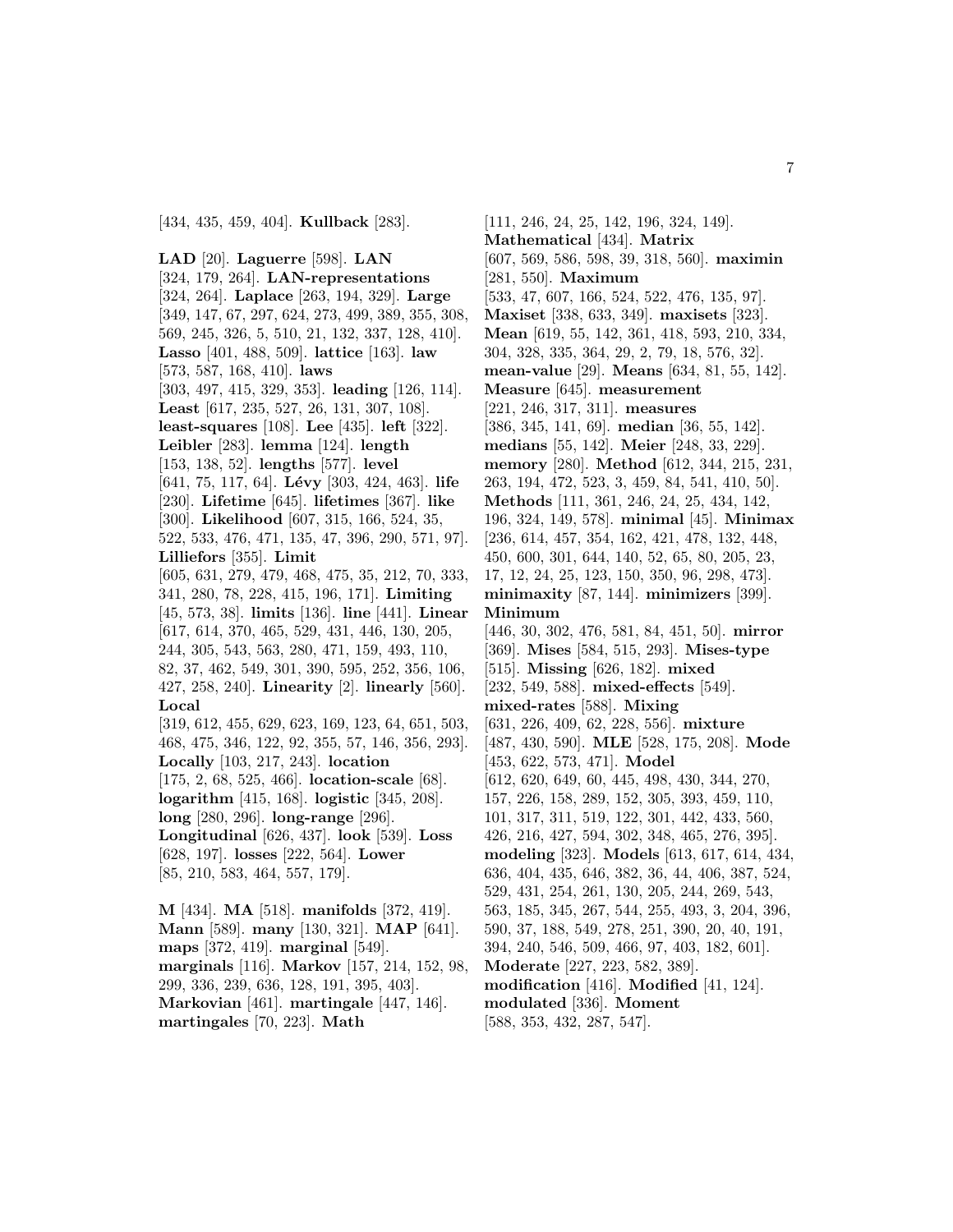**moment-empirical** [287]. **moment-type** [353]. **Moments** [606, 400, 468, 475, 518]. **Monotone** [402, 547, 231]. **Monotonicity** [641, 362]. **Monro** [388]. **most** [103]. **motion** [77, 86, 111]. **moving** [579]. **MR1202799** [149]. **MR1257978** [25]. **MR1257983** [24]. **MR1324693** [142]. **MR1372016** [111]. **MR1692715** [196]. **MR1841806** [246]. **MR1979746** [324]. **Multi** [641, 393, 392, 465]. **multi-channel** [393, 392]. **Multi-level** [641]. **multi-way** [465]. **Multichannel** [277]. **multidimensional** [536, 540]. **multinomial** [67]. **multiparameter** [76, 88, 72]. **Multiple** [630, 524, 590, 588, 595]. **multiple-set** [595]. **multiplicative** [122, 416]. **Multiplicity** [647]. **multiscale** [333]. **Multivariate** [653, 613, 555, 332, 624, 459, 274, 366, 43, 178, 382, 469, 515, 438, 203, 584, 116, 421, 79, 110, 172, 530, 161, 187, 300, 389, 572, 15, 257, 383]. **N** [459]. **natural** [303, 418, 593, 54]. **nearest** [397]. **nearly** [108]. **Necessary** [653, 148]. **NEF** [361]. **Negative** [620]. **neighbor** [397]. **Nevzorov** [149]. **Neyman** [256]. **no** [111, 246, 24, 25, 142, 196, 324]. **noise** [528, 339, 232, 7, 185, 393, 225, 165, 202, 600, 195]. **noises** [408]. **noisy** [375]. **Non** [468, 475, 330, 636, 208, 224, 337]. **non-degenerate** [337]. **Non-estimability** [330]. **non-existence** [208]. **non-standard** [224]. **Non-uniform** [468, 475]. **nonasymptotic** [184]. **noncentral** [280]. **noncentrality** [590]. **Noncommutative** [221, 246]. **nonhomogeneous** [567, 73]. **Nonlinear** [609, 344, 490, 261, 26, 296, 317, 311, 84, 494]. **nonnegative** [586, 328]. **Nonparametric** [653, 376, 643, 502, 476, 304, 289, 367, 640, 306, 310, 368, 186, 284, 161, 202, 578, 375, 380, 216, 556, 429, 60, 596, 349, 43, 362, 44, 76, 88, 343, 424, 74, 379, 263, 333, 402, 328,

233, 119, 241, 23, 17, 12, 24, 25, 277, 421,

478, 238, 172, 396, 139, 187, 228, 499, 415, 350, 312, 195, 155, 97, 32, 182]. **nonregular** [72]. **norm** [320, 222]. **Normal** [130, 29, 107, 430, 270, 79, 123, 318, 68, 561, 133, 592]. **Normality** [653, 366, 49, 413, 522, 39, 125, 101, 432, 57, 20, 46]. **normalization** [479]. **normalized** [218, 253]. **normed** [446]. **norms** [49]. **note** [281, 312, 484, 331]. **NPMLE** [182]. **nuisance** [177, 543, 188, 143]. **null** [236]. **number** [245, 5, 21, 18]. **numbers** [346, 189, 410].

**observations** [179, 82, 307, 161]. **Occupation** [636]. **off** [529]. **offspring** [18]. **Oja** [635]. **Omnibus** [329]. **on-line** [441]. **One** [414, 497, 66, 59, 304, 328, 2, 312, 313]. **One-dimensional** [414]. **one-half** [497]. **one-sample** [66]. **one-sided** [304, 328, 312, 313]. **online** [572]. **Operator** [567, 259, 598, 352]. **Operator-based** [567]. **operators** [472]. **Optimal** [210, 74, 275, 643, 639, 341, 285, 578, 616, 122, 638, 96, 6, 437, 281, 288, 254, 152, 570, 575, 75, 117, 139, 545, 239]. **optimality** [177, 5, 9, 92, 355, 196, 171, 243, 293]. **Optimally** [313]. **Oracle** [445, 586, 327, 351, 305, 519]. **oracles** [231]. **Order** [605, 635, 602, 479, 177, 357, 212, 520, 408, 583, 80, 205, 266, 574, 464, 37, 239, 561, 554, 219, 32]. **Ordered** [646, 551]. **ordering** [571]. **ordinal** [465]. **origin** [360]. **orthogonal** [273]. **Ostensibly** [625]. **Outliers** [618, 623, 625, 455].

**P** [435]. **PAC** [399]. **paper** [149]. **parallel** [554, 571]. **Parameter** [82, 272, 166, 558, 157, 85, 522, 408, 26, 118, 458, 2, 75, 117, 101, 19, 34, 99, 121, 209, 348]. **Parameters** [609, 177, 406, 270, 587, 7, 173, 551, 159, 87, 144, 590, 188, 251, 597, 427, 441, 143, 525, 546, 276, 466]. **Parametric** [420, 622, 524, 533, 267, 145, 278, 148]. **parametrization** [593]. **Pareto** [597]. **Part** [506, 513]. **partial** [340, 254, 205, 244, 576].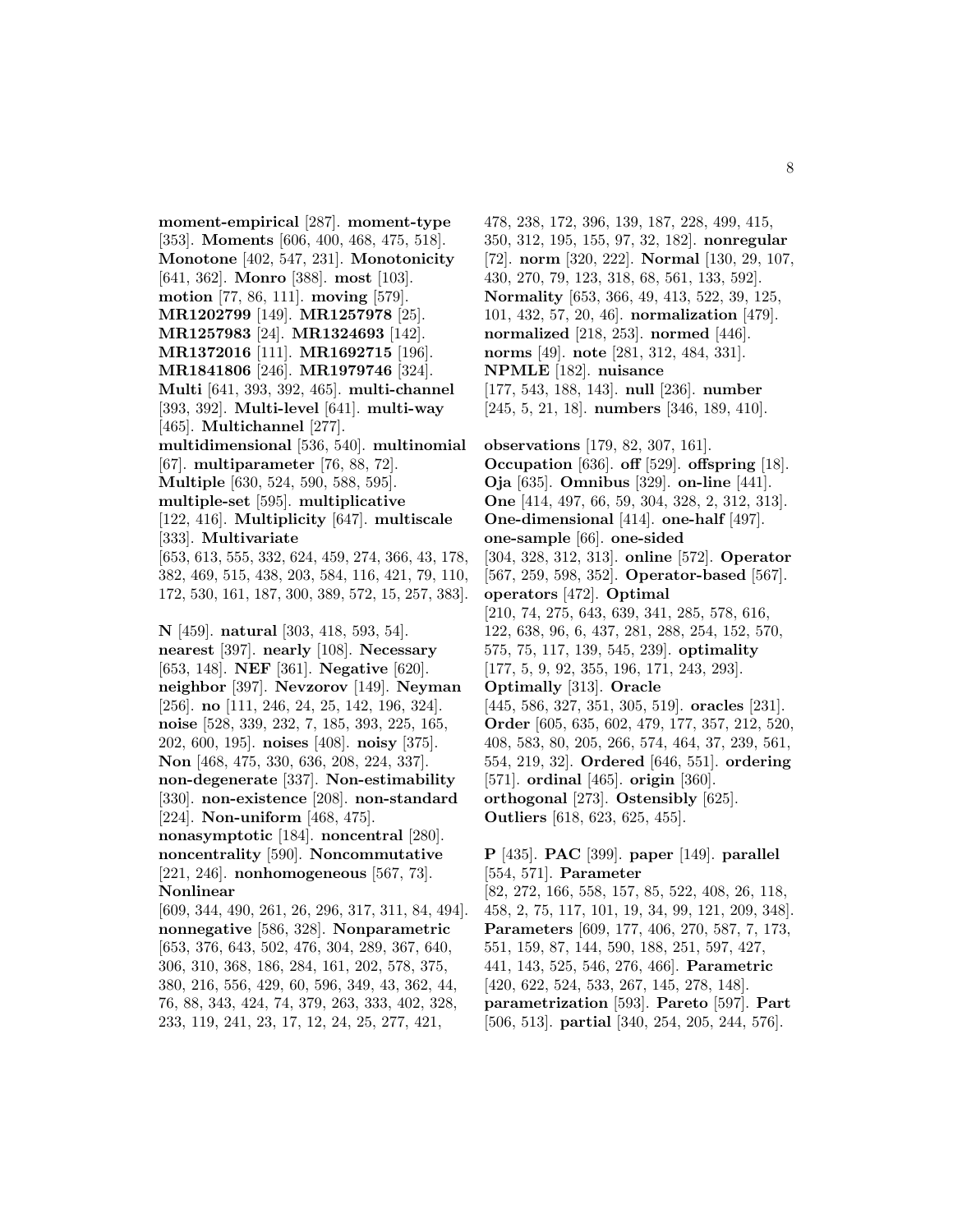**Path** [486]. **Path-dependent** [486]. **paths** [295, 514]. **PDE** [135]. **PDE's** [121]. **Pearson** [618, 623, 638]. **Penalization** [612]. **Penalized** [231]. **penalties** [235]. **penalty** [256, 463]. **period** [339]. **Periodic** [613, 400, 339, 269]. **periodically** [247]. **periodicity** [458]. **periods** [3]. **permutation** [390, 181]. **permutations** [10]. **perspectives** [512]. **Perturbation** [143]. **perturbed** [38]. **Pfanzagl** [176]. **Phillips** [563]. **Piecewise** [462, 481]. **Pinsker** [232]. **plots** [536, 414]. **plug** [483]. **plug-in** [483]. **Point** [633, 184, 288, 326, 438, 482, 48, 30, 414, 132, 392, 145, 356, 106, 38, 151]. **points** [503, 524, 336]. **Pointwise** [530, 199, 309, 457, 535, 243, 426]. **Poisson** [567, 583, 368]. **polynomial** [481, 418, 281, 327, 21]. **polynomials** [156, 556]. **polytomous** [60, 345]. **population** [47, 188]. **Populations** [652, 116, 561]. **posed** [529, 543]. **positive** [501, 506, 513, 329]. **possibly** [444, 115]. **Post** [643]. **Post-Processing** [643]. **posterior** [445, 72, 130, 2, 148, 294]. **Power** [629, 623, 479, 31]. **powerful** [103]. **pp** [434]. **precedence** [414]. **predictable** [558]. **predicting** [110]. **Prediction** [344, 637, 259, 470]. **Predictive** [620, 628]. **Preliminary** [442, 433]. **presence** [343, 415]. **principle** [147, 308]. **principles** [389, 250, 151]. **prior** [445]. **priority** [142]. **priors** [349]. **Probabilities** [603, 636, 380]. **Probability** [626, 647, 208, 201, 96]. **problem** [288, 326, 456, 164, 316, 482, 478, 346, 342, 392, 139, 174, 206, 95, 140]. **Problems** [633, 361, 177, 304, 126, 114, 540, 132, 224, 352, 534, 287, 121, 14, 566]. **procedures** [44, 570, 345, 561, 579, 585, 73]. **Process** [627, 610, 567, 528, 438, 388, 248, 502, 213, 587, 408, 280, 249, 28, 368, 87, 144, 18, 122, 250, 146, 234, 73, 422, 489]. **Processes** [631, 13, 11, 642, 527, 147, 400, 211, 200, 262,

259, 456, 492, 536, 555, 580, 424, 490, 35, 373, 412, 70, 81, 109, 217, 520, 518, 158, 233, 289, 583, 98, 266, 341, 118, 414, 108, 568, 202, 120, 506, 513, 409, 9, 145, 576, 168, 258, 276, 22]. **Processing** [643]. **Product** [434, 435, 425, 94, 459, 141, 69, 404]. **profile** [471]. **projection** [445]. **Properties** [613, 524, 528, 266, 483, 9, 287, 105, 547, 31, 73, 219]. **property** [16, 565]. **proportional** [265]. **pseudo** [524]. **Purely** [144]. **purity** [375]. **QML** [613]. **quadratic**

[261, 26, 507, 151, 562, 105]. **quantile** [429, 341, 322, 71, 53, 308, 422, 495, 553, 489]. **quantiles** [89, 61]. **quantitative** [410]. **Quantization** [439, 207, 206]. **quantizations** [252]. **quantum** [354, 220, 221, 246, 375]. **Quasi** [197, 586, 465]. **quasi-Bayesian** [586]. **Quasi-convex** [197]. **quasi-symmetry** [465]. **questions** [570].

# **Radon** [478]. **Random** [605, 608, 610, 649, 646, 429, 156, 210, 559, 407, 103, 247, 402, 522, 533, 472, 584, 452, 78, 125, 501, 506, 513, 512, 62, 549, 55, 142, 279, 380, 591, 390, 146, 46, 38, 489]. **random-effects** [549]. **randomized** [399]. **range** [296]. **rank** [147, 115, 103, 91, 274, 601]. **ranking** [312]. **Rao** [246, 221]. **rare** [21]. **Rate** [35, 208, 579, 445, 602, 263, 122, 554]. **Rates** [643, 199, 74, 309, 141, 588, 128, 96]. **Ratio** [413, 615, 315, 35, 547, 571]. **ratios** [290]. **Rayleigh** [557]. **reconstruction** [316, 393]. **record** [557]. **records** [4, 149]. **recovery** [269, 285, 139]. **Recursive** [558]. **reduced** [601]. **regenerative** [3]. **regions** [85]. **Regression** [418, 648, 640, 622, 627, 578, 60, 303, 361, 281, 362, 555, 343, 74, 379, 373, 254, 261, 291, 402, 158, 236, 7, 119, 241, 26, 457, 345, 100, 208, 421, 296, 396, 131, 307, 101, 37, 139, 499, 415, 389, 572, 84, 190, 426,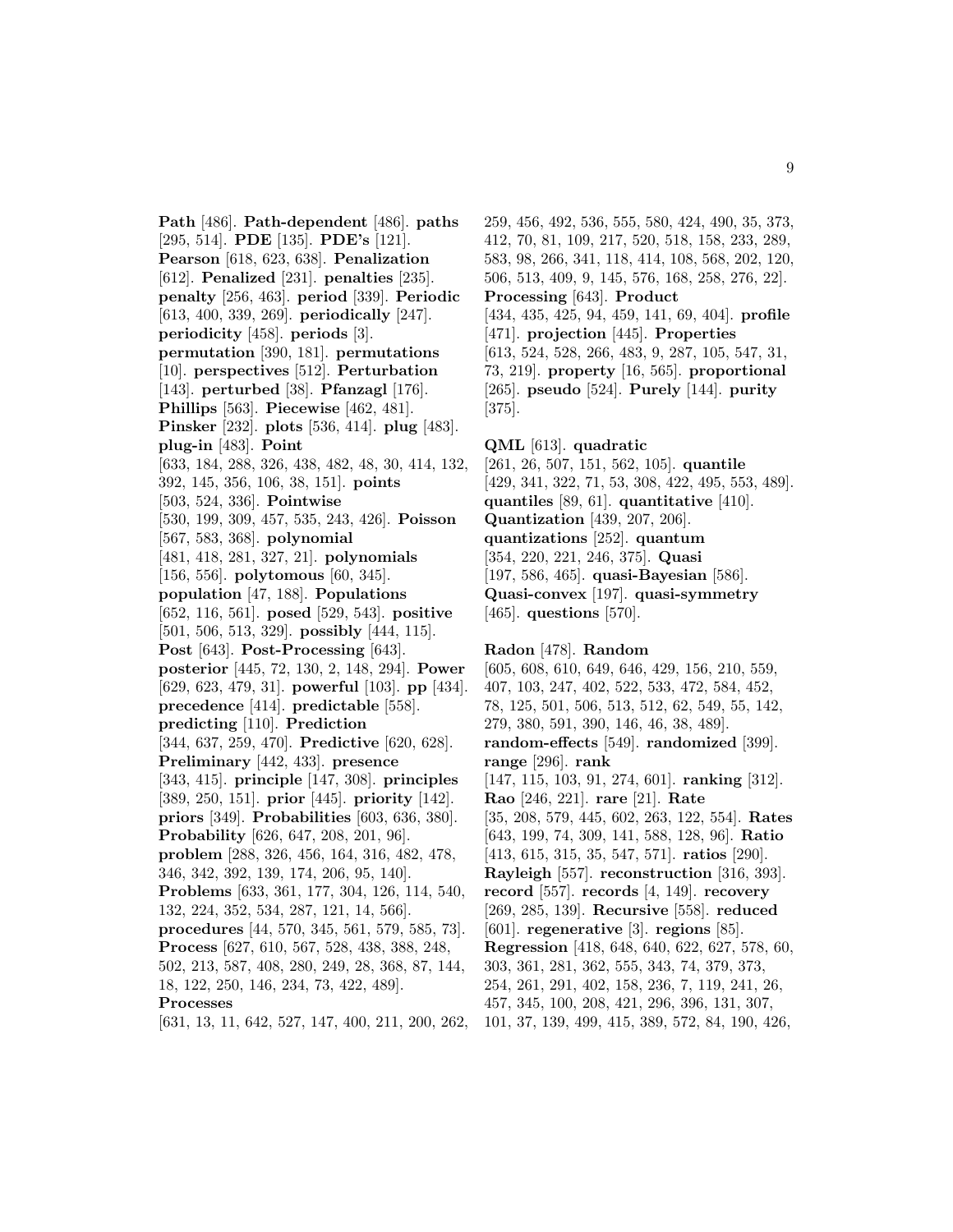195, 160, 20, 71, 53, 40, 594, 6, 422, 495, 553]. **regressive** [226]. **regret** [140]. **Regular** [617, 214, 29, 206, 133]. **regularity** [30]. **Regularization** [352, 534]. **regularizations** [529, 563]. **regularized** [588]. **reign** [577]. **related** [361, 56, 327, 351, 164, 482, 304, 478, 31]. **relation** [224]. **Relative** [637, 229]. **remark** [183]. **Renewal** [109, 461, 502]. **representation** [248, 322, 51]. **Representations** [591, 127, 264, 324]. **Resampling** [611]. **Residual** [520, 645, 262]. **Residuals** [618, 627, 115, 312, 160]. **resolution** [64]. **respect** [229, 160]. **Response** [435, 553]. **Responses** [626]. **Restoration** [185]. **restricted** [85]. **result** [554]. **Results** [650, 555, 573, 401, 109, 217, 273, 499, 31]. **reversed** [602]. **Révész** [572]. **review** [593]. **revisited** [593, 448, 450]. **reward** [502]. **Riemannian** [372, 419]. **right** [343]. **Risk** [570, 399, 316, 132, 68, 504, 106, 128]. **Risk-optimal** [570]. **risks** [463]. **Robbins** [388]. **Robust** [136, 157, 84, 79, 276]. **Robustness** [172, 455, 575]. **Rosen** [434]. **Roy** [435, 459]. **ruin** [380]. **rules** [504, 323]. **RWRE** [621].

**S** [434]. **S.** [459]. **Saddlepoint** [584]. **Sample** [605, 619, 295, 596, 361, 418, 66, 59, 89, 456, 2, 94, 380, 337, 140, 148, 592]. **sampled** [462]. **samples** [326, 15, 383]. **sampling** [123, 121, 134, 97]. **saturated** [95]. **Scale** [652, 551, 68, 99, 40]. **scheme** [236, 67]. **schemes** [22, 13, 11, 27, 129, 534]. **Score** [643, 568, 31]. **score-functions** [568]. **seasonal** [280]. **Second** [205, 266, 239, 357, 518, 583, 80, 37]. **Second-order** [266, 357]. **Selecting** [649]. **Selection** [640, 188, 444, 481, 445, 498, 289, 367, 426]. **Self** [253, 218]. **Self-normalized** [253, 218]. **Semi** [622, 524, 98]. **semi-Markov** [98]. **Semi-Parametric** [622, 524].

**semimartingale** [93, 394]. **Semiparametric** [430, 226, 225, 165, 357, 191, 394]. **Sequences** [631, 340, 589, 477, 280, 243, 323, 151]. **Sequential** [233, 269, 147, 262, 408, 289, 19, 34, 239]. **serial** [91]. **Series** [609, 558, 200, 262, 215, 470, 100, 483, 273, 105]. **set** [284, 346, 342, 595, 566]. **set-valued** [566]. **setting** [501]. **setup** [166]. **shape** [339, 137]. **Sharp** [320, 507, 231, 203]. **Sheppard** [440]. **Shift** [390, 357, 92]. **shifts** [407]. **Shiryaev** [73]. **shorth** [325, 153]. **shortt** [213]. **shrinkage** [357]. **sided** [304, 328, 312, 313]. **sieves** [50]. **sign** [44, 76, 88, 455]. **Signal** [633, 540, 162, 237, 242, 277, 82, 534, 600]. **signed** [386]. **simple** [208, 91]. **simplicial** [503]. **simulation** [476, 451]. **simulation-based** [476, 451]. **simultaneous** [90]. **single** [519]. **single-index** [519]. **Size** [605, 2, 416, 148]. **sizes** [442, 433]. **skew** [432]. **Skewness** [635, 447]. **Skitovich** [167]. **slightly** [452]. **slippage** [140]. **Sloan** [374]. **Small** [632, 587, 225, 306, 310, 165, 202]. **Smirnov** [596]. **smooth** [288, 321, 204, 307, 101, 187]. **smoothed** [229]. **smoothing** [351, 104, 244, 75, 117, 122, 356, 97]. **smoothness** [378, 112, 64]. **Sobolev** [285]. **Solution** [647, 139, 140]. **solutions** [437, 267]. **Some** [469, 580, 401, 217, 126, 114, 512, 287, 646, 387, 275, 70, 29, 574, 28, 110, 202, 224, 273, 504, 160, 191, 151, 227, 223, 601, 227]. **space** [107, 386, 374, 94]. **spaces** [85, 446, 425, 439, 209]. **spacing** [45]. **spacings** [10, 219]. **sparse** [323, 509]. **Spatial** [282, 373, 347]. **spatially** [119, 155]. **special** [565]. **specification** [394]. **Spectral** [529, 247, 518, 234]. **speed** [272]. **sphere** [15]. **sphericity** [569]. **spite** [330]. **spline** [131]. **splines** [351, 379]. **Square** [618, 5]. **squared** [8]. **Squares**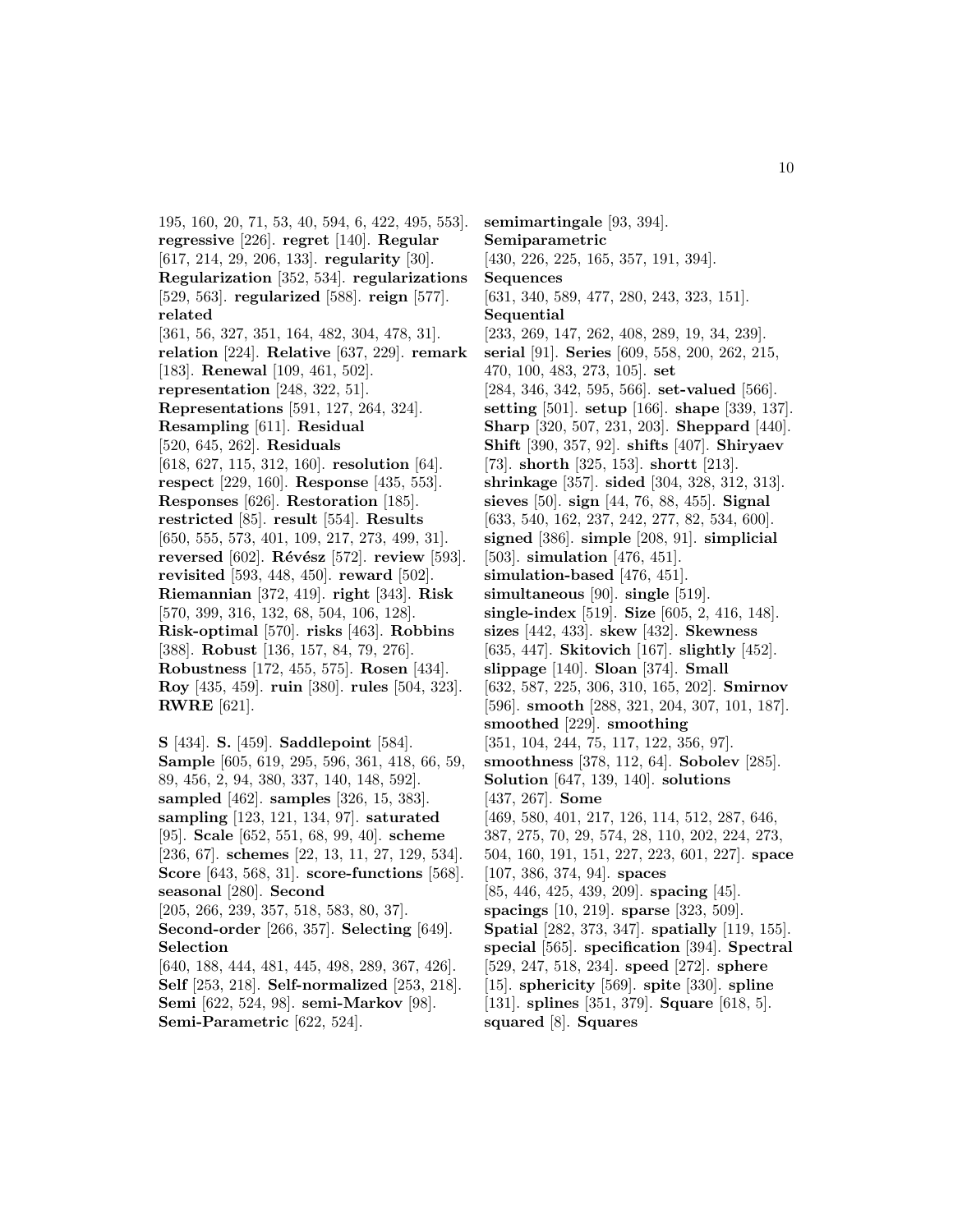[617, 527, 26, 131, 307, 108, 235]. **Srivastava** [434]. **stability** [497]. **stable** [303, 497, 118, 318, 329, 87]. **standard** [224]. **State** [636, 375]. **Stationarity** [400, 527]. **Stationary** [631, 503, 555, 573, 528, 267, 78, 447, 299, 307, 409]. **Statist** [111, 246, 24, 25, 142, 196, 324, 149]. **Statistic** [638, 539, 589, 447, 46]. **Statistical** [156, 518, 599, 3, 609, 647, 394, 536, 70, 267, 186, 172, 285, 557, 546]. **Statistics** [605, 434, 615, 418, 479, 461, 515, 212, 333, 194, 328, 582, 91, 574, 67, 464, 224, 228, 337, 293, 31, 106, 347, 14, 652, 181, 151, 592]. **Status** [648, 291, 190]. **Stein** [231, 357, 504]. **Stein-rules** [504]. **step** [416]. **Stochastic** [93, 146, 81, 381, 267, 135, 159, 568, 27, 42, 129, 121, 416, 579, 585, 541, 466, 554]. **stratified** [47]. **strict** [527, 362]. **strictly** [329]. **Strong** [536, 322, 62, 61, 456, 492, 580, 74, 248, 213, 100, 510]. **Strongly** [158, 437, 247, 234]. **Structural** [564]. **Structure** [434, 435, 574, 459, 404]. **structured** [560]. **structures** [201]. **Student** [539, 547]. **Studentized** [335, 364]. **Study** [224]. **sub** [533]. **sub-ballistic** [533]. **subclass** [303]. **subsampling** [279]. **suffering** [367]. **Sufficiency** [189]. **sum** [125]. **sums** [340, 62, 576, 218, 253]. **sup** [320, 222, 576]. **sup-functionals** [576]. **sup-norm** [320, 222]. **Superefficient** [178]. **superkernel** [484]. **supermartingale** [587]. **Supervised** [514]. **Supplement** [253]. **support** [113, 206]. **supported** [358]. **Supremum** [642]. **sure** [325]. **survey** [570, 22, 13, 11]. **survival** [41]. **switching** [395]. **Symmetric** [652, 602, 497, 5, 55, 142]. **symmetrization** [69]. **symmetrized** [141]. **symmetry** [186, 174, 92, 465]. **systems** [225, 165, 554, 571].

**T** [434]. **tables** [465]. **Tail** [314, 615, 547]. **tailed** [559, 279]. **Tails** [625]. **tangents** [180]. **TAR** [490]. **tensor** [425]. **terms**

[554]. **tessellations** [29]. **Test** [653, 623, 363, 610, 596, 136, 315, 487, 378, 387, 524, 332, 5, 333, 334, 328, 18, 442, 433, 92, 355, 383, 83, 298, 473]. **Testing** [43, 362, 406, 163, 630, 641, 230, 434, 278, 576, 432, 15, 644, 435, 319, 569, 527, 177, 200, 412, 520, 304, 472, 236, 225, 23, 17, 12, 24, 25, 126, 114, 306, 310, 368, 421, 478, 195, 566, 348, 155, 240, 404, 148]. **Tests** [618, 629, 31, 634, 376, 366, 66, 59, 36, 76, 455, 469, 536, 5, 103, 116, 550, 249, 193, 186, 255, 414, 256, 568, 9, 145, 329, 565, 274]. **Theil** [332]. **their** [200, 520, 125, 274]. **theorem** [35, 70, 280, 78, 510, 167, 197, 209]. **Theorems** [631, 468, 475, 212, 341, 228, 279, 61, 71, 53]. **theoretic** [270]. **theoretical** [401]. **Theory** [626, 605, 272, 413, 381, 109, 48, 221, 246, 296, 506, 513, 10, 286, 292, 595, 181]. **Third** [32]. **Third-order** [32]. **Three** [328]. **threshold** [490]. **tied** [576]. **tied-down** [576]. **Tikhonov** [563]. **Time** [609, 645, 558, 211, 200, 262, 169, 555, 215, 470, 518, 266, 458, 551, 483, 575, 120, 105, 121]. **time-varying** [558]. **tomography** [164, 354, 375]. **Total** [154, 584, 581]. **tracking** [558]. **Transform** [638, 478, 329]. **transformation** [412]. **transient** [3]. **transition** [214]. **treatment** [544]. **treatments** [245]. **trend** [178, 260]. **triangular** [228, 552]. **trimmed** [335, 364, 582]. **Truncated** [408, 615, 322, 579, 585, 495, 553, 531]. **truncation** [546]. **Twice** [637]. **Two** [596, 366, 199, 118, 645, 77, 86, 111, 430, 103, 482, 472, 550, 544, 551, 337, 15, 561, 383]. **two-component** [430]. **Two-sample** [596, 337]. **two-treatment** [544]. **two-way** [103]. **Type** [618, 515, 582, 100, 249, 306, 310, 37, 353, 63]. **Types** [647].

**unbiased** [55, 142, 252]. **Uncertain** [648]. **uncorrelated** [591]. **unequal** [442, 433].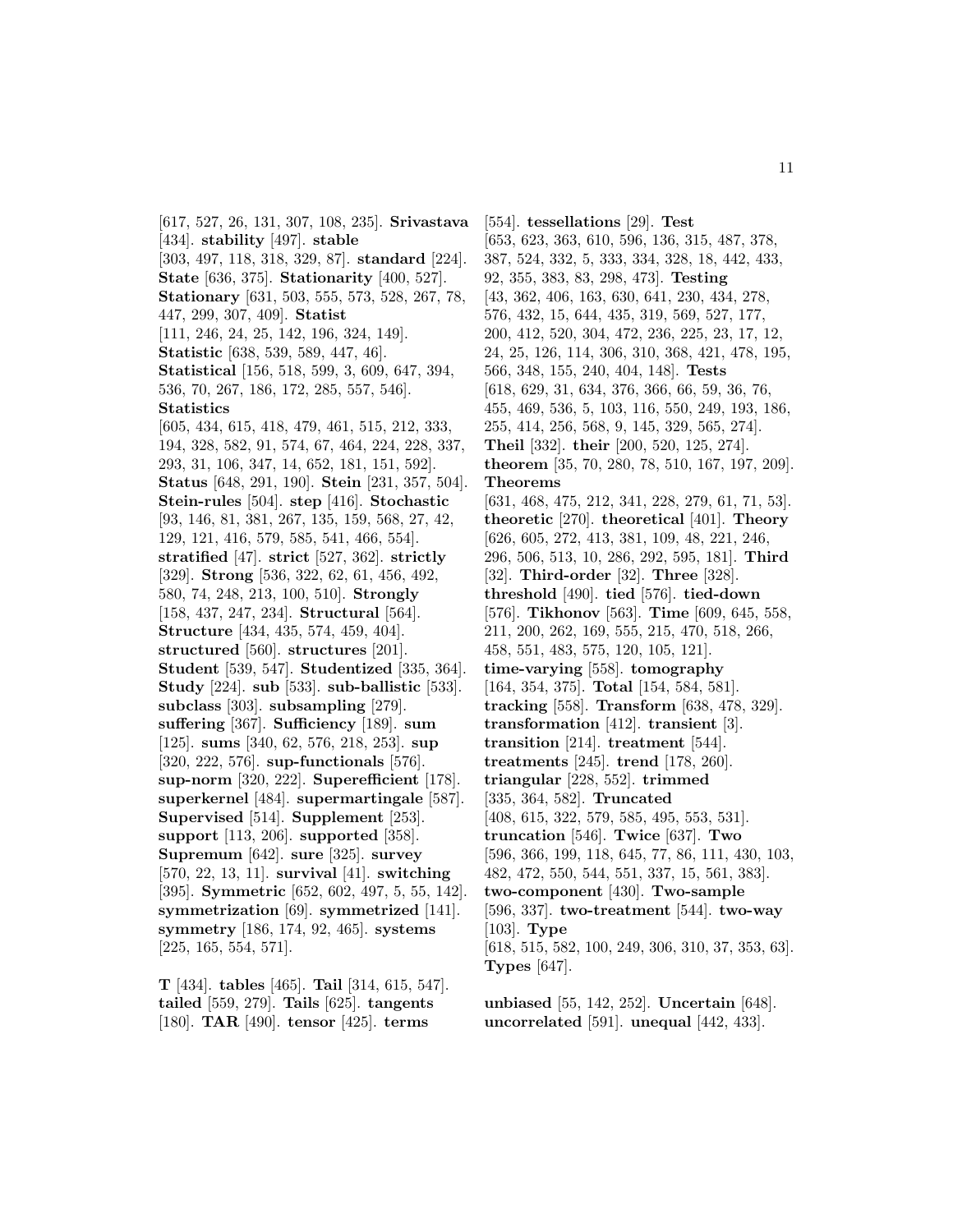**unified** [261, 590, 14]. **Uniform** [248, 415, 468, 475, 341, 68, 243, 51]. **uniformity** [363, 83]. **unimodal** [197]. **Units** [652]. **univariate** [503]. **universal** [100, 131]. **universally** [133]. **unknown** [339, 598, 457, 367, 112, 352, 251, 40]. **unlinking** [592]. **unstable** [108]. **Upper** [501, 506, 513, 210]. **use** [200]. **using** [596, 456, 545, 556].

**V.** [149]. **value** [272, 593, 559, 29, 224, 294]. **valued** [340, 566]. **Values** [647, 557]. **Vapnik** [342]. **variable** [210, 328, 374]. **Variables** [401, 614, 646, 226, 321, 125, 62, 591, 227, 223]. **Variance** [545, 562, 349, 382, 211, 115, 54, 412]. **Variance-optimal** [545]. **variate** [39]. **variation** [376, 581, 63, 154, 133]. **Various** [652]. **varying** [558, 216, 594]. **varying-coefficient** [216]. **vector** [107]. **Versions** [173]. **versus** [243]. **via** [481, 608, 643, 289, 307, 519, 576, 432, 84]. **View** [633, 184]. **volatility** [466]. **walk** [522, 533]. **walks** [584, 55, 142]. **Warped** [517]. **Watson** [249]. **Watson-type** [249]. **wave** [275]. **Wavelet**

[112, 555, 58]. **Wavelets** [494].

**Wavelets-based** [494]. **way** [103, 465]. **weak** [602, 587, 30, 600, 356, 410]. **weakly**

[75, 117, 234]. **Weighted**

[424, 81, 527, 281, 89, 515, 599, 425, 576].

**weighted-Gini** [599]. **weighting** [523].

**Weights** [626]. **white** [339, 232]. **Whitney**

[589]. **whose** [107]. **width** [166]. **Wigner**

[354]. **within** [5]. **without** [37, 252, 546]. **Wolfowitz** [651]. **work** [176].

**Woźniakowski** [374].

**Zero** [303, 334]. **Zwet** [635].

# **References**

# **Belyaev:1992:KEH**

[1] Yu. K. Belyaev. Kernel estimates of the hazard function based on incomplete data. Mathematical Methods of Statistics, 1:3–27, 1992. ISSN 1066-5307 (print), 1934-8045 (electronic).

# **Kagan:1992:LPM**

[2] Abram Kagan. Linearity of posterior mean for location parameter families when sample size equals one. Mathematical Methods of Statistics, 1:28–38, 1992. ISSN 1066-5307 (print), 1934-8045 (electronic).

# **Kalashnikov:1992:SET**

[3] V. V. Kalashnikov. Statistical estimates of transient periods for regenerative models by the coupling method. Mathematical Methods of Statistics, 1: 39–48, 1992. ISSN 1066-5307 (print), 1934-8045 (electronic).

#### **Nevzorov:1992:CED**

[4] V. B. Nevzorov. A characterization of exponential distributions by correlations between records. Mathematical Methods of Statistics, 1:49–54, 1992. ISSN 1066- 5307 (print), 1934-8045 (electronic). See comments [149].

#### **Chibisov:1992:AOC**

[5] D. M. Chibisov. Asymptotic optimality of the chi-square test with large number of degrees of freedom within the class of symmetric tests. Mathematical Methods of Statistics, 1:55–82, 1992. ISSN 1066- 5307 (print), 1934-8045 (electronic).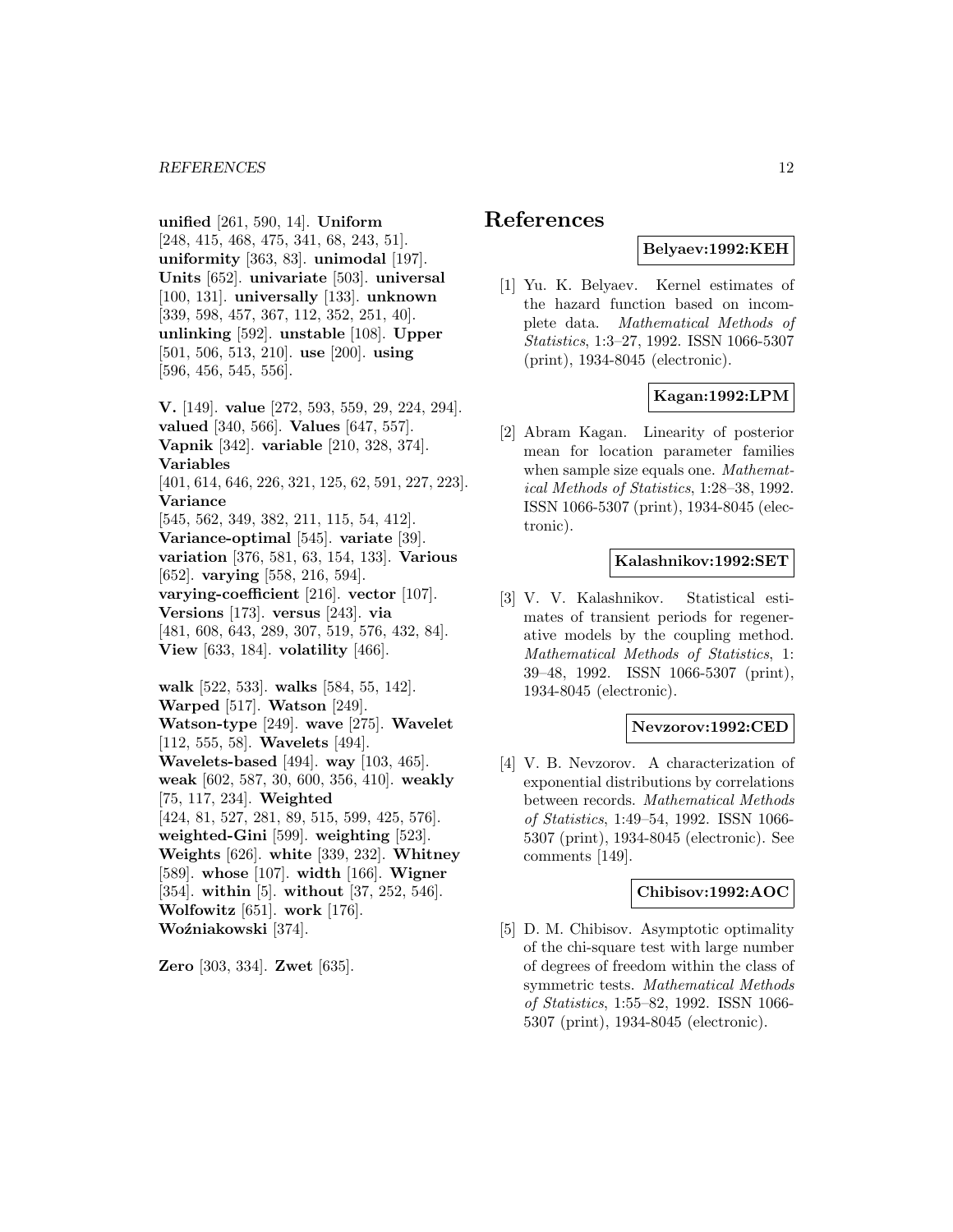# **Spokoiny:1993:ODR**

[6] V. G. Spokoiny. Optimal design of regression experiments with ARMAerrors. Mathematical Methods of Statistics,  $2(1):1-17$ , 1993. ISSN 1066-5307 (print), 1934-8045 (electronic).

# **Goldenshluger:1993:ERP**

[7] A. V. Goldenshluger and B. T. Polyak. Estimation of regression parameters with arbitrary noise. Mathematical Methods of Statistics, 2(1):18–29, 1993. ISSN 1066-5307 (print), 1934-8045 (electronic).

### **Piterbarg:1993:ADI**

[8] V. I. Piterbarg and M. Ya. Penskaya. On asymptotic distribution of integrated squared error of an estimate of a component of a convolution. Mathematical Methods of Statistics, 2(1):30–41, 1993. ISSN 1066-5307 (print), 1934-8045 (electronic).

#### **Luschgy:1993:APT**

[9] H. Luschgy and A. L. Rukhin. Asymptotic properties of tests for a class of diffusion processes: optimality and adaptation. Mathematical Methods of Statistics, 2(1):42–51, 1993. ISSN 1066-5307 (print), 1934-8045 (electronic).

# **Levine:1993:ATP**

[10] A. Levine and J. Liukkonen. Asymptotic theory for k-permutations of spacings. Mathematical Methods of Statistics,  $2(1):52-71$ , 1993. ISSN 1066-5307 (print), 1934-8045 (electronic).

# **Ivchenko:1993:PDSb**

 $[11]$  G. I. Ivchenko and V. V. Lëvin. Processes in discrete schemes (a survey). I. Mathematical Methods of Statistics, 2 (1):72–84, 1993. ISSN 1066-5307 (print), 1934-8045 (electronic).

# **Ingster:1993:AMHc**

[12] Yu. I. Ingster. Asymptotically minimax hypothesis testing for nonparametric alternatives. I. Mathematical Methods of Statistics, 2(2):85–114, 1993. ISSN 1066- 5307 (print), 1934-8045 (electronic). See errata [25].

### **Ivchenko:1993:PDSa**

[13] G. I. Ivchenko and V. V. Lëvin. Processes in discrete schemes (a survey). II. Mathematical Methods of Statistics, 2(2):115–129, 1993. ISSN 1066-5307 (print), 1934-8045 (electronic).

### **Ruymgaart:1993:UAI**

[14] Frits H. Ruymgaart. A unified approach to inversion problems in statistics. Mathematical Methods of Statistics, 2(2):130– 146, 1993. ISSN 1066-5307 (print), 1934- 8045 (electronic).

### **Piterbarg:1993:THT**

[15] V. I. Piterbarg and Yu. N. Tyurin. Testing for homogeneity of two multivariate samples: a Gaussian field on a sphere. Mathematical Methods of Statistics, 2(2):147–164, 1993. ISSN 1066-5307 (print), 1934-8045 (electronic).

# **Bakirov:1993:EPB**

[16] N. K. Bakirov. An extremal property of the binomial distribution. Mathematical Methods of Statistics, 2(2):165–170, 1993. ISSN 1066-5307 (print), 1934-8045 (electronic).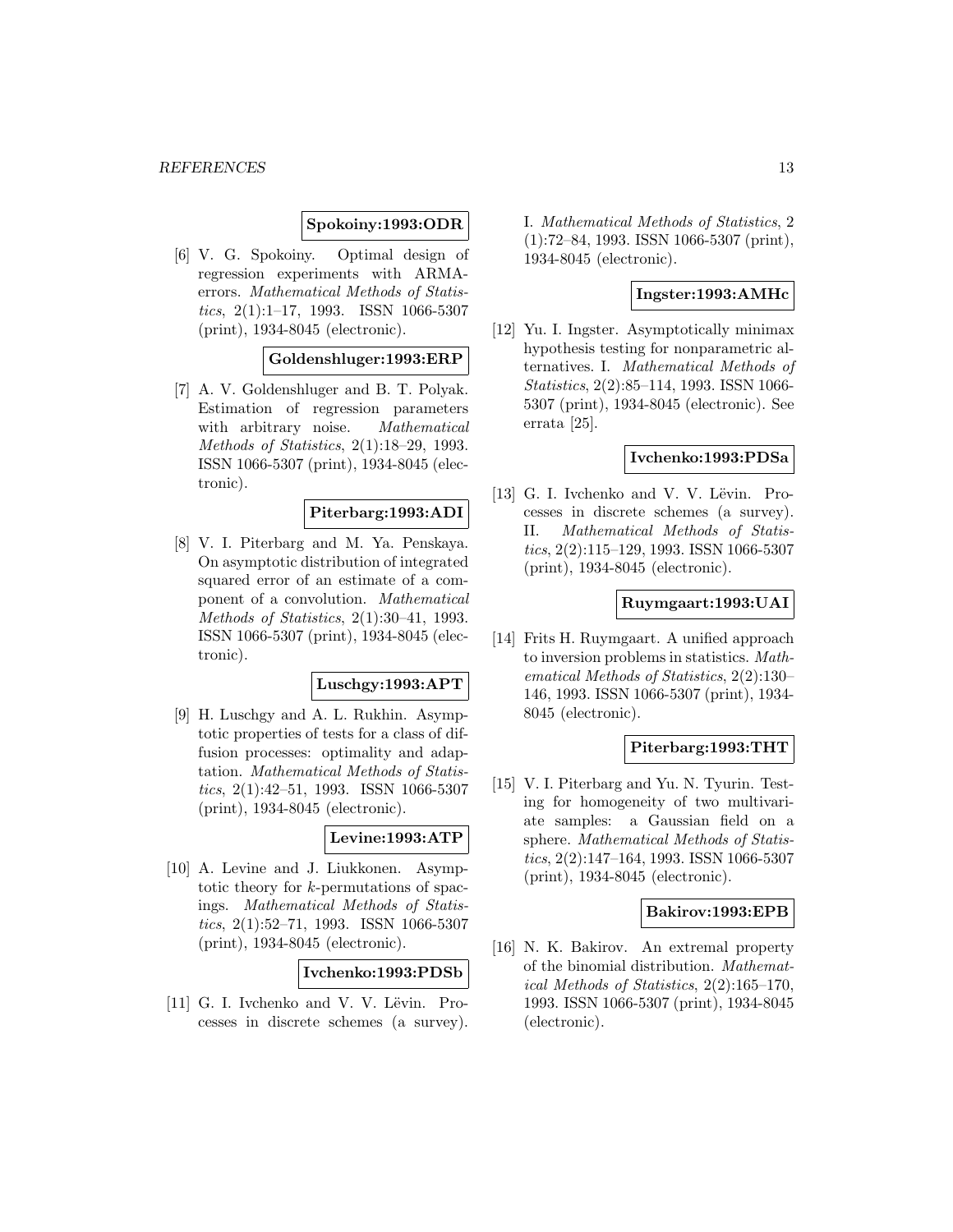# **Ingster:1993:AMHb**

[17] Yu. I. Ingster. Asymptotically minimax hypothesis testing for nonparametric alternatives. II. Mathematical Methods of Statistics, 2(3):171–189, 1993. ISSN 1066-5307 (print), 1934-8045 (electronic). See errata [24].

# **Larsson:1993:ADT**

[18] Rolf Larsson. The asymptotic distribution of a test for the mean number of offspring in the branching process with immigration. Mathematical Methods of Statistics, 2(3):190–205, 1993. ISSN 1066-5307 (print), 1934-8045 (electronic).

# **Malinovskii:1993:AES**

[19] V. K. Malinovskiı̆. Asymptotic expansions in sequential estimation of an autoregressive parameter. Mathematical Methods of Statistics, 2(3):206–227, 1993. ISSN 1066-5307 (print), 1934-8045 (electronic). See erratum [34].

# **Rao:1993:ANL**

[20] C. R. Rao and L. C. Zhao. Asymptotic normality of LAD estimator in censored regression models. Mathematical Methods of Statistics, 2(3):228–239, 1993. ISSN 1066-5307 (print), 1934-8045 (electronic).

# **Khmaladze:1993:PDL**

[21]  $\hat{E}$ . V. Khmaladze and Z. P. Tsigroshvili. On polynomial distributions with a large number of rare events. Mathematical Methods of Statistics, 2(3):240–247, 1993. ISSN 1066-5307 (print), 1934-8045 (electronic).

# **Ivchenko:1993:EPD**

 $[22]$  G. I. Ivchenko and V. V. Lëvin. Errata: "Processes in discrete schemes (a survey). II". Mathematical Methods of Statistics, 2(3):248, 1993. ISSN 1066- 5307 (print), 1934-8045 (electronic).

### **Ingster:1993:AMHa**

[23] Yu. I. Ingster. Asymptotically minimax hypothesis testing for nonparametric alternatives. III. Mathematical Methods of Statistics, 2(4):249–268, 1993. ISSN 1066-5307 (print), 1934-8045 (electronic).

# **Ingster:1993:EAMa**

[24] Yu. I. Ingster. Errata: "Asymptotically minimax hypothesis testing for nonparametric alternatives. II" [Math. Methods Statist. **2** (1993), no. 3, 171–189; MR1257983 (95g:62101)]. Mathematical Methods of Statistics, 2(4):268, 1993. ISSN 1066-5307 (print), 1934-8045 (electronic). See [17].

# **Ingster:1993:EAMb**

[25] Yu. I. Ingster. Errata: "Asymptotically minimax hypothesis testing for nonparametric alternatives. I" [Math. Methods Statist. **2** (1993), no. 2, 85– 114; MR1257978 (95g:62100)]. Mathematical Methods of Statistics, 2(4):268, 1993. ISSN 1066-5307 (print), 1934-8045 (electronic). See [12].

# **Grigorev:1993:AEQ**

[26] Yu. D. Grigor'ev and A. V. Ivanov. Asymptotic expansions for quadratic functionals of the least squares estimator of a nonlinear regression parameter. Mathematical Methods of Statistics, 2(4):269–294, 1993. ISSN 1066-5307 (print), 1934-8045 (electronic).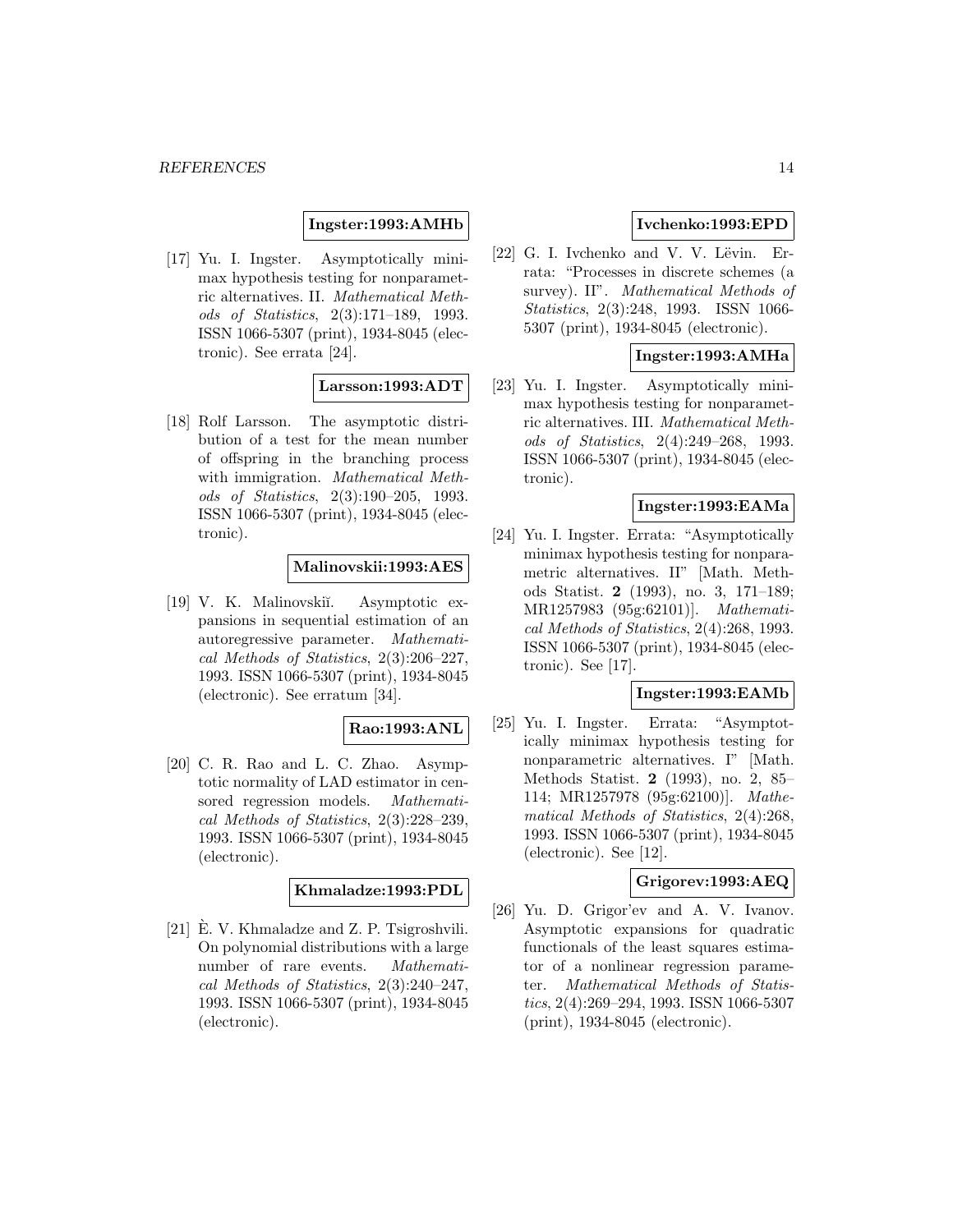# **LeBreton:1993:AAA**

[27] Alain Le Breton. About the averaging approach in Gaussian schemes for stochastic approximation. Mathematical Methods of Statistics, 2(4):295–315, 1993. ISSN 1066-5307 (print), 1934-8045 (electronic).

# **Inglot:1993:ABS**

[28] T. Inglot, W. C. M. Kallenberg, and T. Ledwina. Asymptotic behavior of some bilinear functionals of the empirical process. Mathematical Methods of Statistics, 2(4):316–336, 1993. ISSN 1066-5307 (print), 1934-8045 (electronic).

# **Heinrich:1994:NAS**

[29] Lothar Heinrich. Normal approximation for some mean-value estimates of absolutely regular tessellations. Mathematical Methods of Statistics, 3(1):1–24, 1994. ISSN 1066-5307 (print), 1934-8045 (electronic).

### **Gyorfi:1994:MHD**

[30] L. Györfi, I. Vajda, and E. van der Meulen. Minimum Hellinger distance point estimates consistent under weak family regularity. Mathematical Methods of Statistics, 3(1):25–45, 1994. ISSN 1066-5307 (print), 1934-8045 (electronic).

# **Rao:1994:TBS**

[31] C. Radhakrishna Rao and Rahul Mukerjee. Tests based on score statistics: power properties and related results. Mathematical Methods of Statistics, 3 (1):46–61, 1994. ISSN 1066-5307 (print), 1934-8045 (electronic).

# **Zheng:1994:TOC**

[32] Xiaodong Zheng. Third-order correct bootstrap calibrated confidence bounds for nonparametric mean. Mathematical Methods of Statistics, 3(1):62–75, 1994. ISSN 1066-5307 (print), 1934-8045 (electronic).

# **Gill:1994:GCK**

[33] Richard D. Gill. Glivenko–Cantelli for Kaplan–Meier. Mathematical Methods of Statistics, 3(1):76–87, 1994. ISSN 1066-5307 (print), 1934-8045 (electronic).

# **Malinovskii:1994:EAE**

[34] V. K. Malinovskiı̆. Erratum: "Asymptotic expansions in sequential estimation of an autoregressive parameter". Mathematical Methods of Statistics, 3(1):88, 1994. ISSN 1066-5307 (print), 1934-8045 (electronic). See [19].

#### **Coquet:1994:RCF**

[35] F. Coquet, J. Mémin, and L. Vostrikova. Rate of convergence in the functional limit theorem for likelihood ratio processes. Mathematical Methods of Statistics, 3(2):89–113, 1994. ISSN 1066-5307 (print), 1934-8045 (electronic).

# **Boldin:1994:MET**

[36] M. V. Boldin. On median estimates and tests in autoregressive models. Mathematical Methods of Statistics, 3(2):114– 129, 1994. ISSN 1066-5307 (print), 1934- 8045 (electronic).

# **Lahiri:1994:SOC**

[37] Soumendra Nath Lahiri. On second order correctness of Efron's bootstrap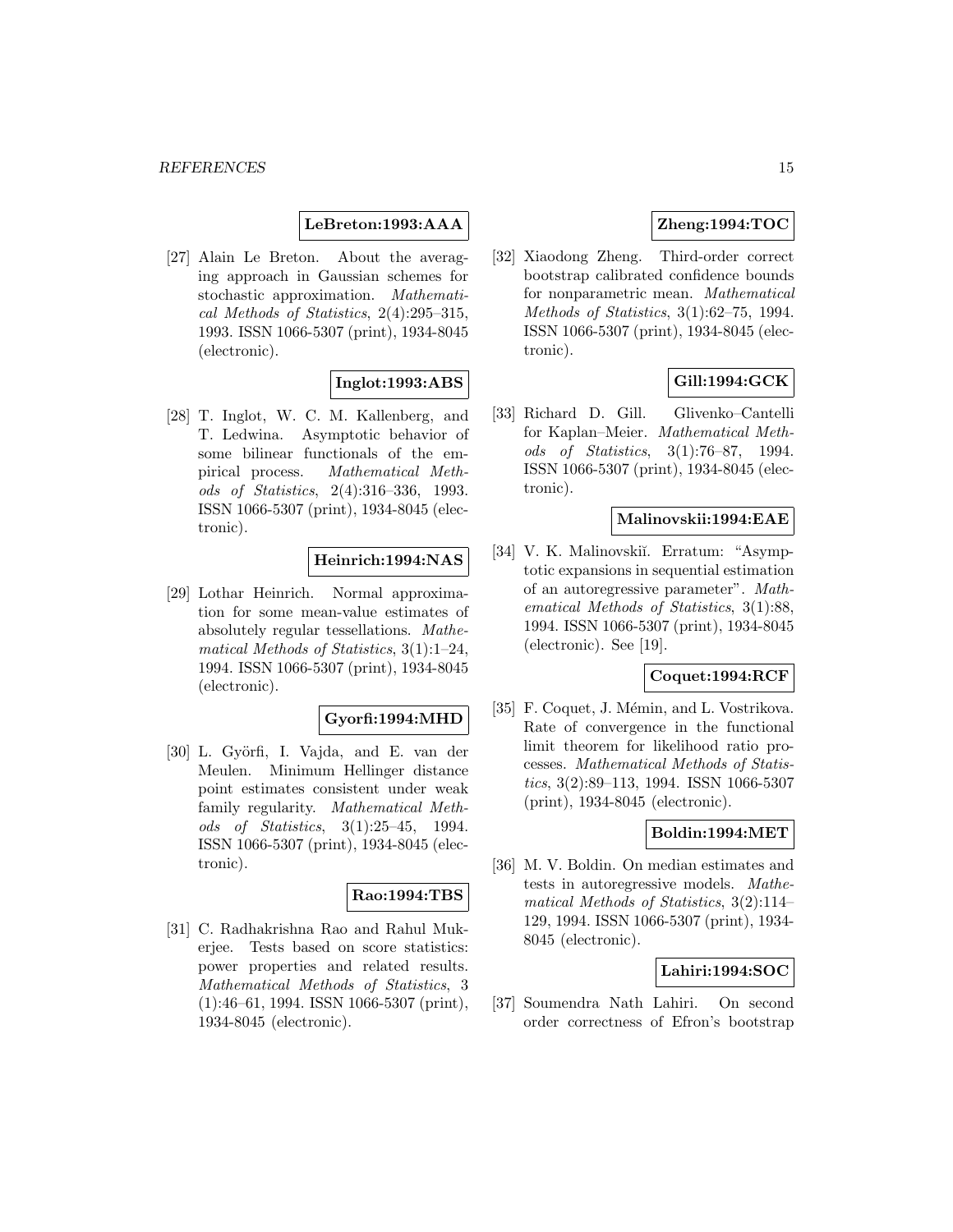without Cramér-type conditions in linear regression models. Mathematical Methods of Statistics, 3(2):130–148, 1994. ISSN 1066-5307 (print), 1934-8045 (electronic).

# **Sun:1994:LBP**

[38] Shan Sun and Martien C. A. van Zuijlen. Limiting behavior of the perturbed empirical distribution functions evaluated at a random point under dependence. Mathematical Methods of Statistics, 3(2):149–162, 1994. ISSN 1066-5307 (print), 1934-8045 (electronic).

# **Gupta:1994:CMV**

[39] A. K. Gupta and T. Varga. Characterization of matrix variate normality through conditional distributions. Mathematical Methods of Statistics, 3(2):163– 170, 1994. ISSN 1066-5307 (print), 1934- 8045 (electronic).

# **Schick:1994:EER**

[40] A. Schick. On efficient estimation in regression models with unknown scale functions. Mathematical Methods of Statistics, 3(3):171–212, 1994. ISSN 1066-5307 (print), 1934-8045 (electronic).

**vanderLaan:1994:MEE**

[41] M. J. van der Laan. Modified EMestimator of the bivariate survival function. Mathematical Methods of Statistics, 3(3):213–243, 1994. ISSN 1066-5307 (print), 1934-8045 (electronic).

# **LeBreton:1994:AEC**

[42] A. Le Breton and A. A. Novikov. Averaging for estimating covariances in stochastic approximation. Mathematical Methods of Statistics, 3(3):244–266,

1994. ISSN 1066-5307 (print), 1934-8045 (electronic).

### **Bakirov:1994:TNH**

[43] N. K. Bakirov. Testing of nonparametric hypotheses for multivariate data. Mathematical Methods of Statistics, 3(3):267– 278, 1994. ISSN 1066-5307 (print), 1934- 8045 (electronic).

# **Boldin:1994:NSP**

[44] M. V. Boldin and Yu. N. Tyurin. On nonparametric sign procedures for autoregression models. Mathematical Methods of Statistics, 3(4):279–305, 1994. ISSN 1066-5307 (print), 1934-8045 (electronic).

# **Barbe:1994:LDM**

[45] P. Barbe. Limiting distribution of the minimal spacing. Mathematical Methods of Statistics, 3(4):306–325, 1994. ISSN 1066-5307 (print), 1934-8045 (electronic).

# **Sherman:1994:ANG**

[46] M. Sherman. Asymptotic normality for a general statistic from a random field. Mathematical Methods of Statistics, 3(4):326–345, 1994. ISSN 1066-5307 (print), 1934-8045 (electronic).

# **Ivchenko:1994:MLE**

[47] G. I. Ivchenko and S. A. Khonov. Maximum likelihood estimation for a stratified finite population. Mathematical Methods of Statistics, 3(4):346–361, 1994. ISSN 1066-5307 (print), 1934-8045 (electronic).

# **Ferger:1994:ADT**

[48] D. Ferger. Asymptotic distribution theory of change-point estimators and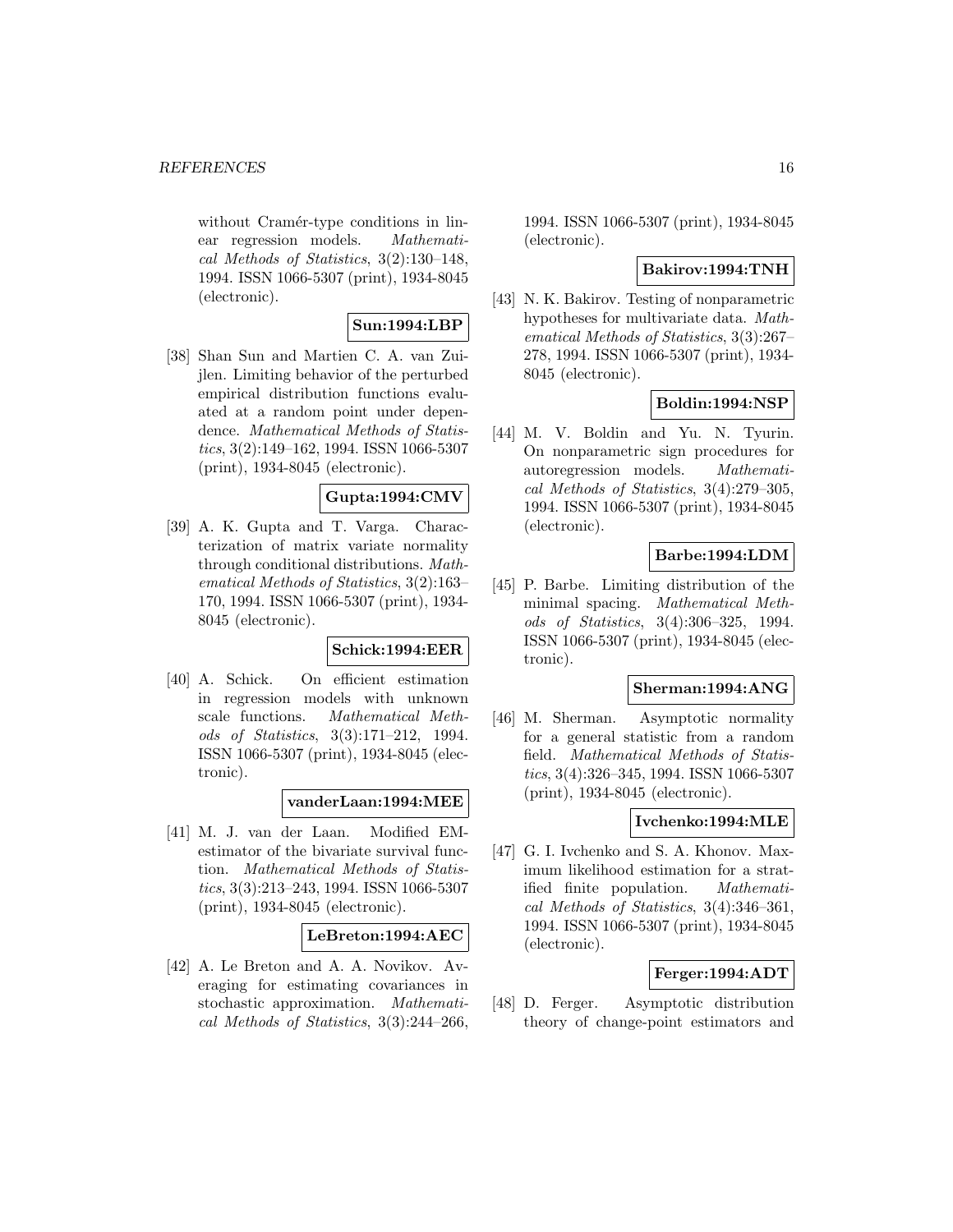confidence intervals based on bootstrap approximation. Mathematical Methods of Statistics, 3(4):362–378, 1994. ISSN 1066-5307 (print), 1934-8045 (electronic).

# **Beirlant:1995:ANN**

[49] J. Beirlant and D. M. Mason. On the asymptotic normality of  $L_p$ -norms of empirical functionals. Mathematical Methods of Statistics,  $4(1):1-19$ , 1995. ISSN 1066-5307 (print), 1934-8045 (electronic).

#### **vandeGeer:1995:MSM**

[50] S. van de Geer. The method of sieves and minimum contrast estimators. Mathematical Methods of Statistics, 4(1):20– 38, 1995. ISSN 1066-5307 (print), 1934- 8045 (electronic).

# **Shi:1995:UBK**

[51] Z. Shi. On the uniform Bahadur– Kiefer representation. Mathematical Methods of Statistics, 4(1):39–55, 1995. ISSN 1066-5307 (print), 1934-8045 (electronic).

# **Wu:1995:MKD**

[52] C. O. Wu. Minimax kernel density estimators with length biased data. Mathematical Methods of Statistics, 4(1):56– 80, 1995. ISSN 1066-5307 (print), 1934- 8045 (electronic).

# **Rao:1995:CTE**

[53] C. R. Rao and L. C. Zhao. Convergence theorems for empirical cumulative quantile regression functions. Mathematical Methods of Statistics, 4(1):81–91, 1995. ISSN 1066-5307 (print), 1934-8045 (electronic). See correction [71].

# **Bshouty:1995:CVF**

[54] D. Bshouty. On a characterization of variance functions of natural exponential families. Mathematical Methods of Statistics, 4(1):92–98, 1995. ISSN 1066- 5307 (print), 1934-8045 (electronic).

# **Mattner:1995:MUM**

[55] L. Mattner. Mean unbiased medians, median unbiased means, and symmetric random walks. Mathematical Methods of Statistics, 4(1):99–105, 1995. ISSN 1066- 5307 (print), 1934-8045 (electronic). See addendum [142].

### **Cacoullos:1995:GCI**

[56] T. Cacoullos and V. Papathanasiou. A generalization of covariance identity and related characterizations. Mathematical Methods of Statistics, 4(1):106–113, 1995. ISSN 1066-5307 (print), 1934-8045 (electronic).

# **Pfanzagl:1995:LGA**

[57] J. Pfanzagl. On local and global asymptotic normality. Mathematical Methods of Statistics, 4(2):115–136, 1995. ISSN 1066-5307 (print), 1934-8045 (electronic).

### **Neumann:1995:EWE**

[58] M. H. Neumann and V. G. Spokoiny. On the efficiency of wavelet estimators under arbitrary error distributions. Mathematical Methods of Statistics, 4(2):137– 166, 1995. ISSN 1066-5307 (print), 1934- 8045 (electronic).

# **Bening:1995:FDOb**

[59] V. E. Bening. A formula for deficiency: one sample L- and R-tests. I. Mathematical Methods of Statistics, 4(2):167–188,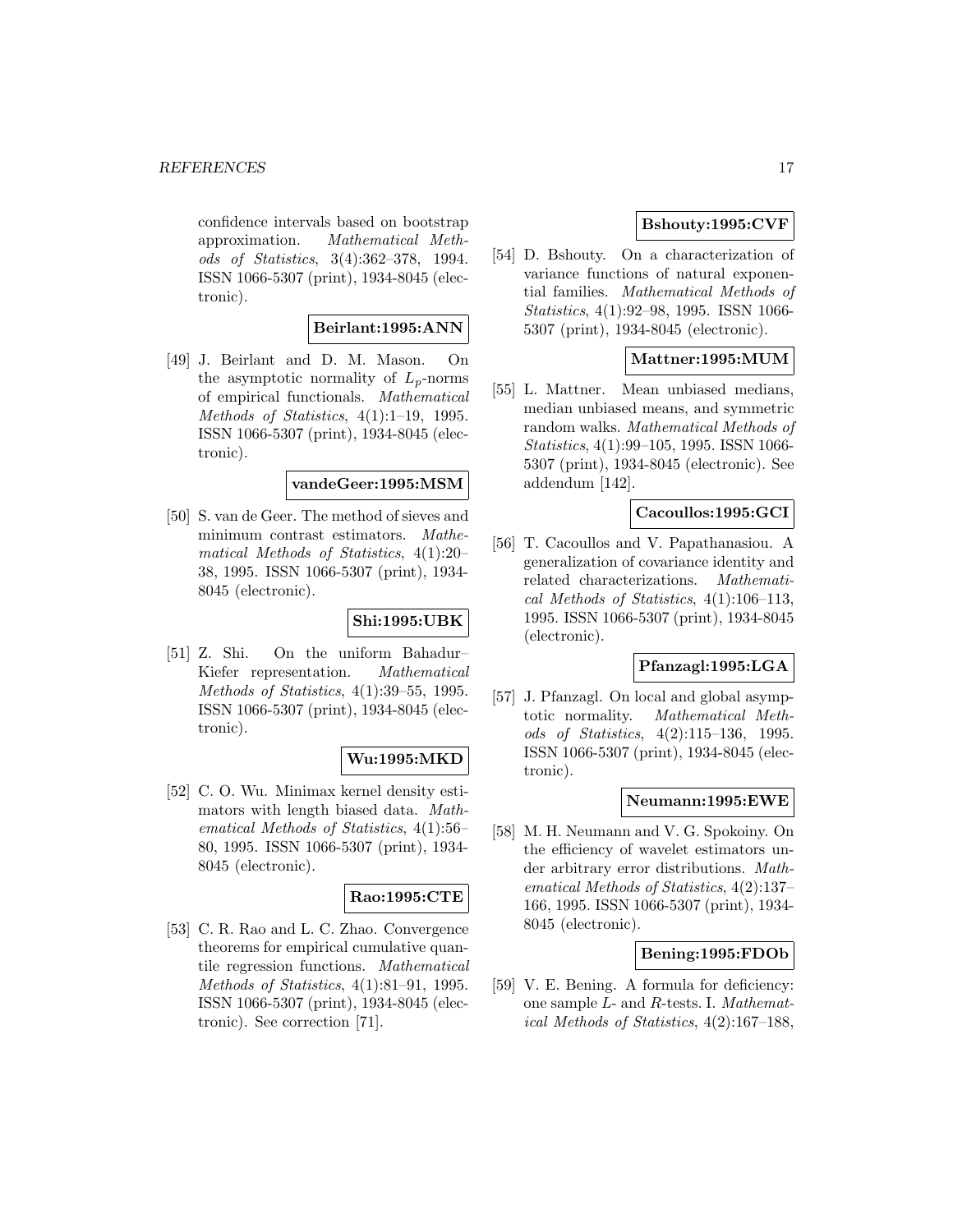1995. ISSN 1066-5307 (print), 1934-8045 (electronic).

**Aerts:1995:BNP**

[60] M. Aerts and N. Veraverbeke. Bootstrapping a nonparametric polytomous regression model. Mathematical Methods of Statistics, 4(2):189–200, 1995. ISSN 1066-5307 (print), 1934-8045 (electronic).

**Ralescu:1995:SAT**

[61] S. S. Ralescu. Strong approximation theorems for integrated kernel quantiles. Mathematical Methods of Statistics, 4(2):201–215, 1995. ISSN 1066-5307 (print), 1934-8045 (electronic).

#### **Liebscher:1995:SCS**

[62] E. Liebscher. Strong convergence of sums of  $\phi$ -mixing random variables. Mathematical Methods of Statistics, 4 (2):216–229, 1995. ISSN 1066-5307 (print), 1934-8045 (electronic).

#### **Papadatos:1995:DVF**

[63] N. Papadatos and V. Papathanasiou. Distance in variation and a Fishertype information. Mathematical Methods of Statistics, 4(2):230–237, 1995. ISSN 1066-5307 (print), 1934-8045 (electronic).

# **Lepskii:1995:LAI**

[64] O. V. Lepskiĭ and V. G. Spokoiny. Local adaptation to inhomogeneous smoothness: resolution level. Mathematical Methods of Statistics, 4(3):239–258, 1995. ISSN 1066-5307 (print), 1934-8045 (electronic).

# **Belitser:1995:MFE**

[65] E. N. Belitser and B. Y. Levit. On minimax filtering over ellipsoids. Mathematical Methods of Statistics, 4(3):259–273, 1995. ISSN 1066-5307 (print), 1934-8045 (electronic).

# **Bening:1995:FDOa**

[66] V. E. Bening. A formula for deficiency: one-sample L- and R-tests. II. Mathematical Methods of Statistics, 4(3):274– 293, 1995. ISSN 1066-5307 (print), 1934- 8045 (electronic).

### **Ivchenko:1995:LDI**

[67] G. I. Ivchenko and Sh. A. Mirakhmedov. Large deviations and intermediate efficiency of decomposable statistics in a multinomial scheme. Mathematical Methods of Statistics, 4(3):294–311, 1995. ISSN 1066-5307 (print), 1934-8045 (electronic).

#### **Nagaev:1995:ABR**

[68] A. V. Nagaev. Asymptotics of the Bayes risk in discrimination between normal and uniform location-scale families. Mathematical Methods of Statistics, 4(3):312–333, 1995. ISSN 1066-5307 (print), 1934-8045 (electronic).

#### **Mashayekhi:1995:SPM**

[69] M. Mashayekhi. On symmetrization of product measures. Mathematical Methods of Statistics, 4(3):334–343, 1995. ISSN 1066-5307 (print), 1934-8045 (electronic).

# **Dion:1995:CLT**

[70] J.-P. Dion and N. M. Yanev. Central limit theorem for martingales in BGWR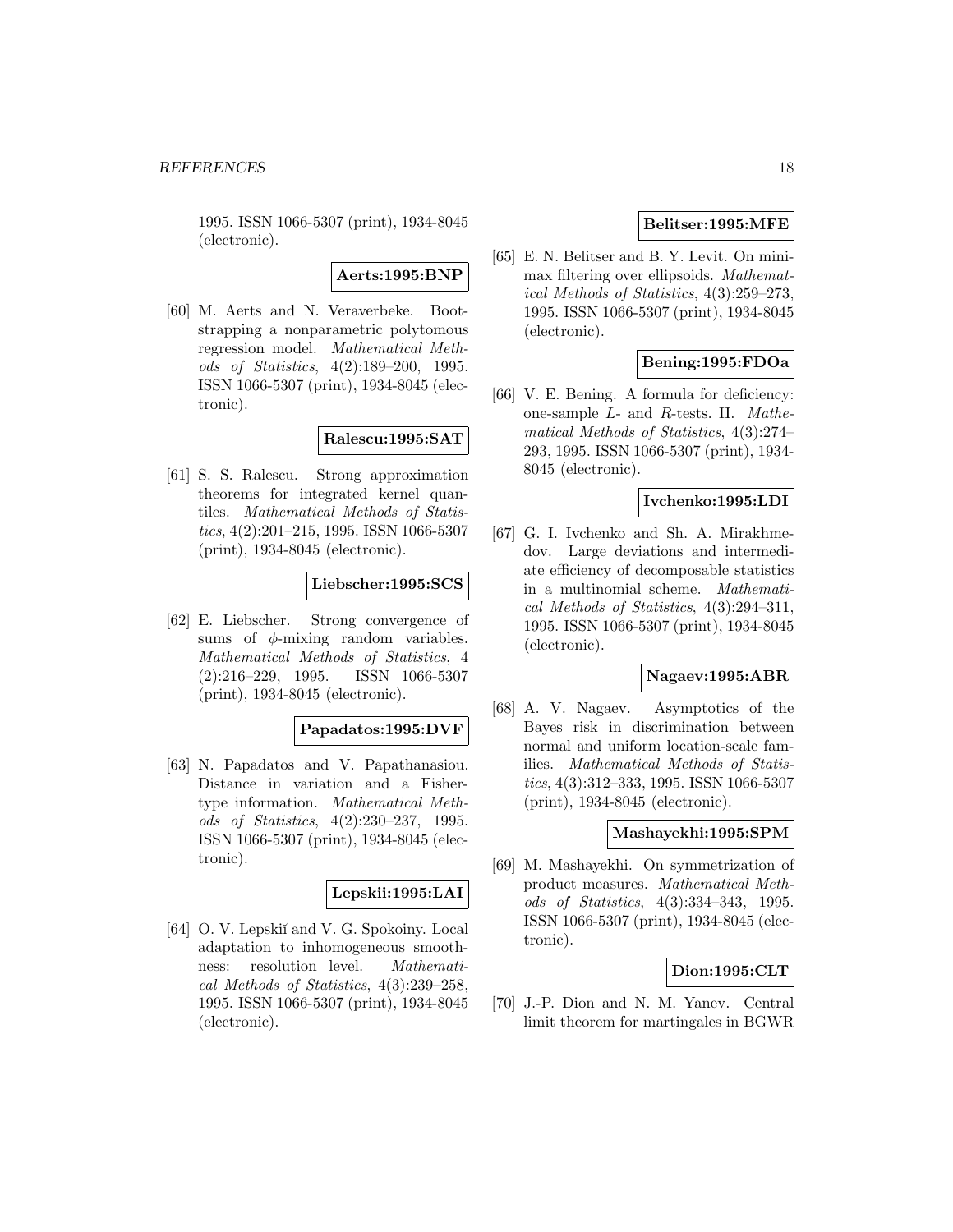branching processes with some statistical applications. Mathematical Methods of Statistics, 4(3):344–358, 1995. ISSN 1066-5307 (print), 1934-8045 (electronic).

# **Rao:1995:CCT**

[71] C. R. Rao and L. C. Zhao. Correction: "Convergence theorems for empirical cumulative quantile regression functions". Mathematical Methods of Statistics, 4 (3):359, 1995. ISSN 1066-5307 (print), 1934-8045 (electronic). See [53].

# **Ghosal:1995:ABB**

[72] Subhashis Ghosal and Tapas Samanta. Asymptotic behaviour of Bayes estimates and posterior distributions in multiparameter nonregular cases. Mathematical Methods of Statistics, 4(4):361– 388, 1995. ISSN 1066-5307 (print), 1934- 8045 (electronic).

# **Tartakovsky:1995:APC**

[73] A. Tartakovsky. Asymptotic properties of CUSUM and Shiryaev's procedures for detecting a change in a nonhomogeneous Gaussian process. Mathematical Methods of Statistics, 4(4):389–404, 1995. ISSN 1066-5307 (print), 1934-8045 (electronic).

# **Cheng:1995:OSC**

[74] Ph. E. Cheng and Zhidong Bai. Optimal strong convergence rates in nonparametric regression. Mathematical Methods of Statistics, 4(4):405–420, 1995. ISSN 1066-5307 (print), 1934-8045 (electronic).

### **Konakov:1995:HLE**

[75] V. D. Konakov and V. I. Piterbarg. High level excursions of Gaussian fields and the weakly optimal choice of the smoothing parameter. I. Mathematical Methods of Statistics, 4(4):421–434, 1995. ISSN 1066-5307 (print), 1934-8045 (electronic).

# **Boldin:1995:NST**

[76] M. V. Boldin. On nonparametric sign tests in multiparameter autoregression. Mathematical Methods of Statistics, 4 (4):435–448, 1995. ISSN 1066-5307 (print), 1934-8045 (electronic).

# **Abadir:1995:JDT**

[77] K. M. Abadir. The joint density of two functionals of Brownian motion. Mathematical Methods of Statistics, 4(4):449– 462, 1995. ISSN 1066-5307 (print), 1934-8045 (electronic). See corrections [86, 111].

# **Janzura:1995:CLT**

[78] M. Janžura and P. Lachout. A central limit theorem for stationary random fields. Mathematical Methods of Statistics, 4(4):463–471, 1995. ISSN 1066-5307 (print), 1934-8045 (electronic).

# **Karunamuni:1995:RGB**

[79] R. J. Karunamuni and B. Schmuland. A robust generalized Bayes estimator of a multivariate normal mean. Mathematical Methods of Statistics, 4(4):472–482, 1995. ISSN 1066-5307 (print), 1934-8045 (electronic).

### **Golubev:1996:SOM**

[80] G. K. Golubev and B. Y. Levit. On the second order minimax estimation of distribution functions. Mathematical Methods of Statistics, 5(1):1–31, 1996. ISSN 1066-5307 (print), 1934-8045 (electronic).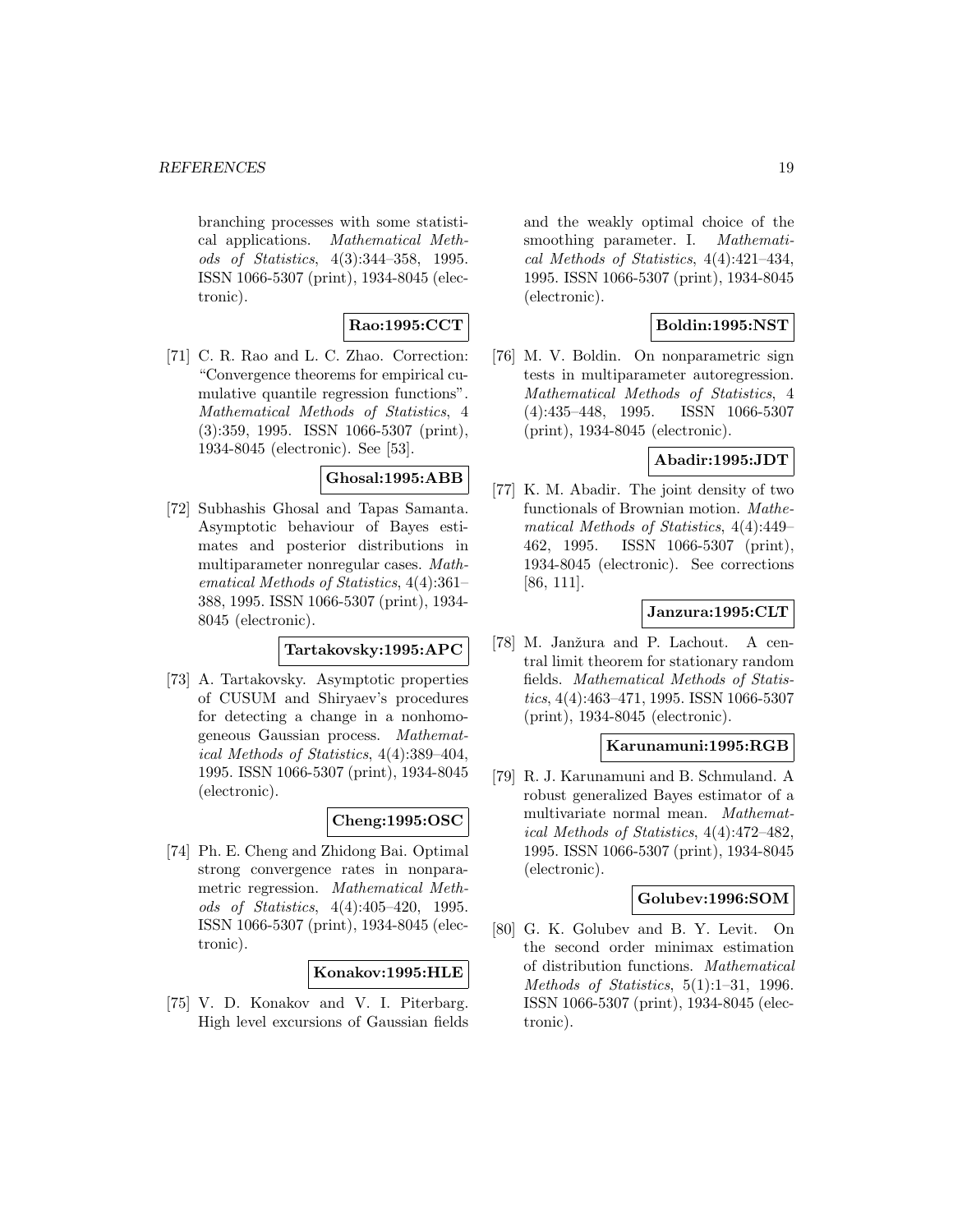# **Dippon:1996:WMP**

[81] J. Dippon and J. Renz. Weighted means of processes in stochastic approximation. Mathematical Methods of Statistics, 5 (1):32–60, 1996. ISSN 1066-5307 (print), 1934-8045 (electronic).

# **Khasminskii:1996:PES**

[82] R. Z. Khasminskii and B. V. Lazareva. Parameter estimation of a signal from linear indirect observations. Mathematical Methods of Statistics, 5(1):61–76, 1996. ISSN 1066-5307 (print), 1934-8045 (electronic).

### **Takacs:1996:TUC**

[83] L. Takács. On a test for uniformity of a circular distribution. Mathematical Methods of Statistics, 5(1):77–98, 1996. ISSN 1066-5307 (print), 1934-8045 (electronic).

# **Mukherjee:1996:REN**

[84] K. Mukherjee. Robust estimation in nonlinear regression via minimum distance method. Mathematical Methods of Statistics, 5(1):99–112, 1996. ISSN 1066- 5307 (print), 1934-8045 (electronic).

# **Cohen:1996:LCR**

[85] A. Cohen and H. B. Sackrowitz. Lower confidence regions for restricted parameter spaces. Mathematical Methods of Statistics, 5(1):113–123, 1996. ISSN 1066-5307 (print), 1934-8045 (electronic).

#### **Abadir:1996:CJDa**

[86] K. M. Abadir. Correction: "The joint density of two functionals of Brownian motion". Mathematical Methods of Statistics, 5(1):124, 1996. ISSN 1066- 5307 (print), 1934-8045 (electronic). See [77].

# **Konev:1996:AMF**

[87] V. V. Konev and S. M. Pergamenshchikov. On asymptotic minimaxity of fixed accuracy estimators for autoregression parameters. I. Stable process. Mathematical Methods of Statistics, 5(2):125– 153, 1996. ISSN 1066-5307 (print), 1934- 8045 (electronic).

### **Boldin:1996:NSE**

[88] M. V. Boldin. On nonparametric sign estimators in multiparameter autoregression. Mathematical Methods of Statistics, 5(2):154–172, 1996. ISSN 1066-5307 (print), 1934-8045 (electronic).

# **Borovkov:1996:ABW**

[89] K. Borovkov, H. Dehling, and D. Pfeifer. On asymptotic behavior of weighted sample quantiles. Mathematical Methods of Statistics, 5(2):173–186, 1996. ISSN 1066-5307 (print), 1934-8045 (electronic).

#### **Fountain:1996:SCE**

[90] R. L. Fountain, J. P. Keating, and H. B. Maynard. The simultaneous comparison of estimators. Mathematical Methods of Statistics, 5(2):187–198, 1996. ISSN 1066-5307 (print), 1934-8045 (electronic).

# **Hallin:1996:ABC**

[91] M. Hallin and K. Rifi. Asymptotic behavior of the characteristic function of simple serial rank statistics. Mathematical Methods of Statistics, 5(2):199–213, 1996. ISSN 1066-5307 (print), 1934-8045 (electronic).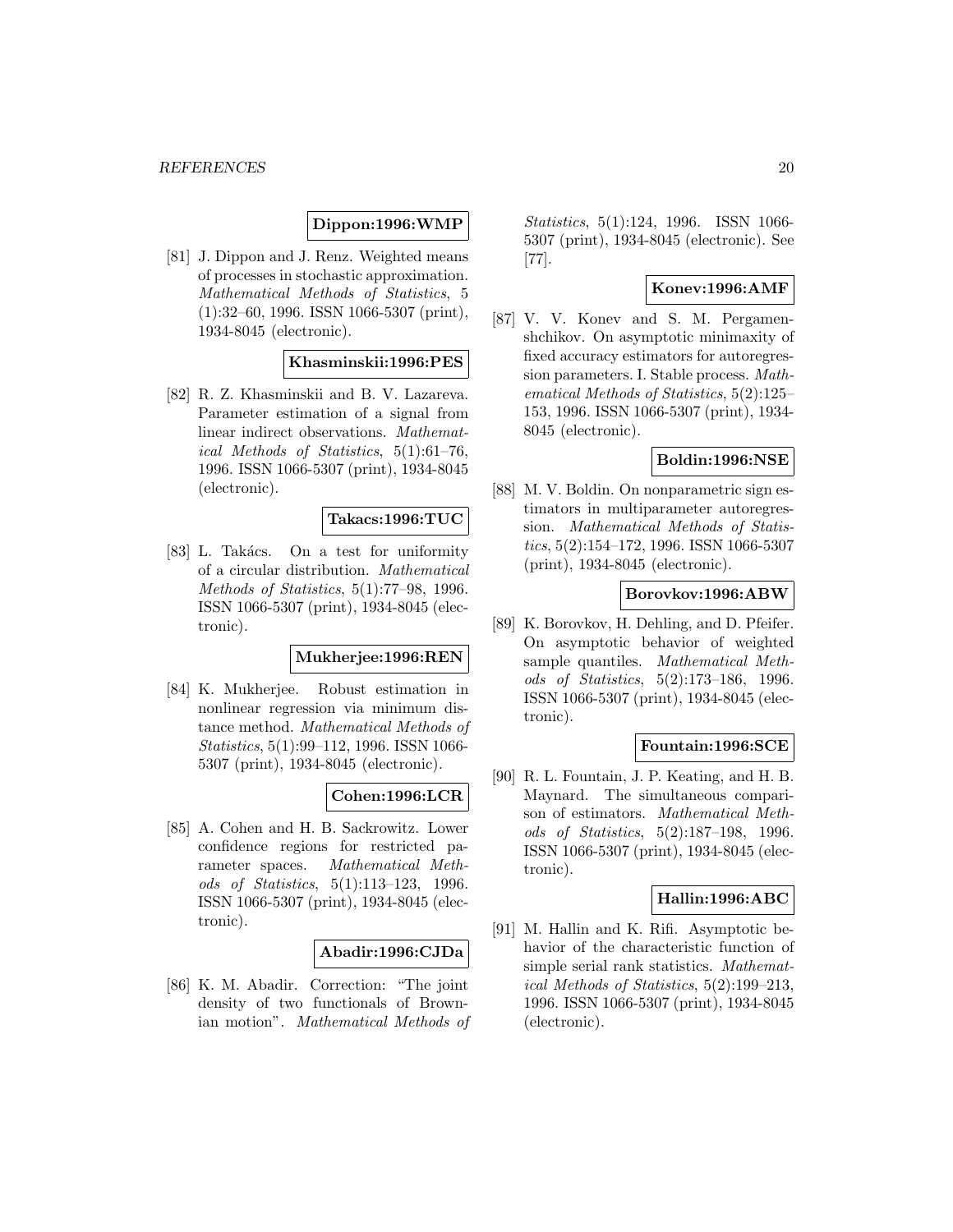# **Nikitin:1996:BHT**

[92] Ya. Yu. Nikitin. On Baringhaus–Henze test for symmetry: Bahadur efficiency and local optimality for shift alternatives. Mathematical Methods of Statistics, 5(2):214–226, 1996. ISSN 1066-5307 (print), 1934-8045 (electronic).

# **Poix:1996:SAS**

[93] J. Poix. Stochastic approximation for semimartingale error. Mathematical Methods of Statistics, 5(2):227–236, 1996. ISSN 1066-5307 (print), 1934-8045 (electronic).

# **Kamiya:1996:BIB**

[94] Hidehiko Kamiya. Borel isomorphism between the sample space and a product space. Mathematical Methods of Statistics, 5(2):237–243, 1996. ISSN 1066-5307 (print), 1934-8045 (electronic).

# **Raktoe:1996:CPS**

[95] B. L. Raktoe and H. Pesotan. The critical problem of saturated  $s_R^{k-p}$  fractional factorial designs. Mathematical Methods of Statistics, 5(2):244–252, 1996. ISSN 1066-5307 (print), 1934-8045 (electronic).

# **Schipper:1996:ORC**

[96] M. Schipper. Optimal rates and constants in  $L_2$ -minimax estimation of probability density functions. Mathematical Methods of Statistics, 5(3):253– 274, 1996. ISSN 1066-5307 (print), 1934- 8045 (electronic).

#### **Wu:1996:KSN**

[97] Colin O. Wu. Kernel smoothing of the nonparametric maximum likelihood estimates for biased sampling models.

Mathematical Methods of Statistics, 5 (3):275–298, 1996. ISSN 1066-5307 (print), 1934-8045 (electronic).

# **Greenwood:1996:EES**

[98] P. E. Greenwood and W. Wefelmeyer. Empirical estimators for semi-Markov processes. Mathematical Methods of Statistics, 5(3):299–315, 1996. ISSN 1066-5307 (print), 1934-8045 (electronic).

# **Pensky:1996:EBE**

[99] Marianna Pensky. Empirical Bayes estimation of a scale parameter. Mathematical Methods of Statistics, 5(3):316–331, 1996. ISSN 1066-5307 (print), 1934-8045 (electronic).

# **Gyorfi:1996:SUC**

[100] L. Györfi and H. Walk. On the strong universal consistency of a series type regression estimate. Mathematical Methods of Statistics, 5(3):332–342, 1996. ISSN 1066-5307 (print), 1934-8045 (electronic).

# **Kukush:1996:ANE**

[101] A. G. Kukush. Asymptotic normality of the estimator of an infinite-dimensional parameter in the model with a smooth regression function. Mathematical Methods of Statistics, 5(3):343–356, 1996. ISSN 1066-5307 (print), 1934-8045 (electronic).

# **Golubev:1996:AEE**

[102] G. K. Golubev and B. Y. Levit. Asymptotically efficient estimation for analytic distributions. Mathematical Methods of Statistics, 5(3):357–368, 1996. ISSN 1066-5307 (print), 1934-8045 (electronic).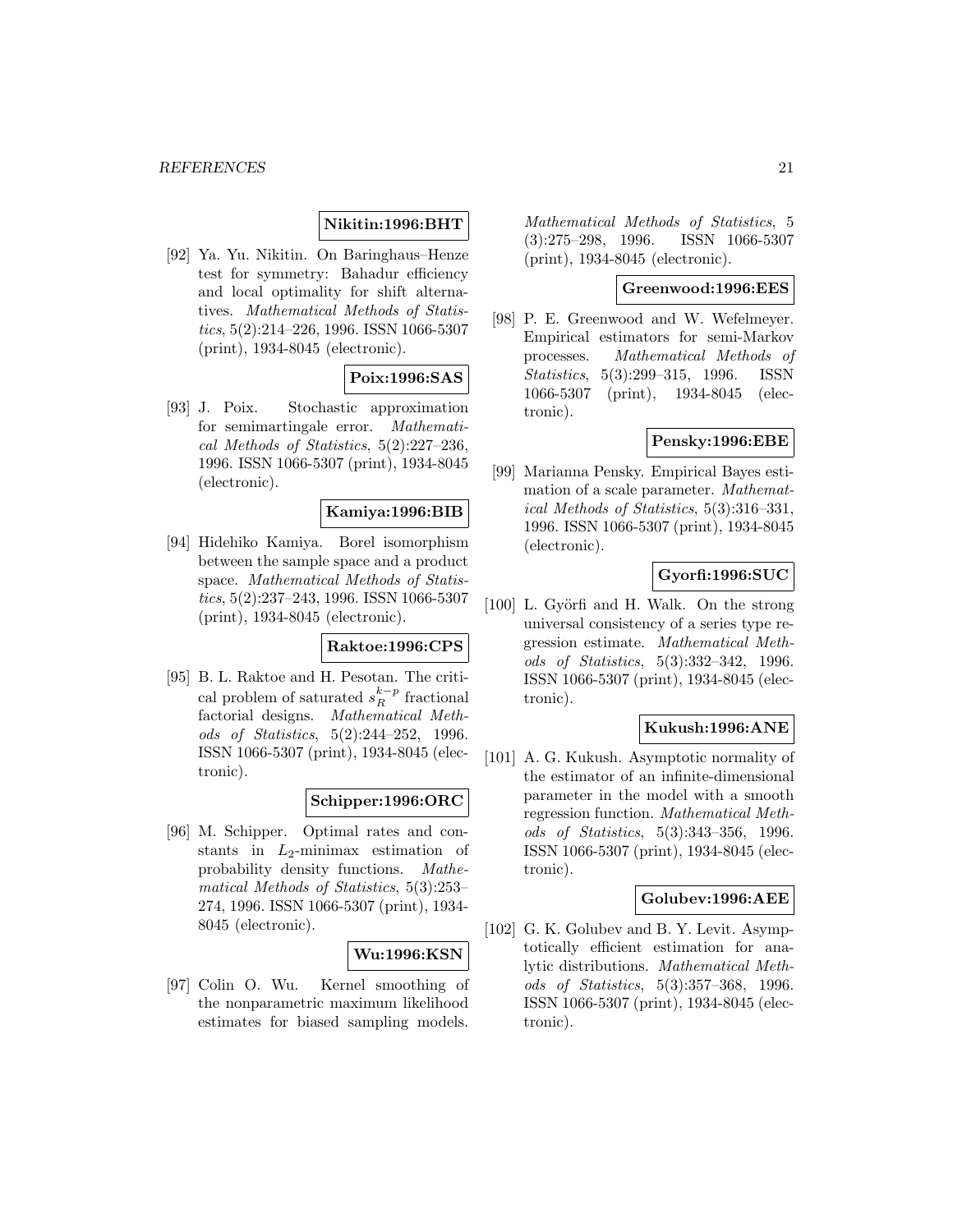**Clemmens:1996:LMP**

[103] A. Clemmens and Z. Govindarajulu. Locally most powerful rank tests for random effects in two-way experiments. II. Mathematical Methods of Statistics, 5(3):369–382, 1996. ISSN 1066-5307  $5(3):369-382$ , 1996. (print), 1934-8045 (electronic).

# **Golubev:1996:DFE**

[104] G. K. Golubev and B. Y. Levit. Distribution function estimation: adaptive smoothing. Mathematical Methods of Statistics, 5(4):383–403, 1996. ISSN 1066-5307 (print), 1934-8045 (electronic).

# **Nze:1996:FET**

[105] P. Ango Nze and P. Doukhan. Functional estimation for time series. I. Quadratic convergence properties. Mathematical Methods of Statistics, 5 (4):404–423, 1996. ISSN 1066-5307 (print), 1934-8045 (electronic).

# **Rukhin:1996:CPE**

[106] Andrew L. Rukhin. Change-point estimation: linear statistics and asymptotic Bayes risk. Mathematical Methods of Statistics, 5(4):424–442, 1996. ISSN 1066-5307 (print), 1934-8045 (electronic).

# **Bischoff:1996:DWC**

[107] Wolfgang Bischoff. On distribution whose conditional distributions are normal. A vector space approach. Mathematical Methods of Statistics, 5(4):443– 463, 1996. ISSN 1066-5307 (print), 1934- 8045 (electronic).

# **Kubilius:1996:AAL**

[108] K. Kubilius and A. Račkauskas. On the asymptotic accuracy of least-squares estimators in nearly unstable AR(1) processes. Mathematical Methods of Statistics, 5(4):464–476, 1996. ISSN 1066-5307 (print), 1934-8045 (electronic).

# **Dmitrienko:1996:RTR**

[109] A. A. Dmitrienko and A. A. Vexler. Renewal theory results for autoregressive processes. Mathematical Methods of Statistics, 5(4):477–490, 1996. ISSN 1066-5307 (print), 1934-8045 (electronic).

# **Keyes:1996:CSP**

[110] T. K. Keyes and M. S. Levy. On consistency of some predicting densities for the multivariate linear model. Mathematical Methods of Statistics, 5(4):491–504, 1996. ISSN 1066-5307 (print), 1934-8045 (electronic).

# **Abadir:1996:CJDb**

[111] K. M. Abadir. Correction: "The joint density of two functionals of a Brownian motion" [Math. Methods Statist. **4** (1995), no. 4, 449–462; MR1372016 (97c:60200a)]. Mathematical Methods of Statistics, 5(4):505, 1996. ISSN 1066- 5307 (print), 1934-8045 (electronic). See [77].

# **Juditsky:1997:WEA**

[112] A. Juditsky. Wavelet estimators: adapting to unknown smoothness. Mathematical Methods of Statistics,  $6(1)$ :1-25, 1997. ISSN 1066-5307 (print), 1934-8045 (electronic).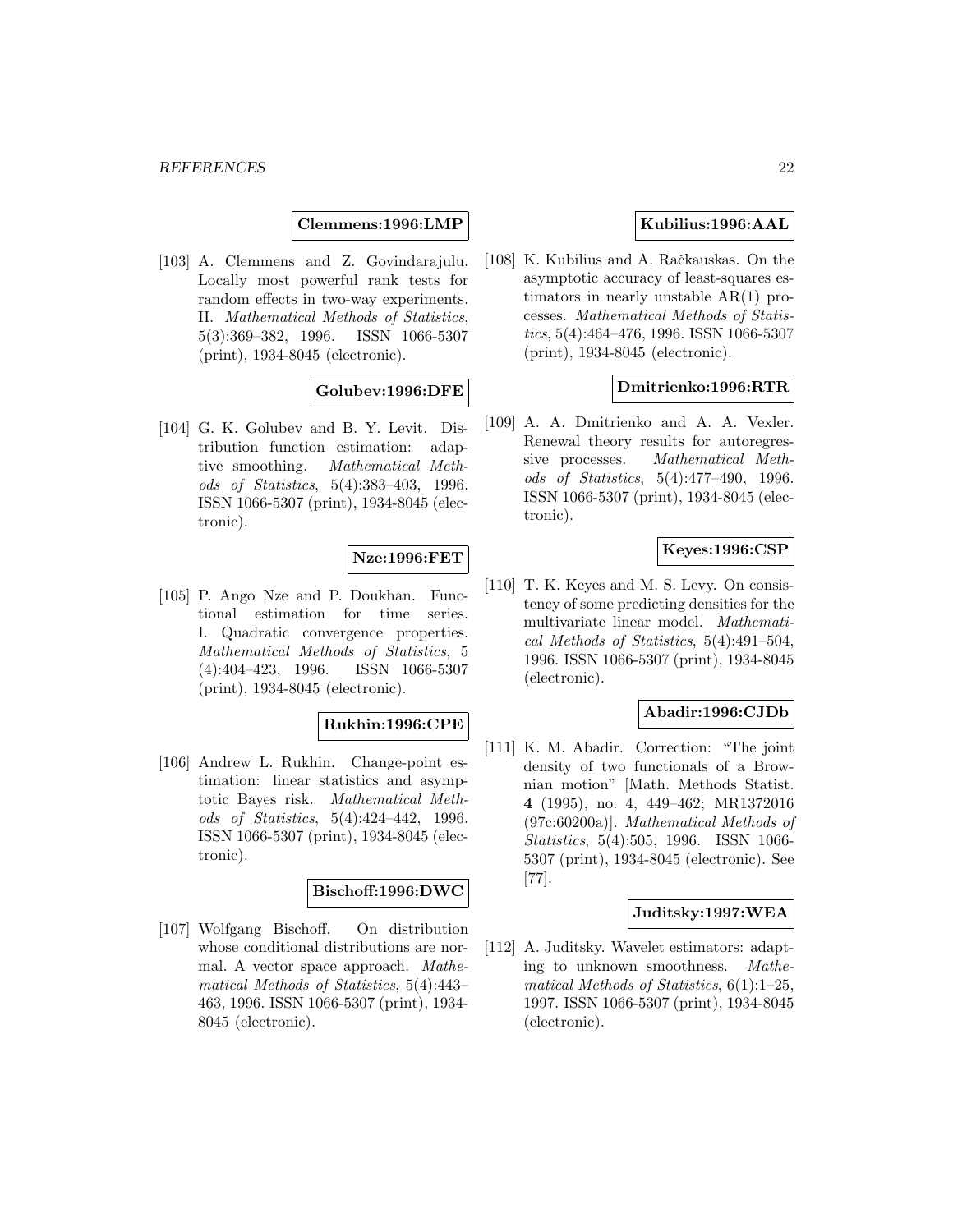# **Gayraud:1997:EFD**

[113] G. Gayraud. Estimation of functionals of density support. Mathematical Methods of Statistics, 6(1):26–46, 1997. ISSN 1066-5307 (print), 1934-8045 (electronic).

# **Ingster:1997:SPH**

[114] Yu. I. Ingster. Some problems of hypothesis testing leading to infinitely divisible distributions. Mathematical Methods of Statistics, 6(1):47–69, 1997. ISSN 1066- 5307 (print), 1934-8045 (electronic). See correction [126].

# **Boldin:1997:REE**

[115] M. V. Boldin. On rank estimates and the empirical distribution function of residuals in autoregression with a possibly infinite variance. Mathematical Methods of Statistics, 6(1):70–91, 1997. ISSN 1066- 5307 (print), 1934-8045 (electronic).

### **Govindarajulu:1997:CAD**

[116] Z. Govindarajulu. A class of asymptotically distribution-free tests for equality of marginals in multivariate populations. Mathematical Methods of Statistics, 6(1):92–111, 1997. ISSN 1066-5307 (print), 1934-8045 (electronic).

# **Konakov:1997:HLE**

[117] V. D. Konakov and V. I. Piterbarg. High level excursions of Gaussian fields and the weakly optimal choice of the smoothing parameter. II. Mathematical Methods of Statistics, 6(1):112–124, 1997. ISSN 1066-5307 (print), 1934-8045 (electronic).

# **Hopfner:1997:TCP**

[118] R. Höpfner. Two comments on parameter estimation in stable processes. Mathematical Methods of Statistics, 6(1):125– 134, 1997. ISSN 1066-5307 (print), 1934- 8045 (electronic).

# **Goldenshluger:1997:SAE**

[119] A. Goldenshluger and A. Nemirovski. On spatially adaptive estimation of nonparametric regression. Mathematical Methods of Statistics, 6(2):135–170, 1997. ISSN 1066-5307 (print), 1934-8045 (electronic).

### **Leblanc:1997:DEC**

[120] Frédérique Leblanc. Density estimation for a class of continuous time processes. Mathematical Methods of Statistics, 6(2):171–199, 1997. ISSN 1066-5307 (print), 1934-8045 (electronic).

# **Piterbarg:1997:APP**

[121] L. Piterbarg and B. Rozovskii. On asymptotic problems of parameter estimation in stochastic PDE's: discrete time sampling. Mathematical Methods of Statistics, 6(2):200–223, 1997. ISSN 1066-5307 (print), 1934-8045 (electronic).

# **Li:1997:ORL**

[122] Gang Li. Optimal rate local smoothing in a multiplicative intensity counting process model. Mathematical Methods of Statistics, 6(2):224–244, 1997. ISSN 1066-5307 (print), 1934-8045 (electronic).

# **Lee:1997:LAM**

[123] Stephen M. S. Lee. Local asymptotic minimax estimation of function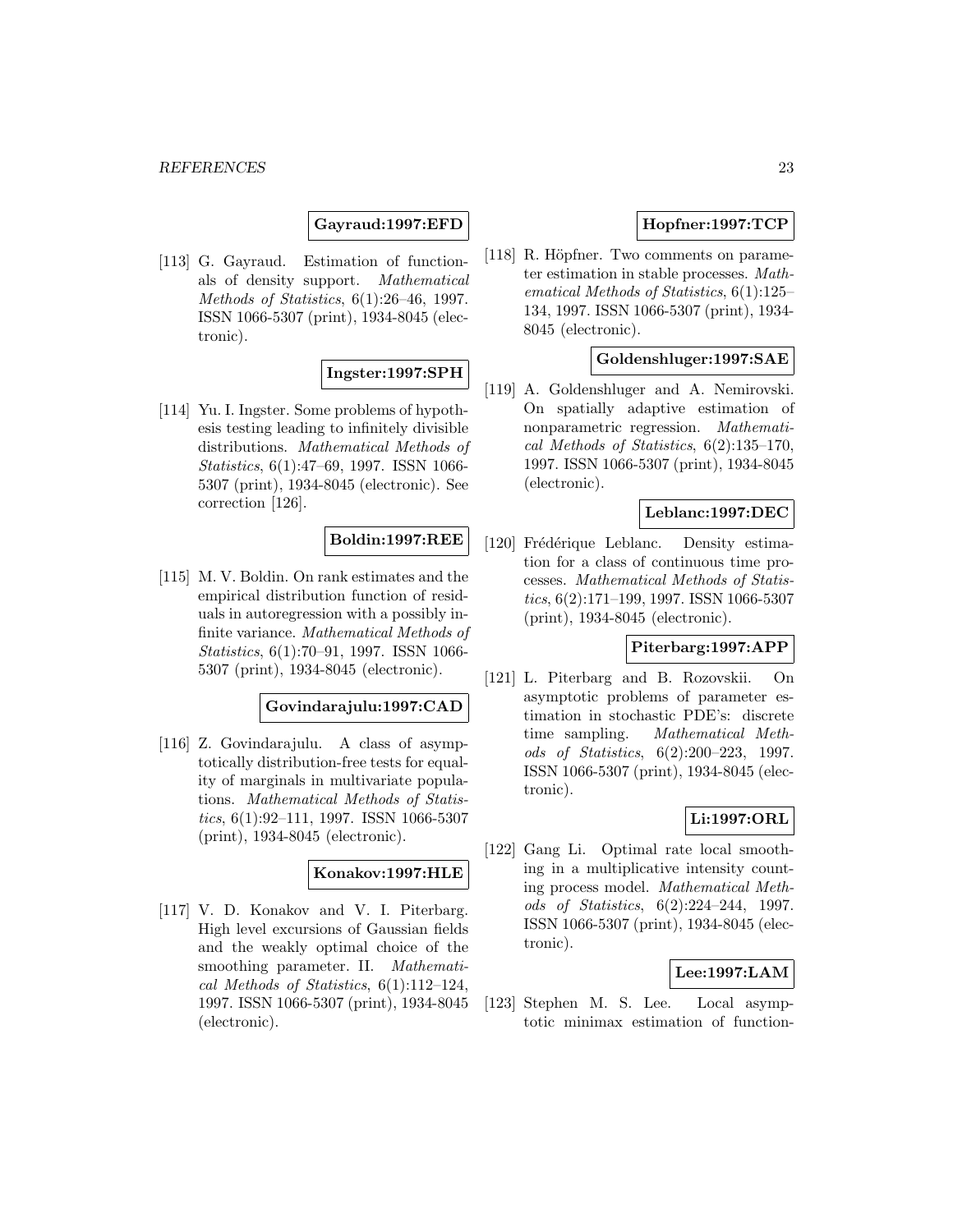als of asymptotically normal sampling distributions. Mathematical Methods of Statistics, 6(2):245–257, 1997. ISSN 1066-5307 (print), 1934-8045 (electronic).

# **Angus:1997:MBK**

[124] John E. Angus. A modified Bochner kernel lemma for density estimators. Mathematical Methods of Statistics, 6(2):258– 262, 1997. ISSN 1066-5307 (print), 1934- 8045 (electronic).

# **Kagan:1997:ISA**

[125] A. Kagan, R. C. Laha, and V. Rohatgi. Independence of the sum and absolute difference of independent random variables does not imply their normality. Mathematical Methods of Statistics, 6(2):263–265, 1997. ISSN 1066-5307 (print), 1934-8045 (electronic).

# **Ingster:1997:CSP**

[126] Yu. I. Ingster. Correction: "Some problems of hypothesis testing leading to infinitely divisible distributions". Mathematical Methods of Statistics, 6(2):266, 1997. ISSN 1066-5307 (print), 1934-8045 (electronic). See [114].

# **Arcones:1997:GAB**

[127] Miguel A. Arcones and David M. Mason. A general approach to Bahadur–Kiefer representations for M-estimators. Mathematical Methods of Statistics, 6(3):267– 292, 1997. ISSN 1066-5307 (print), 1934- 8045 (electronic).

# **Scheffel:1997:RRL**

[128] P. Scheffel and H. v. Weizsäcker. On risk rates and large deviations in finite Markov chain experiments. Mathematical Methods of Statistics, 6(3):293–312,

1997. ISSN 1066-5307 (print), 1934-8045 (electronic).

# **LeBreton:1997:AFG**

[129] Alain Le Breton. Averaging with feedback in Gaussian schemes for stochastic approximation. Mathematical Methods of Statistics, 6(3):313–331, 1997. ISSN 1066-5307 (print), 1934-8045 (electronic).

# **Ghosal:1997:NAP**

[130] Subhashis Ghosal. Normal approximation to the posterior distribution for generalized linear models with many covariates. Mathematical Methods of Statistics, 6(3):332–348, 1997. ISSN 1066-5307 (print), 1934-8045 (electronic).

# **Kohler:1997:UCL**

[131] Michael Kohler. On the universal consistency of a least squares spline regression estimator. Mathematical Methods of Statistics, 6(3):349–364, 1997. ISSN 1066-5307 (print), 1934-8045 (electronic).

# **Korostelev:1997:MLD**

[132] Alexander Korostelev. Minimax large deviations risk in change-point problems. Mathematical Methods of Statistics, 6(3):365–374, 1997. ISSN 1066-5307 (print), 1934-8045 (electronic).

#### **Viharos:1997:EER**

[133] László Viharos. Estimators of the exponent of regular variation with universally normal asymptotic distributions. Mathematical Methods of Statistics, 6(3):375– 384, 1997. ISSN 1066-5307 (print), 1934- 8045 (electronic).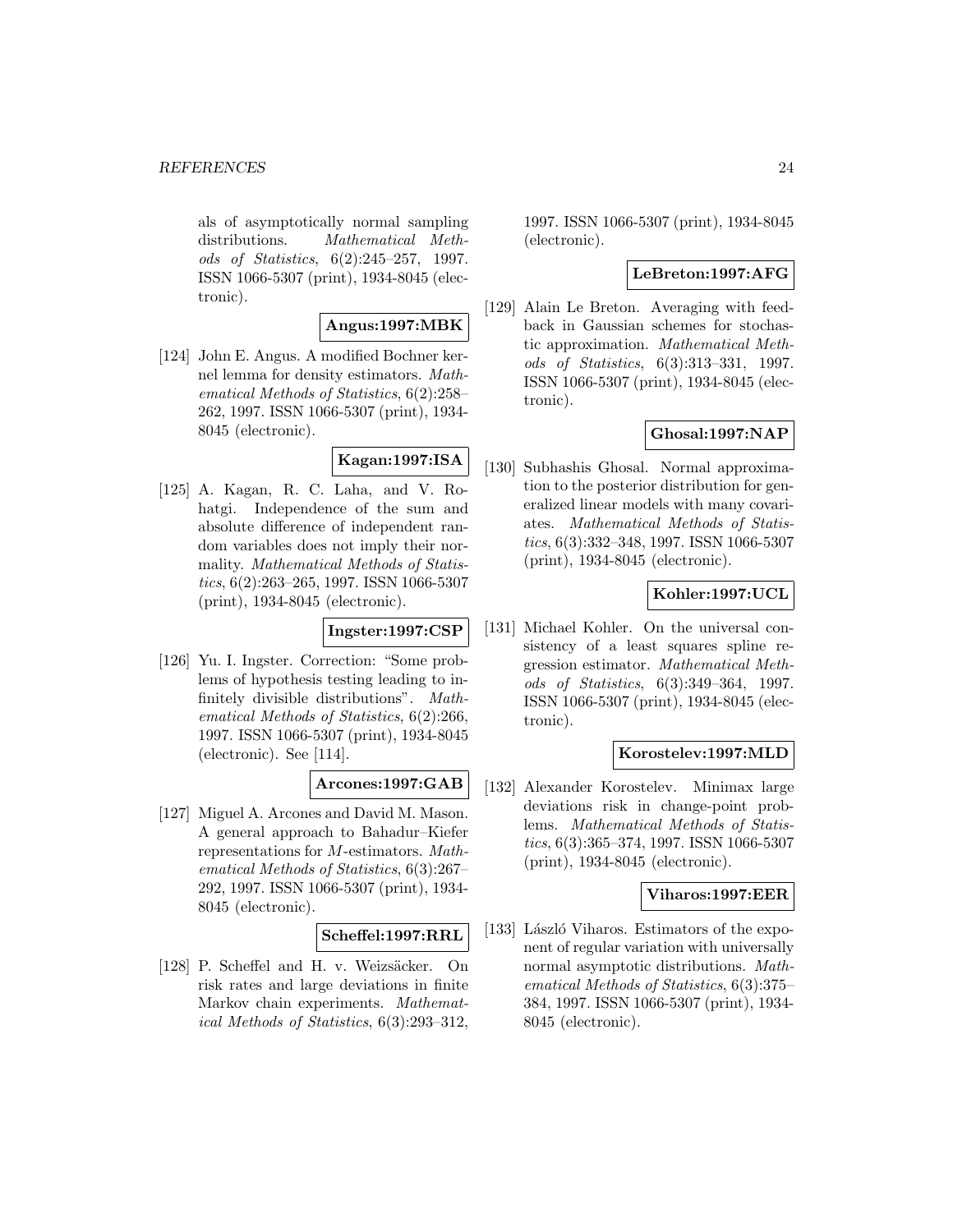# **Tracy:1997:EDS**

[134] D. S. Tracy and S. S. Osahan. On the efficiency of determinant sampling. Mathematical Methods of Statistics, 6(3):385– 394, 1997. ISSN 1066-5307 (print), 1934- 8045 (electronic).

# **Huebner:1997:CAB**

[135] M. Huebner. A characterization of asymptotic behaviour of maximum likelihood estimators for stochastic PDE's. Mathematical Methods of Statistics, 6 (4):395–415 (1998), 1997. ISSN 1066- 5307 (print), 1934-8045 (electronic).

# **Albers:1997:RTL**

[136] W. Albers, W. C. M. Kallenberg, and G. D. Otten. Robust test limits. Mathematical Methods of Statistics, 6(4):416– 439 (1998), 1997. ISSN 1066-5307 (print), 1934-8045 (electronic).

# **Konakov:1997:SKD**

[137] V. Konakov and E. Mammen. The shape of kernel density estimates in higher dimensions. Mathematical Methods of Statistics, 6(4):440–464 (1998), 1997. ISSN 1066-5307 (print), 1934-8045 (electronic).

# **Pfanzagl:1997:ABA**

[138] J. Pfanzagl. An asymptotic bound for the average length of confidence intervals. Mathematical Methods of Statistics, 6(4):465–475 (1998), 1997. ISSN 1066- 5307 (print), 1934-8045 (electronic).

#### **Leonov:1997:SOR**

[139] Sergei L. Leonov. On the solution of an optimal recovery problem and its applications in nonparametric regression. Mathematical Methods of Statistics, 6 (4):476–490 (1998), 1997. ISSN 1066- 5307 (print), 1934-8045 (electronic).

#### **Tartakovsky:1997:MIR**

[140] A. G. Tartakovsky. Minimax invariant regret solution to the N-sample slippage problem. Mathematical Methods of Statistics, 6(4):491–508 (1998), 1997. ISSN 1066-5307 (print), 1934-8045 (electronic).

# **Liu:1997:CRS**

[141] Zhihui Liu. Convergence rates of symmetrized product measures. Mathematical Methods of Statistics, 6(4):509–516 (1998), 1997. ISSN 1066-5307 (print), 1934-8045 (electronic).

# **Mattner:1997:APA**

[142] L. Mattner. Acknowledgement of priority. Addendum to: "Mean unbiased medians, median unbiased means, and symmetric random walks" [Math. Methods Statist. **4** (1995), no. 1, 99–105; MR1324693 (96c:62029)]. Mathematical Methods of Statistics, 6(4):517 (1998), 1997. ISSN 1066-5307 (print), 1934-8045 (electronic). See [55].

# **Strasser:1998:PIE**

[143] H. Strasser. Perturbation invariant estimates and incidental nuisance parameters. Mathematical Methods of Statistics, 7(1):1–26, 1998. ISSN 1066-5307 (print), 1934-8045 (electronic).

### **Konev:1998:AMF**

[144] V. V. Konev and S. M. Pergamenshchikov. On asymptotic minimaxity of fixed accuracy estimators for autoregression parameters. II. Purely explosive process. Mathematical Methods of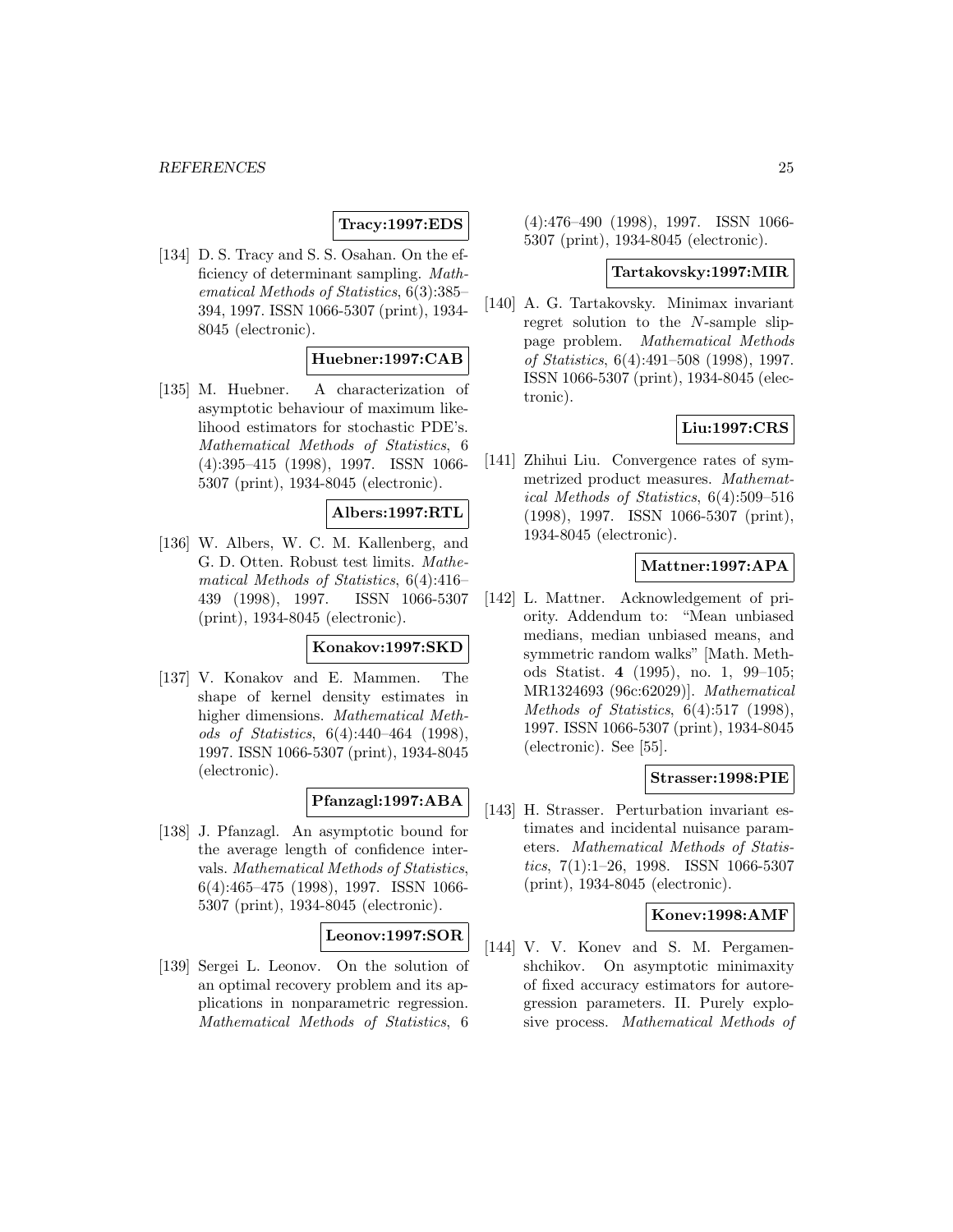Statistics, 7(1):27–59, 1998. ISSN 1066- 5307 (print), 1934-8045 (electronic).

### **Maglaperidze:1998:GFT**

[145] N. O. Maglaperidze, Z. P. Tsigroshvili, and M. van Pul. Goodness-of-fit tests for parametric hypotheses on the distribution of point processes. Mathematical Methods of Statistics, 7(1):60–77, 1998. ISSN 1066-5307 (print), 1934-8045 (electronic).

# **Poix:1998:SAL**

[146] J. Poix. Stochastic approximation for local martingale error and random gain process. Mathematical Methods of Statistics, 7(1):78–97, 1998. ISSN 1066- 5307 (print), 1934-8045 (electronic).

# **Barbe:1998:LDP**

[147] Ph. Barbe and M. Broniatowski. Large deviation principle for sequential rank processes. Mathematical Methods of Statistics, 7(1):98–110, 1998. ISSN 1066- 5307 (print), 1934-8045 (electronic).

#### **Volodin:1998:ANS**

[148] I. N. Volodin and An. A. Novikov. Asymptotics of the necessary sample size in testing parametric hypotheses: dposterior approach. Mathematical Methods of Statistics, 7(1):111–121, 1998. ISSN 1066-5307 (print), 1934-8045 (electronic).

# **Szekely:1998:PVB**

[149] G. J. Szekely and A. K. Gupta. On a paper of V. B. Nevzorov: "A characterization of exponential distributions by correlations between records" [Math. Methods Statist. **1** (1992), 49–54; MR1202799 (93m:62036)]. Mathematical Methods of Statistics, 7(1):122, 1998. ISSN 1066- 5307 (print), 1934-8045 (electronic). See [4].

# **Lepski:1998:AME**

[150] O. V. Lepski and B. Y. Levit. Adaptive minimax estimation of infinitely differentiable functions. Mathematical Methods of Statistics, 7(2):123–156, 1998. ISSN 1066-5307 (print), 1934-8045 (electronic).

### **Suquet:1998:CPD**

[151] Ch. Suquet and M.-C. Viano. Change point detection in dependent sequences: invariance principles for some quadratic statistics. Mathematical Methods of Statistics, 7(2):157–191, 1998. ISSN 1066-5307 (print), 1934-8045 (electronic).

# **Golubev:1998:AOF**

[152] G. Golubev and R. Khasminskii. Asymptotically optimal filtering for a hidden Markov model. Mathematical Methods of Statistics, 7(2):192–209, 1998. ISSN 1066-5307 (print), 1934-8045 (electronic).

### **Janaszewska:1998:JDS**

[153] E. Janaszewska and A. V. Nagaev. On the joint distribution of the shorth height and length. Mathematical Methods of Statistics, 7(2):210–229, 1998. ISSN 1066-5307 (print), 1934-8045 (electronic).

### **Papadatos:1998:TVD**

[154] N. Papadatos and V. Papathanasiou. Total variation distance and generalized covariance kernels. Mathematical Methods of Statistics, 7(2):230–244, 1998.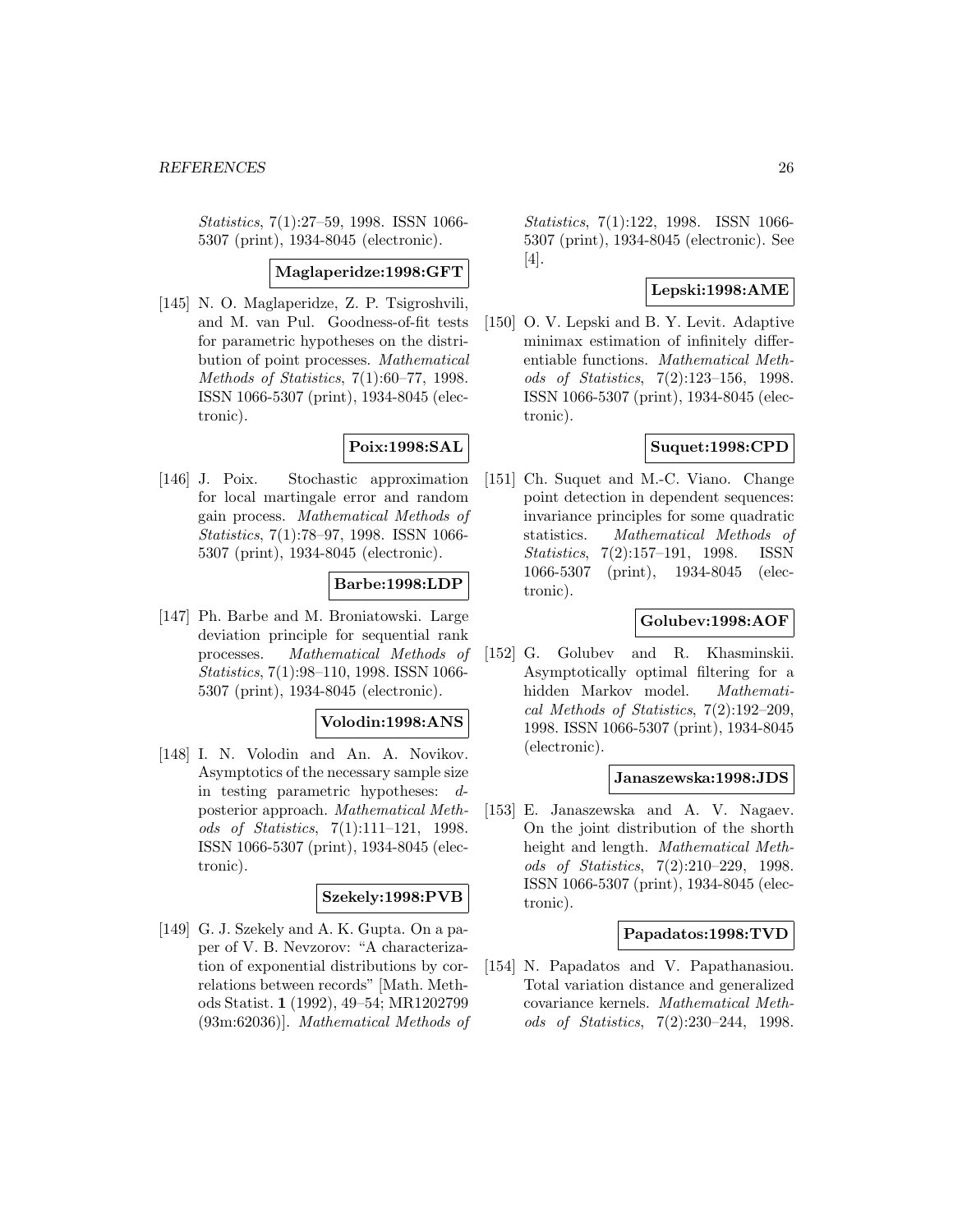ISSN 1066-5307 (print), 1934-8045 (electronic).

**Spokoiny:1998:ASA**

[155] V. G. Spokoiny. Adaptive and spatially adaptive testing of a nonparametric hypothesis. Mathematical Methods of Statistics, 7(3):245–273, 1998. ISSN 1066-5307 (print), 1934-8045 (electronic).

# **Bernstein:1998:SAR**

[156] A. V. Bernstein. Statistical analysis of random polynomials. Mathematical Methods of Statistics, 7(3):274–295, 1998. ISSN 1066-5307 (print), 1934-8045 (electronic).

# **Chitashvili:1998:REP**

[157] R. Chitashvili and N. Kordzakhia. Robust estimation of the parameter in a contaminated Markov model. Mathematical Methods of Statistics, 7(3):296– 318, 1998. ISSN 1066-5307 (print), 1934- 8045 (electronic).

# **Fiorin:1998:SCF**

[158] S. Fiorin. Strongly consistent functional estimation for a Cox regression model for counting processes. Mathematical Methods of Statistics, 7(3):319– 338, 1998. ISSN 1066-5307 (print), 1934- 8045 (electronic).

# **Jankunas:1998:EPL**

[159] A. Jankunas and R. Z. Khasminskii. Estimation of parameters of linear stochastic difference equations. Mathematical Methods of Statistics, 7(3):339–352, 1998. ISSN 1066-5307 (print), 1934-8045 (electronic).

# **Pusz:1998:SCG**

[160] J. Pusz. On some characterizations of the generalized inverse Gaussian distribution by regression with respect to residuals. Mathematical Methods of Statistics, 7(3):353–360, 1998. ISSN 1066-5307 (print), 1934-8045 (electronic).

# **Koshkin:1998:NED**

[161] G. M. Koshkin and V. A. Vasil'iev. Nonparametric estimation of derivatives of a multivariate density from dependent observations. Mathematical Methods of Statistics, 7(4):361–400 (1999), 1998. ISSN 1066-5307 (print), 1934-8045 (electronic).

# **Ingster:1998:MDS**

[162] Yu. I. Ingster. Minimax detection of a signal for  $l^n$ -balls. Mathematical Methods of Statistics, 7(4):401–428 (1999), 1998. ISSN 1066-5307 (print), 1934-8045 (electronic).

# **Conti:1998:TIL**

[163] P. L. Conti and M. Scanu. Testing for independence in lattice distributions. Mathematical Methods of Statistics, 7 (4):429–444 (1999), 1998. ISSN 1066- 5307 (print), 1934-8045 (electronic).

#### **Cavalier:1998:AEE**

[164] L. Cavalier. Asymptotically efficient estimation in a problem related to tomography. Mathematical Methods of Statistics, 7(4):445–456 (1999), 1998. ISSN 1066-5307 (print), 1934-8045 (electronic).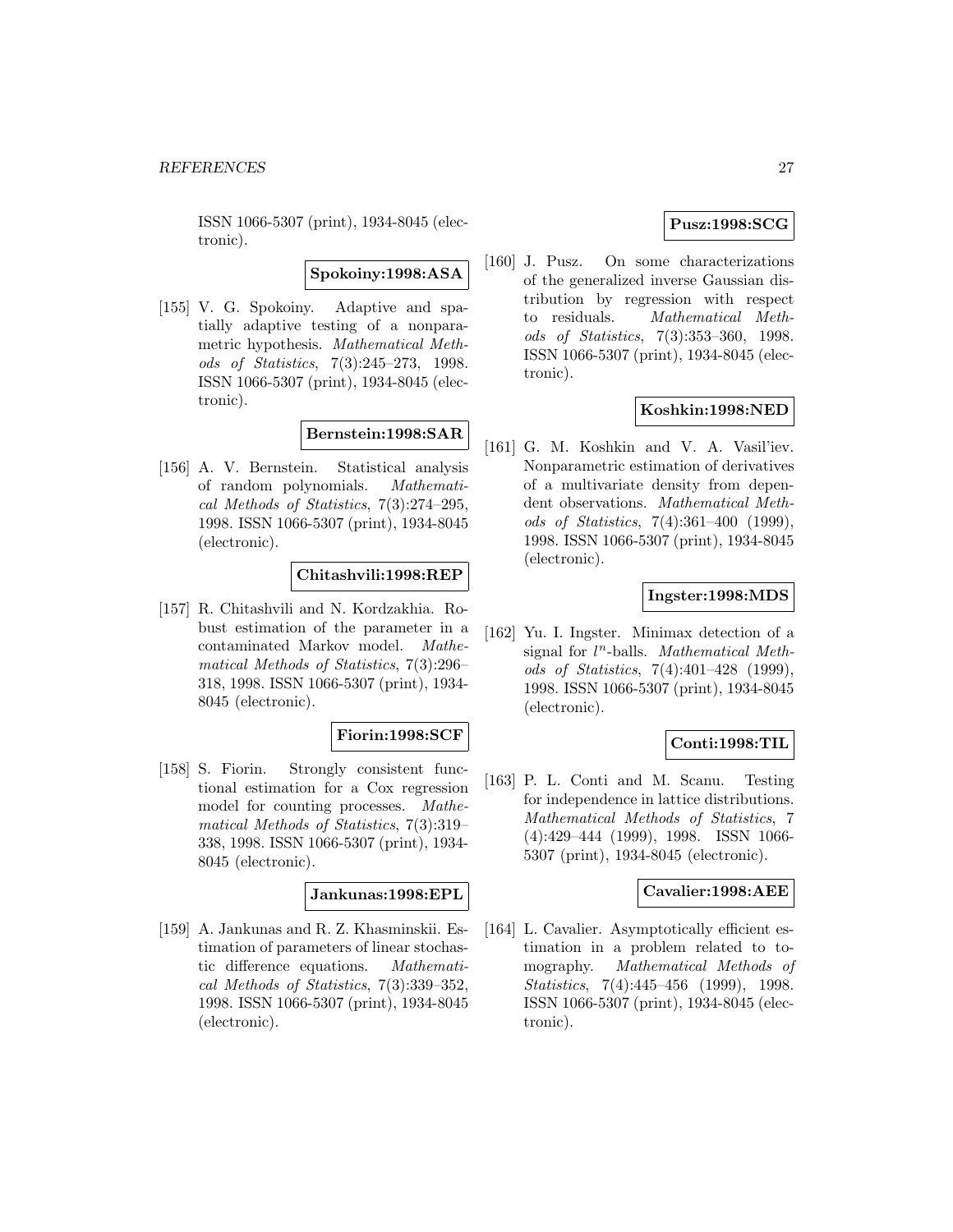#### **Kutoyants:1998:SED**

[165] Yu. A. Kutoyants. Semiparametric estimation for dynamical systems with small noise. Mathematical Methods of Statistics, 7(4):457–465 (1999), 1998. ISSN 1066-5307 (print), 1934-8045 (electronic).

### **Basu:1998:FWC**

[166] A. K. Basu and D. Bhattacharya. On fixed width confidence intervals associated with maximum likelihood estimation of parameter under dependent setup. Mathematical Methods of Statistics, 7(4):466–478 (1999), 1998. ISSN 1066-5307 (print), 1934-8045 (electronic).

### **Laha:1998:EDS**

[167] R. G. Laha. An extension of the Darmois–Skitovich theorem. Mathematical Methods of Statistics, 7(4):479–483 (1999), 1998. ISSN 1066-5307 (print), 1934-8045 (electronic).

#### **Menneteau:1999:FLI**

[168] L. Menneteau. Functional law of the iterated logarithm for Kiefer processes. Mathematical Methods of Statistics, 8  $(1):1-21$ , 1999. ISSN 1066-5307 (print), 1934-8045 (electronic).

# **Bosq:1999:LTD**

[169] D. Bosq and Yu. Davydov. Local time and density estimation in continuous time. Mathematical Methods of Statistics, 8(1):22–45, 1999. ISSN 1066-5307 (print), 1934-8045 (electronic).

# **Oudshoorn:1999:AEF**

[170] C. G. M. Oudshoorn. Adaptive estimation of functions with jumps. Mathematical Methods of Statistics, 8(1):46– 68, 1999. ISSN 1066-5307 (print), 1934- 8045 (electronic).

### **Pfanzagl:1999:OLD**

[171] J. Pfanzagl. On the optimality of limit distributions. Mathematical Methods of Statistics, 8(1):69–83, 1999. ISSN 1066- 5307 (print), 1934-8045 (electronic). See erratum [196].

# **Kharin:1999:RMS**

[172] Yu. Kharin. Robustness of multivariate statistical classification under nonparametric distortions of hypothetical distributions. Mathematical Methods of Statistics, 8(1):84–98, 1999. ISSN 1066- 5307 (print), 1934-8045 (electronic).

# **Hille:1999:VCE**

[173] J. Hille, D. Plachky, and J. Roters. Versions of conditional expectations depending continuously on parameters. Mathematical Methods of Statistics, 8(1):99–108, 1999. ISSN 1066-5307 (print), 1934-8045 (electronic).

#### **Mattner:1999:BSP**

[174] L. Mattner. On Burdick's symmetry problem. Mathematical Methods of Statistics, 8(1):109–118, 1999. ISSN 1066-5307 (print), 1934-8045 (electronic).

### **Gupta:1999:ILM**

 $[175]$  A. K. Gupta, G. J. Székely, and G. Zsigri. An inconsistent location MLE. Mathematical Methods of Statistics, 8 (1):119–120, 1999. ISSN 1066-5307 (print), 1934-8045 (electronic).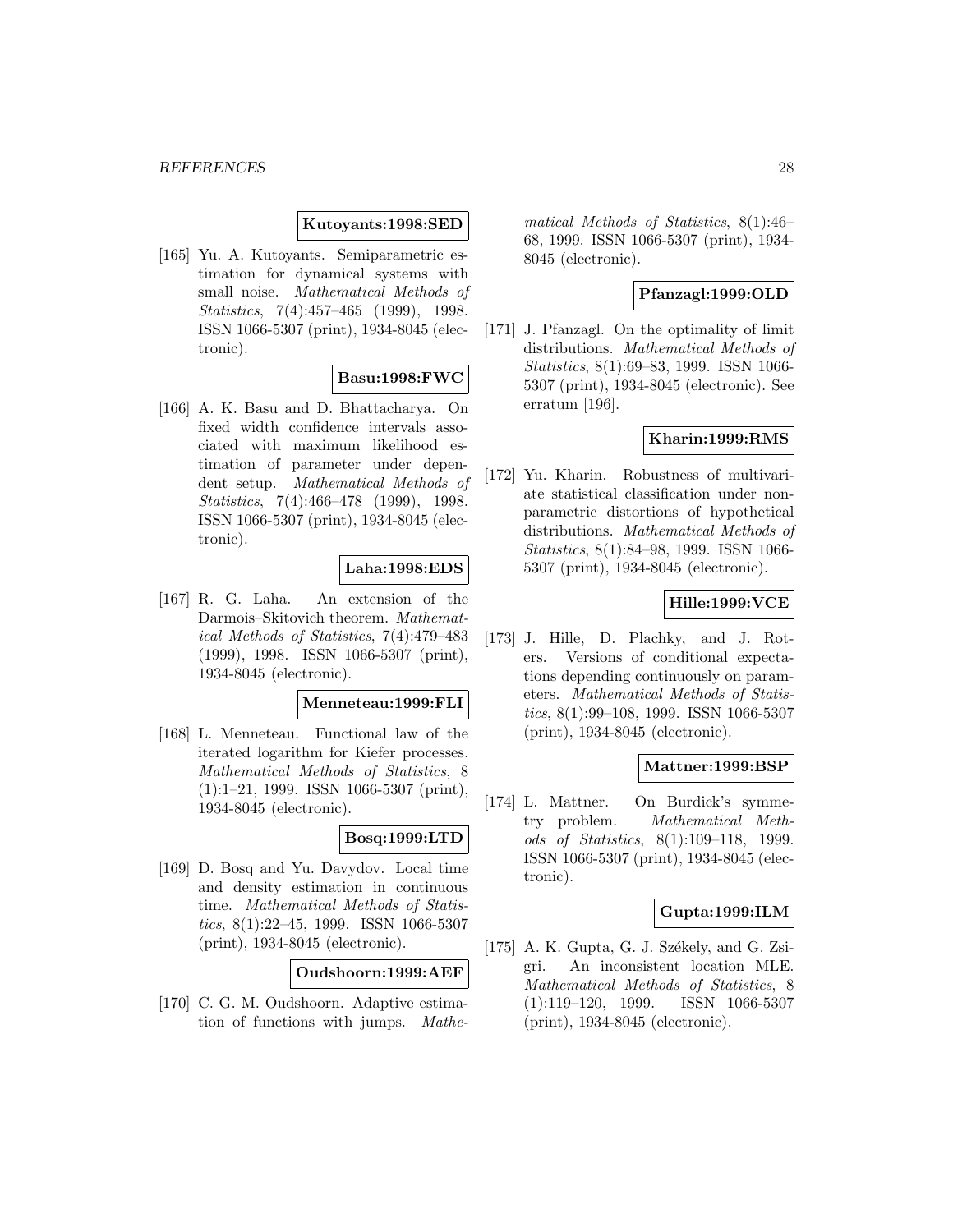# **Gotze:1999:WJP**

[176] Friedrich Götze and Hartmut Milbrodt. The work of Johann Pfanzagl. Mathematical Methods of Statistics, 8(2):121– 141, 1999. ISSN 1066-5307 (print), 1934- 8045 (electronic). In honor of the 70th birthday of Johann Pfanzagl.

# **Bening:1999:HOA**

[177] V. E. Bening and D. M. Chibisov. Higher order asymptotic optimality in testing problems with nuisance parameters. I. Mathematical Methods of Statistics, 8(2):142–165, 1999. ISSN 1066-5307 (print), 1934-8045 (electronic). In honor of the 70th birthday of Johann Pfanzagl.

# **Beran:1999:SEM**

[178] Rudolf Beran. Superefficient estimation of multivariate trend. Mathematical Methods of Statistics, 8(2):166–180, 1999. ISSN 1066-5307 (print), 1934-8045 (electronic). In honor of the 70th birthday of Johann Pfanzagl.

# **Greenwood:1999:BAE**

[179] P. E. Greenwood and I. A. Ibragimov. Bahadur's asymptotic efficiency and the LAN expansion. I. Lower bounds. Independent observations. Mathematical Methods of Statistics, 8(2):181–208, 1999. ISSN 1066-5307 (print), 1934-8045 (electronic). In honor of the 70th birthday of Johann Pfanzagl.

# **LeCam:1999:AT**

[180] Lucien Le Cam. About tangents. Mathematical Methods of Statistics, 8(2):209– 219, 1999. ISSN 1066-5307 (print), 1934- 8045 (electronic). In honor of the 70th birthday of Johann Pfanzagl.

# **Strasser:1999:ATP**

[181] H. Strasser and Ch. Weber. The asymptotic theory of permutation statistics. Mathematical Methods of Statistics, 8 (2):220–250, 1999. ISSN 1066-5307 (print), 1934-8045 (electronic). In honor of the 70th birthday of Johann Pfanzagl.

# **vanderLaan:1999:ENN**

[182] M. J. van der Laan and R. D. Gill. Efficiency of NPMLE in nonparametric missing data models. Mathematical Methods of Statistics, 8(2):251–276, 1999. ISSN 1066-5307 (print), 1934-8045 (electronic). In honor of the 70th birthday of Johann Pfanzagl.

### **vanZwet:1999:RCE**

[183] E. W. van Zwet and W. R. van Zwet. A remark on consistent estimation. Mathematical Methods of Statistics, 8(2):277– 284, 1999. ISSN 1066-5307 (print), 1934- 8045 (electronic). In honor of the 70th birthday of Johann Pfanzagl.

# **Birge:1999:ICN**

[184] Lucien Birgé. Interval censoring: a nonasymptotic point of view. Mathematical Methods of Statistics, 8(3):285–298, 1999. ISSN 1066-5307 (print), 1934-8045 (electronic).

#### **Gotze:1999:RBI**

[185] F. Götze and B. A. Zalesky. Restoration of binary images for Bernoullian noise models. Mathematical Methods of Statistics, 8(3):299–319, 1999. ISSN 1066-5307 (print), 1934-8045 (electronic).

#### **Janssen:1999:NST**

[186] A. Janssen. Nonparametric symmetry tests for statistical functionals. Mathe-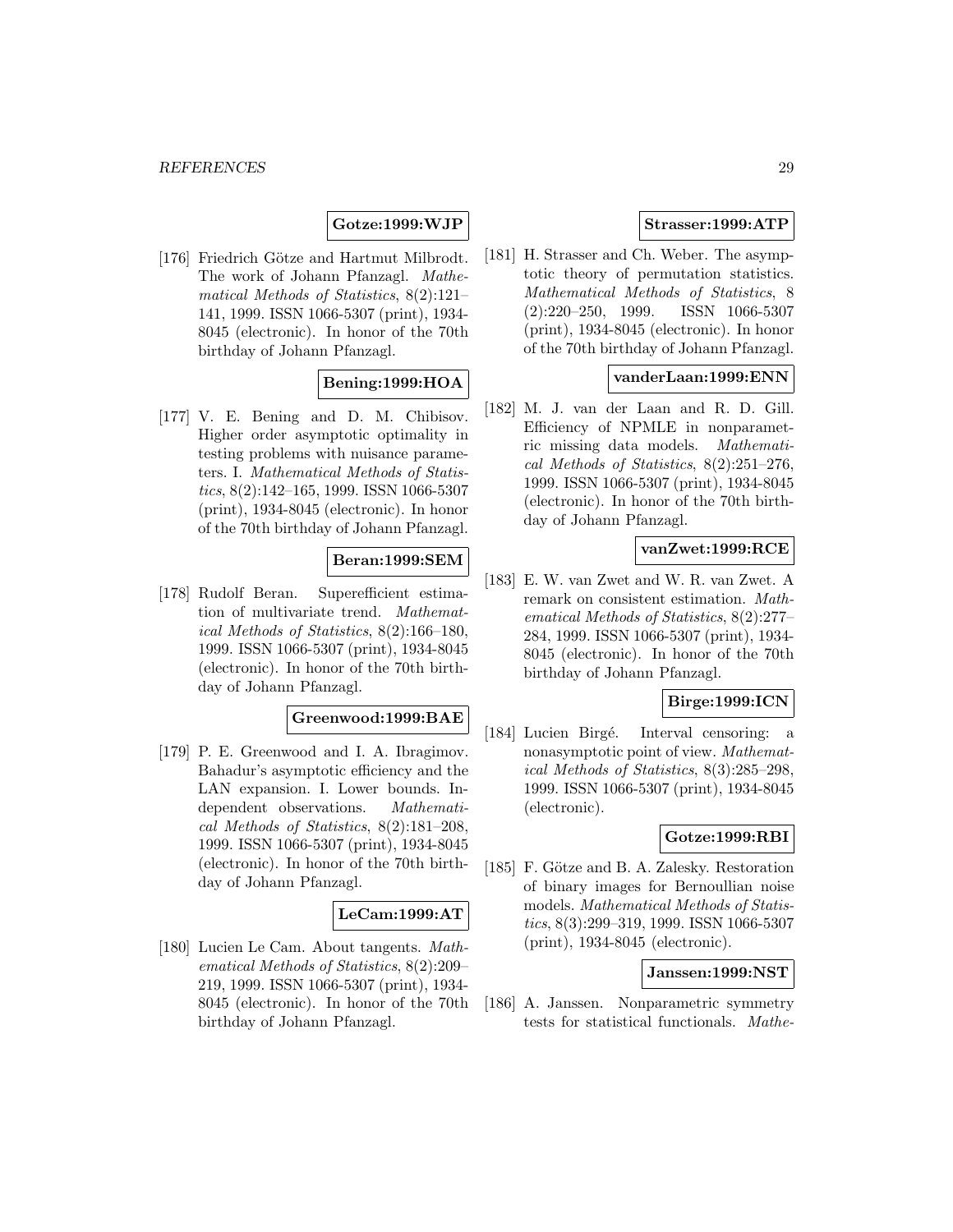matical Methods of Statistics, 8(3):320– 343, 1999. ISSN 1066-5307 (print), 1934- 8045 (electronic).

# **Lepski:1999:ANE**

[187] O. V. Lepski and B. Y. Levit. Adaptive nonparametric estimation of smooth multivariate functions. Mathematical Methods of Statistics, 8(3):344–370, 1999. ISSN 1066-5307 (print), 1934-8045 (electronic).

# **Liese:1999:SBP**

[188] F. Liese and K. J. Miescke. Selection of the best population in models with nuisance parameters. *Mathemati*cal Methods of Statistics, 8(3):371–396, 1999. ISSN 1066-5307 (print), 1934-8045 (electronic).

# **Mattner:1999:SEF**

[189] L. Mattner. Sufficiency, exponential families, and algebraically independent numbers. Mathematical Methods of Statistics, 8(3):397–406, 1999. ISSN 1066-5307 (print), 1934-8045 (electronic).

# **Murphy:1999:CSR**

[190] S. A. Murphy, A. W. van der Vaart, and J. A. Wellner. Current status regression. Mathematical Methods of Statistics, 8(3):407–425, 1999. ISSN 1066-5307 (print), 1934-8045 (electronic).

# **Schick:1999:EEI**

[191] A. Schick and W. Wefelmeyer. Efficient estimation of invariant distributions of some semiparametric Markov chain models. Mathematical Methods of Statistics, 8(3):426–440, 1999. ISSN 1066-5307 (print), 1934-8045 (electronic).

# **Lepski:1999:HIA**

[192] O. V. Lepski. How to improve the accuracy of estimation. Mathematical Methods of Statistics, 8(4):441–486 (2000), 1999. ISSN 1066-5307 (print), 1934-8045 (electronic).

# **Inglot:1999:GIE**

[193] T. Inglot. Generalized intermediate efficiency of goodness-of-fit tests. Mathematical Methods of Statistics, 8(4):487– 509 (2000), 1999. ISSN 1066-5307 (print), 1934-8045 (electronic).

# **Fatalov:1999:LMC**

[194] V. R. Fatalov. The Laplace method for computing exact asymptotics of distributions of integral statistics. Mathematical Methods of Statistics, 8(4):510–535 (2000), 1999. ISSN 1066-5307 (print), 1934-8045 (electronic).

# **Pouet:1999:TNH**

[195] Christophe Pouet. On testing nonparametric hypotheses for analytic regression functions in Gaussian noise. Mathematical Methods of Statistics, 8(4):536–549 (2000), 1999. ISSN 1066-5307 (print), 1934-8045 (electronic).

# **Pfanzagl:1999:EOL**

[196] J. Pfanzagl. Erratum: "On the optimality of limit distributions" [Math. Methods Statist. **8** (1999), no. 1, 69– 83; MR1692715 (2000c:62079)]. Mathematical Methods of Statistics, 8(4):550 (2000), 1999. ISSN 1066-5307 (print), 1934-8045 (electronic). See [171].

# **Pfanzagl:2000:QCL**

[197] J. Pfanzagl. Quasi-convex loss functions, unimodal distributions, and the convolu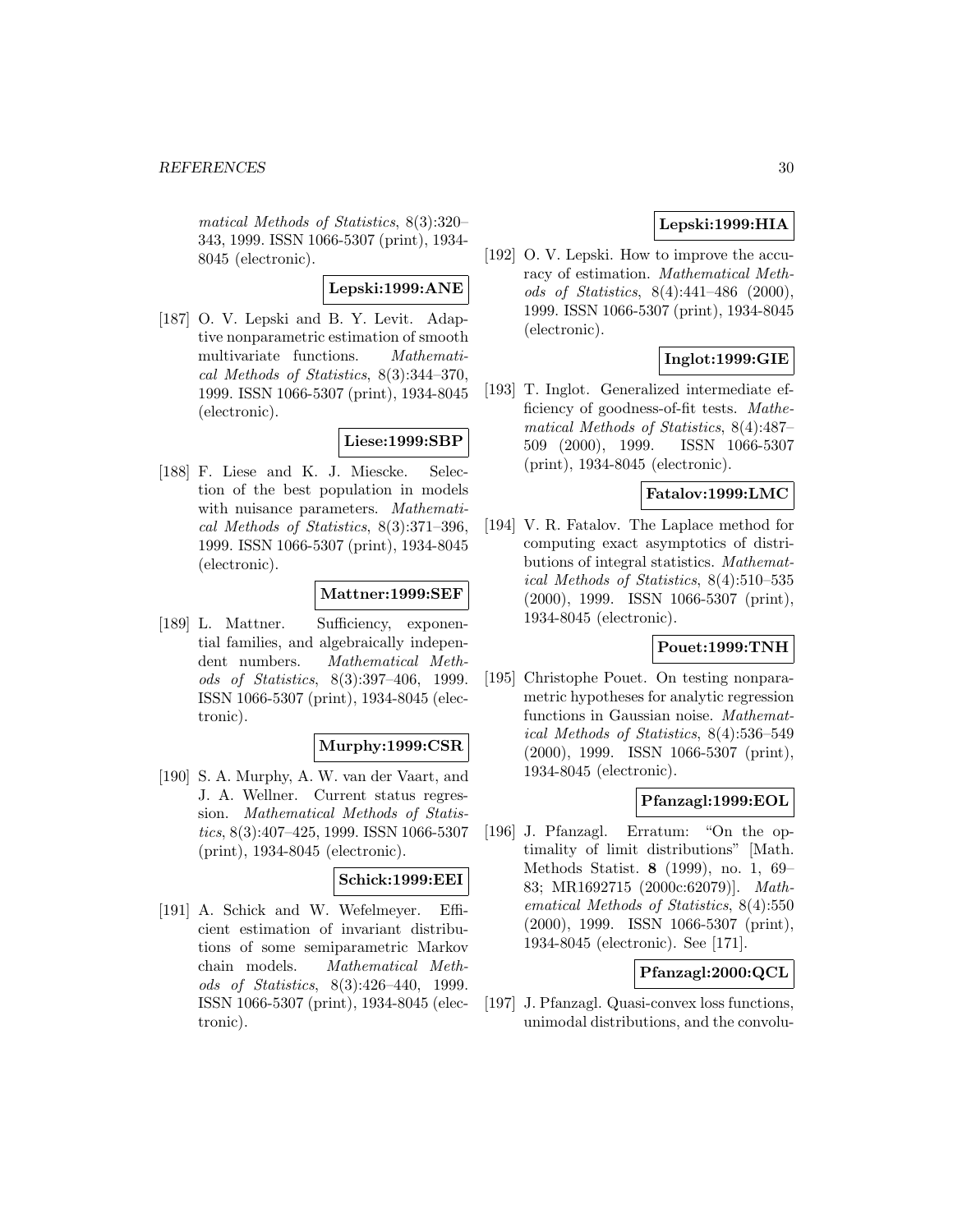tion theorem. Mathematical Methods of Statistics, 9(1):1–18, 2000. ISSN 1066- 5307 (print), 1934-8045 (electronic).

# **Tribouley:2000:AEI**

[198] K. Tribouley. Adaptive estimation of integrated functionals. Mathematical Methods of Statistics, 9(1):19–38, 2000. ISSN 1066-5307 (print), 1934-8045 (electronic).

# **Butucea:2000:TAR**

[199] C. Butucea. Two adaptive rates of convergence in pointwise density estimation. Mathematical Methods of Statistics, 9(1):39–64, 2000. ISSN 1066-5307 (print), 1934-8045 (electronic).

# **Boldin:2000:EPH**

[200] M. V. Boldin. On empirical processes in heteroscedastic time series and their use for hypothesis testing and estimation. Mathematical Methods of Statistics, 9(1):65–89, 2000. ISSN 1066-5307 (print), 1934-8045 (electronic).

#### **Plachky:2000:CPD**

[201] D. Plachky and A. L. Rukhin. Characterization of probability distributions by independence structures. Mathematical Methods of Statistics, 9(1):90–105, 2000. ISSN 1066-5307 (print), 1934-8045 (electronic).

### **Lababidi:2000:NES**

[202] S. Lababidi. Nonparametric estimation of some functional with small noise diffusion processes. Mathematical Methods of Statistics, 9(1):106–116, 2000. ISSN 1066-5307 (print), 1934-8045 (electronic).

### **Efromovich:2000:SAE**

[203] S. Efromovich. On sharp adaptive estimation of multivariate curves. Mathematical Methods of Statistics, 9(2):117– 139, 2000. ISSN 1066-5307 (print), 1934- 8045 (electronic).

# **Kim:2000:ESF**

[204] Jae-Chun Kim and A. Korostelev. Estimation of smooth functionals in image models. Mathematical Methods of Statistics, 9(2):140–159, 2000. ISSN 1066-5307 (print), 1934-8045 (electronic).

### **Golubev:2000:SOM**

[205] G. Golubev and W. Härdle. Second order minimax estimation in partial linear models. Mathematical Methods of Statistics, 9(2):160–175, 2000. ISSN 1066-5307 (print), 1934-8045 (electronic).

### **Potzelberger:2000:GQP**

[206] K. Pötzelberger. The general quantization problem for distributions with regular support. Mathematical Methods of Statistics, 9(2):176–198, 2000. ISSN 1066-5307 (print), 1934-8045 (electronic).

# **Potzelberger:2000:CEQ**

[207] K. Pötzelberger. Consistency of the empirical quantization error. Mathematical Methods of Statistics, 9(2):199–207, 2000. ISSN 1066-5307 (print), 1934-8045 (electronic).

#### **Hadjicostas:2000:RCP**

[208] P. Hadjicostas. Rate of convergence of the probability of non-existence of the MLE's in simple logistic regression. Mathematical Methods of Statis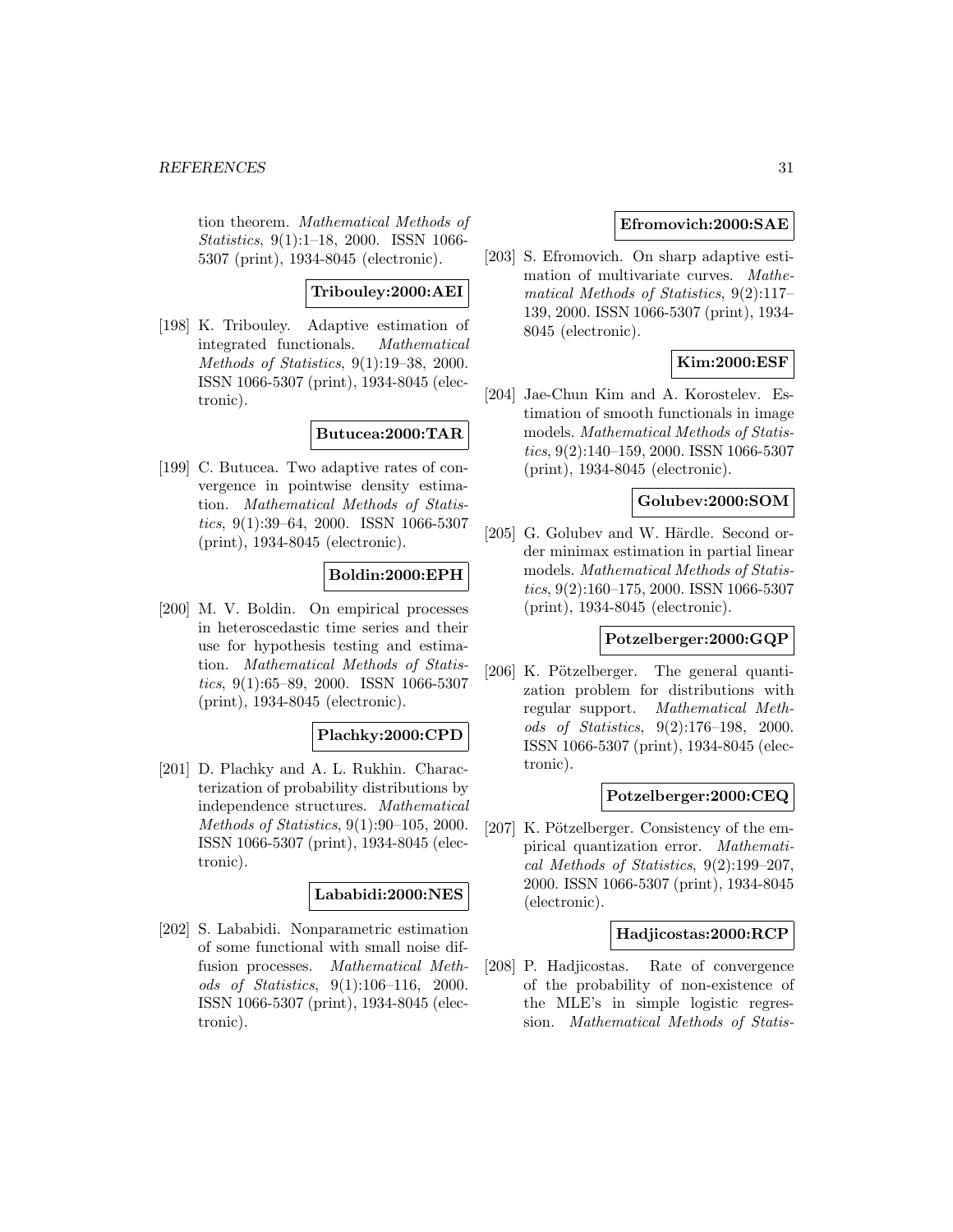tics, 9(2):208–222, 2000. ISSN 1066-5307 (print), 1934-8045 (electronic).

**Potzelberger:2000:CTI**

[209] K. Pötzelberger, W. Schachermayer, and H. Strasser. The convolution theorem for infinite-dimensional parameter spaces. Mathematical Methods of Statistics, 9(3):223–236, 2000. ISSN 1066-5307 (print), 1934-8045 (electronic).

# **Bischoff:2000:OLU**

[210] W. Bischoff and M. Fichter. Optimal lower and upper bounds for the  $L_p$ -mean deviation of functions of a random variable. Mathematical Methods of Statistics, 9(3):237–269, 2000. ISSN 1066-5307 (print), 1934-8045 (electronic).

# **Blanke:2000:EAV**

[211] D. Blanke and F. Merlevède. Estimation of the asymptotic variance of kernel density estimators for continuous time processes. Mathematical Methods of Statistics, 9(3):270–296, 2000. ISSN 1066-5307 (print), 1934-8045 (electronic).

# **Davydov:2000:FLT**

[212] Yu. Davydov and V. Egorov. Functional limit theorems for induced order statistics. Mathematical Methods of Statistics, 9(3):297–313, 2000. ISSN 1066-5307 (print), 1934-8045 (electronic).

#### **Einmahl:2000:SAS**

[213] J. H. J. Einmahl and M. Geilen. A strong approximation of the shortt process. Mathematical Methods of Statistics, 9(3):314–322, 2000. ISSN 1066-5307 (print), 1934-8045 (electronic).

### **Clemencon:2000:AET**

[214] S. J. M. Clémençon. Adaptive estimation of the transition density of a regular Markov chain. Mathematical Methods of Statistics, 9(4):323–357, 2000. ISSN 1066-5307 (print), 1934-8045 (electronic).

### **Camlong-Viot:2000:ATS**

[215] Ch. Camlong-Viot, P. Sarda, and Ph. Vieu. Additive time series: the kernel integration method. Mathematical Methods of Statistics, 9(4):358–375, 2000. ISSN 1066-5307 (print), 1934-8045 (electronic).

### **Pons:2000:NEV**

[216] Odile Pons. Nonparametric estimation in a varying-coefficient Cox model. Mathematical Methods of Statistics, 9 (4):376–398, 2000. ISSN 1066-5307 (print), 1934-8045 (electronic).

# **Einmahl:2000:SRE**

[217] John H. J. Einmahl and Frits H. Ruymgaart. Some results for empirical processes of locally dependent arrays. Mathematical Methods of Statistics, 9(4):399– 414, 2000. ISSN 1066-5307 (print), 1934- 8045 (electronic).

# **Novak:2000:SNS**

[218] S. Y. Novak. On self-normalized sums. Mathematical Methods of Statistics, 9 (4):415–436, 2000. ISSN 1066-5307 (print), 1934-8045 (electronic).

#### **Yu:2000:APH**

[219] Jun Yu and M. Ekström. Asymptotic properties of high order spacings under dependence assumptions. Mathematical Methods of Statistics, 9(4):437–448,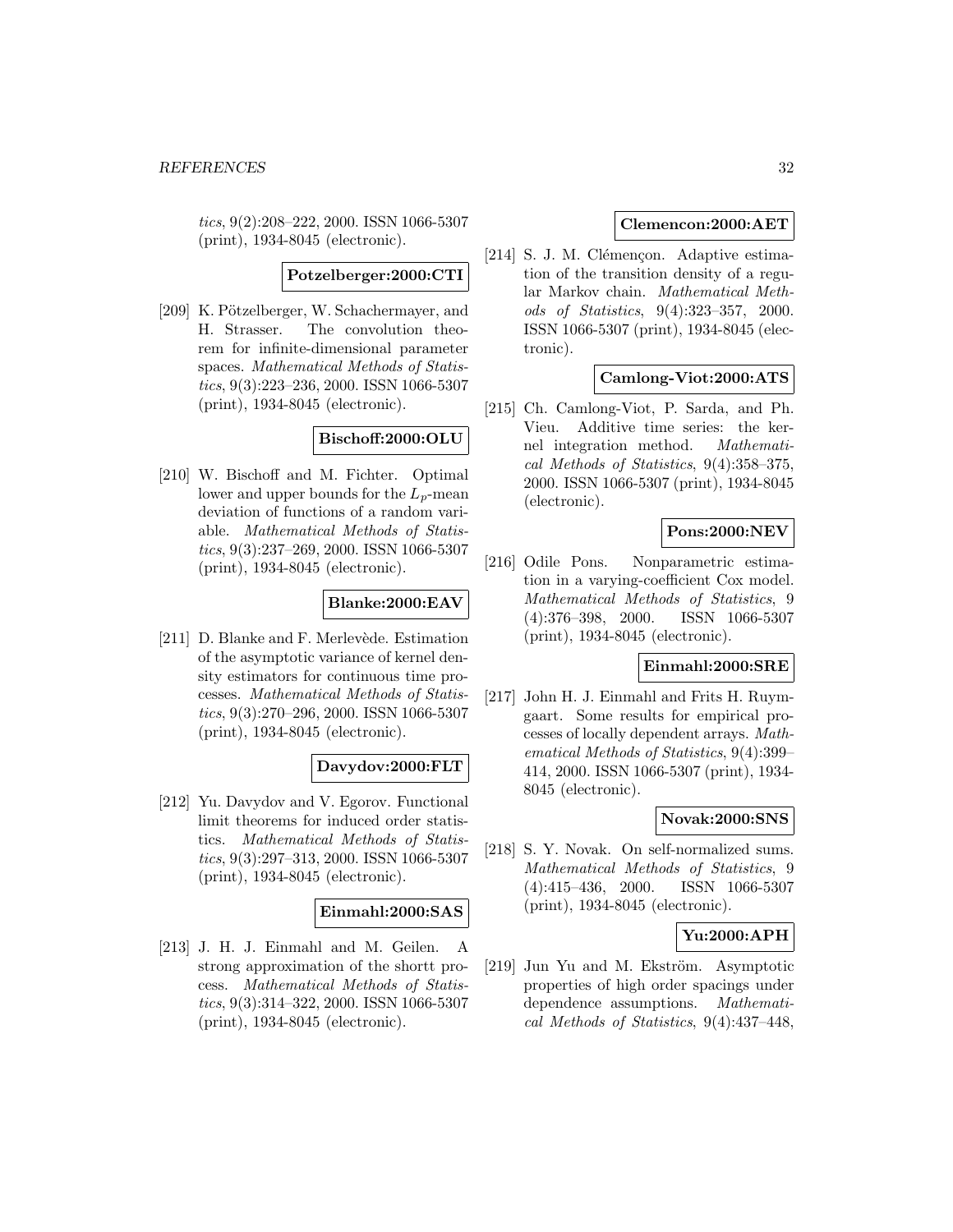2000. ISSN 1066-5307 (print), 1934-8045 (electronic).

# **Holevo:2001:IQE**

[220] A. S. Holevo. An invitation to quantum estimation. Mathematical Methods of Statistics, 10(1):1–5, 2001. ISSN 1066- 5307 (print), 1934-8045 (electronic).

# **Holevo:2001:NAC**

[221] A. S. Holevo. Noncommutative analogues of the Cramér-Rao inequality in the quantum measurement theory. Mathematical Methods of Statistics, 10 (1):6–22, 2001. ISSN 1066-5307 (print), 1934-8045 (electronic). See erratum [246].

# **Golubev:2001:AES**

[222] Yu. Golubev, O. Lepski, and B. Levit. On adaptive estimation for the sup-norm losses. Mathematical Methods of Statistics, 10(1):23–37, 2001. ISSN 1066-5307 (print), 1934-8045 (electronic).

#### **Worms:2001:MDSb**

[223] J. Worms. Moderate deviations of some dependent variables. I. Martingales. Mathematical Methods of Statistics, 10(1):38–72, 2001. ISSN 1066-5307 (print), 1934-8045 (electronic).

# **Lachal:2001:SSN**

[224] Aimé Lachal. Study of some new integrated statistics: computation of Bahadur efficiency, relation with nonstandard boundary value problems. Mathematical Methods of Statistics, 10 (1):73–104, 2001. ISSN 1066-5307 (print), 1934-8045 (electronic).

# **Iacus:2001:SHT**

[225] S. M. Iacus and Yu. A. Kutoyants. Semiparametric hypotheses testing for dynamical systems with small noise. Mathematical Methods of Statistics, 10(1): 105–120, 2001. ISSN 1066-5307 (print), 1934-8045 (electronic).

# **Comte:2001:SEA**

[226] F. Comte and M.-L. Taupin. Semiparametric estimation in the (auto) regressive β-mixing model with errorsin-variables. Mathematical Methods of Statistics, 10(2):121–160, 2001. ISSN 1066-5307 (print), 1934-8045 (electronic).

# **Worms:2001:MDSa**

[227] J. Worms. Moderate deviations of some dependent variables. II. Some kernel estimators. Mathematical Methods of Statistics, 10(2):161–193, 2001. ISSN 1066-5307 (print), 1934-8045 (electronic).

#### **Liebscher:2001:CLT**

[228] Eckhard Liebscher. Central limit theorems for  $\alpha$ -mixing triangular arrays with applications to nonparametric statistics. Mathematical Methods of Statistics, 10 (2):194–214, 2001. ISSN 1066-5307 (print), 1934-8045 (electronic).

#### **Lemdani:2001:RDK**

[229] M. Lemdani and E. Ould-Said. Relative deficiency of the Kaplan–Meier estimator with respect to a smoothed estimator. Mathematical Methods of Statistics, 10(2):215–231, 2001. ISSN 1066- 5307 (print), 1934-8045 (electronic).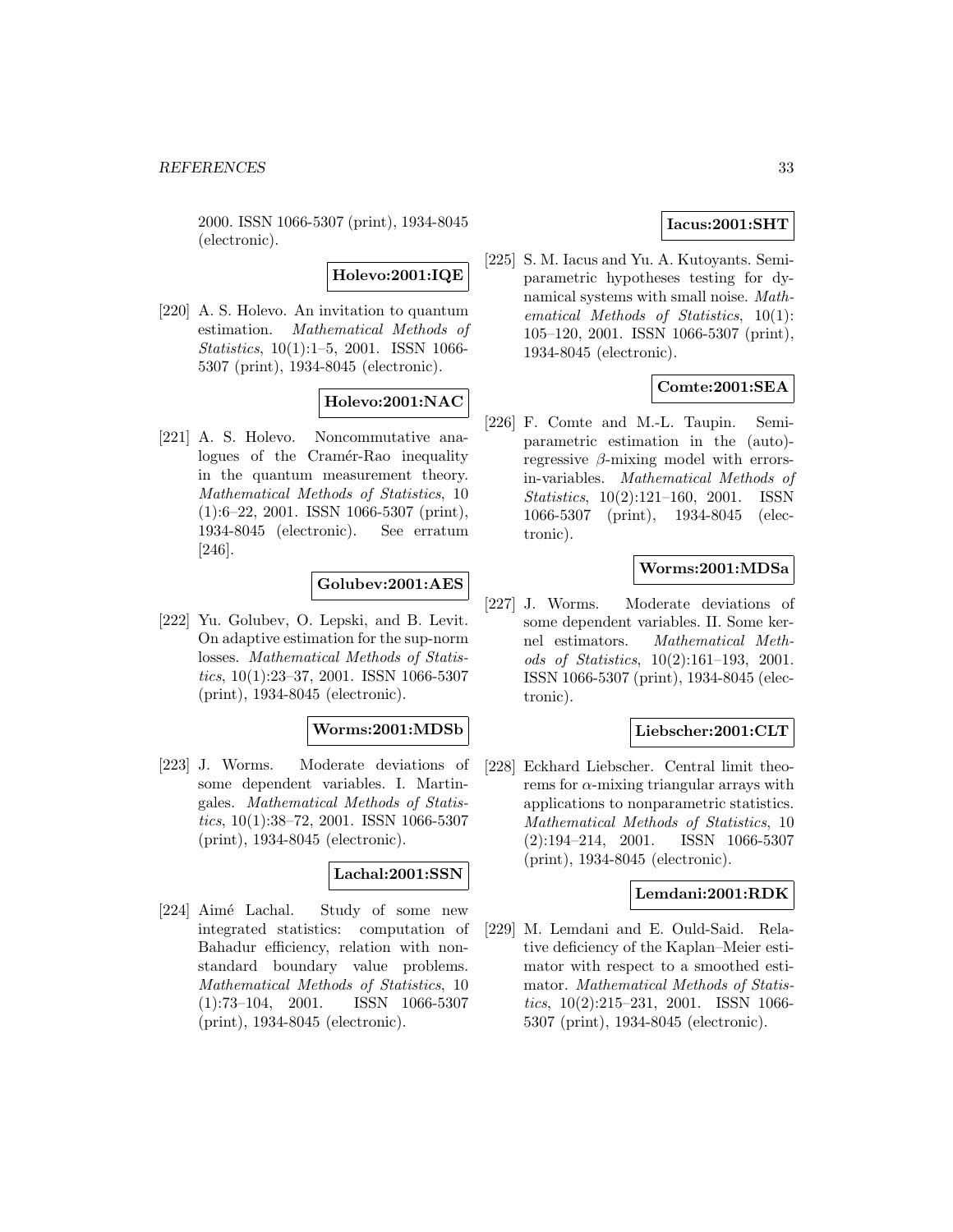# **Henze:2001:TEA**

[230] N. Henze and B. Klar. Testing exponentiality against the  $\mathcal{L}\text{-class}$  of life distributions. Mathematical Methods of Statistics, 10(2):232–246, 2001. ISSN 1066- 5307 (print), 1934-8045 (electronic).

# **Cavalier:2001:PBS**

[231] L. Cavalier and A. B. Tsybakov. Penalized blockwise Stein's method, monotone oracles and sharp adaptive estimation. Mathematical Methods of Statistics, 10(3):247–282, 2001. ISSN 1066- 5307 (print), 1934-8045 (electronic). Meeting on Mathematical Statistics (Marseille, 10–15 December 2000).

# **Delattre:2001:PBM**

[232] S. Delattre and M. Hoffmann. The Pinsker bound in mixed Gaussian white noise. Mathematical Methods of Statistics, 10(3):283–315, 2001. ISSN 1066- 5307 (print), 1934-8045 (electronic). Meeting on Mathematical Statistics (Marseille, 10–15 December 2000).

# **Galtchouk:2001:SNA**

[233] L. Galtchouk and S. Pergamenshchikov. Sequential nonparametric adaptive estimation of the drift coefficient in diffusion processes. Mathematical Methods of Statistics, 10(3):316–330, 2001. ISSN 1066-5307 (print), 1934-8045 (electronic). Meeting on Mathematical Statistics (Marseille, 10–15 December 2000).

#### **Soulier:2001:AES**

[234] Ph. Soulier. Adaptive estimation of the spectral density of a weakly or strongly dependent Gaussian process. Mathematical Methods of Statistics, 10(3):331–

354, 2001. ISSN 1066-5307 (print), 1934- 8045 (electronic). Meeting on Mathematical Statistics (Marseille, 10–15 December 2000).

# **vandeGeer:2001:LSE**

[235] Sara van de Geer. Least squares estimation with complexity penalties. Mathematical Methods of Statistics, 10(3):355– 374, 2001. ISSN 1066-5307 (print), 1934- 8045 (electronic). Meeting on Mathematical Statistics (Marseille, 10–15 December 2000).

# **Gayraud:2001:MTC**

[236] G. Gayraud and Ch. Pouet. Minimax testing composite null hypotheses in the discrete regression scheme. Mathematical Methods of Statistics, 10(4): 375–394 (2002), 2001. ISSN 1066-5307 (print), 1934-8045 (electronic). Meeting on Mathematical Statistics (Marseille, 10–15 December 2000).

### **Ingster:2001:ADS**

[237] Yu. I. Ingster. Adaptive detection of a signal of growing dimension. I. Mathematical Methods of Statistics, 10(4): 395–421 (2002), 2001. ISSN 1066-5307 (print), 1934-8045 (electronic). Meeting on Mathematical Statistics (Marseille, 10–15 December 2000).

### **Juditsky:2001:EAN**

[238] A. Juditsky and O. Lepski. Evaluation of the accuracy of nonparametric estimators. Mathematical Methods of Statistics, 10(4):422–445 (2002), 2001. ISSN 1066-5307 (print), 1934- 8045 (electronic). Meeting on Mathematical Statistics (Marseille, 10–15 December 2000).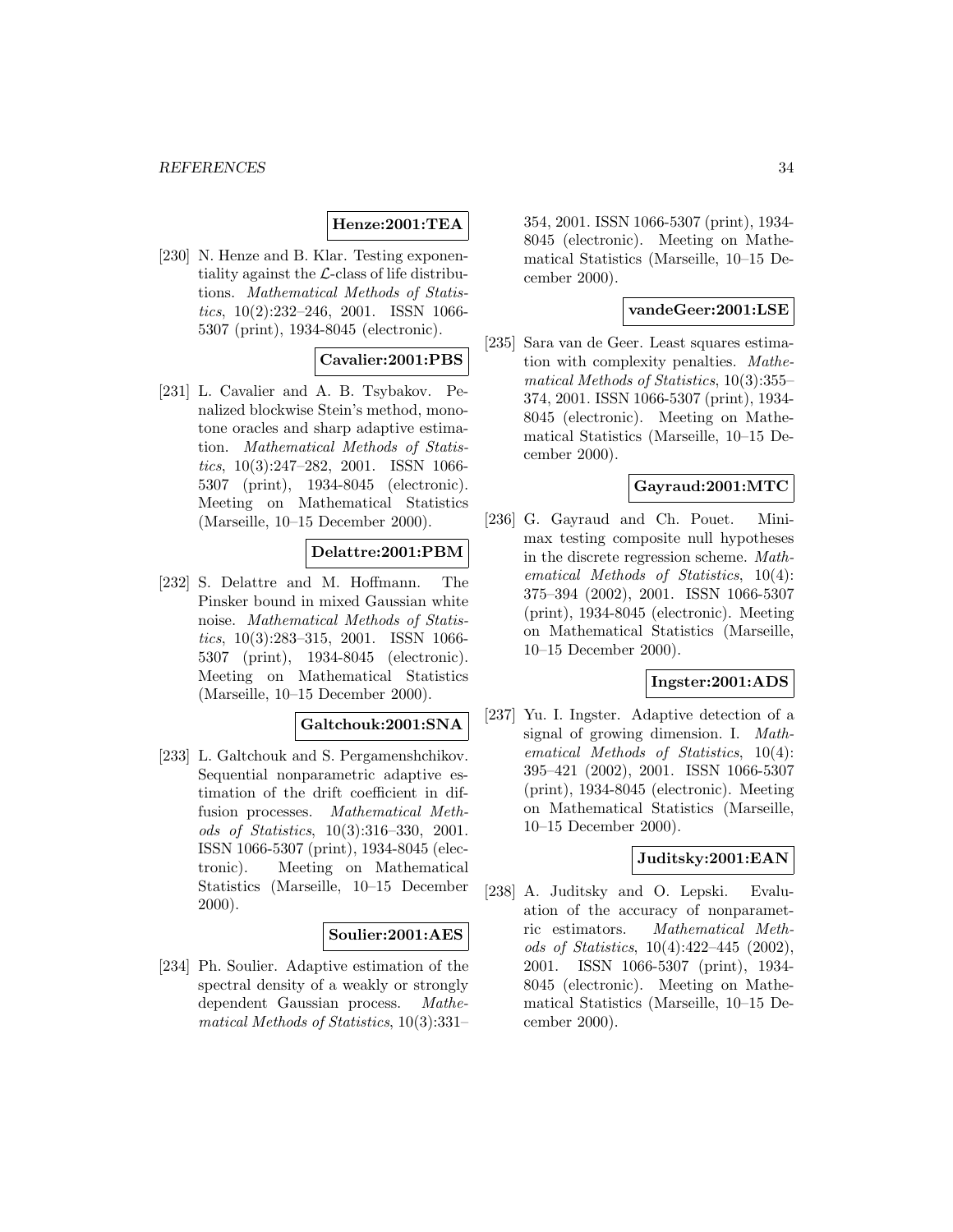# **Malyutov:2001:SOO**

[239] M. B. Malyutov and I. I. Tsitovich. Second order optimal sequential discrimination between Markov chains. Mathematical Methods of Statistics, 10(4): 446–464 (2002), 2001. ISSN 1066-5307 (print), 1934-8045 (electronic). Meeting on Mathematical Statistics (Marseille, 10–15 December 2000).

# **Spokoiny:2001:DDT**

[240] V. Spokoiny. Data-driven testing the fit of linear models. Mathematical Methods of Statistics, 10(4):465–497 (2002), 2001. ISSN 1066-5307 (print), 1934- 8045 (electronic). Meeting on Mathematical Statistics (Marseille, 10–15 December 2000).

# **Grama:2002:AEN**

[241] I. Grama and M. Nussbaum. Asymptotic equivalence for nonparametric regression. Mathematical Methods of Statistics, 11(1):1–36, 2002. ISSN 1066- 5307 (print), 1934-8045 (electronic).

# **Ingster:2002:ADS**

[242] Yu. I. Ingster. Adaptive detection of a signal of growing dimension. II. Mathematical Methods of Statistics, 11(1):37– 68, 2002. ISSN 1066-5307 (print), 1934- 8045 (electronic).

# **Pfanzagl:2002:AOE**

[243] J. Pfanzagl. Asymptotic optimality of estimator sequences: "pointwise" versus "locally uniform". Mathematical Methods of Statistics, 11(1):69–97, 2002. ISSN 1066-5307 (print), 1934-8045 (electronic).

# **Golubev:2002:ASP**

[244] G. Golubev and W. Härdle. On adaptive smoothing in partial linear models. Mathematical Methods of Statistics, 11(1):98–117, 2002. ISSN 1066-5307 (print), 1934-8045 (electronic).

# **Bathke:2002:ALN**

[245] Arne Bathke. ANOVA for a large number of treatments. Mathematical Methods of Statistics, 11(1):118–132, 2002. ISSN 1066-5307 (print), 1934-8045 (electronic).

# **Holevo:2002:ENA**

[246] A. S. Holevo. Erratum: "Noncommutative analogues of the Cramér–Rao inequality in the quantum measurement theory" [Math. Methods Statist. **10** (2001), no. 1, 6–22; MR1841806 (2002e:81014)]. Mathematical Methods of Statistics, 11(1):133, 2002. ISSN 1066-5307 (print), 1934-8045 (electronic). See [221].

#### **Dehay:2002:SES**

[247] D. Dehay and H. L. Hurd. Spectral estimation for strongly periodically correlated random fields defined on **R**<sup>2</sup>. Mathematical Methods of Statistics, 11 (2):135–151, 2002. ISSN 1066-5307 (print), 1934-8045 (electronic).

### **Du:2002:USR**

[248] Yunling Du and M. G. Akritas. Uniform strong representation of the conditional Kaplan–Meier process. Mathematical Methods of Statistics, 11(2):152– 182, 2002. ISSN 1066-5307 (print), 1934- 8045 (electronic).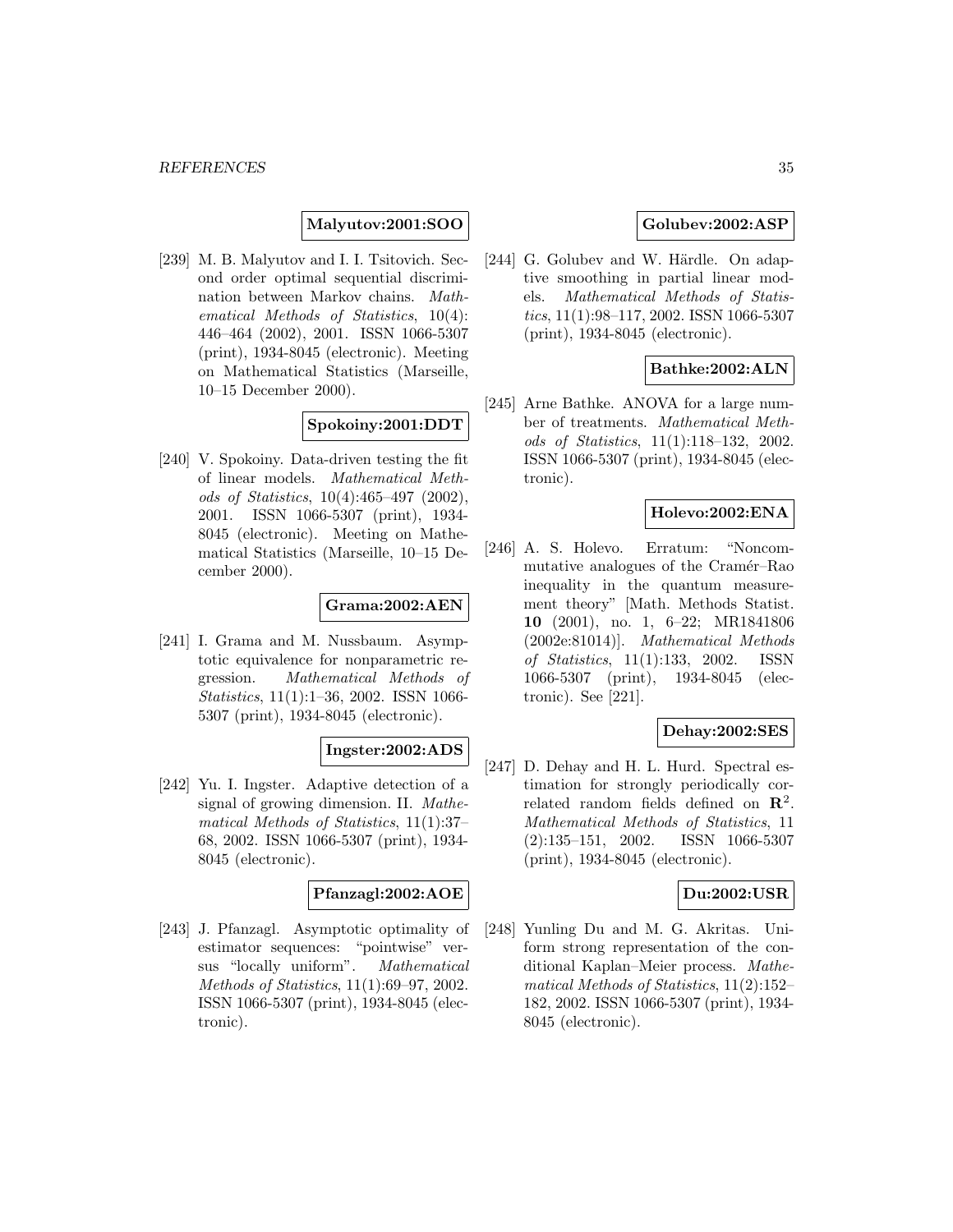# **Henze:2002:WTG**

[249] N. Henze and Ya. Yu. Nikitin. Watsontype goodness-of-fit tests based on the integrated empirical process. Mathematical Methods of Statistics, 11(2):183– 202, 2002. ISSN 1066-5307 (print), 1934- 8045 (electronic).

# **Morel:2002:HIP**

[250] B. Morel and Ch. Suquet. Hilbertian invariance principles for the empirical process under association. Mathematical Methods of Statistics, 11(2):203–220, 2002. ISSN 1066-5307 (print), 1934-8045 (electronic).

# **Muller:2002:EMC**

[251] U. U. Müller and W. Wefelmeyer. Estimators for models with constraints involving unknown parameters. Mathematical Methods of Statistics, 11(2):221– 235, 2002. ISSN 1066-5307 (print), 1934- 8045 (electronic).

#### **Potzelberger:2002:AUQ**

[252] K. Pötzelberger. Admissible unbiased quantizations: distributions without linear components. Mathematical Methods of Statistics, 11(2):236–255, 2002. ISSN 1066-5307 (print), 1934-8045 (electronic).

# **Novak:2002:SNS**

[253] S. Y. Novak. Self-normalized sums. Supplement. Mathematical Methods of Statistics, 11(2):256–258, 2002. ISSN 1066-5307 (print), 1934-8045 (electronic).

# **Dette:2002:ODF**

[254] H. Dette and V. B. Melas. E-optimal designs in Fourier regression models on a partial circle. Mathematical Methods of Statistics, 11(3):259–296 (2003), 2002. ISSN 1066-5307 (print), 1934-8045 (electronic).

# **Janssen:2002:HBA**

[255] A. Janssen and J. Rahnenführer. A hazard-based approach to dependence tests for bivariate censored models. Mathematical Methods of Statistics, 11 (3):297–322 (2003), 2002. ISSN 1066- 5307 (print), 1934-8045 (electronic).

# **Kallenberg:2002:PDD**

[256] W. C. M. Kallenberg. The penalty in data driven Neyman's tests. Mathematical Methods of Statistics, 11(3):323–340 (2003), 2002. ISSN 1066-5307 (print), 1934-8045 (electronic).

# **Rackauskas:2002:HCM**

[257] A. Račkauskas and Ch. Suquet. Hölder convergence of multivariate empirical characteristic functions. Mathematical Methods of Statistics, 11(3):341–357 (2003), 2002. ISSN 1066-5307 (print), 1934-8045 (electronic).

# **Schick:2002:EEI**

[258] A. Schick and W. Wefelmeyer. Efficient estimation in invertible linear processes. Mathematical Methods of Statistics, 11 (3):358–379 (2003), 2002. ISSN 1066- 5307 (print), 1934-8045 (electronic).

# **Bosq:2002:EAO**

[259] D. Bosq. Estimation of the autocorrelation operator and prediction for infinite-dimensional autoregressive processes. Mathematical Methods of Statistics, 11(4):381–401 (2003), 2002. ISSN 1066-5307 (print), 1934-8045 (electronic).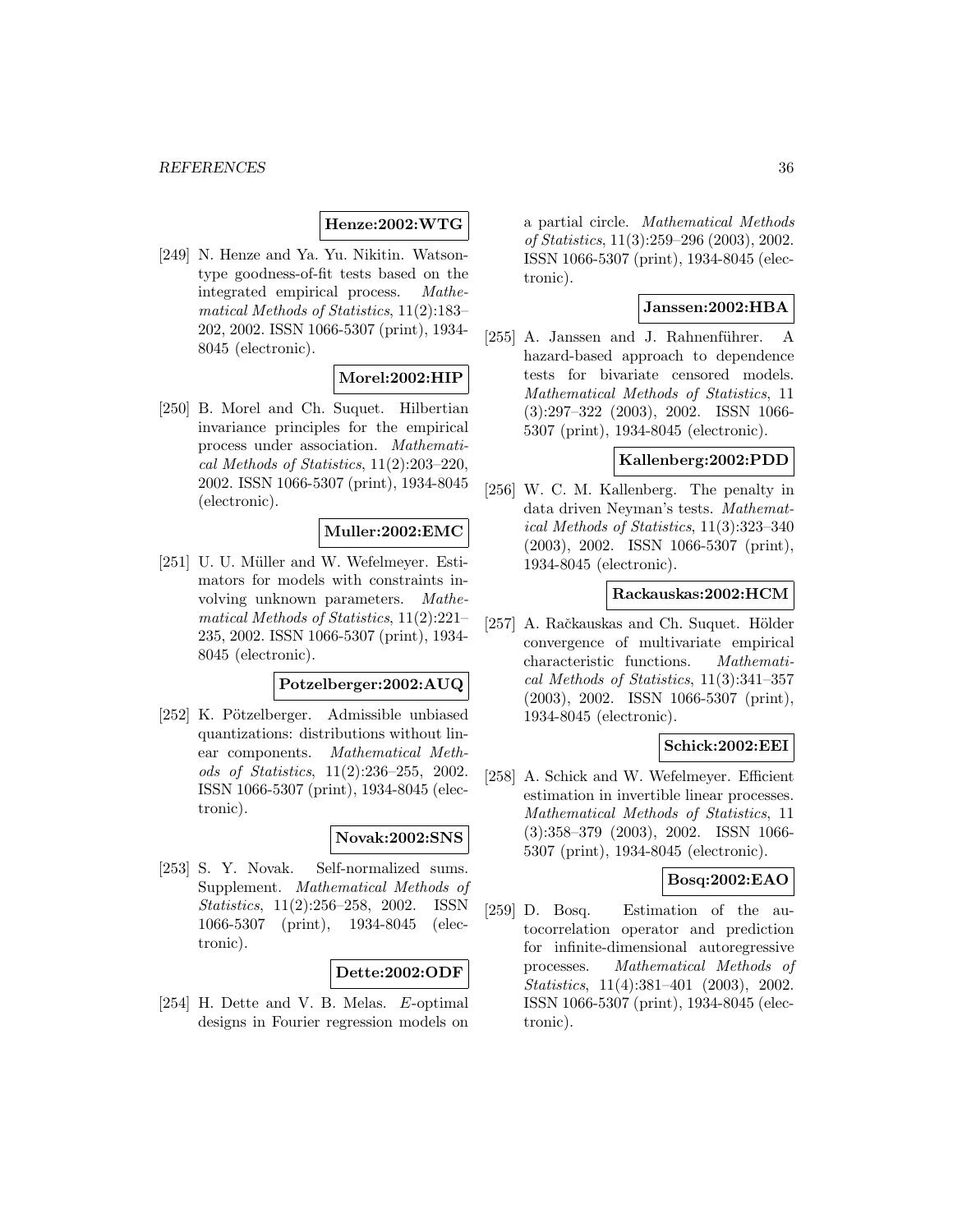**Dalalyan:2002:AET**

[260] A. S. Dalalyan and Yu. A. Kutoyants. Asymptotically efficient trend coefficient estimation for ergodic diffusion. Mathematical Methods of Statistics, 11(4): 402–427 (2003), 2002. ISSN 1066-5307 (print), 1934-8045 (electronic).

## **Dette:2002:UAE**

[261] H. Dette and Yu. Grigoriev. A unified asymptotic expansion for distributions of quadratic functionals in nonlinear regression models. Mathematical Methods of Statistics, 11(4):428–452 (2003), 2002. ISSN 1066-5307 (print), 1934-8045 (electronic).

## **Boldin:2002:SRE**

[262] M. V. Boldin. On sequential residual empirical processes in heteroscedastic time series. Mathematical Methods of Statistics, 11(4):453–464 (2003), 2002. ISSN 1066-5307 (print), 1934-8045 (electronic).

#### **Dumbgen:2002:ARC**

[263] L. Dümbgen and V. R. Fatalov. Asymptotics of the rate of convergence for nonparametric density estimators: a new approach based on the Laplace method. Mathematical Methods of Statistics, 11 (4):465–476 (2003), 2002. ISSN 1066- 5307 (print), 1934-8045 (electronic).

### **Pfanzagl:2002:DLR**

[264] J. Pfanzagl. On distinguished LANrepresentations. Mathematical Methods of Statistics, 11(4):477–488 (2003), 2002. ISSN 1066-5307 (print), 1934-8045 (electronic). See erratum [324].

#### **Balakrishnan:2002:CPA**

[265] N. Balakrishnan and S. V. Malov. Characterizations of proportional Archimedean copulas. Mathematical Methods of Statistics, 11(4):489–495 (2003), 2002. ISSN 1066-5307 (print), 1934-8045 (electronic).

## **Guillou:2003:SOP**

[266] A. Guillou and F. Merlevède. Secondorder properties of the blocks of blocks bootstrap for density estimators for continuous time processes. Mathematical Methods of Statistics, 12(1):1–30, 2003. ISSN 1066-5307 (print), 1934-8045 (electronic).

## **Gushchin:2003:PSM**

[267] A. A. Gushchin and Uwe Küchler. On parametric statistical models for stationary solutions of affine stochastic delay differential equations. Mathematical Methods of Statistics, 12(1):31–61, 2003. ISSN 1066-5307 (print), 1934-8045 (electronic).

## **Martinez:2003:AEA**

[268] L. M. Artiles Martínez and B. Y. Levit. Adaptive estimation of analytic functions on an interval. Mathematical Methods of Statistics, 12(1):62–94, 2003. ISSN 1066-5307 (print), 1934-8045 (electronic).

### **Golubev:2003:SRA**

[269] G. Golubev and B. Levit. Sequential recovery of analytic periodic edges in binary image models. Mathematical Methods of Statistics, 12(1):95–115, 2003. ISSN 1066-5307 (print), 1934-8045 (electronic).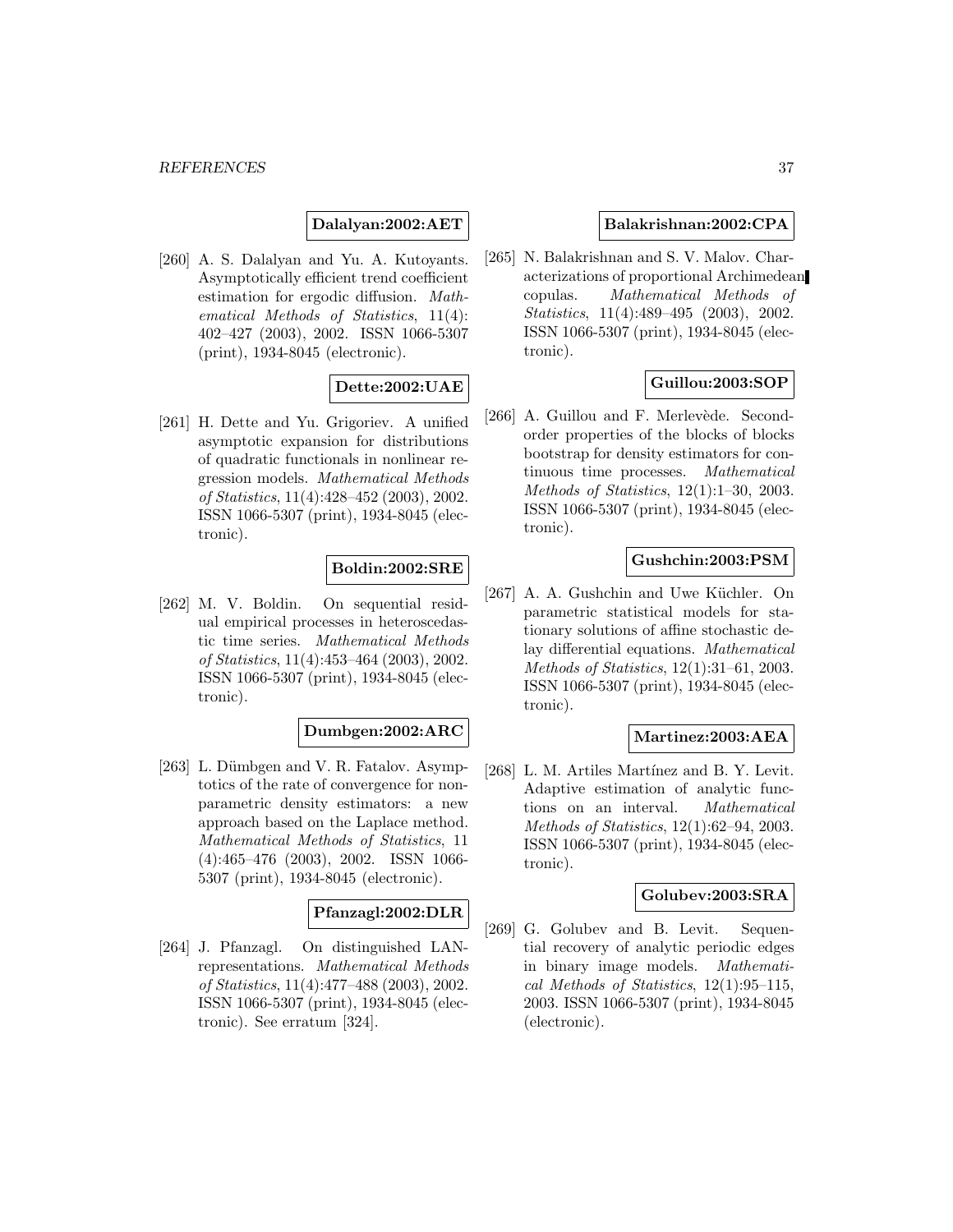## **Chen:2003:ITA**

[270] Jiahua Chen and A. K. Gupta. Information-theoretic approach for detecting change in the parameters of a normal model. Mathematical Methods of Statistics, 12(1):116–130, 2003. ISSN 1066-5307 (print), 1934-8045 (electronic).

### **Belitser:2003:EBA**

[271] E. Belitser and B. Levit. On the empirical Bayes approach to adaptive filtering. Mathematical Methods of Statistics, 12(2):131–154, 2003. ISSN 1066- 5307 (print), 1934-8045 (electronic).

## **Alves:2003:EPC**

[272] M. I. Fraga Alves, L. de Haan, and Tao Lin. Estimation of the parameter controlling the speed of convergence in extreme value theory. Mathematical Methods of Statistics, 12(2):155–176, 2003. ISSN 1066-5307 (print), 1934-8045 (electronic).

#### **Louani:2003:LDR**

[273] D. Louani. Large deviations results for orthogonal series density estimators and some applications. Mathematical Methods of Statistics, 12(2):177–196, 2003. ISSN 1066-5307 (print), 1934-8045 (electronic).

#### **Stepanova:2003:MRT**

[274] N. A. Stepanova. Multivariate rank tests for independence and their asymptotic efficiency. Mathematical Methods of Statistics, 12(2):197–217, 2003. ISSN 1066-5307 (print), 1934-8045 (electronic).

## **Chow:2003:OIA**

[275] P. L. Chow, R. Z. Khasminskii, and A. I. Ovseevich. Optimal input and asymptotically efficient estimation in some wave equations. Mathematical Methods of Statistics, 12(2):218–230, 2003. ISSN 1066-5307 (print), 1934-8045 (electronic).

### **Vyazilov:2003:EPR**

[276] A. E. Vyazilov. Empirical processes and robust estimation of parameters of the GARCH model. Mathematical Methods of Statistics, 12(2):231–245, 2003. ISSN 1066-5307 (print), 1934-8045 (electronic).

### **Ingster:2003:MNS**

[277] Yu. Ingster and O. Lepski. Multichannel nonparametric signal detection. Mathematical Methods of Statistics, 12(3):247– 275, 2003. ISSN 1066-5307 (print), 1934- 8045 (electronic).

## **Maller:2003:TIH**

[278] R. A. Maller and Xian Zhou. Testing for individual heterogeneity in parametric models for event-history data. Mathematical Methods of Statistics, 12(3):276– 304, 2003. ISSN 1066-5307 (print), 1934- 8045 (electronic).

#### **McElroy:2003:LTH**

[279] T. McElroy and D. N. Politis. Limit theorems for heavy-tailed random fields with subsampling applications. Mathematical Methods of Statistics, 12(3):305– 328, 2003. ISSN 1066-5307 (print), 1934- 8045 (electronic).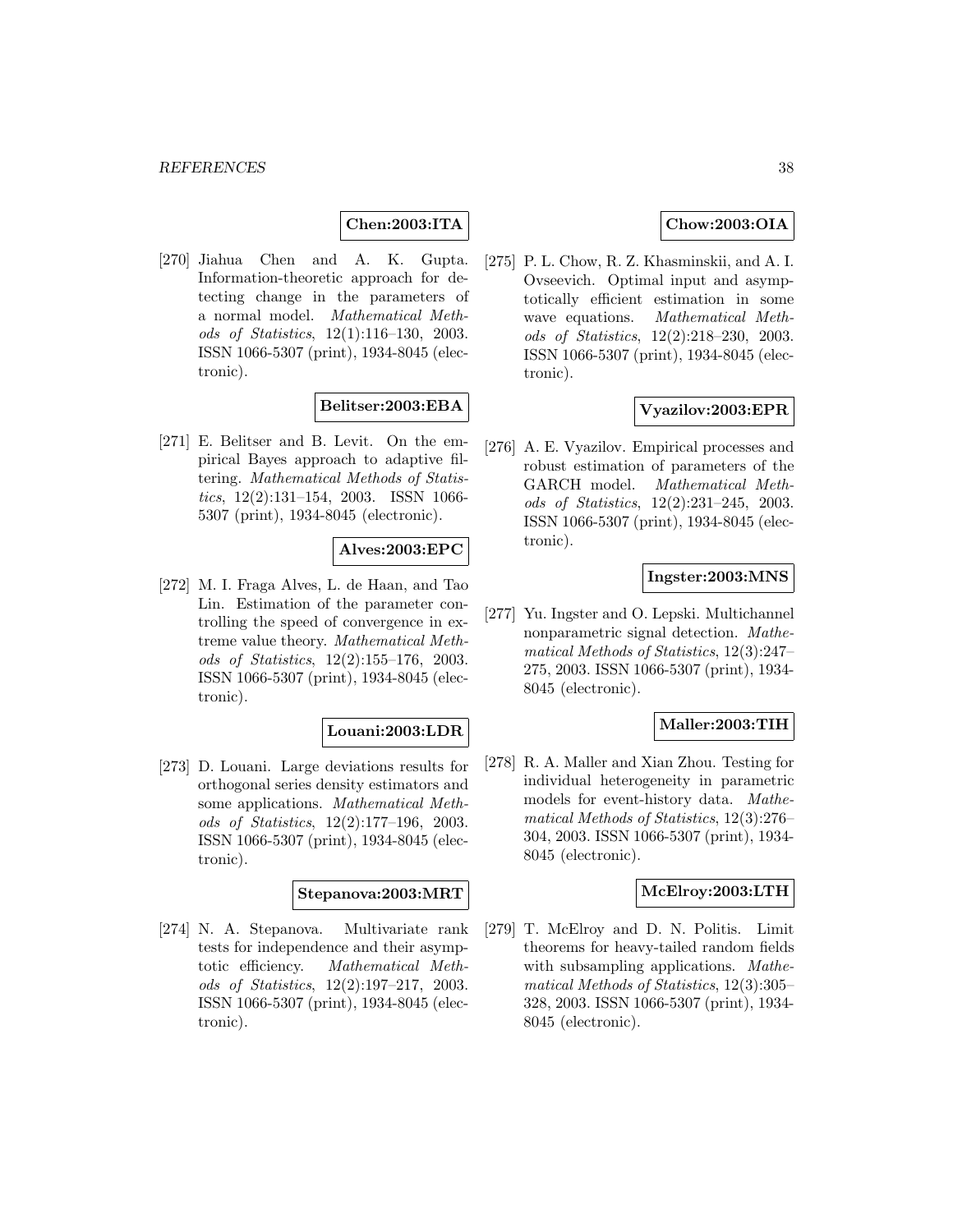## **Haye:2003:NLT**

[280] M. Ould Haye and A. Philippe. A noncentral limit theorem for the empirical process of linear sequences with seasonal long memory. Mathematical Methods of Statistics, 12(3):329–357, 2003. ISSN 1066-5307 (print), 1934-8045 (electronic).

### **Biedermann:2003:NMB**

[281] S. Biedermann and H. Dette. A note on maximin and Bayesian D-optimal designs in weighted polynomial regression. Mathematical Methods of Statistics, 12(3):358–370, 2003. ISSN 1066- 5307 (print), 1934-8045 (electronic).

### **Biau:2003:SKD**

[282] G. Biau. Spatial kernel density estimation. Mathematical Methods of Statistics, 12(4):371–390 (2004), 2003. ISSN 1066-5307 (print), 1934-8045 (electronic).

#### **Broniatowski:2003:EKL**

[283] M. Broniatowski. Estimation of the Kullback–Leibler divergence. Mathematical Methods of Statistics, 12(4):391– 409 (2004), 2003. ISSN 1066-5307 (print), 1934-8045 (electronic).

## **Juditsky:2003:NCS**

[284] A. Juditsky and S. Lambert-Lacroix. Nonparametric confidence set estimation. Mathematical Methods of Statistics, 12(4):410–428 (2004), 2003. ISSN 1066-5307 (print), 1934-8045 (electronic).

#### **Klemela:2003:ORS**

[285] Jussi Klemelä. Optimal recovery and statistical estimation in  $L_p$  Sobolev

classes. Mathematical Methods of Statistics, 12(4):429–453 (2004), 2003. ISSN 1066-5307 (print), 1934-8045 (electronic).

## **Liese:2003:GAT**

[286] F. Liese and I. Vajda. A general asymptotic theory of M-estimators. I. Mathematical Methods of Statistics, 12(4): 454–477 (2004), 2003. ISSN 1066-5307 (print), 1934-8045 (electronic).

### **Mnatsakanov:2003:SPM**

[287] R. Mnatsakanov and F. H. Ruymgaart. Some properties of moment-empirical CDF's with application to some inverse estimation problems. Mathematical Methods of Statistics, 12(4):478–495 (2004), 2003. ISSN 1066-5307 (print), 1934-8045 (electronic).

## **Borovkov:2004:AOE**

[288] A. A. Borovkov and Yu. Yu. Linke. Asymptotically optimal estimates in the smooth change-point problem. *Mathe*matical Methods of Statistics, 13(1):1– 24, 2004. ISSN 1066-5307 (print), 1934- 8045 (electronic).

### **Galtchouk:2004:NSE**

[289] L. Galtchouk and S. Pergamenshchikov. Nonparametric sequential estimation of the drift in diffusion processes via model selection. Mathematical Methods of Statistics, 13(1):25–49, 2004. ISSN 1066- 5307 (print), 1934-8045 (electronic).

#### **Norberg:2004:FEI**

[290] E. Norberg. On filtered experiments and the information contained in likelihood ratios. Mathematical Methods of Statistics, 13(1):50–68, 2004. ISSN 1066-5307 (print), 1934-8045 (electronic).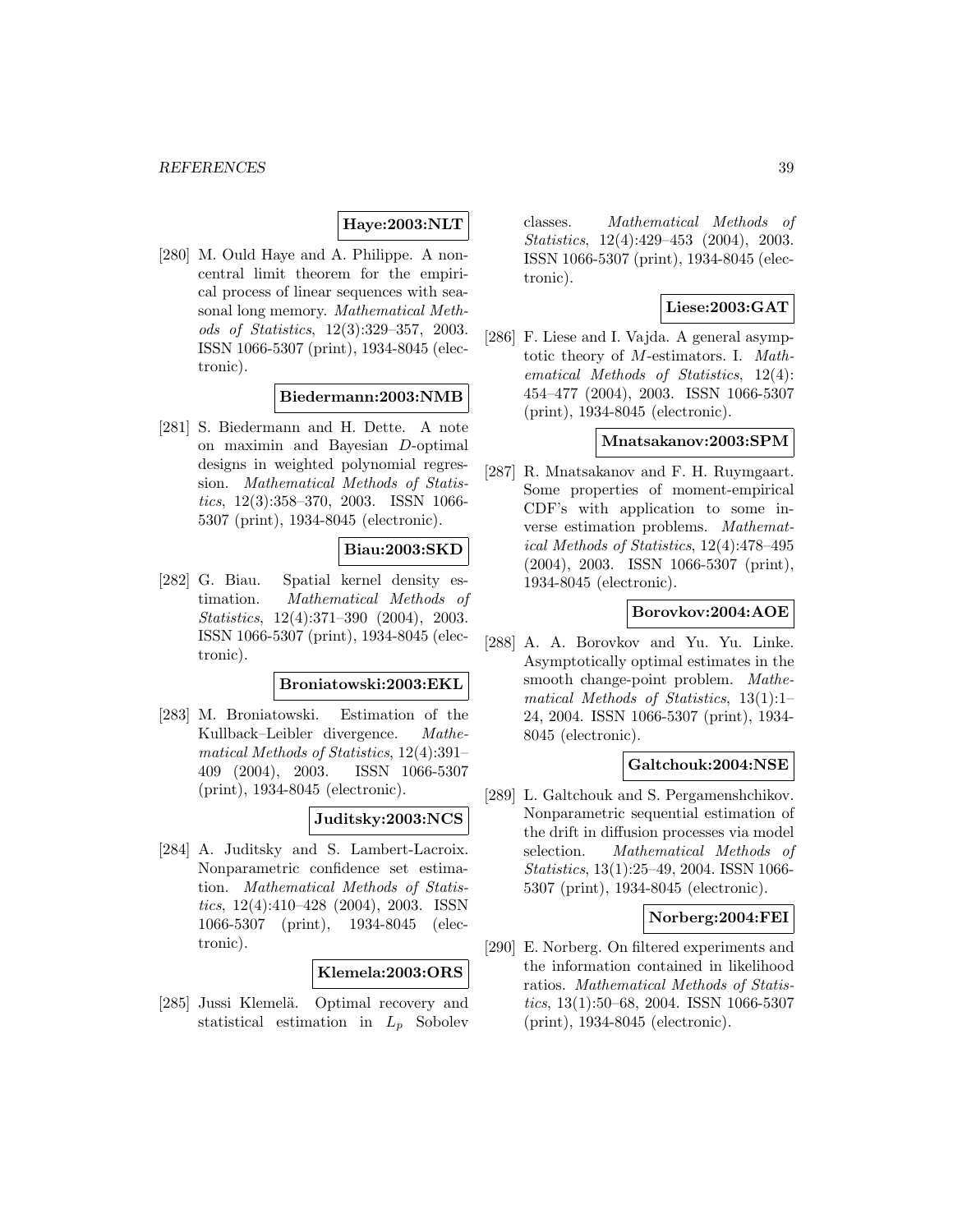#### *REFERENCES* 40

## **Dumbgen:2004:CCR**

[291] L. Dümbgen, S. Freitag, and G. Jongbloed. Consistency of concave regression with an application to current-status data. Mathematical Methods of Statistics, 13(1):69–81, 2004. ISSN 1066-5307 (print), 1934-8045 (electronic).

## **Liese:2004:GAT**

[292] F. Liese and I. Vajda. A general asymptotic theory of M-estimators. II. Mathematical Methods of Statistics, 13(1):82– 95, 2004. ISSN 1066-5307 (print), 1934- 8045 (electronic).

## **Pycke:2004:BLA**

[293] J.-R. Pycke. Bahadur local asymptotic optimality for generalizations of the Cramér-von Mises and Anderson-Darling statistics. Mathematical Methods of Statistics, 13(1):96–107, 2004. ISSN 1066-5307 (print), 1934-8045 (electronic).

## **Volodin:2004:PCV**

[294] I. N. Volodin and S. V. Simushkin. Dposterior concept of p-value. Mathematical Methods of Statistics, 13(1):108–121, 2004. ISSN 1066-5307 (print), 1934-8045 (electronic).

## **Blanke:2004:SPA**

[295] D. Blanke. Sample paths adaptive density estimation. Mathematical Methods of Statistics, 13(2):123–152, 2004. ISSN 1066-5307 (print), 1934-8045 (electronic).

### **Ivanov:2004:ATN**

[296] A. V. Ivanov and N. N. Leonenko. Asymptotic theory of nonlinear regression with long-range dependence. Mathematical Methods of Statistics, 13(2): 153–178, 2004. ISSN 1066-5307 (print), 1934-8045 (electronic).

#### **Joutard:2004:LDE**

[297] C. Joutard. Large deviations for M-estimators. Mathematical Methods of Statistics, 13(2):179–200, 2004. ISSN 1066-5307 (print), 1934-8045 (electronic).

## **Yode:2004:AMT**

[298] A. F. Yode. Asymptotically minimax test of independence. Mathematical Methods of Statistics, 13(2):201–234, 2004. ISSN 1066-5307 (print), 1934-8045 (electronic).

## **Kharin:2004:DAS**

[299] Yu. Kharin and A. Kostevich. Discriminant analysis of stationary finite Markov chains. Mathematical Methods of Statistics, 13(2):235–252, 2004. ISSN 1066- 5307 (print), 1934-8045 (electronic).

#### **Levit:2004:EEM**

[300] B. Levit and N. Stepanova. Efficient estimation of multivariate analytic functions in cube-like domains. Mathematical Methods of Statistics, 13(3):253–281, 2004. ISSN 1066-5307 (print), 1934-8045 (electronic).

#### **Matias:2004:MEL**

[301] C. Matias and M.-L. Taupin. Minimax estimation of linear functionals in the convolution model. Mathematical Methods of Statistics, 13(3):282–328, 2004. ISSN 1066-5307 (print), 1934-8045 (electronic).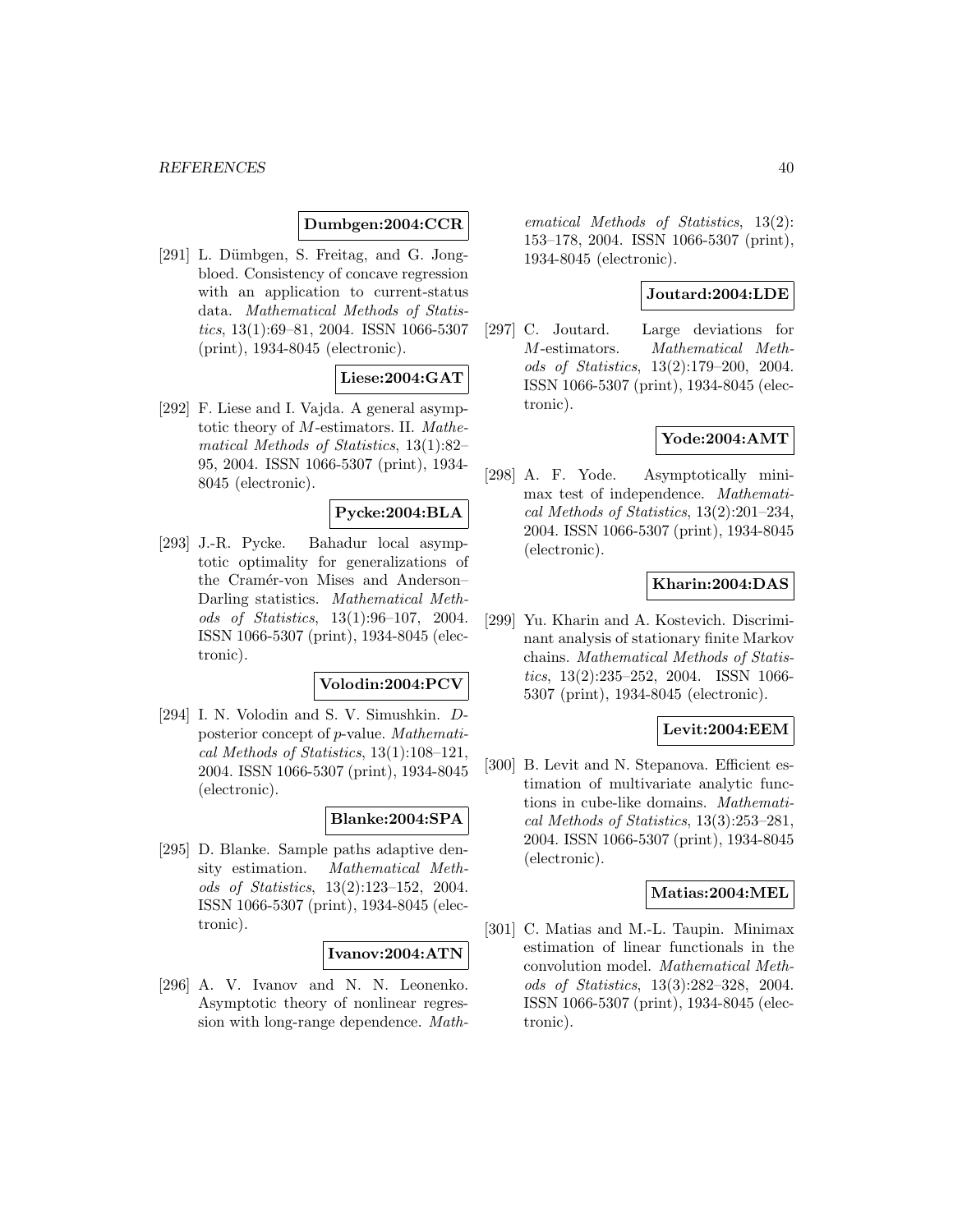## **Sorokin:2004:MDE**

[302] A. A. Sorokin. Minimum distance estimates in the ARCH model. Mathematical Methods of Statistics, 13(3):329–355, 2004. ISSN 1066-5307 (print), 1934-8045 (electronic).

## **Bar-Lev:2004:ZRC**

[303] S. K. Bar-Lev, D. Bshouty, and F. A. Van der Duyn Schouten. Zero regression characterizations of natural exponential families generated by Lévy stable laws  $-$  a complementary subclass. *Mathe*matical Methods of Statistics, 13(3):356– 367, 2004. ISSN 1066-5307 (print), 1934- 8045 (electronic).

## **Gaffke:2004:NOS**

[304] N. Gaffke. Nonparametric one-sided testing for the mean and related extremum problems. Mathematical Methods of Statistics, 13(4):369–391 (2005), 2004. ISSN 1066-5307 (print), 1934-8045 (electronic).

#### **Golubev:2004:OAA**

[305] Y. Golubev and B. Levit. An oracle approach to adaptive estimation of linear functionals in a Gaussian model. Mathematical Methods of Statistics, 13 (4):392–408 (2005), 2004. ISSN 1066- 5307 (print), 1934-8045 (electronic).

#### **Ingster:2004:NHT**

[306] Yu. I. Ingster and I. A. Suslina. Nonparametric hypothesis testing for small type I errors. I. Mathematical Methods of Statistics, 13(4):409–459 (2005), 2004. ISSN 1066-5307 (print), 1934-8045 (electronic).

## **Kohler:2004:ESR**

[307] M. Kohler. Estimation of smooth regression functions from stationary and ergodic observations via least squares. Mathematical Methods of Statistics, 13 (4):460–471 (2005), 2004. ISSN 1066- 5307 (print), 1934-8045 (electronic).

## **Schreiber:2004:LDP**

[308] T. Schreiber. Large deviation principle for generalized quantile functions. Mathematical Methods of Statistics, 13 (4):472–483 (2005), 2004. ISSN 1066- 5307 (print), 1934-8045 (electronic).

## **Gaiffas:2005:CRP**

[309] S. Gaïffas. Convergence rates for pointwise curve estimation with a degenerate design. Mathematical Methods of Statistics, 14(1):1–27, 2005. ISSN 1066-5307 (print), 1934-8045 (electronic).

# **Ingster:2005:NHT**

[310] Yu. I. Ingster and I. A. Suslina. Nonparametric hypothesis testing for small type I errors. II. Mathematical Methods of Statistics, 14(1):28–52, 2005. ISSN 1066-5307 (print), 1934-8045 (electronic).

### **Kukush:2005:CDEb**

[311] A. Kukush and H. Schneeweiss. Comparing different estimators in a nonlinear measurement error model. I. Mathematical Methods of Statistics, 14(1):53–79, 2005. ISSN 1066-5307 (print), 1934-8045 (electronic).

### **Neumeyer:2005:NOS**

[312] N. Neumeyer and H. Dette. A note on one-sided nonparametric analysis of covariance by ranking residuals. Mathe-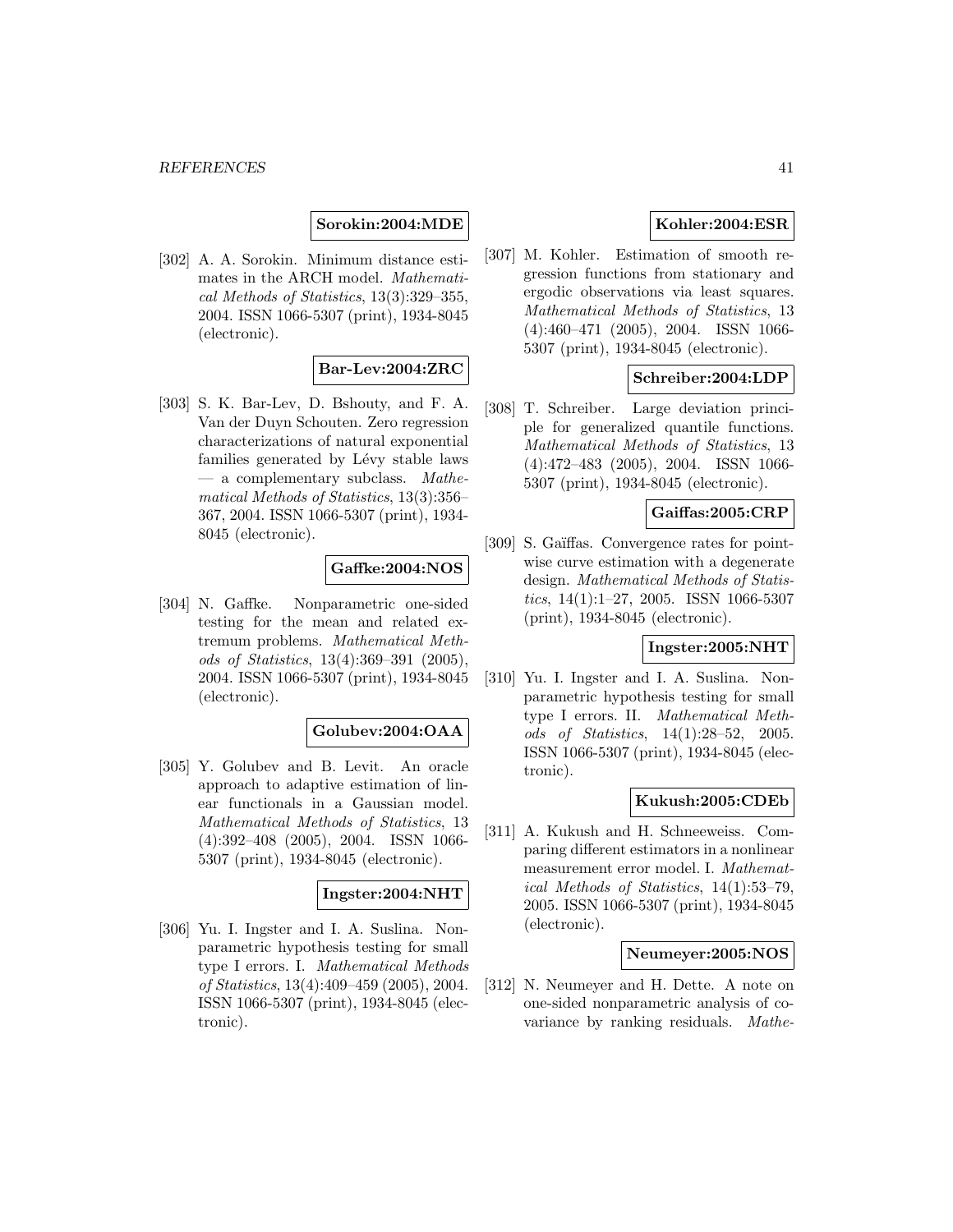matical Methods of Statistics, 14(1):80– 104, 2005. ISSN 1066-5307 (print), 1934- 8045 (electronic).

#### **Ruckdeschel:2005:OOS**

[313] P. Ruckdeschel. Optimally one-sided bounded influence curves. Mathematical Methods of Statistics, 14(1):105–131, 2005. ISSN 1066-5307 (print), 1934-8045 (electronic).

## **Albers:2005:TBE**

[314] W. Albers and W. C. M. Kallenberg. Tail behavior of the empirical distribution function of convolutions. Mathematical Methods of Statistics, 14(2):133– 162, 2005. ISSN 1066-5307 (print), 1934- 8045 (electronic).

### **Arcones:2005:BEL**

[315] M. A. Arcones. Bahadur efficiency of the likelihood ratio test. Mathematical Methods of Statistics, 14(2):163–179, 2005. ISSN 1066-5307 (print), 1934-8045 (electronic).

#### **Ehm:2005:RKE**

[316] Werner Ehm. On the risk of kernel estimators in a density reconstruction problem. Mathematical Methods of Statistics, 14(2):180–202, 2005. ISSN 1066- 5307 (print), 1934-8045 (electronic).

### **Kukush:2005:CDEa**

[317] A. Kukush and H. Schneeweiss. Comparing different estimators in a nonlinear measurement error model. II. Mathematical Methods of Statistics, 14(2):203– 223, 2005. ISSN 1066-5307 (print), 1934- 8045 (electronic).

## **Matsui:2005:FIM**

[318] M. Matsui. Fisher information matrix of general stable distributions close to the normal distribution. Mathematical Methods of Statistics, 14(2):224–251, 2005. ISSN 1066-5307 (print), 1934-8045 (electronic).

### **Abramovich:2005:LFH**

[319] F. Abramovich and R. Heller. Local functional hypothesis testing. Mathematical Methods of Statistics, 14(3):253– 266, 2005. ISSN 1066-5307 (print), 1934- 8045 (electronic).

### **Bertin:2005:SAE**

[320] K. Bertin. Sharp adaptive estimation in sup-norm for  $d$ -dimensional Hölder classes. Mathematical Methods of Statistics, 14(3):267–298, 2005. ISSN 1066- 5307 (print), 1934-8045 (electronic).

## **Ingster:2005:EDS**

[321] Yu. Ingster and I. Suslina. On estimation and detection of smooth functions of many variables. Mathematical Methods of Statistics, 14(3):299–331, 2005. ISSN 1066-5307 (print), 1934-8045 (electronic).

## **Lemdani:2005:SRQ**

[322] M. Lemdani, E. Ould-Saïd, and N. Poulin. Strong representation of the quantile function for left truncated and dependent data. Mathematical Methods of Statistics, 14(3):332–345, 2005. ISSN 1066-5307 (print), 1934-8045 (electronic).

### **Rivoirard:2005:BMS**

[323] V. Rivoirard. Bayesian modeling of sparse sequences and maxisets for Bayes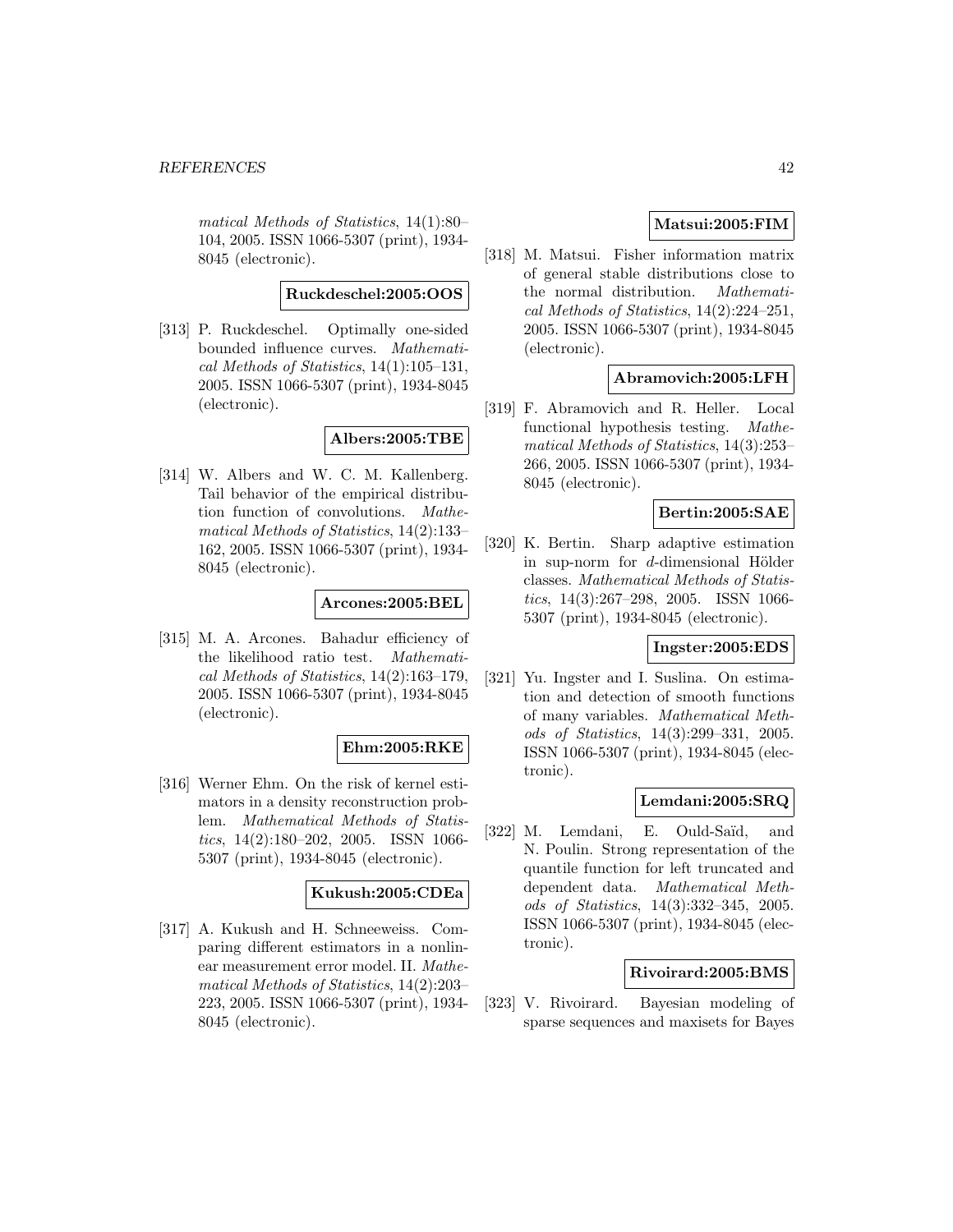rules. Mathematical Methods of Statistics, 14(3):346–376, 2005. ISSN 1066- 5307 (print), 1934-8045 (electronic).

## **Pfanzagl:2005:EDL**

[324] J. Pfanzagl. Erratum: "On distinguished LAN-representations" [Math. Methods Statist. **11** (2002), no. 4, 477– 488 (2003); MR1979746]. Mathematical Methods of Statistics, 14(3):377–378, 2005. ISSN 1066-5307 (print), 1934-8045 (electronic). See [264].

### **Berthet:2005:ASA**

[325] P. Berthet and C. El-Nouty. Almost sure asymptotic behaviour of the shorth estimators. Mathematical Methods of Statistics, 14(4):379–403 (2006), 2005. ISSN 1066-5307 (print), 1934-8045 (electronic).

## **Borovkov:2005:CPP**

[326] A. A. Borovkov and Yu. Yu. Linke. Change-point problem for large samples and incomplete information on distributions. Mathematical Methods of Statistics, 14(4):404–430 (2006), 2005. ISSN 1066-5307 (print), 1934-8045 (electronic).

## **Cao:2005:OIR**

[327] Y. Cao and Y. Golubev. On oracle inequalities related to a polynomial fitting. Mathematical Methods of Statistics, 14 (4):431–450 (2006), 2005. ISSN 1066- 5307 (print), 1934-8045 (electronic).

## **Gaffke:2005:TTS**

[328] N. Gaffke. Three test statistics for a nonparametric one-sided hypothesis on the mean of a nonnegative variable. Mathematical Methods of Statistics, 14(4):

451–467 (2006), 2005. ISSN 1066-5307 (print), 1934-8045 (electronic).

## **Meintanis:2005:OTS**

[329] S. Meintanis. Omnibus tests for strictly positive stable laws based on the empirical Laplace transform. Mathematical Methods of Statistics, 14(4):468–478 (2006), 2005. ISSN 1066-5307 (print), 1934-8045 (electronic).

## **Meister:2005:NES**

[330] A. Meister. Non-estimability in spite of identifiability in density deconvolution. Mathematical Methods of Statistics, 14 (4):479–487 (2006), 2005. ISSN 1066- 5307 (print), 1934-8045 (electronic).

## **Yu:2005:NCC**

[331] Zhuo Yu and M. van der Laan. A note on the construction of counterfactuals and G-computation formula. Mathematical Methods of Statistics, 14(4):488–499 (2006), 2005. ISSN 1066-5307 (print), 1934-8045 (electronic).

## **Busarova:2006:MTE**

[332] D. Busarova, Y. Tyurin, J. Möttönen, and H. Oja. Multivariate Theil estimator with the corresponding test. Mathematical Methods of Statistics, 15(1):1– 19, 2006. ISSN 1066-5307 (print), 1934- 8045 (electronic).

## **Dumbgen:2006:LDM**

[333] L. Dümbgen, V. I. Piterbarg, and D. Zholud. On the limit distribution of multiscale test statistics for nonparametric curve estimation. Mathematical Methods of Statistics, 15(1):20–25, 2006. ISSN 1066-5307 (print), 1934-8045 (electronic).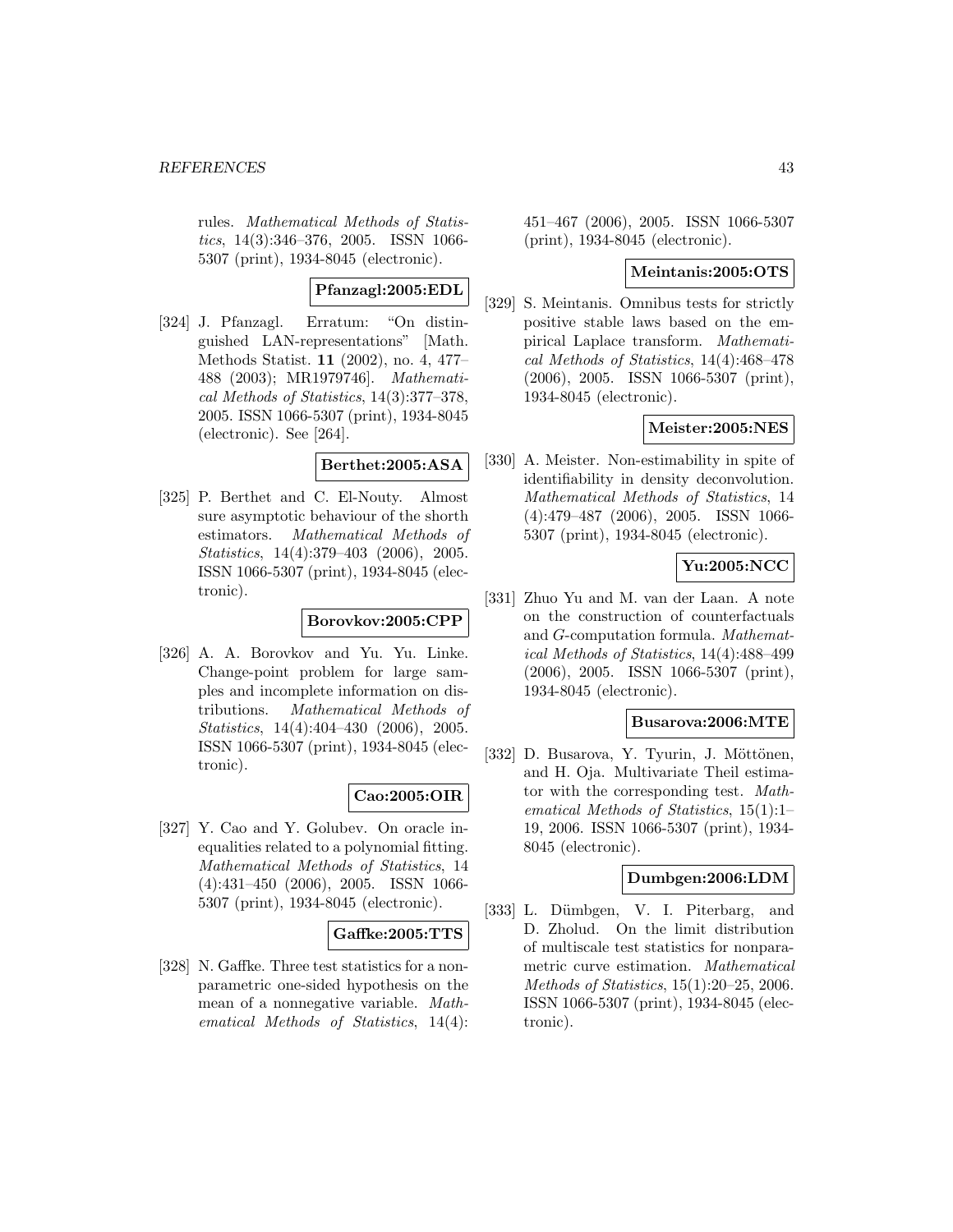## **Durot:2006:ATZ**

[334] C. Durot and Y. Rozenholc. An adaptive test for zero mean. Mathematical Methods of Statistics, 15(1):26–60, 2006. ISSN 1066-5307 (print), 1934-8045 (electronic).

## **Gribkova:2006:EEE**

[335] N. V. Gribkova and R. Helmers. The empirical Edgeworth expansion for a Studentized trimmed mean. Mathematical Methods of Statistics, 15(1):61–87, 2006. ISSN 1066-5307 (print), 1934-8045 (electronic).

### **Korostelev:2006:EJP**

[336] A. Korostelev and G. Yin. Estimation of jump points in high-dimensional diffusion modulated by a hidden Markov chain. Mathematical Methods of Statistics, 15(1):88–102, 2006. ISSN 1066-5307 (print), 1934-8045 (electronic).

## **Nikitin:2006:LDN**

[337] Ya. Nikitin and E. Ponikarov. On large deviations of non-degenerate two-sample  $U$ - and  $V$ -statistics with applications to Bahadur efficiency. Mathematical Methods of Statistics, 15(1):103–122, 2006. ISSN 1066-5307 (print), 1934-8045 (electronic).

#### **Autin:2006:MDE**

[338] F. Autin. Maxiset for density estimation on **R**. Mathematical Methods of Statistics, 15(2):123–145, 2006. ISSN 1066- 5307 (print), 1934-8045 (electronic).

#### **Castillo:2006:EAE**

[339] I. Castillo, C. Lévy-Leduc, and C. Matias. Exact adaptive estimation of the shape of a periodic function with unknown period corrupted by white noise. Mathematical Methods of Statistics, 15 (2):146–175, 2006. ISSN 1066-5307 (print), 1934-8045 (electronic).

### **Dedecker:2006:IPS**

[340] J. Dedecker and F. Merlevède. Inequalities for partial sums of Hilbertvalued dependent sequences and applications. Mathematical Methods of Statistics, 15(2):176–206, 2006. ISSN 1066- 5307 (print), 1934-8045 (electronic).

#### **Hamadouche:2006:OHF**

[341] D. Hamadouche and Ch. Suquet. Optimal Hölderian functional central limit theorems for uniform empirical and quantile processes. Mathematical Methods of Statistics, 15(2):207–223, 2006. ISSN 1066-5307 (print), 1934-8045 (electronic).

## **Khmaladze:2006:CSPb**

[342] E. Khmaladze, R. Mnatsakanov, and N. Toronjadze. The change-set problem for Vapnik–Červonenkis classes. Mathematical Methods of Statistics, 15(2):224– 231, 2006. ISSN 1066-5307 (print), 1934- 8045 (electronic).

## **Brunel:2006:ANR**

[343] E. Brunel and F. Comte. Adaptive nonparametric regression estimation in presence of right censoring. Mathematical Methods of Statistics, 15(3):233–255, 2006. ISSN 1066-5307 (print), 1934-8045 (electronic).

#### **Cadre:2006:PBM**

[344] B. Cadre and I. Larramendy-Valverde. Prediction based on an  $L_1$ -method in the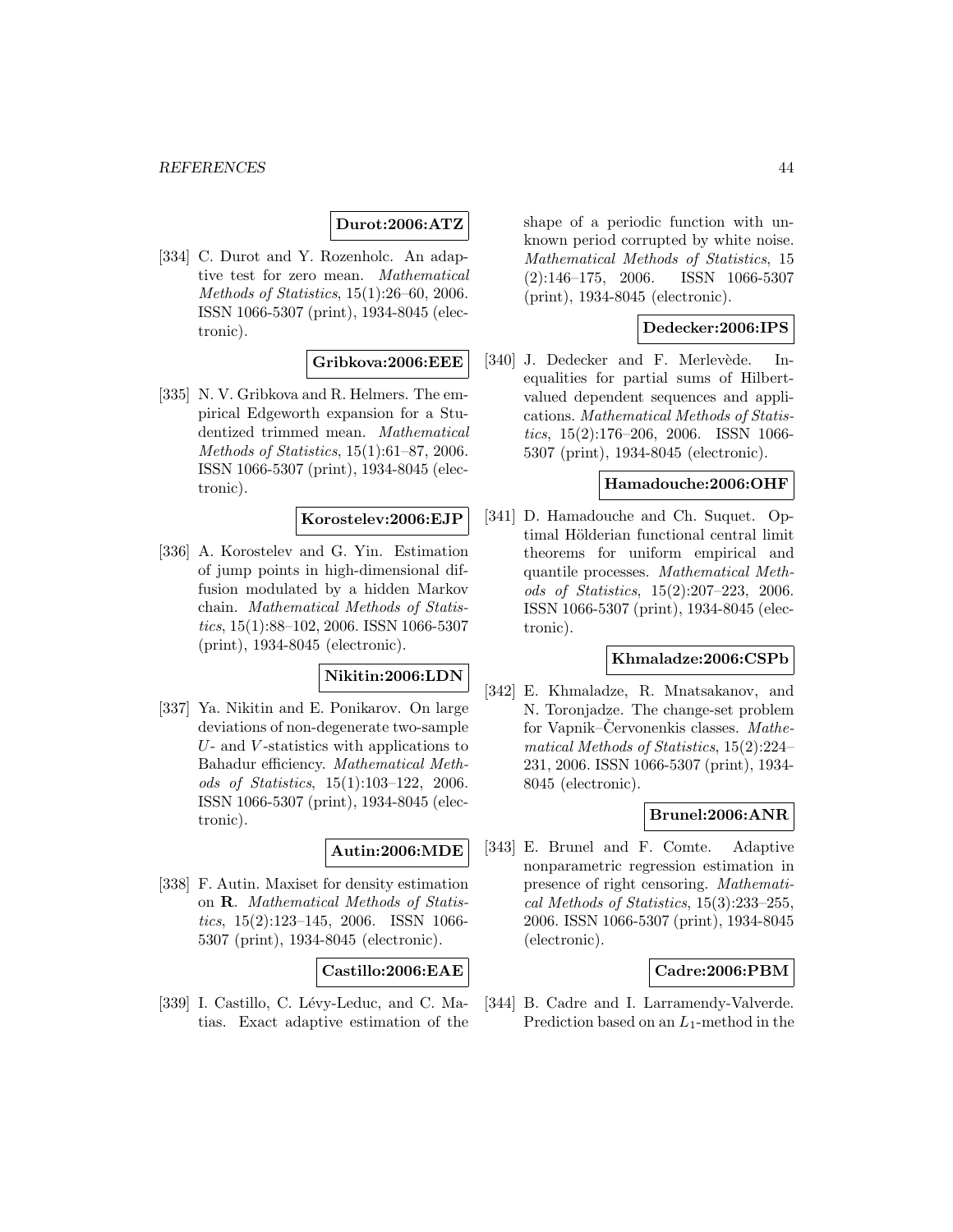nonlinear autoregressive model. Mathematical Methods of Statistics, 15(3):256– 268, 2006. ISSN 1066-5307 (print), 1934- 8045 (electronic).

**Gupta:2006:IPP**

[345] A. K. Gupta, T. Nguyen, and L. Pardo. Inference procedures for polytomous logistic regression models based on  $\phi$ divergence measures. Mathematical Methods of Statistics, 15(3):269–288, 2006. ISSN 1066-5307 (print), 1934-8045 (electronic).

## **Khmaladze:2006:CSPa**

[346] E. Khmaladze, R. Mnatsakanov, and N. Toronjadze. The change set problem and local covering numbers. Mathematical Methods of Statistics, 15(3):289–308, 2006. ISSN 1066-5307 (print), 1934-8045 (electronic).

# **Rukhin:2006:ACS**

[347] A. L. Rukhin. Association characteristics in spatial statistics. Mathematical Methods of Statistics, 15(3):309–326, 2006. ISSN 1066-5307 (print), 1934-8045 (electronic).

## **Sorokin:2006:PET**

[348] A. A. Sorokin. On parameter estimation and testing for dimension in  $\text{ARCH}(p)$ model. Mathematical Methods of Statistics, 15(3):327–348, 2006. ISSN 1066- 5307 (print), 1934-8045 (electronic).

## **Autin:2006:LVG**

[349] F. Autin, D. Picard, and V. Rivoirard. Large variance Gaussian priors in Bayesian nonparametric estimation: a maxiset approach. Mathematical Methods of Statistics, 15(4):349–373 (2007), 2006. ISSN 1066-5307 (print), 1934-8045 (electronic).

## **Neumann:2006:AME**

[350] M. H. Neumann and T. L. Thorarinsdottir. Asymptotic minimax estimation in nonparametric autoregression. Mathematical Methods of Statistics, 15(4): 374–397 (2007), 2006. ISSN 1066-5307 (print), 1934-8045 (electronic).

## **Cao:2006:OIR**

[351] Y. Cao and Y. Golubev. On oracle inequalities related to smoothing splines. Mathematical Methods of Statistics, 15 (4):398–414 (2007), 2006. ISSN 1066- 5307 (print), 1934-8045 (electronic).

## **Marteau:2006:RIP**

[352] C. Marteau. Regularization of inverse problems with unknown operator. Mathematical Methods of Statistics, 15(4): 415–443 (2007), 2006. ISSN 1066-5307 (print), 1934-8045 (electronic).

#### **Meintanis:2006:EMT**

[353] S. G. Meintanis. Efficient moment-type estimation in exponentiated laws. Mathematical Methods of Statistics, 15(4): 444–455 (2007), 2006. ISSN 1066-5307 (print), 1934-8045 (electronic).

## **Guta:2007:MEW**

[354] M. Guta and L. Artiles. Minimax estimation of the Wigner function in quantum homodyne tomography with ideal detectors. Mathematical Methods of Statistics, 16(1):1–15, March 2007. CODEN ???? ISSN 1066-5307 (print), 1934-8045 (electronic). URL http://link.springer.com/article/ 10.3103/S1066530707010012.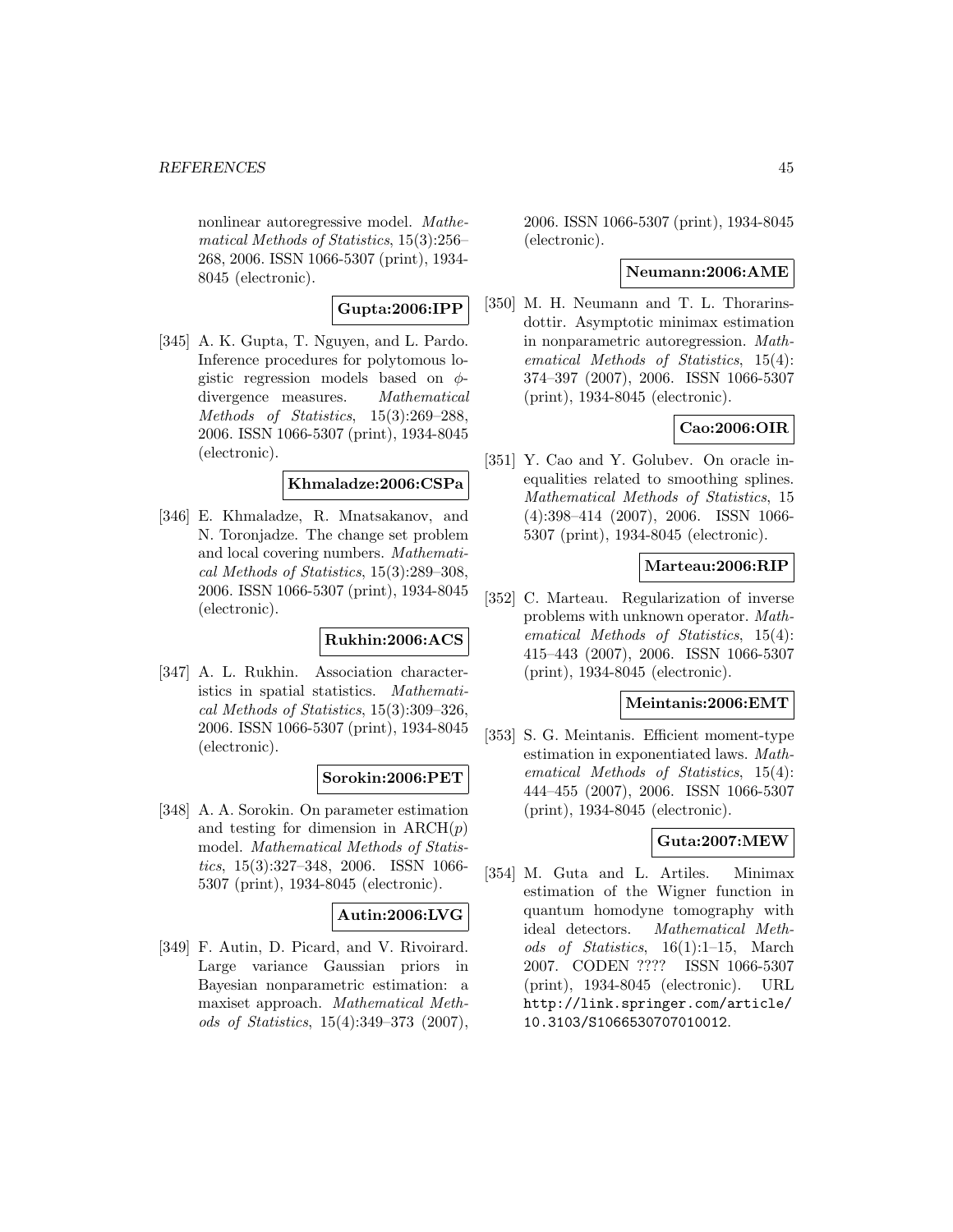## **Nikitin:2007:LTE**

[355] Ya. Yu. Nikitin and A. V. Tchirina. Lilliefors test for exponentiality: Large deviations, asymptotic efficiency, and conditions of local optimality. Mathematical Methods of Statistics, 16(1):16–24, March 2007. CODEN ???? ISSN 1066-5307 (print), 1934-8045 (electronic). URL http://link.springer.com/article/ 10.3103/S1066530707010024.

## **Prieur:2007:CPE**

[356] C. Prieur. Change point estimation by local linear smoothing under a weak dependence condition. Mathematical Methods of Statistics, 16(1):25–41, March 2007. CODEN ???? ISSN 1066-5307 (print), 1934-8045 (electronic). URL http: //link.springer.com/article/10. 3103/S1066530707010036.

#### **Dalalyan:2007:SSS**

[357] A. S. Dalalyan. Stein shrinkage and second-order efficiency for semiparametric estimation of the shift. Mathematical Methods of Statistics, 16(1):42–62, March 2007. CODEN ???? ISSN 1066-5307 (print), 1934-8045 (electronic). URL http: //link.springer.com/article/10. 3103/S1066530707010048.

### **Meister:2007:DCS**

[358] A. Meister. Deconvolving compactly supported densities. Mathematical Methods of Statistics, 16 (1):63–76, March 2007. CODEN ???? ISSN 1066-5307 (print), 1934-8045 (electronic). URL http: //link.springer.com/article/10. 3103/S106653070701005X.

### **Anonymous:2007:HCa**

[359] Anonymous. Help & contacts. Mathematical Methods of Statistics, 16(1):??, March 2007. CODEN ???? ISSN 1066- 5307 (print), 1934-8045 (electronic).

### **Balabdaoui:2007:CEC**

[360] F. Balabdaoui. Consistent estimation of a convex density at the origin. Mathematical Methods of Statistics, 16(2):77–95, June 2007. CODEN ???? ISSN 1066-5307 (print), 1934-8045 (electronic). URL http://link.springer.com/article/ 10.3103/S1066530707020019.

### **Bar-Lev:2007:MCC**

[361] S. K. Bar-Lev. Methods of constructing characterizations by constancy of regression on the sample mean and related problems for NEF's. Mathematical Methods of Statistics, 16(2):96–109, June 2007. CODEN ???? ISSN 1066-5307 (print), 1934-8045 (electronic). URL http://link.springer.com/article/ 10.3103/S1066530707020020.

## **Birke:2007:TSM**

[362] M. Birke and H. Dette. Testing strict monotonicity in nonparametric regression. Mathematical Methods of Statistics, 16(2):110–123, June 2007. CODEN ???? ISSN 1066-5307 (print), 1934-8045 (electronic). URL http://link.springer.com/article/ 10.3103/S1066530707020032.

### **Djeddour:2007:TUE**

[363] Kh. Djeddour, A. Mokkadem, and M. Pelletier. Test for uniformity by empirical Fourier expansion. Mathematical Methods of Statistics, 16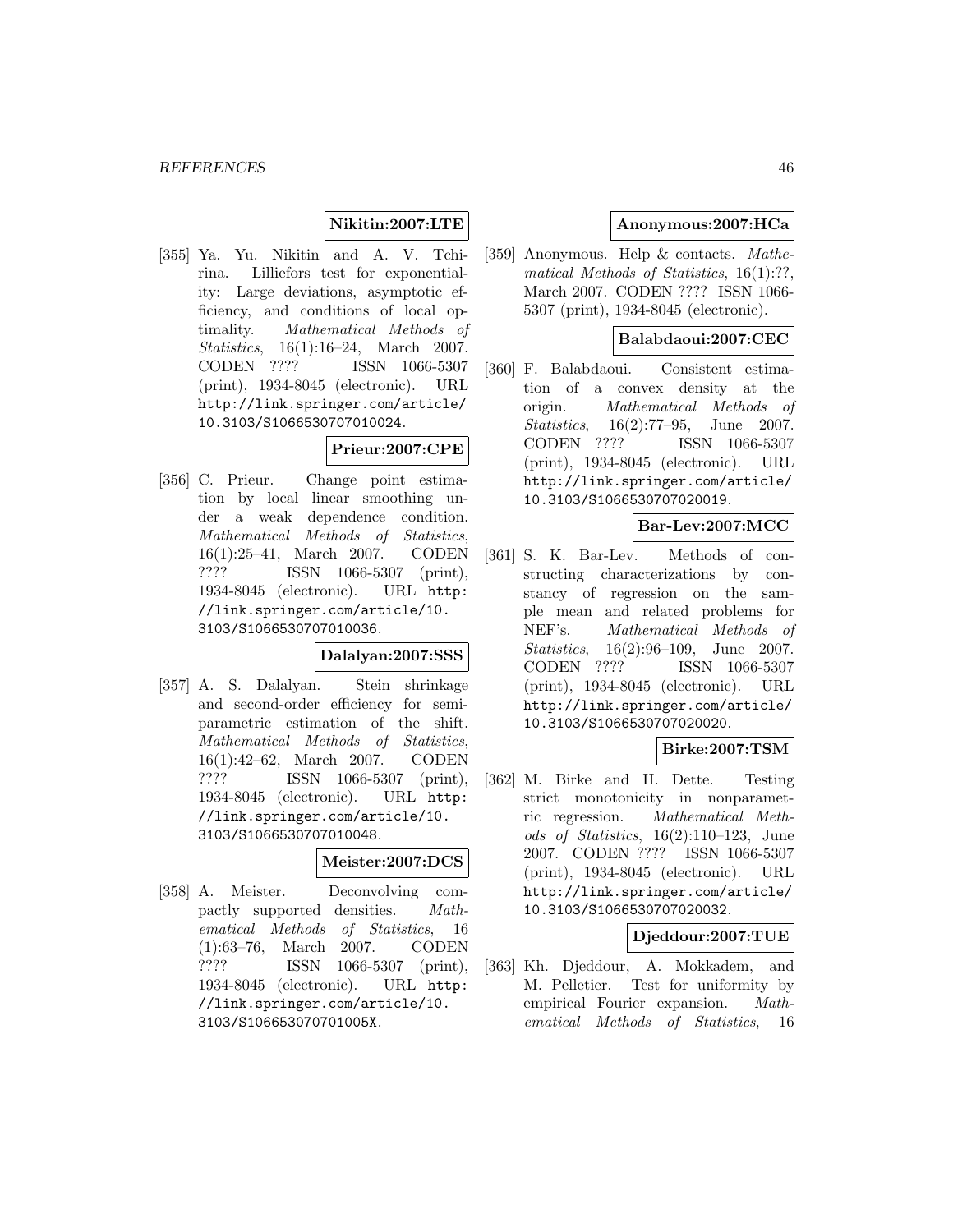(2):124–141, June 2007. CODEN ???? ISSN 1066-5307 (print), 1934-8045 (electronic). URL http: //link.springer.com/article/10. 3103/S1066530707020044.

### **Gribkova:2007:EEB**

[364] N. V. Gribkova and R. Helmers. On the Edgeworth expansion and the M out of N bootstrap accuracy for a Studentized trimmed mean. Mathematical Methods of Statistics, 16(2):142–176, June 2007. CODEN ???? ISSN 1066-5307 (print), 1934-8045 (electronic). URL http:// link.springer.com/content/pdf/10. 3103/S1066530707020056.pdf.

### **Anonymous:2007:HCb**

[365] Anonymous. Help & contacts. Mathematical Methods of Statistics, 16(2):??, June 2007. CODEN ???? ISSN 1066- 5307 (print), 1934-8045 (electronic).

#### **Arcones:2007:TTM**

[366] M. A. Arcones. Two tests for multivariate normality based on the characteristic function. Mathematical Methods of Statistics, 16(3):177–201, September 2007. CODEN ???? ISSN 1066-5307 (print), 1934-8045 (electronic). URL http://link.springer.com/article/ 10.3103/S1066530707030015.

#### **Guilloux:2007:NEC**

[367] A. Guilloux. Nonparametric estimation for censored lifetimes suffering from unknown selection bias. Mathematical Methods of Statistics, 16 (3):202–216, September 2007. CO-DEN ???? ISSN 1066-5307 (print), 1934-8045 (electronic). URL http://link.springer.com/article/ 10.3103/S1066530707030027.

## **Ingster:2007:NHT**

[368] Yu. I. Ingster and Yu. A. Kutoyants. Nonparametric hypothesis testing for intensity of the Poisson process. Mathematical Methods of Statistics, 16(3):217–245, September 2007. CODEN ???? ISSN 1066-5307 (print), 1934-8045 (electronic). URL http://link.springer.com/article/ 10.3103/S1066530707030039.

## **Lounici:2007:GMA**

[369] K. Lounici. Generalized mirror averaging and D-convex aggregation. Mathematical Methods of Statistics, 16 (3):246–259, September 2007. CO-DEN ???? ISSN 1066-5307 (print), 1934-8045 (electronic). URL http://link.springer.com/article/ 10.3103/S1066530707030040.

## **Rigollet:2007:LCA**

[370] Ph. Rigollet and A. B. Tsybakov. Linear and convex aggregation of density estimators. Mathematical Methods of Statistics, 16(3):260–280, September 2007. CODEN ???? ISSN 1066-5307 (print), 1934-8045 (electronic). URL http://link.springer.com/article/ 10.3103/S1066530707030052.

### **Anonymous:2007:HCc**

[371] Anonymous. Help & contacts. Mathematical Methods of Statistics, 16(3): ??, September 2007. CODEN ???? ISSN 1066-5307 (print), 1934-8045 (electronic).

## **Butler:2007:BAE**

[372] L. T. Butler and B. Levit. A Bayesian approach to the estimation of maps between Riemannian manifolds. Mathematical Methods of Statis-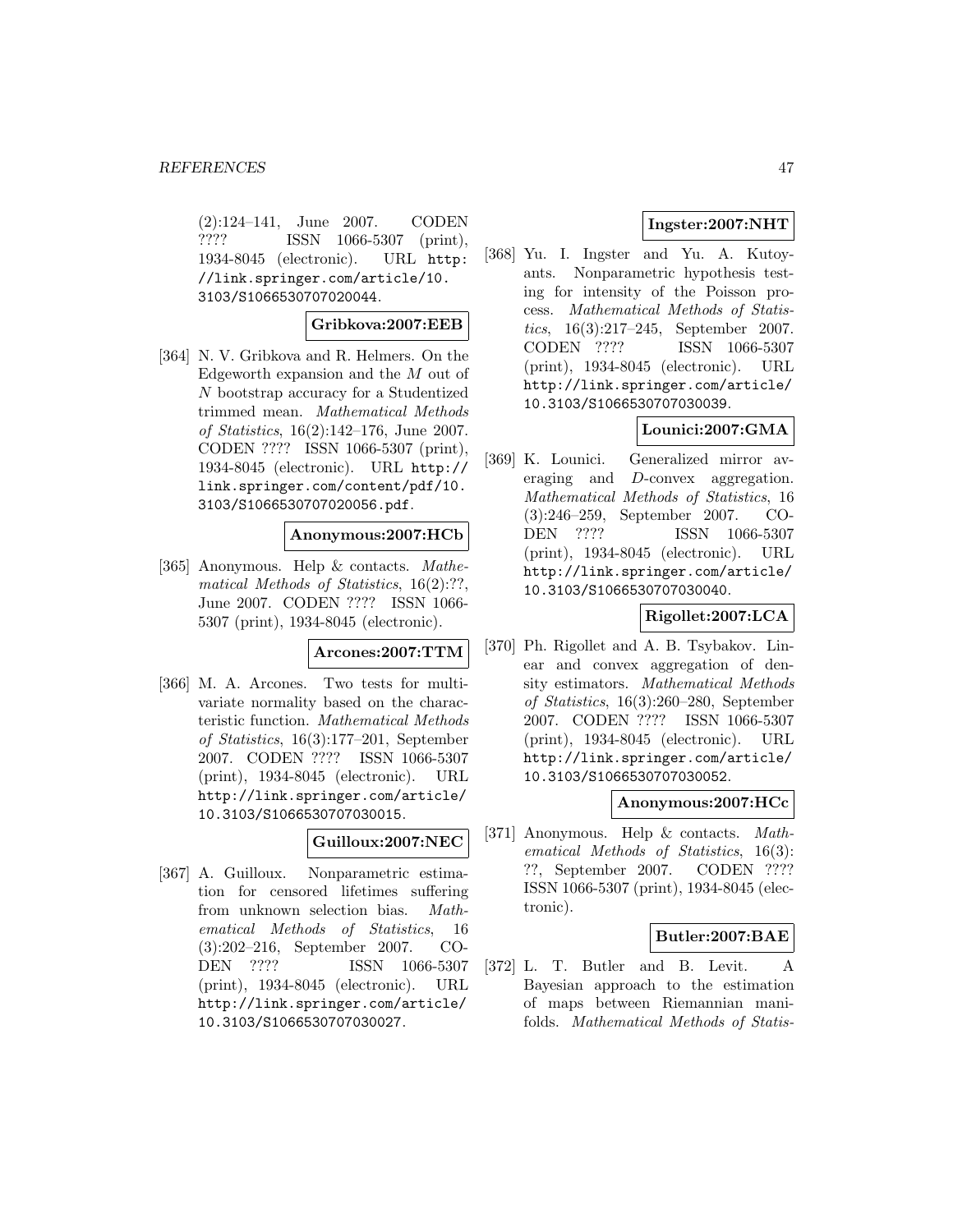tics, 16(4):281–297, December 2007. CODEN ???? ISSN 1066-5307 (print), 1934-8045 (electronic). URL http://link.springer.com/article/ 10.3103/S1066530707040011.

## **Dabo-Niang:2007:KRE**

[373] S. Dabo-Niang and A.-F. Yao. Kernel regression estimation for continuous spatial processes. Mathematical Methods of Statistics, 16(4):298–317, December 2007. CODEN ???? ISSN 1066-5307 (print), 1934-8045 (electronic). URL http://link.springer.com/article/ 10.3103/S1066530707040023.

## **Ingster:2007:EDH**

[374] Yu. Ingster and I. Suslina. Estimation and detection of high-variable functions from Sloan–Woźniakowski space. Mathematical Methods of Statistics, 16(4):318–353, December 2007. CODEN ???? ISSN 1066-5307 (print), 1934-8045 (electronic). URL http://link.springer.com/article/ 10.3103/S1066530707040035.

## **Meziani:2007:NEP**

[375] K. Méziani. Nonparametric estimation of the purity of a quantum state in quantum homodyne tomography with noisy data. Mathematical Methods of Statistics, 16(4):354–368, December 2007. CODEN ???? ISSN 1066-5307 (print), 1934-8045 (electronic). URL http://link.springer.com/article/ 10.3103/S1066530707040047.

## **Aly:2007:NTC**

[376] E.-E. Aly. Nonparametric tests for a change in the coefficient of variation. Mathematical Methods of Statistics, 16(4):369–375, December 2007.

CODEN ???? ISSN 1066-5307 (print), 1934-8045 (electronic). URL http://link.springer.com/article/ 10.3103/S1066530707040059.

**Anonymous:2007:HCd**

[377] Anonymous. Help & contacts. Mathematical Methods of Statistics, 16(4): ??, December 2007. CODEN ???? ISSN 1066-5307 (print), 1934-8045 (electronic).

## **Belitser:2008:EBT**

[378] E. Belitser and F. Enikeeva. Empirical Bayesian test of the smoothness. Mathematical Methods of Statistics, 17(1):1–18, March 2008. CODEN ???? ISSN 1066-5307 (print), 1934-8045 (electronic). URL http://link.springer.com/article/ 10.3103/S1066530708010018.

## **Cho:2008:CSN**

[379] J. Cho and B. Levit. Cardinal splines in nonparametric regression. Mathematical Methods of Statistics, 17(1):19–34, March 2008. CODEN ???? ISSN 1066-5307 (print), 1934-8045 (electronic). URL http://link.springer.com/article/ 10.3103/S106653070801002X.

## **Mnatsakanov:2008:NER**

[380] R. Mnatsakanov, L. L. Ruymgaart, and F. H. Ruymgaart. Nonparametric estimation of ruin probabilities given a random sample of claims. Mathematical Methods of Statistics, 17(1):35–43, March 2008. CODEN ???? ISSN 1066-5307 (print), 1934-8045 (electronic). URL http://link.springer.com/article/ 10.3103/S1066530708010031.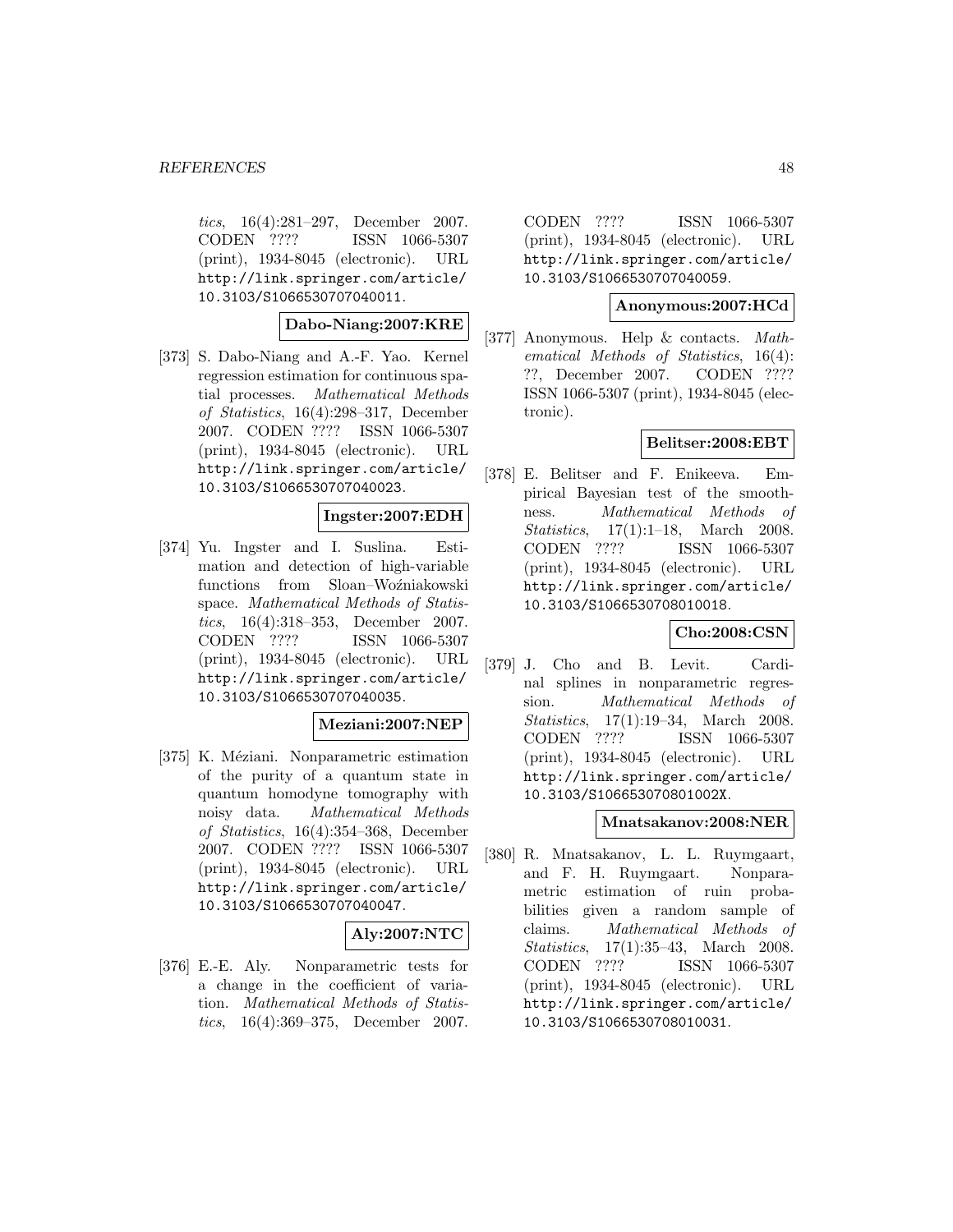## **Dippon:2008:EES**

[381] J. Dippon. Edgeworth expansions for stochastic approximation theory. Mathematical Methods of Statistics, 17(1):44–65, March 2008. CODEN ???? ISSN 1066-5307 (print), 1934-8045 (electronic). URL http: //link.springer.com/article/10. 3103/S1066530708010043.

## **Bernardoff:2008:GVE**

[382] Ph. Bernardoff, C. Kokonendji, and B. Puig. Generalized variance estimators in the multivariate gamma models. Mathematical Methods of Statistics, 17(1):66–73, March 2008. CODEN ???? ISSN 1066-5307 (print), 1934-8045 (electronic). URL http://link.springer.com/article/ 10.3103/S1066530708010055.

## **Sukhanova:2008:TIT**

[383] E. M. Sukhanova. A test for independence of two multivariate samples. Mathematical Methods of Statistics, 17(1):74–86, March 2008. CO-DEN ???? ISSN 1066-5307 (print), 1934-8045 (electronic). URL http://link.springer.com/article/ 10.3103/S1066530708010067.

#### **Anonymous:2008:HCa**

[384] Anonymous. Help & contacts. Mathematical Methods of Statistics, 17(1):??, March 2008. CODEN ???? ISSN 1066- 5307 (print), 1934-8045 (electronic).

## **Comte:2008:ADD**

[385] F. Comte, J. Dedecker, and M. L. Taupin. Adaptive density deconvolution with dependent inputs. Mathematical Methods of Statistics, 17 (2):87–112, June 2008. CODEN

???? ISSN 1066-5307 (print), 1934-8045 (electronic). URL http: //link.springer.com/article/10. 3103/S1066530708020014.

# **Gine:2008:ASF**

[386] E. Giné and R. Nickl. Adaptation on the space of finite signed measures. Mathematical Methods of Statistics, 17(2):113–122, June 2008. CODEN ???? ISSN 1066-5307 (print), 1934-8045 (electronic). URL http://link.springer.com/article/ 10.3103/S1066530708020026.

### **Bouzebda:2008:TIS**

[387] S. Bouzebda and A. Keziou. A test of independence in some copula models. Mathematical Methods of Statistics, 17(2):123–137, June 2008. CODEN ???? ISSN 1066-5307 (print), 1934-8045 (electronic). URL http://link.springer.com/article/ 10.3103/S1066530708020038.

## **Dippon:2008:AER**

[388] J. Dippon. Asymptotic expansions of the Robbins–Monro process. Mathematical Methods of Statistics, 17 (2):138–145, June 2008. CODEN ???? ISSN 1066-5307 (print), 1934-8045 (electronic). URL http: //link.springer.com/article/10. 3103/S106653070802004X.

#### **Mokkadem:2008:LMD**

[389] A. Mokkadem, M. Pelletier, and B. Thiam. Large and moderate deviations principles for kernel estimators of the multivariate regression. Mathematical Methods of Statistics, 17(2):146–172, June 2008. CODEN ???? ISSN 1066-5307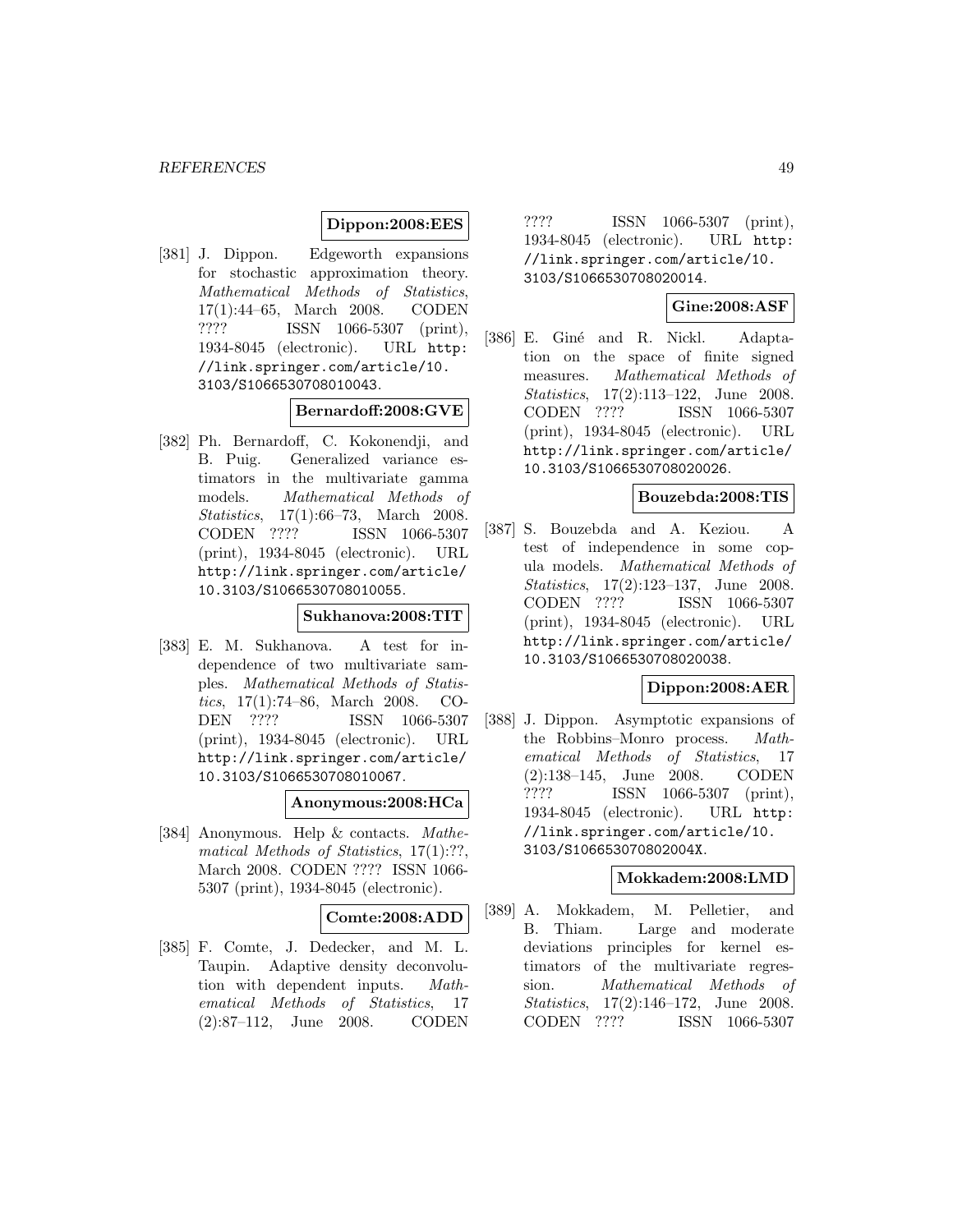(print), 1934-8045 (electronic). URL http://link.springer.com/article/ 10.3103/S1066530708020051.

## **Nahtman:2008:SPI**

[390] T. Nahtman and D. von Rosen. Shift permutation invariance in linear random factor models. Mathematical Methods of Statistics, 17(2):173–185, June 2008. CODEN ???? ISSN 1066-5307 (print), 1934-8045 (electronic). URL http://link.springer.com/article/ 10.3103/S1066530708020063.

#### **Anonymous:2008:HCb**

[391] Anonymous. Help & contacts. Mathematical Methods of Statistics, 17(2):??, June 2008. CODEN ???? ISSN 1066- 5307 (print), 1934-8045 (electronic).

## **Korostelev:2008:MCC**

[392] A. Korostelev and O. Lepski. On a multi-channel change-point problem. Mathematical Methods of Statistics, 17(3):187–197, September 2008. CODEN ???? ISSN 1066-5307 (print), 1934-8045 (electronic). URL http://link.springer.com/article/ 10.3103/S1066530708030010.

## **Holdai:2008:IRM**

[393] V. Holdai and A. Korostelev. Image reconstruction in multi-channel model under Gaussian noise. Mathematical Methods of Statistics, 17(3):198–208, September 2008. CODEN ???? ISSN 1066-5307 (print), 1934-8045 (electronic). URL http://link.springer.com/article/ 10.3103/S1066530708030022.

## **Shimizu:2008:SSJ**

[394] Ya. Shimizu. Statistical specification of jumps under semiparametric semimartingale models. Mathematical Methods of Statistics, 17(3):209–227, September 2008. CODEN ???? ISSN 1066-5307 (print), 1934-8045 (electronic). URL http://link.springer.com/article/ 10.3103/S1066530708030034.

## **Xie:2008:GAM**

[395] Y. Xie, J. Yu, and B. Ranneby. A general autoregressive model with Markov switching: Estimation and consistency. Mathematical Methods of Statistics, 17(3):228–240, September 2008. CODEN ???? ISSN 1066-5307 (print), 1934-8045 (electronic). URL http://link.springer.com/article/ 10.3103/S1066530708030046.

### **Kiwitt:2008:ELE**

[396] S. Kiwitt, E.-R. Nagel, and N. Neumeyer. Empirical likelihood estimators for the error distribution in nonparametric regression models. Mathematical Methods of Statistics, 17(3):241–260, September 2008. CODEN ???? ISSN 1066-5307 (print), 1934-8045 (electronic). URL http://link.springer.com/article/ 10.3103/S1066530708030058.

## **Mnatsakanov:2008:NNE**

[397] R. M. Mnatsakanov, N. Misra, Sh. Li, and E. J. Harner.  $K_n$ -nearest neighbor estimators of entropy. Mathematical Methods of Statistics, 17 (3):261–277, September 2008. CO-DEN ???? ISSN 1066-5307 (print), 1934-8045 (electronic). URL http://link.springer.com/article/ 10.3103/S106653070803006X.

## **Anonymous:2008:HCc**

[398] Anonymous. Help & contacts. Mathematical Methods of Statistics, 17(3):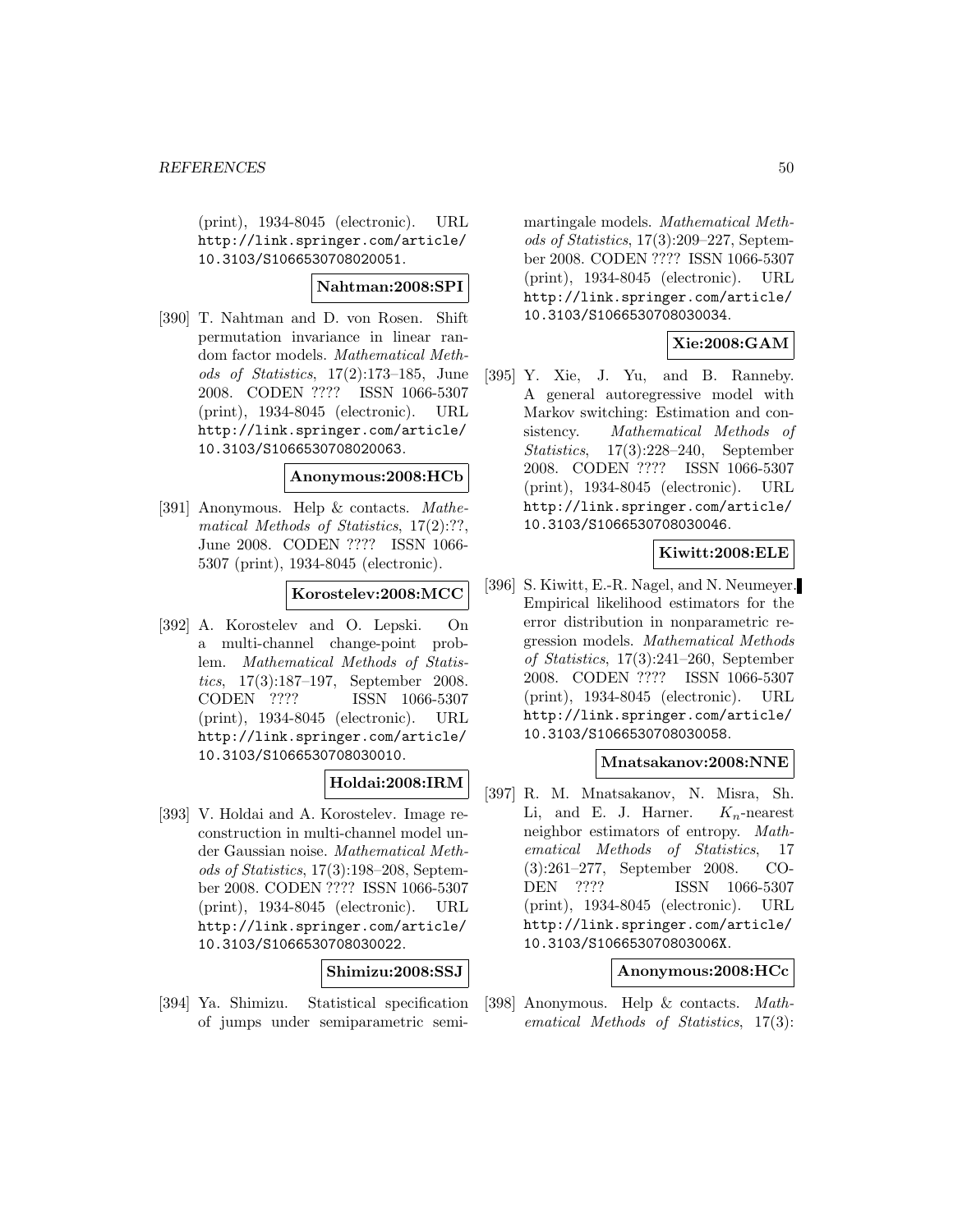??, September 2008. CODEN ???? ISSN 1066-5307 (print), 1934-8045 (electronic).

### **Alquier:2008:PBB**

[399] P. Alquier. PAC–Bayesian bounds for randomized empirical risk minimizers. Mathematical Methods of Statistics, 17(4):279–304, December 2008. CODEN ???? ISSN 1066-5307 (print), 1934-8045 (electronic). URL http://link.springer.com/article/ 10.3103/S1066530708040017.

### **Bibi:2008:PGP**

[400] A. Bibi and A. Aknouche. On periodic GARCH processes: Stationarity, existence of moments and geometric ergodicity. Mathematical Methods of Statistics, 17(4):305–316, December 2008. CODEN ???? ISSN 1066-5307 (print), 1934-8045 (electronic). URL http://link.springer.com/article/ 10.3103/S1066530708040029.

#### **Chesneau:2008:STR**

[401] Ch. Chesneau and M. Hebiri. Some theoretical results on the grouped variables lasso. Mathematical Methods of Statistics, 17(4):317–326, December 2008. CODEN ???? ISSN 1066-5307 (print), 1934-8045 (electronic). URL http://link.springer.com/article/ 10.3103/S1066530708040030.

# **Durot:2008:MNR**

[402] C. Durot. Monotone nonparametric regression with random design. Mathematical Methods of Statistics, 17(4):327–341, December 2008. CODEN ???? ISSN 1066-5307 (print), 1934-8045 (electronic). URL http://link.springer.com/article/ 10.3103/S1066530708040042.

### **deGunst:2008:ABB**

[403] M. C. M. de Gunst and O. Shcherbakova. Asymptotic behavior of Bayes estimators for hidden Markov models with application to ion channels. Mathematical Methods of Statistics, 17(4):342–356, December 2008. CODEN ???? ISSN 1066-5307 (print), 1934-8045 (electronic). URL http://link.springer.com/article/ 10.3103/S1066530708040054.

### **Srivastava:2008:MKP**

[404] M. S. Srivastava, T. von Rosen, and D. von Rosen. Models with a Kronecker product covariance structure: Estimation and testing. Mathematical Methods of Statistics, 17(4):357–370, December 2008. CODEN ???? ISSN 1066-5307 (print), 1934-8045 (electronic). URL http://link.springer.com/article/ 10.3103/S1066530708040066. See comment [434] and response [435].

## **Anonymous:2008:HCd**

[405] Anonymous. Help & contacts. Mathematical Methods of Statistics, 17(4): ??, December 2008. CODEN ???? ISSN 1066-5307 (print), 1934-8045 (electronic).

## **Boldin:2009:THD**

[406] M. V. Boldin and I. G. Erlikh. Testing hypotheses on the "drift" of parameters in ARMA and ARCH models. Mathematical Methods of Statistics, 18(1):1–20, March 2009. CODEN ???? ISSN 1066-5307 (print), 1934-8045 (electronic). URL http://link.springer.com/article/ 10.3103/S1066530709010013.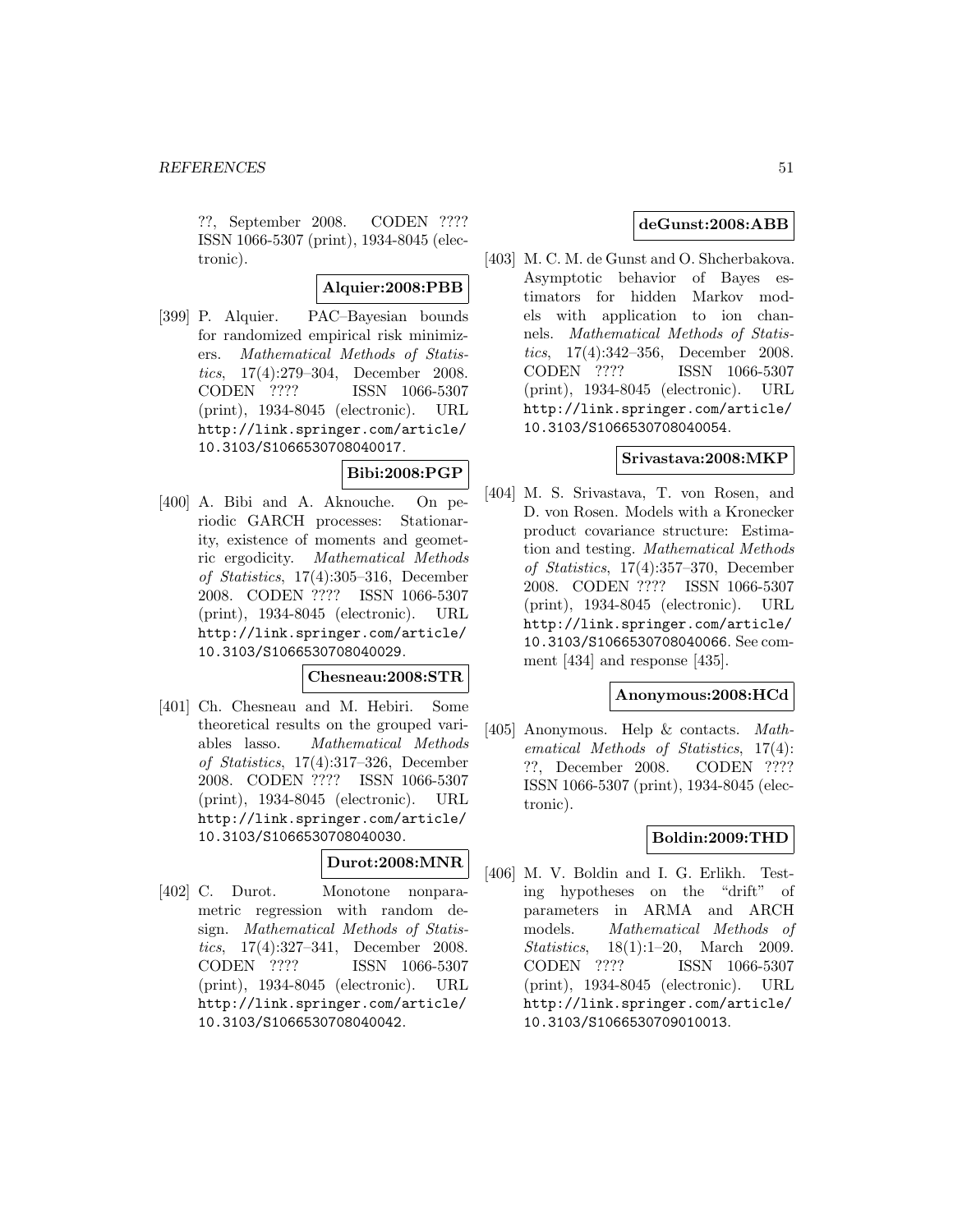## **Castillo:2009:EDR**

[407] I. Castillo and J.-M. Loubes. Estimation of the distribution of random shifts deformation. Mathematical Methods of Statistics, 18(1):21–42, March 2009. CODEN ???? ISSN 1066-5307 (print), 1934-8045 (electronic). URL http://link.springer.com/article/ 10.3103/S1066530709010025.

## **Fourdrinier:2009:TSE**

[408] D. Fourdrinier, V. Konev, and S. Pergamenshchikov. Truncated sequential estimation of the parameter of a first order autoregressive process with dependent noises. Mathematical Methods of Statistics, 18(1):43–58, March 2009. CODEN ???? ISSN 1066-5307 (print), 1934-8045 (electronic). URL http://link.springer.com/article/ 10.3103/S1066530709010037.

#### **Lerasle:2009:ADE**

[409] M. Lerasle. Adaptive density estimation of stationary  $\beta$ -mixing and  $\tau$ mixing processes. Mathematical Methods of Statistics, 18(1):59–83, March 2009. CODEN ???? ISSN 1066-5307 (print), 1934-8045 (electronic). URL http://link.springer.com/article/ 10.3103/S1066530709010049.

# **Weba:2009:QWL**

[410] M. Weba. A quantitative weak law of large numbers and its application to the delta method. Mathematical Methods of Statistics, 18(1):84–95, March 2009. CODEN ???? ISSN 1066-5307 (print), 1934-8045 (electronic). URL http://link.springer.com/article/ 10.3103/S1066530709010050.

### **Anonymous:2009:HCa**

[411] Anonymous. Help & contacts. Mathematical Methods of Statistics, 18(1):??, March 2009. CODEN ???? ISSN 1066- 5307 (print), 1934-8045 (electronic).

## **Dette:2009:KTI**

[412] H. Dette and B. Hetzler. Khmaladze transformation of integrated variance processes with applications to goodnessof-fit testing. Mathematical Methods of Statistics, 18(2):97–116, June 2009. CODEN ???? ISSN 1066-5307 (print), 1934-8045 (electronic). URL http://link.springer.com/article/ 10.3103/S106653070902001X.

## **Diop:2009:RGH**

 $[413]$  A. Diop and G. S. Lô. Ratio of generalized Hill's estimator and its asymptotic normality theory. Mathematical Methods of Statistics, 18(2):117–133, June 2009. CODEN ???? ISSN 1066-5307 (print), 1934-8045 (electronic). URL http://link.springer.com/article/ 10.3103/S1066530709020021.

## **Jordan:2009:ODP**

[414] A. Jordan and B. G. Ivanoff. Onedimensional  $p-p$  plots and precedence tests for point processes on  $R<sup>d</sup>$ . Mathematical Methods of Statistics, 18(2):134–158, June 2009. CO-DEN ???? ISSN 1066-5307 (print), 1934-8045 (electronic). URL http://link.springer.com/article/ 10.3103/S1066530709020033.

### **Maillot:2009:ULL**

[415] B. Maillot and V. Viallon. Uniform limit laws of the logarithm for nonparametric estimators of the regression function in presence of cen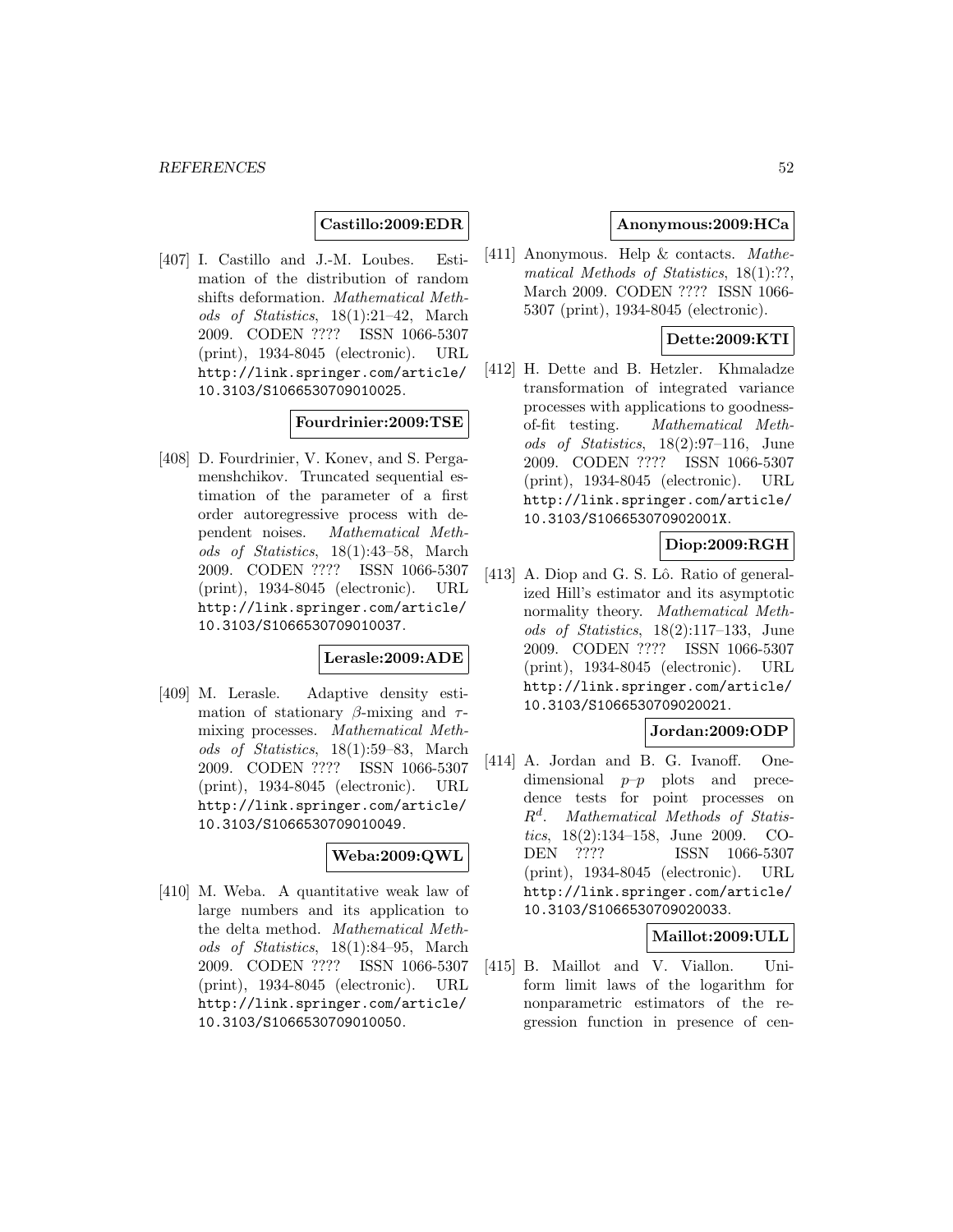sored data. Mathematical Methods of Statistics, 18(2):159–184, June 2009. CODEN ???? ISSN 1066-5307 (print), 1934-8045 (electronic). URL http://link.springer.com/article/ 10.3103/S1066530709020045.

### **Plakhov:2009:SAA**

[416] A. Plakhov and P. Cruz. A stochastic approximation algorithm with multiplicative step size modification. Mathematical Methods of Statistics, 18(2):185–200, June 2009. CODEN ???? ISSN 1066-5307 (print), 1934-8045 (electronic). URL http://link.springer.com/article/ 10.3103/S1066530709020057.

### **Anonymous:2009:HCb**

[417] Anonymous. Help & contacts. Mathematical Methods of Statistics, 18(2):??, June 2009. CODEN ???? ISSN 1066- 5307 (print), 1934-8045 (electronic).

#### **Bar-Lev:2009:RPS**

[418] S. K. Bar-Lev and A. M. Kagan. Regression of polynomial statistics on the sample mean and natural exponential families. Mathematical Methods of Statistics, 18(3):201–206, September 2009. CODEN ???? ISSN 1066-5307 (print), 1934-8045 (electronic). URL http://link.springer.com/article/ 10.3103/S1066530709030016.

#### **Butler:2009:BAE**

[419] L. T. Butler and B. Levit. A Bayesian approach to the estimation of maps between Riemannian manifolds. II: Examples. Mathematical Methods of Statistics, 18(3):207–230, September 2009. CODEN ???? ISSN 1066-5307 (print), 1934-8045 (electronic). URL

http://link.springer.com/article/ 10.3103/S1066530709030028.

#### **Chebana:2009:PEC**

[420] F. Chebana. Parametric estimation with a class of M-estimators. Mathematical Methods of Statistics, 18 (3):231–240, September 2009. CO-DEN ???? ISSN 1066-5307 (print), 1934-8045 (electronic). URL http://link.springer.com/article/ 10.3103/S106653070903003X.

## **Ingster:2009:MGF**

[421] Yu. I. Ingster and T. Sapatinas. Minimax goodness-of-fit testing in multivariate nonparametric regression. Mathematical Methods of Statistics, 18 (3):241–269, September 2009. CO-DEN ???? ISSN 1066-5307 (print), 1934-8045 (electronic). URL http://link.springer.com/article/ 10.3103/S1066530709030041.

## **Tse:2009:CQR**

[422] S. M. Tse. On the cumulative quantile regression process. Mathematical Methods of Statistics, 18(3):270–279, September 2009. CODEN ???? ISSN 1066-5307 (print), 1934-8045 (electronic). URL http://link.springer.com/article/ 10.3103/S1066530709030053.

#### **Anonymous:2009:HCc**

[423] Anonymous. Help & contacts. Mathematical Methods of Statistics, 18(3): ??, September 2009. CODEN ???? ISSN 1066-5307 (print), 1934-8045 (electronic).

#### **Buchmann:2009:WEP**

[424] B. Buchmann. Weighted empirical processes in the nonparametric inference for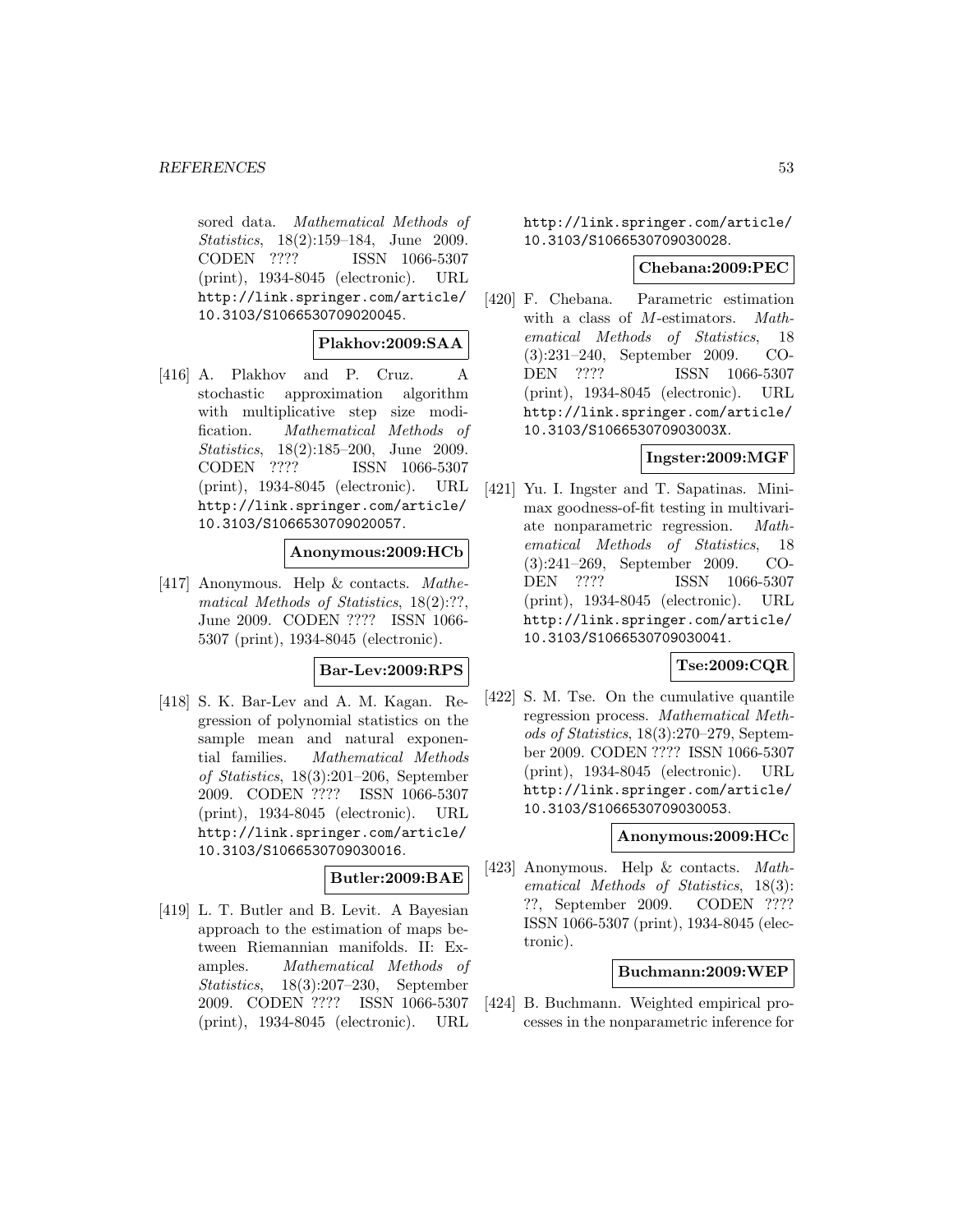Lévy processes. Mathematical Methods of Statistics, 18(4):281–309, December 2009. CODEN ???? ISSN 1066-5307 (print), 1934-8045 (electronic). URL http://link.springer.com/article/ 10.3103/S1066530709040012.

## **Ingster:2009:EDF**

[425] Yu. I. Ingster and N. Stepanova. Estimation and detection of functions from weighted tensor product spaces. Mathematical Methods of Statistics, 18(4):310–340, December 2009. CODEN ???? ISSN 1066-5307 (print), 1934-8045 (electronic). URL http://link.springer.com/article/ 10.3103/S1066530709040024.

### **Plancade:2009:EDR**

[426] S. Plancade. Estimation of the density of regression errors by pointwise model selection. Mathematical Methods of Statistics, 18(4):341–374, December 2009. CODEN ???? ISSN 1066-5307 (print), 1934-8045 (electronic). URL http://link.springer.com/article/ 10.3103/S1066530709040036.

## **Rukhin:2009:CCE**

[427] A. L. Rukhin. Conservative confidence ellipsoids for linear model parameters. Mathematical Methods of Statistics, 18(4):375–396, December 2009. CODEN ???? ISSN 1066-5307 (print), 1934-8045 (electronic). URL http://link.springer.com/article/ 10.3103/S1066530709040048.

## **Anonymous:2009:HCd**

[428] Anonymous. Help & contacts. Mathematical Methods of Statistics, 18(4): ??, December 2009. CODEN ???? ISSN 1066-5307 (print), 1934-8045 (electronic).

## **Abdi:2010:CNC**

[429] S. A. Ould Abdi, S. Dabo-Niang, A. Diop, and A. Ould Abdi. Consistency of a nonparametric conditional quantile estimator for random fields. Mathematical Methods of Statistics, 19(1):1–21, March 2010. CODEN ???? ISSN 1066-5307 (print), 1934-8045 (electronic). URL http://link.springer.com/article/ 10.3103/S1066530710010011.

## **Bordes:2010:STC**

[430] L. Bordes and P. Vandekerkhove. Semiparametric two-component mixture model with a known component: An asymptotically normal estimator. Mathematical Methods of Statistics, 19(1):22–41, March 2010. CODEN ???? ISSN 1066-5307 (print), 1934-8045 (electronic). URL http://link.springer.com/article/ 10.3103/S1066530710010023.

#### **Comte:2010:AEC**

[431] F. Comte and J. Johannes. Adaptive estimation in circular functional linear models. Mathematical Methods of Statistics, 19(1):42–63, March 2010. CODEN ???? ISSN 1066-5307 (print), 1934-8045 (electronic). URL http://link.springer.com/article/ 10.3103/S1066530710010035.

## **Meintanis:2010:TSN**

[432] S. G. Meintanis. Testing skew normality via the moment generating function. Mathematical Methods of Statistics, 19(1):64–72, March 2010. CODEN ???? ISSN 1066-5307 (print), 1934-8045 (electronic). URL http://link.springer.com/article/ 10.3103/S1066530710010047.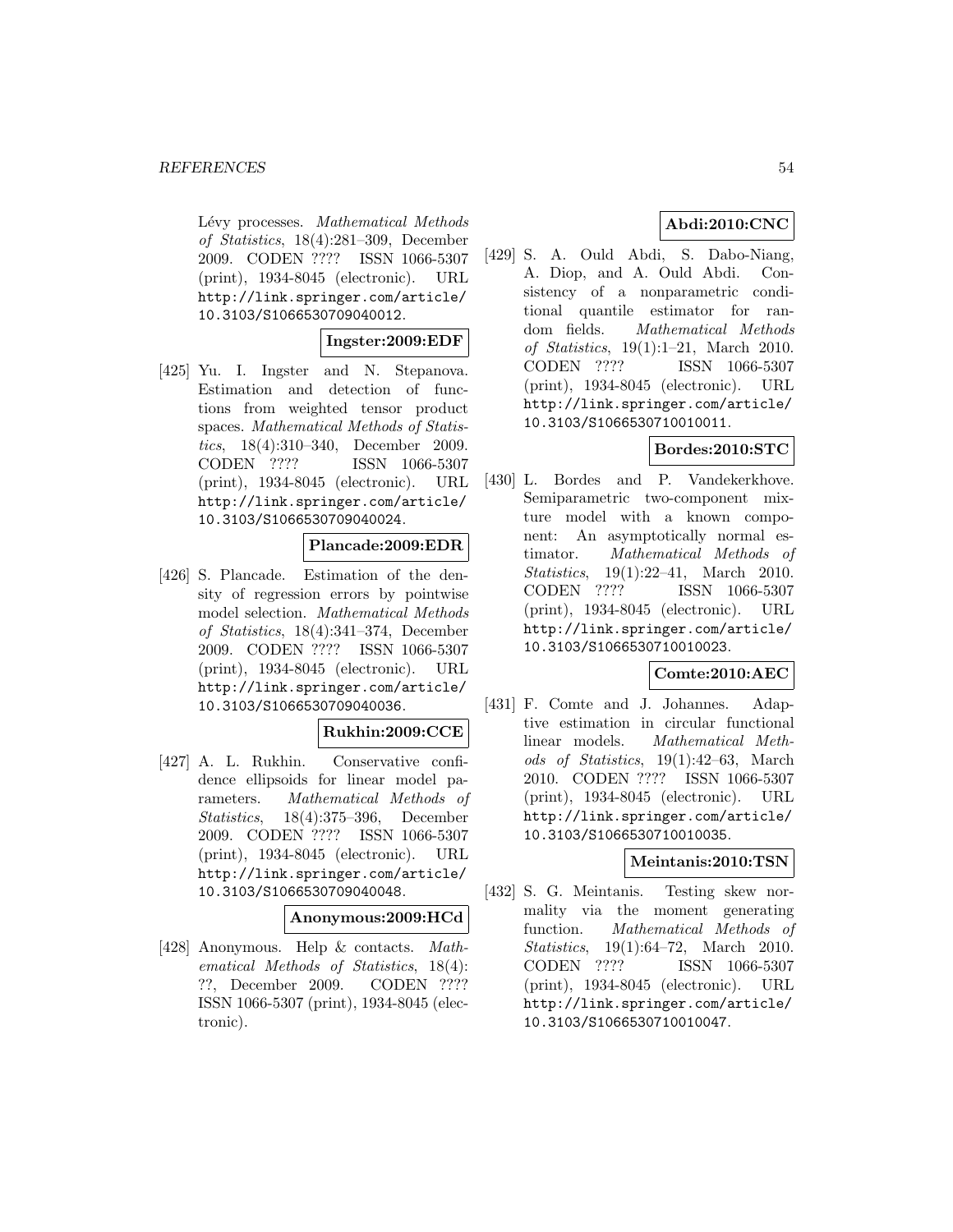**Menendez:2010:PTE**

 $[433]$  M. L. Menéndez, L. Pardo, and K. Zografos. Preliminary test estimators in intraclass correlation model under unequal family sizes. Mathematical Methods of Statistics, 19(1):73–87, March 2010. CODEN ???? ISSN 1066-5307 (print), 1934-8045 (electronic). URL http://link.springer.com/article/ 10.3103/S1066530710010059. See correction [442].

## **Lee:2010:CMK**

[434] C. H. Lee, P. Dutilleul, and A. Roy. Comment on "Models with a Kronecker Product Covariance Structure: Estimation and Testing" by M. S. Srivastava, T. von Rosen, and D. von Rosen, Mathematical Methods of Statistics, **17** (2008), pp. 357–370. Mathematical Methods of Statistics, 19(1):88–90, March 2010. CODEN ???? ISSN 1066-5307 (print), 1934-8045 (electronic). URL http://link.springer.com/article/ 10.3103/S1066530710010060. See [404].

## **Srivastava:2010:RCC**

[435] M. S. Srivastava, T. von Rosen, and D. von Rosen. Response to comment by C. H. Lee, P. Dutilleul and A. Roy on "Models with a Kronecker Product Covariance Structure: Estimation and Testing". Mathematical Methods of Statistics, 19(1):91, March 2010. CO-DEN ???? ISSN 1066-5307 (print), 1934-8045 (electronic). URL http:// link.springer.com/content/pdf/10. 3103/S1066530710010072.pdf. See [404, 434].

## **Anonymous:2010:HCa**

[436] Anonymous. Help & contacts. Mathematical Methods of Statistics, 19(1):??, March 2010. CODEN ???? ISSN 1066- 5307 (print), 1934-8045 (electronic).

## **Balan:2010:AOE**

[437] R. M. Balan, L. Dumitrescu, and I. Schiopu-Kratina. Asymptotically optimal estimating equation with strongly consistent solutions for longitudinal data. Mathematical Methods of Statistics, 19(2):93–120, June 2010. CODEN ???? ISSN 1066-5307 (print), 1934-8045 (electronic). URL http://link.springer.com/article/ 10.3103/S1066530710020018.

# **Burke:2010:AMH**

[438] M. D. Burke. Approximations for a multivariate hybrid process with applications to change-point detection. Mathematical Methods of Statistics, 19(2):121–135, June 2010. CODEN ???? ISSN 1066-5307 (print), 1934-8045 (electronic). URL http://link.springer.com/article/ 10.3103/S106653071002002X.

## **Laloe:2010:QCB**

[439] T. Laloë.  $L_1$ -quantization and clustering in Banach spaces. Mathematical Methods of Statistics, 19(2):136–150, June 2010. CODEN ???? ISSN 1066-5307 (print), 1934-8045 (electronic). URL http://link.springer.com/article/ 10.3103/S1066530710020031.

## **DiNardo:2010:NAS**

[440] E. Di Nardo. A new approach to Sheppard's corrections. Mathematical Methods of Statistics, 19(2):151–162, June 2010. CODEN ???? ISSN 1066-5307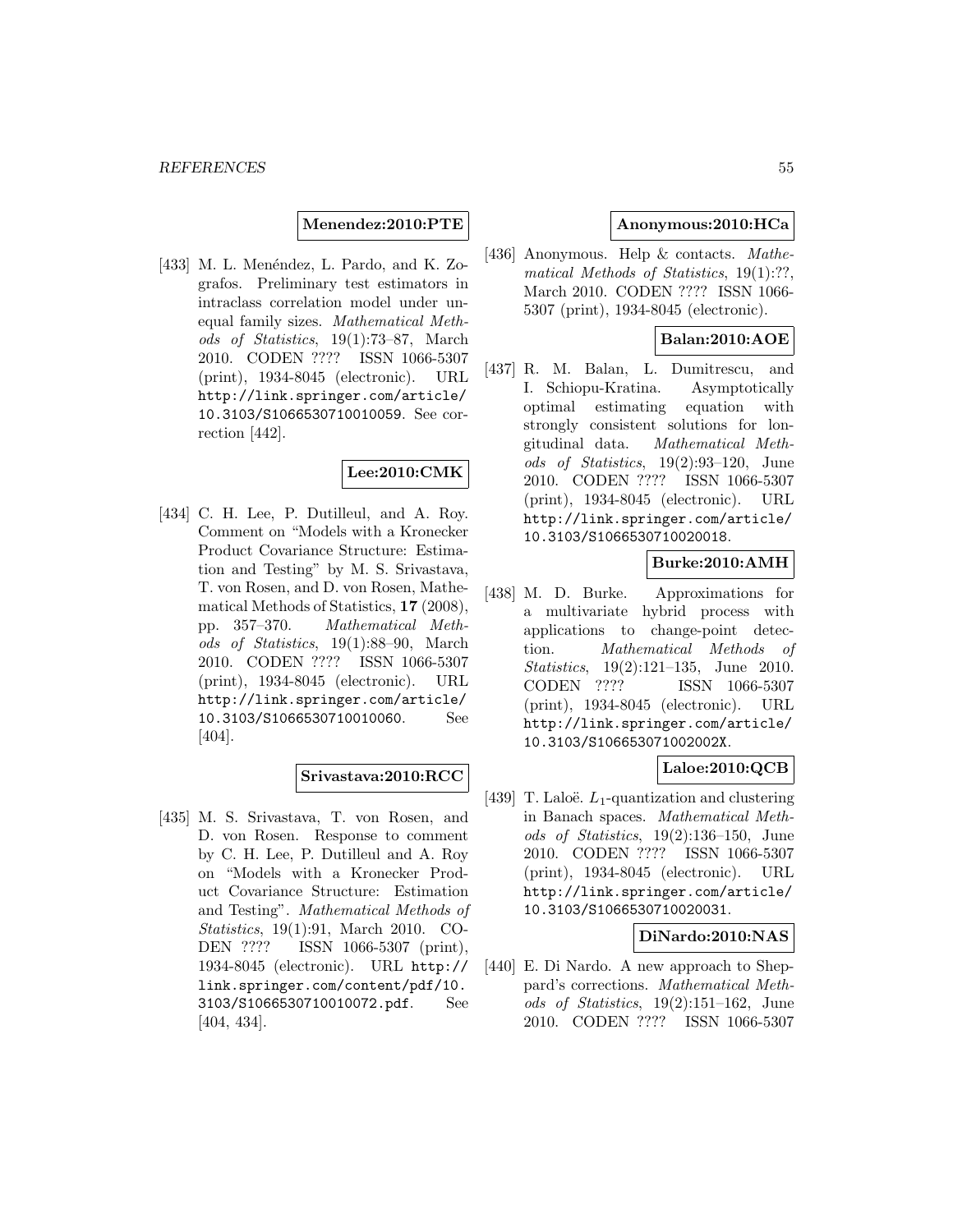(print), 1934-8045 (electronic). URL http://link.springer.com/article/ 10.3103/S1066530710020043.

## **Sharia:2010:ELE**

[441] T. Sharia. Efficient on-line estimation of autoregressive parameters. Mathematical Methods of Statistics, 19(2):163–186, June 2010. CODEN ???? ISSN 1066-5307 (print), 1934-8045 (electronic). URL http://link.springer.com/article/ 10.3103/S1066530710020055.

## **Menendez:2010:CPT**

 $[442]$  M. L. Menéndez, L. Pardo, and K. Zografos. Correction to: "Preliminary test estimators in intraclass correlation model under unequal family sizes". Mathematical Methods of Statistics, 19(2):187, June 2010. CODEN ???? ISSN 1066-5307 (print), 1934- 8045 (electronic). URL http://link. springer.com/content/pdf/10.3103/ S1066530710020067.pdf. See [433].

## **Anonymous:2010:HCb**

[443] Anonymous. Help & contacts. Mathematical Methods of Statistics, 19(2):??, June 2010. CODEN ???? ISSN 1066- 5307 (print), 1934-8045 (electronic).

## **Akakpo:2010:HSP**

[444] N. Akakpo and C. Durot. Histogram selection for possibly censored data. Mathematical Methods of Statistics, 19(3):189–218, September 2010. CODEN ???? ISSN 1066-5307 (print), 1934-8045 (electronic). URL http://link.springer.com/article/ 10.3103/S1066530710030014.

## **Babenko:2010:OCR**

[445] A. Babenko and E. Belitser. Oracle convergence rate of posterior under projection prior and Bayesian model selection. Mathematical Methods of Statistics, 19(3):219–245, September 2010. CODEN ???? ISSN 1066-5307 (print), 1934-8045 (electronic). URL http://link.springer.com/article/ 10.3103/S1066530710030026.

## **Ferger:2010:MDE**

[446] D. Ferger. Minimum distance estimation in normed linear spaces with donsker-classes. Mathematical Methods of Statistics, 19(3):246–266, September 2010. CODEN ???? ISSN 1066-5307 (print), 1934-8045 (electronic). URL http://link.springer.com/article/ 10.3103/S1066530710030038.

## **Kaehler:2010:GSS**

[447] B. D. Kaehler and R. A. Maller. A generalized skewness statistic for stationary ergodic martingale differences. Mathematical Methods of Statistics, 19(3):267–282, September 2010. CODEN ???? ISSN 1066-5307 (print), 1934-8045 (electronic). URL http://link.springer.com/article/ 10.3103/S106653071003004X.

## **Levit:2010:MR**

[448] B. Levit. Minimax revisited. I. Mathematical Methods of Statistics, 19 (3):283–297, September 2010. CO-DEN ???? ISSN 1066-5307 (print), 1934-8045 (electronic). URL http://link.springer.com/article/ 10.3103/S1066530710030051.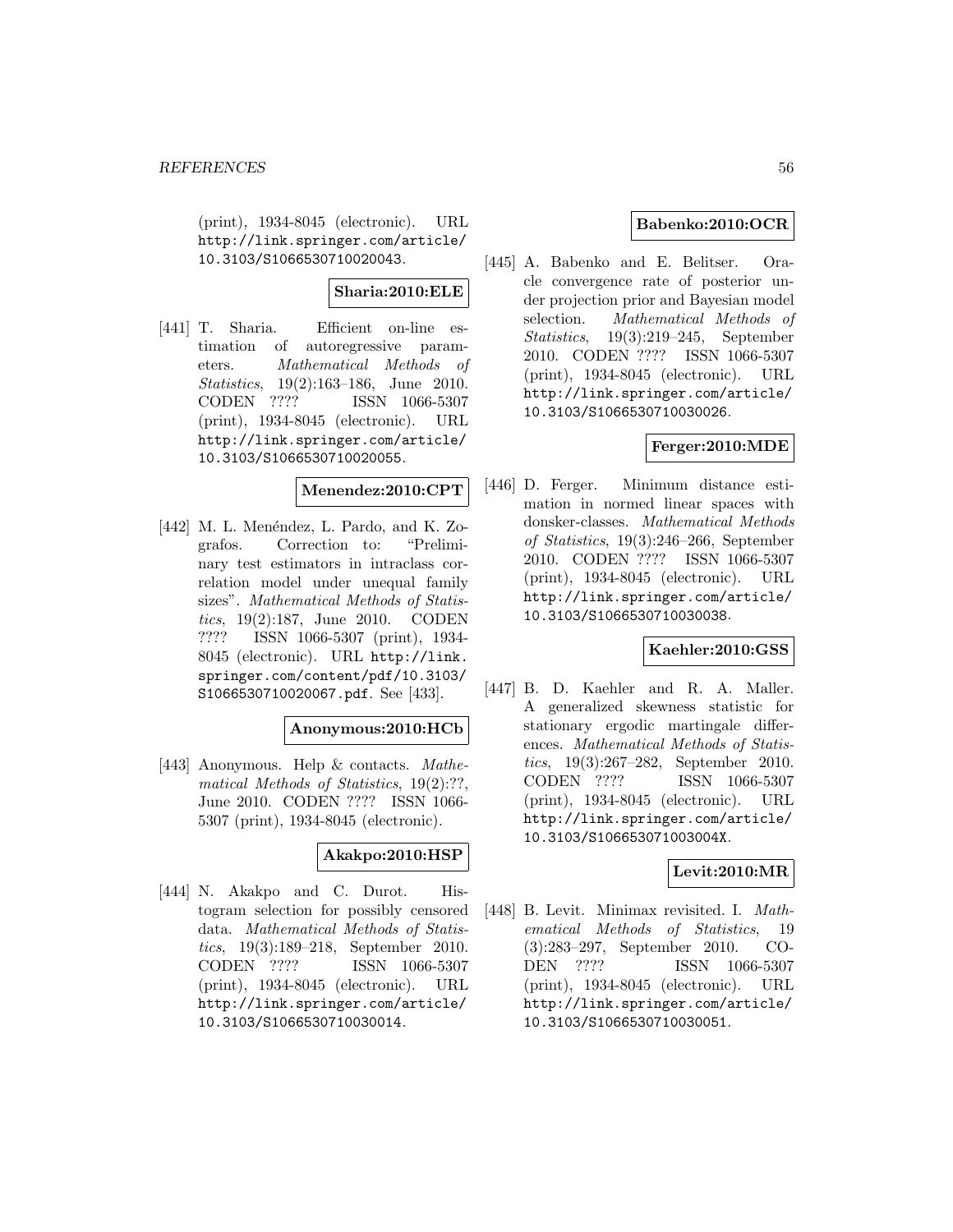#### *REFERENCES* 57

### **Anonymous:2010:HCc**

[449] Anonymous. Help & contacts. Mathematical Methods of Statistics, 19(3): ??, September 2010. CODEN ???? ISSN 1066-5307 (print), 1934-8045 (electronic).

## **Levit:2010:MRI**

[450] B. Levit. Minimax revisited. II. Mathematical Methods of Statistics, 19 (4):299–326, December 2010. CO-DEN ???? ISSN 1066-5307 (print), 1934-8045 (electronic). URL http://link.springer.com/article/ 10.3103/S1066530710040010.

## **Nickl:2010:ESB**

[451] R. Nickl and B. M. Pötscher. Efficient simulation-based minimum distance estimation and indirect inference. Mathematical Methods of Statistics, 19(4):327–364, December 2010. CODEN ???? ISSN 1066-5307 (print), 1934-8045 (electronic). URL http://link.springer.com/article/ 10.3103/S1066530710040022.

#### **Holdai:2010:DSE**

[452] V. Holdai and A. Korostelev. Detection of slightly expressed changes in random environment. Mathematical Methods of Statistics, 19(4):365–373, December 2010. CODEN ???? ISSN 1066-5307 (print), 1934-8045 (electronic). URL http://link.springer.com/article/ 10.3103/S1066530710040034.

## **Dutta:2010:MED**

[453] S. Dutta and A. Goswami. Mode estimation for discrete distributions. Mathematical Methods of Statistics, 19 (4):374–384, December 2010. CO-DEN ???? ISSN 1066-5307

(print), 1934-8045 (electronic). URL http://link.springer.com/article/ 10.3103/S1066530710040046.

### **Anonymous:2010:HCd**

[454] Anonymous. Help & contacts. Mathematical Methods of Statistics, 19(4): ??, December 2010. CODEN ???? ISSN 1066-5307 (print), 1934-8045 (electronic).

## **Boldin:2011:LRS**

[455] M. V. Boldin. Local robustness of sign tests in AR (1) against outliers. Mathematical Methods of Statistics, 20(1):1–13, March 2011. CODEN ???? ISSN 1066-5307 (print), 1934-8045 (electronic). URL http://link.springer.com/article/ 10.3103/S1066530711010017.

### **Bouzebda:2011:SPU**

[456] S. Bouzebda, A. Keziou, and T. Zari. K-sample problem using strong approximations of empirical copula processes. Mathematical Methods of Statistics, 20(1):14–29, March 2011. CODEN ???? ISSN 1066-5307 (print), 1934-8045 (electronic). URL http://link.springer.com/article/ 10.3103/S1066530711010029.

## **Guillou:2011:MPE**

[457] A. Guillou and N. Klutchnikoff. Minimax pointwise estimation of an anisotropic regression function with unknown density of the design. Mathematical Methods of Statistics, 20 (1):30–57, March 2011. CODEN ???? ISSN 1066-5307 (print), 1934-8045 (electronic). URL http: //link.springer.com/article/10. 3103/S1066530711010030.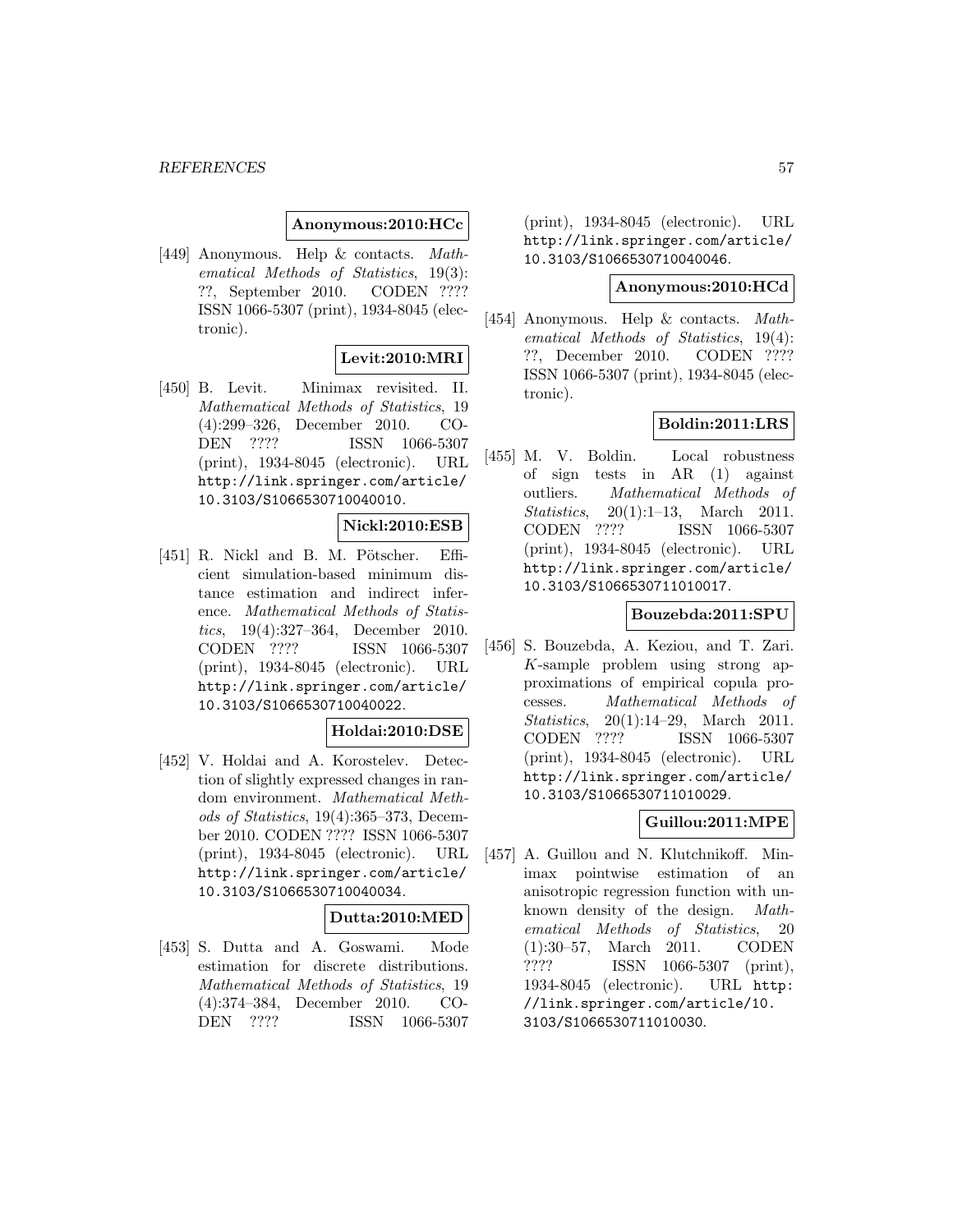## **Hopfner:2011:EPP**

[458] R. Höpfner and Yu. Kutoyants. Estimating a periodicity parameter in the drift of a time inhomogeneous diffusion. Mathematical Methods of Statistics, 20(1):58–74, March 2011. CODEN ???? ISSN 1066-5307 (print), 1934-8045 (electronic). URL http://link.springer.com/article/ 10.3103/S1066530711010042.

## **Kashitsyn:2011:MMK**

[459] P. A. Kashitsyn. Multivariate model with a Kronecker product covariance structure: S. N. Roy method of estimation. Mathematical Methods of Statistics, 20(1):75–78, March 2011. CODEN ???? ISSN 1066-5307 (print), 1934-8045 (electronic). URL http://link.springer.com/article/ 10.3103/S1066530711010054.

#### **Anonymous:2011:HCa**

[460] Anonymous. Help & contacts. Mathematical Methods of Statistics, 20(1):??, March 2011. CODEN ???? ISSN 1066- 5307 (print), 1934-8045 (electronic).

# **Bertail:2011:RAM**

[461] P. Bertail and S. Clémençon. A renewal approach to Markovian Ustatistics. Mathematical Methods of Statistics, 20(2):79–105, June 2011. CODEN ???? ISSN 1066-5307 (print), 1934-8045 (electronic). URL http://link.springer.com/article/ 10.3103/S1066530711020013.

#### **Lejeune:2011:PLD**

[462] F.-X. Lejeune. Piecewise linear density estimation for sampled data. Mathematical Methods of Statistics, 20 (2):106–124, June 2011. CODEN

???? ISSN 1066-5307 (print), 1934-8045 (electronic). URL http: //link.springer.com/article/10. 3103/S1066530711020025.

## **Shimizu:2011:EED**

[463] Y. Shimizu. Estimation of the expected discounted penalty function for Lévy insurance risks. Mathematical Methods of Statistics, 20(2):125–149, June 2011. CODEN ???? ISSN 1066-5307 (print), 1934-8045 (electronic). URL http://link.springer.com/article/ 10.3103/S1066530711020037.

## **Khan:2011:EIL**

[464] R. U. Khan and D. Kumar. Expectation identities of lower generalized order statistics from generalized exponential distribution and a characterization. Mathematical Methods of Statistics, 20(2):150–157, June 2011. CODEN ???? ISSN 1066-5307 (print), 1934-8045 (electronic). URL http://link.springer.com/article/ 10.3103/S1066530711020049.

## **Tahata:2011:LOQ**

[465] K. Tahata, H. Yamamoto, and S. Tomizawa. Linear ordinal quasisymmetry model and decomposition of symmetry for multi-way tables. Mathematical Methods of Statistics, 20(2):158–164, June 2011. CO-DEN ???? ISSN 1066-5307 (print), 1934-8045 (electronic). URL http://link.springer.com/article/ 10.3103/S1066530711020050.

## **Wang:2011:ELP**

[466] L. Wang.  $L_1$ -estimation for the location parameters in stochastic volatility models. Mathematical Methods of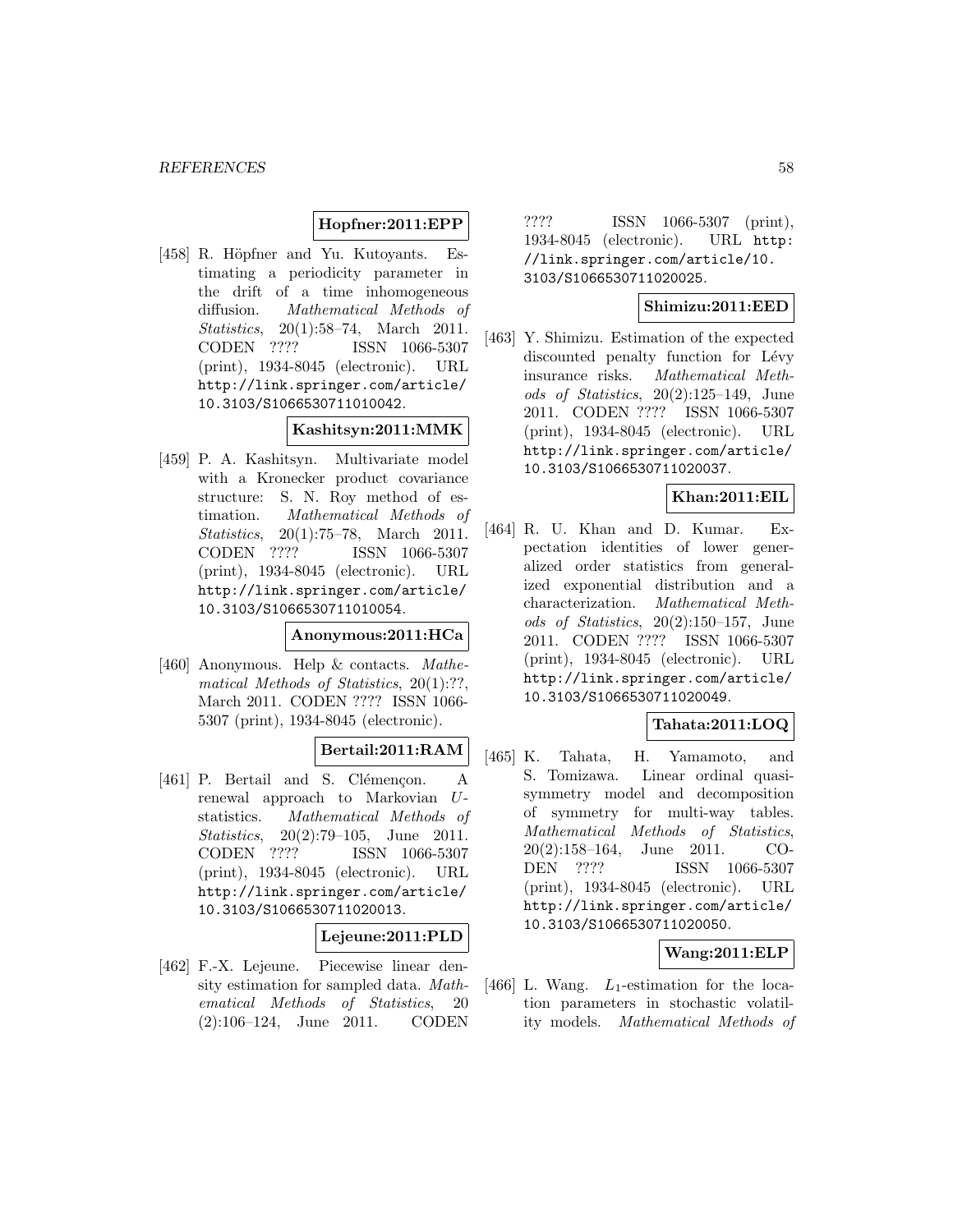Statistics, 20(2):165–170, June 2011. CODEN ???? ISSN 1066-5307 (print), 1934-8045 (electronic). URL http://link.springer.com/article/ 10.3103/S1066530711020062.

### **Anonymous:2011:HCb**

[467] Anonymous. Help & contacts. Mathematical Methods of Statistics, 20(2):??, June 2011. CODEN ???? ISSN 1066- 5307 (print), 1934-8045 (electronic).

### **Bobkov:2011:NUBa**

[468] S. G. Bobkov, G. P. Chistyakov, and F. Götze. Non-uniform bounds in local limit theorems in case of fractional moments. I. Mathematical Methods of Statistics, 20(3):171–191, September 2011. CODEN ???? ISSN 1066-5307 (print), 1934-8045 (electronic). URL http://link.springer.com/article/ 10.3103/S106653071103001X.

## **Bouzebda:2011:SNM**

[469] S. Bouzebda. Some new multivariate tests of independence. Mathematical Methods of Statistics, 20 (3):192–205, September 2011. CO-DEN ???? ISSN 1066-5307 (print), 1934-8045 (electronic). URL http://link.springer.com/article/ 10.3103/S1066530711030021.

## **Espinasse:2011:EEB**

[470] T. Espinasse, F. Gamboa, and J.- M. Loubes. Estimation error for blind Gaussian time series prediction. Mathematical Methods of Statistics, 20(3):206–223, September 2011. CODEN ???? ISSN 1066-5307 (print), 1934-8045 (electronic). URL http://link.springer.com/article/ 10.3103/S1066530711030033.

## **Hirose:2011:ALE**

[471] Y. Hirose. Asymptotic linear expansion of profile likelihood in the Cox mode. Mathematical Methods of Statistics, 20(3):224–231, September 2011. CODEN ???? ISSN 1066-5307 (print), 1934-8045 (electronic). URL http://link.springer.com/article/ 10.3103/S1066530711030045.

# **Gaines:2011:ADM**

[472] G. Gaines, K. Kaphle, and F. Ruymgaart. Application of a deltamethod for random operators to testing equality of two covariance operators. Mathematical Methods of Statistics, 20(3):232–245, September 2011. CODEN ???? ISSN 1066-5307 (print), 1934-8045 (electronic). URL http://link.springer.com/article/ 10.3103/S1066530711030057.

## **Yode:2011:AMT**

[473] A. F. Yodé. Adaptive minimax test of independence. Mathematical Methods of Statistics, 20(3):246–268, September 2011. CODEN ???? ISSN 1066-5307 (print), 1934-8045 (electronic). URL http://link.springer.com/article/ 10.3103/S1066530711030069.

### **Anonymous:2011:HCc**

[474] Anonymous. Help & contacts. Mathematical Methods of Statistics, 20(3): ??, September 2011. CODEN ???? ISSN 1066-5307 (print), 1934-8045 (electronic).

#### **Bobkov:2011:NUBb**

[475] S. G. Bobkov, G. P. Chistyakov, and F. Götze. Non-uniform bounds in local limit theorems in case of fractional moments. II. Mathematical Methods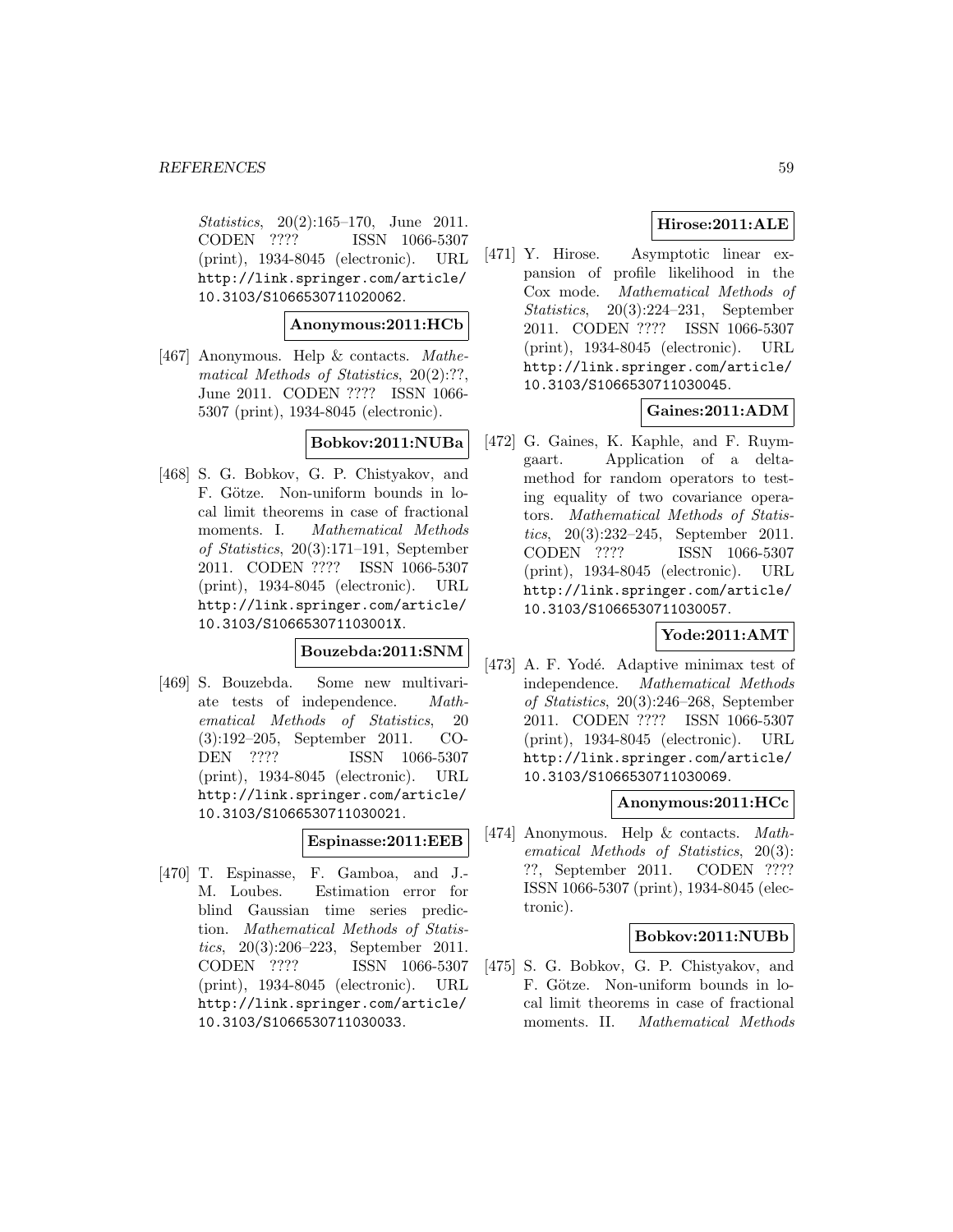of Statistics, 20(4):269–287, December 2011. CODEN ???? ISSN 1066-5307 (print), 1934-8045 (electronic). URL http://link.springer.com/article/ 10.3103/S1066530711040016.

## **Gach:2011:NML**

 $[476]$  F. Gach and B. M. Pötscher. Nonparametric maximum likelihood density estimation and simulation-based minimum distance estimators. Mathematical Methods of Statistics, 20 (4):288–326, December 2011. CO-DEN ???? ISSN 1066-5307 (print), 1934-8045 (electronic). URL http://link.springer.com/article/ 10.3103/S1066530711040028.

## **Gronneberg:2011:ECS**

[477] S. Grønneberg and N. L. Hjort. On the errors committed by sequences of estimator functionals. Mathematical Methods of Statistics, 20(4):327–346, December 2011. CODEN ???? ISSN 1066-5307 (print), 1934-8045 (electronic). URL http://link.springer.com/article/ 10.3103/S106653071104003X.

## **Ingster:2011:MNT**

[478] Yu. I. Ingster, T. Sapatinas, and I. A. Suslina. Minimax nonparametric testing in a problem related to the Radon transform. Mathematical Methods of Statistics, 20(4):347–364, December 2011. CODEN ???? ISSN 1066-5307 (print), 1934-8045 (electronic). URL http://link.springer.com/article/ 10.3103/S1066530711040041.

## **Barakat:2011:LDI**

[479] H. M. Barakat and A. R. Omar. On limit distributions for intermediate order statistics under power normalization. Mathematical Methods of Statistics, 20(4):365–377, December 2011. CODEN ???? ISSN 1066-5307 (print), 1934-8045 (electronic). URL http://link.springer.com/article/ 10.3103/S1066530711040053.

### **Anonymous:2011:HCd**

[480] Anonymous. Help & contacts. Mathematical Methods of Statistics, 20(4): ??, December 2011. CODEN ???? ISSN 1066-5307 (print), 1934-8045 (electronic).

## **Akakpo:2012:AAI**

[481] N. Akakpo. Adaptation to anisotropy and inhomogeneity via dyadic piecewise polynomial selection. Mathematical Methods of Statistics, 21(1):1–28, March 2012. CODEN ???? ISSN 1066-5307 (print), 1934-8045 (electronic). URL http://link.springer.com/article/ 10.3103/S1066530712010012.

## **Enikeeva:2012:TER**

[482] F. Enikeeva. On two estimates related to the change-point problem. Mathematical Methods of Statistics, 21(1):29–42, March 2012. CO-DEN ???? ISSN 1066-5307 (print), 1934-8045 (electronic). URL http://link.springer.com/article/ 10.3103/S1066530712010024.

## **Kharin:2012:APP**

[483] Yu. S. Kharin and V. A. Voloshko. On asymptotic properties of the plugin cepstrum estimator for Gaussian time series. Mathematical Methods of Statistics, 21(1):43–60, March 2012. CODEN ???? ISSN 1066-5307 (print), 1934-8045 (electronic). URL http://link.springer.com/article/ 10.3103/S1066530712010036.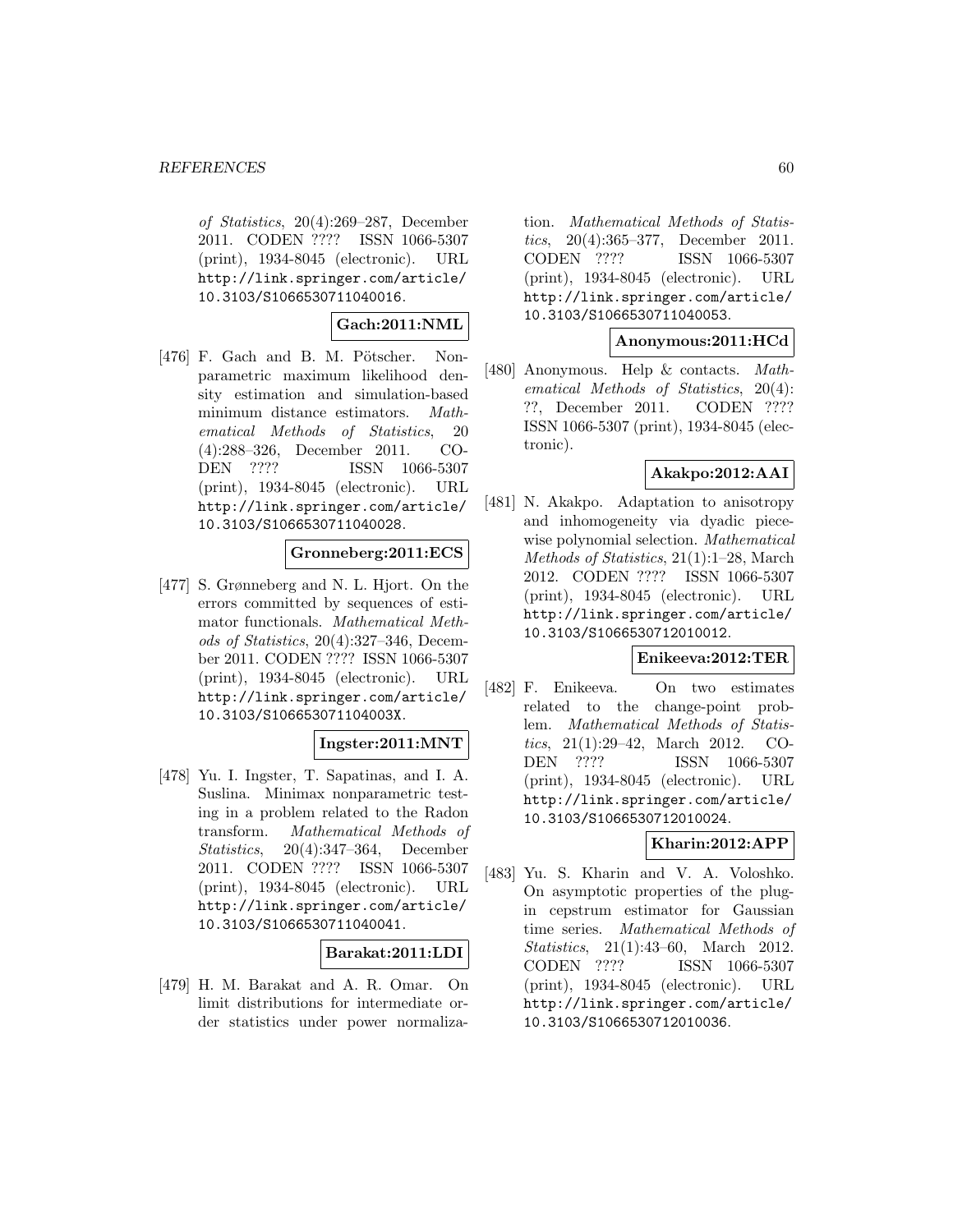## **Ushakov:2012:NSD**

[484] N. G. Ushakov. A note on superkernel density estimators. Mathematical Methods of Statistics, 21(1):61–68, March 2012. CODEN ???? ISSN 1066-5307 (print), 1934-8045 (electronic). URL http://link.springer.com/article/ 10.3103/S1066530712010048.

### **Anonymous:2012:HCa**

[485] Anonymous. Help & contacts. Mathematical Methods of Statistics, 21(1):??, March 2012. CODEN ???? ISSN 1066- 5307 (print), 1934-8045 (electronic).

#### **Carabarin-Aguirre:2012:PDE**

[486] A. Carabarin-Aguirre and B. G. Ivanoff. Path-dependent estimation of a distribution under generalized censoring. Mathematical Methods of Statistics, 21(2):69–92, April 2012. CODEN ???? ISSN 1066-5307 (print), 1934-8045 (electronic). URL http://link.springer.com/article/ 10.3103/S1066530712020019.

#### **Autin:2012:ATC**

[487] F. Autin and C. Pouet. Adaptive test on components of densities mixture. Mathematical Methods of Statistics, 21(2):93–108, April 2012. CODEN ???? ISSN 1066-5307 (print), 1934-8045 (electronic). URL http://link.springer.com/article/ 10.3103/S1066530712020020.

## **Wagener:2012:BEA**

[488] J. Wagener and H. Dette. Bridge estimators and the adaptive lasso under heteroscedasticity. Mathematical Methods of Statistics, 21(2):109–126, April 2012. CODEN ???? ISSN 1066-5307 (print), 1934-8045 (electronic). URL http://link.springer.com/article/ 10.3103/S1066530712020032.

#### **Wagener:2012:QPU**

[489] J. Wagener, S. Volgushev, and H. Dette. The quantile process under random censoring. Mathematical Methods of Statistics, 21(2):127–141, April 2012. CODEN ???? ISSN 1066-5307 (print), 1934-8045 (electronic). URL http://link.springer.com/article/ 10.3103/S1066530712020044.

### **Chigansky:2012:NTP**

[490] P. Chigansky and Yu. A. Kutoyants. On nonlinear TAR processes and threshold estimation. Mathematical Methods of Statistics, 21(2):142–152, April 2012. CODEN ???? ISSN 1066-5307 (print), 1934-8045 (electronic). URL http://link.springer.com/article/ 10.3103/S1066530712020056.

## **Anonymous:2012:HCb**

[491] Anonymous. Help & contacts. Mathematical Methods of Statistics, 21(2):??, April 2012. CODEN ???? ISSN 1066- 5307 (print), 1934-8045 (electronic).

## **Bouzebda:2012:SAB**

[492] S. Bouzebda. On the strong approximation of bootstrapped empirical copula processes with applications. Mathematical Methods of Statistics, 21(3):153–188, July 2012. CODEN ???? ISSN 1066-5307 (print), 1934-8045 (electronic). URL http://link.springer.com/article/ 10.3103/S1066530712030015.

#### **Johannes:2012:AEL**

[493] J. Johannes and R. Schenk. Adaptive estimation of linear functionals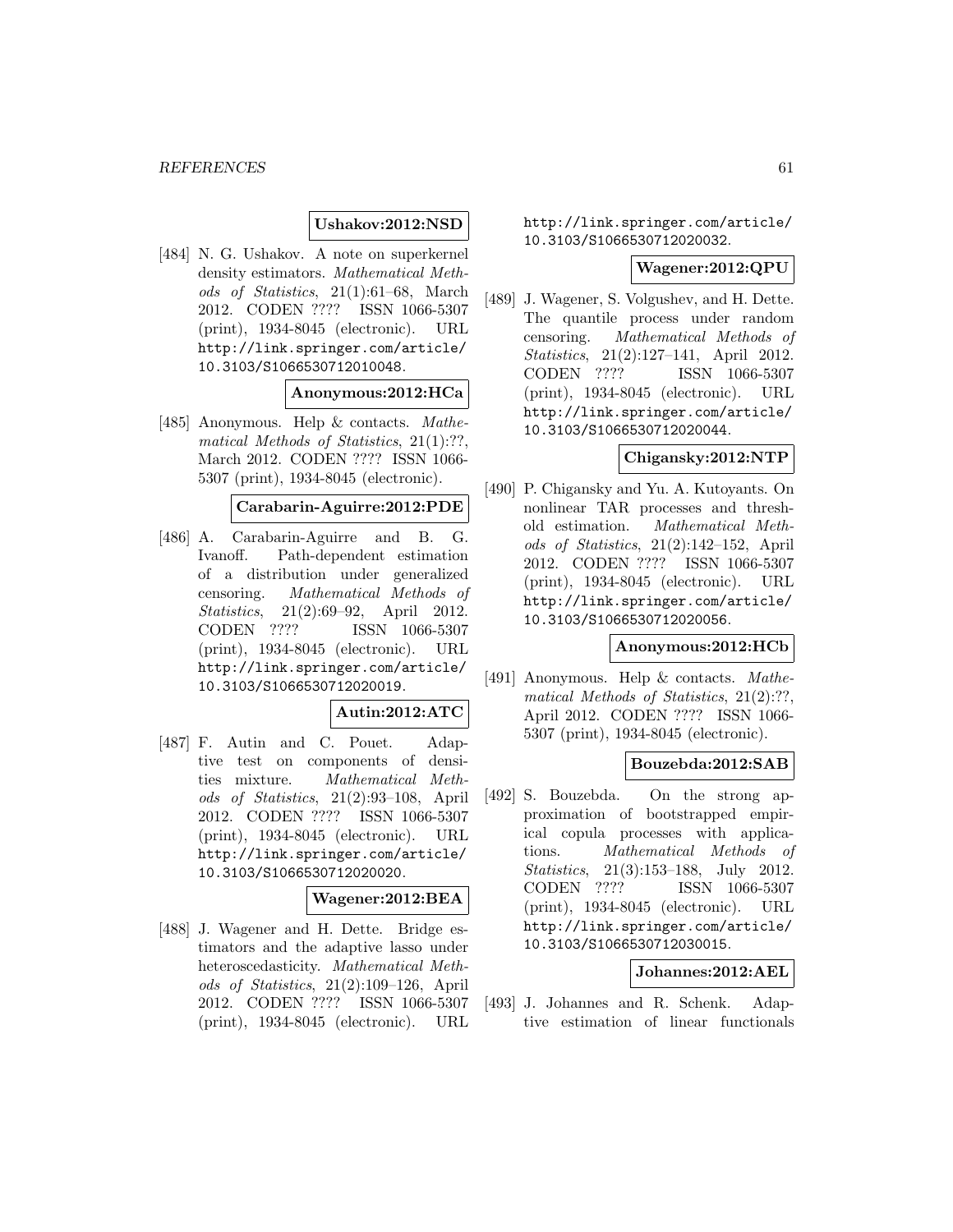in functional linear models. Mathematical Methods of Statistics, 21 (3):189–214, July 2012. CODEN ???? ISSN 1066-5307 (print), 1934-8045 (electronic). URL http: //link.springer.com/article/10. 3103/S1066530712030027.

## **Niang:2012:WBE**

[494] M. A. Niang, G. M. Nkiet, and A. Diop. Wavelets-based estimation of nonlinear canonical analysis. Mathematical Methods of Statistics, 21(3):215–237, July 2012. CODEN ???? ISSN 1066-5307 (print), 1934-8045 (electronic). URL http://link.springer.com/article/ 10.3103/S1066530712030039.

## **Tse:2012:CQR**

[495] S. M. Tse. The cumulative quantile regression function with censored and truncated covariate. Mathematical Methods of Statistics, 21 (3):238–249, July 2012. CODEN ???? ISSN 1066-5307 (print), 1934-8045 (electronic). URL http: //link.springer.com/article/10. 3103/S1066530712030040.

#### **Anonymous:2012:HCc**

[496] Anonymous. Help & contacts. Mathematical Methods of Statistics, 21(3):??, July 2012. CODEN ???? ISSN 1066- 5307 (print), 1934-8045 (electronic).

#### **Barnard:2012:BCS**

[497] R. W. Barnard and P. Hadjicostas. Banks' criterion and symmetric stable laws with index of stability between one-half and one. Mathematical Methods of Statistics, 21(4):251–282, October 2012. CODEN ???? ISSN 1066-5307 (print), 1934-8045 (electronic). URL http://link.springer.com/article/ 10.3103/S1066530712040011.

## **Biscay:2012:ACE**

[498] R. Biscay, H. Lescornel, and J.-M. Loubes. Adaptive covariance estimation with model selection. Mathematical Methods of Statistics, 21 (4):283–297, October 2012. CO-DEN ???? ISSN 1066-5307 (print), 1934-8045 (electronic). URL http://link.springer.com/article/ 10.3103/S1066530712040023.

## **Louani:2012:LDR**

[499] D. Louani and S. M. Ould Maouloud. Large deviation results for the nonparametric regression function estimator on functional data. Mathematical Methods of Statistics, 21(4):298–313, October 2012. CODEN ???? ISSN 1066-5307 (print), 1934-8045 (electronic). URL http://link.springer.com/article/ 10.3103/S1066530712040035.

## **Anonymous:2012:HCd**

[500] Anonymous. Help & contacts. Mathematical Methods of Statistics, 21(4):??, October 2012. CODEN ???? ISSN 1066- 5307 (print), 1934-8045 (electronic).

## **Lepski:2013:UFPa**

[501] O. Lepski. Upper functions for positive random functionals. I. General setting and Gaussian random functions. Mathematical Methods of Statistics, 22(1):1–27, January 2013. CODEN ???? ISSN 1066-5307 (print), 1934-8045 (electronic). URL http://link.springer.com/article/ 10.3103/S1066530713010018.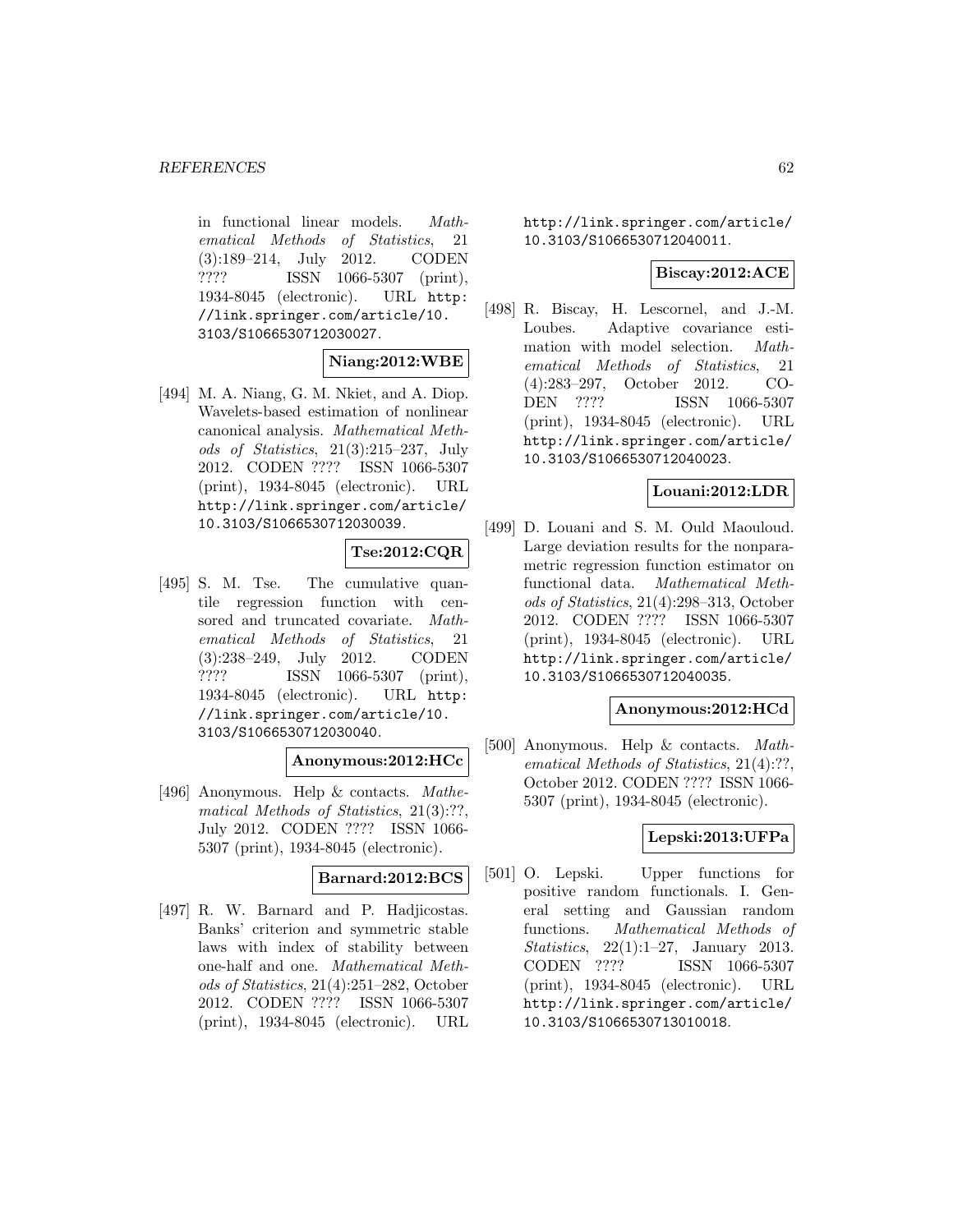## **Duval:2013:NER**

[502] C. Duval. Nonparametric estimation of a renewal reward process from discrete data. Mathematical Methods of Statistics, 22(1):28–56, January 2013. CODEN ???? ISSN 1066-5307 (print), 1934-8045 (electronic). URL http://link.springer.com/article/ 10.3103/S106653071301002X.

## **Agostinelli:2013:ASP**

[503] C. Agostinelli and M. Romanazzi. Asymptotics of stationary points of local simplicial depth in the univariate case. Mathematical Methods of Statistics, 22(1):57–69, January 2013. CODEN ???? ISSN 1066-5307 (print), 1934-8045 (electronic). URL http://link.springer.com/article/ 10.3103/S1066530713010031.

# **Nkurunziza:2013:BRF**

[504] S. Nkurunziza. The bias and risk functions of some Stein-rules in elliptically contoured distributions. Mathematical Methods of Statistics, 22 (1):70–82, January 2013. CODEN ???? ISSN 1066-5307 (print), 1934-8045 (electronic). URL http: //link.springer.com/article/10. 3103/S1066530713010043.

#### **Anonymous:2013:HCa**

[505] Anonymous. Help & contacts. Mathematical Methods of Statistics, 22(1):??, January 2013. CODEN ???? ISSN 1066- 5307 (print), 1934-8045 (electronic).

### **Lepski:2013:UFPb**

[506] O. Lepski. Upper functions for positive random functionals. II. Application to the empirical processes theory, Part 1. Mathematical Meth-

ods of Statistics, 22(2):83–99, April 2013. CODEN ???? ISSN 1066-5307 (print), 1934-8045 (electronic). URL http://link.springer.com/article/ 10.3103/S1066530713020014.

## **Spokoiny:2013:SDB**

[507] V. Spokoiny and M. Zhilova. Sharp deviation bounds for quadratic forms. Mathematical Methods of Statistics, 22(2):100–113, April 2013. CO-DEN ???? ISSN 1066-5307 (print), 1934-8045 (electronic). URL http://link.springer.com/article/ 10.3103/S1066530713020026.

## **Stepanova:2013:EAD**

[508] N. Stepanova. On estimation of analytic density functions in  $L_p$ . Mathematical Methods of Statistics, 22 (2):114–136, April 2013. CODEN ???? ISSN 1066-5307 (print), 1934-8045 (electronic). URL http: //link.springer.com/article/10. 3103/S1066530713020038.

### **Wagener:2013:ALH**

[509] J. Wagener and H. Dette. The adaptive lasso in high-dimensional sparse heteroscedastic models. Mathematical Methods of Statistics, 22 (2):137–154, April 2013. CODEN ???? ISSN 1066-5307 (print), 1934-8045 (electronic). URL http: //link.springer.com/article/10. 3103/S106653071302004X.

## **Joutard:2013:SLD**

[510] C. Joutard. A strong large deviation theorem. Mathematical Methods of Statistics, 22(2):155–164, April 2013. CODEN ???? ISSN 1066-5307 (print), 1934-8045 (electronic). URL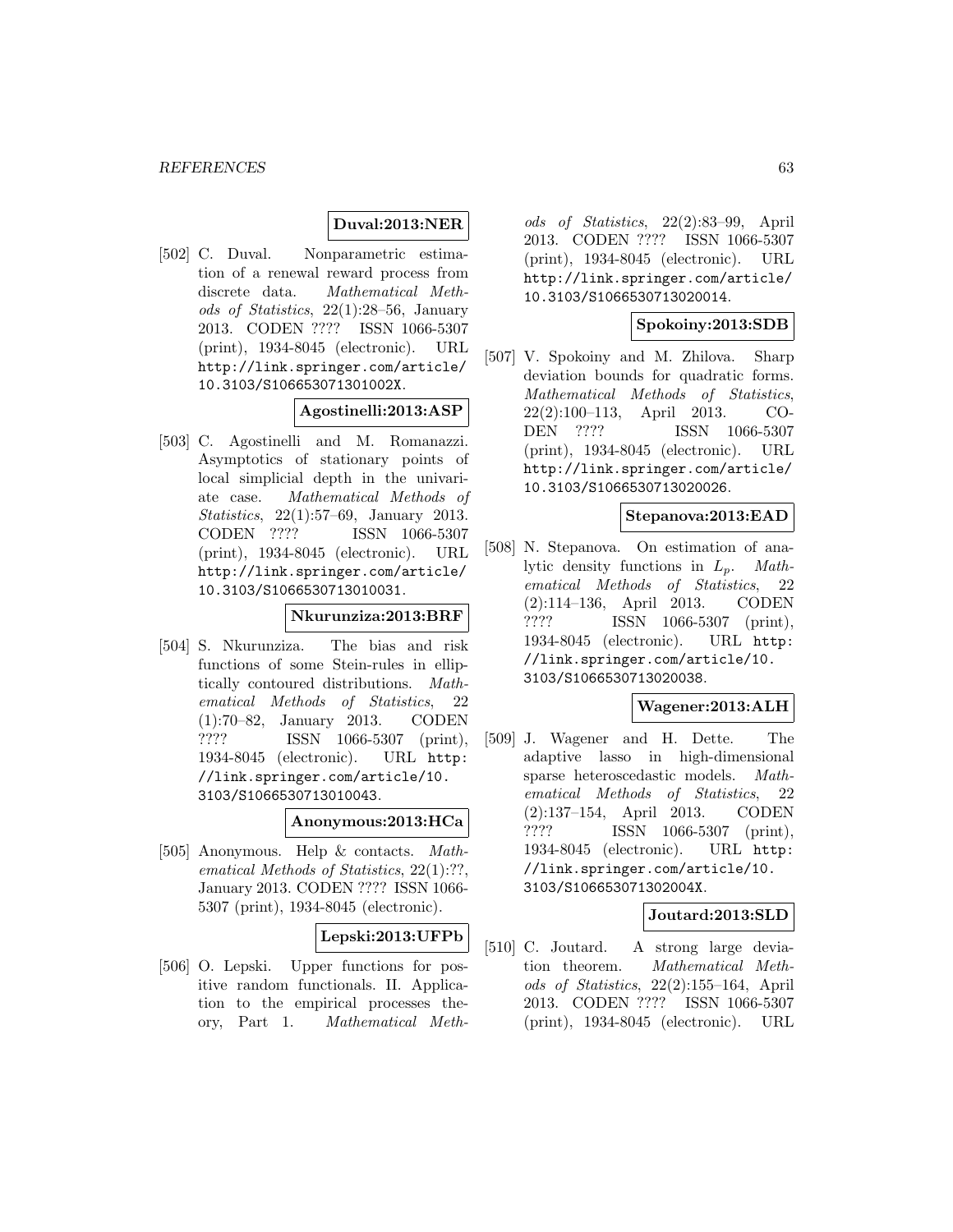http://link.springer.com/article/ 10.3103/S1066530713020051.

#### **Anonymous:2013:HCb**

[511] Anonymous. Help & contacts. Mathematical Methods of Statistics, 22(2):??, April 2013. CODEN ???? ISSN 1066- 5307 (print), 1934-8045 (electronic).

# **Levit:2013:SNP**

[512] B. Levit. Some new perspectives in best approximation and interpolation of random data. Mathematical Methods of Statistics, 22(3):165–192, July 2013. CODEN ???? ISSN 1066-5307 (print), 1934-8045 (electronic). URL http://link.springer.com/article/ 10.3103/S1066530713030010.

## **Lepski:2013:UFPc**

[513] O. Lepski. Upper functions for positive random functionals. II. Application to the empirical processes theory, Part 2. Mathematical Methods of Statistics, 22(3):193–212, July 2013. CODEN ???? ISSN 1066-5307 (print), 1934-8045 (electronic). URL http://link.springer.com/article/ 10.3103/S1066530713030022.

## **Cadre:2013:SCD**

[514] B. Cadre. Supervised classification of diffusion paths. Mathematical Methods of Statistics, 22(3):213–225, July 2013. CODEN ???? ISSN 1066-5307 (print), 1934-8045 (electronic). URL http://link.springer.com/article/ 10.3103/S1066530713030034.

#### **Bouzebda:2013:ABW**

[515] S. Bouzebda and T. Zari. Asymptotic behavior of weighted multivariate Cramér–von Mises-type statistics

under contiguous alternatives. Mathematical Methods of Statistics, 22 (3):226–252, July 2013. CODEN ???? ISSN 1066-5307 (print), 1934-8045 (electronic). URL http: //link.springer.com/article/10. 3103/S1066530713030046.

## **Anonymous:2013:HCc**

[516] Anonymous. Help & contacts. Mathematical Methods of Statistics, 22(3):??, July 2013. CODEN ???? ISSN 1066- 5307 (print), 1934-8045 (electronic).

### **Chagny:2013:WBC**

[517] G. Chagny. Warped bases for conditional density estimation. Mathematical Methods of Statistics, 22 (4):253–282, October 2013. CO-DEN ???? ISSN 1066-5307 (print), 1934-8045 (electronic). URL http://link.springer.com/article/ 10.3103/S1066530713040017.

## **Fasen:2013:SIS**

[518] V. Fasen. Statistical inference of spectral estimation for continuoustime MA processes with finite second moments. Mathematical Methods of Statistics, 22(4):283–309, October 2013. CODEN ???? ISSN 1066-5307 (print), 1934-8045 (electronic). URL http://link.springer.com/article/ 10.3103/S1066530713040029.

## **Lepski:2013:AES**

[519] O. Lepski and N. Serdyukova. Adaptive estimation in the single-index model via oracle approach. Mathematical Methods of Statistics, 22(4):310–332, October 2013. CODEN ???? ISSN 1066-5307 (print), 1934-8045 (electronic). URL http://link.springer.com/article/ 10.3103/S1066530713040030.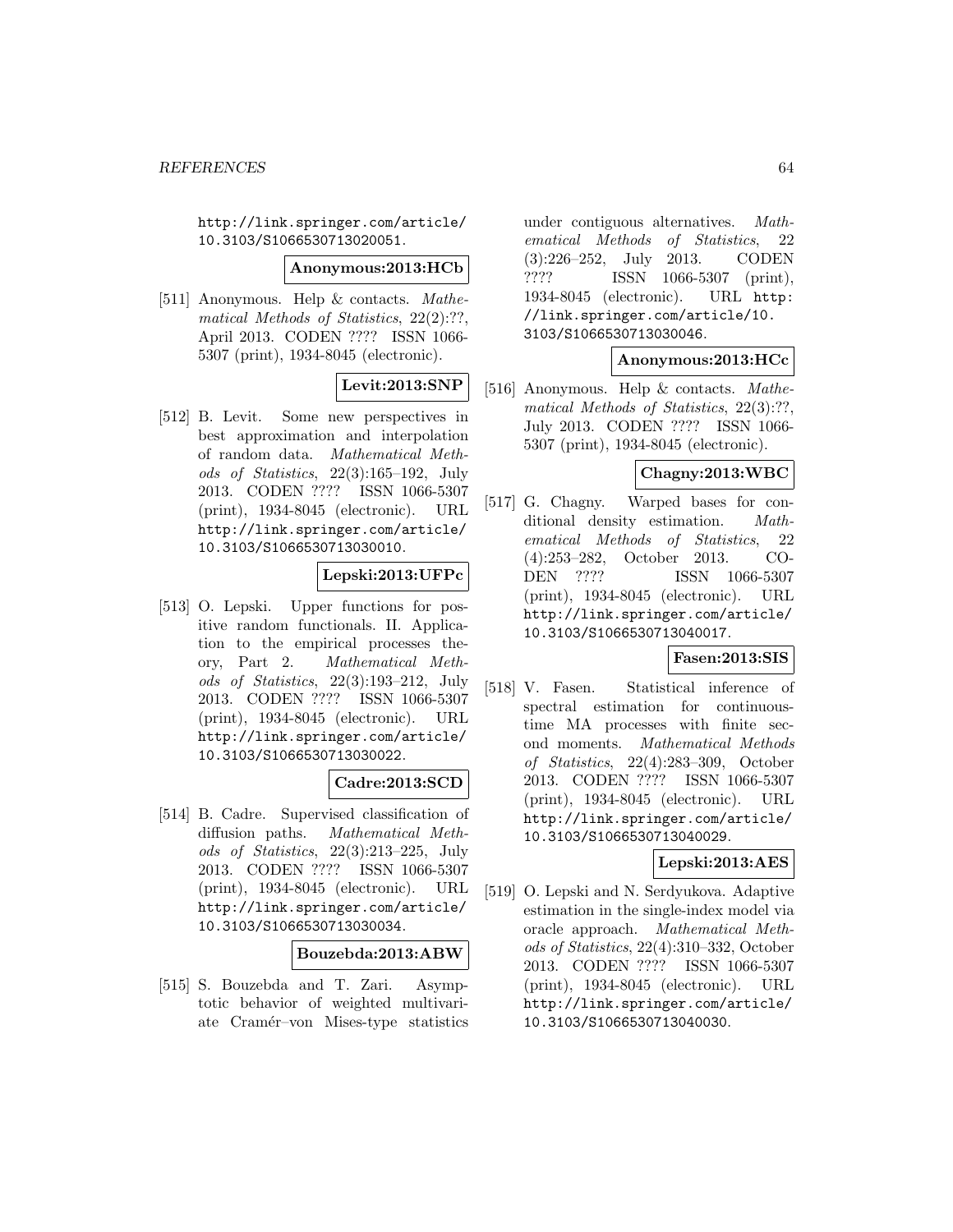### **Esaulov:2013:REP**

[520] D. M. Esaulov. Residual empirical processes and their application to GM-testing for the autoregression order. Mathematical Methods of Statistics, 22(4):333–349, October 2013. CODEN ???? ISSN 1066-5307 (print), 1934-8045 (electronic). URL http://link.springer.com/article/ 10.3103/S1066530713040042.

### **Anonymous:2013:HCd**

[521] Anonymous. Help & contacts. Mathematical Methods of Statistics, 22(4):??, October 2013. CODEN ???? ISSN 1066- 5307 (print), 1934-8045 (electronic).

## **Falconnet:2014:ANE**

[522] M. Falconnet, D. Loukianova, and C. Matias. Asymptotic normality and efficiency of the maximum likelihood estimator for the parameter of a ballistic random walk in a random environment. Mathematical Methods of Statistics, 23(1):1–19, January 2014. CODEN ???? ISSN 1066-5307 (print), 1934-8045 (electronic). URL http://link.springer.com/article/ 10.3103/S1066530714010013.

## **Golubev:2014:CIE**

[523] Yu. Golubev and D. Ostrovski. Concentration inequalities for the exponential weighting method. Mathematical Methods of Statistics, 23(1):20–37, January 2014. CODEN ???? ISSN 1066-5307 (print), 1934-8045 (electronic). URL http://link.springer.com/article/ 10.3103/S1066530714010025.

## **Bouzebda:2014:APP**

[524] S. Bouzebda. Asymptotic properties of pseudo maximum likelihood esti-

mators and test in semi-parametric copula models with multiple change points. Mathematical Methods of Statistics, 23(1):38–65, January 2014. CODEN ???? ISSN 1066-5307 (print), 1934-8045 (electronic). URL http://link.springer.com/article/ 10.3103/S1066530714010037.

## **Tripathi:2014:EPE**

[525] Y. M. Tripathi, S. Kumar, and C. Petropoulos. Estimation of the parameters of an exponential distribution under constrained location. Mathematical Methods of Statistics, 23(1):66–79, January 2014. CO-DEN ???? ISSN 1066-5307 (print), 1934-8045 (electronic). URL http://link.springer.com/article/ 10.3103/S1066530714010049.

### **Anonymous:2014:HCa**

[526] Anonymous. Help & contacts. Mathematical Methods of Statistics, 23(1):??. January 2014. CODEN ???? ISSN 1066- 5307 (print), 1934-8045 (electronic).

#### **Aknouche:2014:ESS**

[527] A. Aknouche. Estimation and strict stationarity testing of ARCH processes based on weighted least squares. Mathematical Methods of Statistics, 23(2):81–102, April 2014. CODEN ???? ISSN 1066-5307 (print), 1934-8045 (electronic). URL http://link.springer.com/article/ 10.3103/S106653071402001X.

#### **Brouste:2014:APM**

[528] A. Brouste, C. Cai, and M. Kleptsyna. Asymptotic properties of the MLE for the autoregressive process coefficients under stationary Gaussian noise. Mathematical Methods of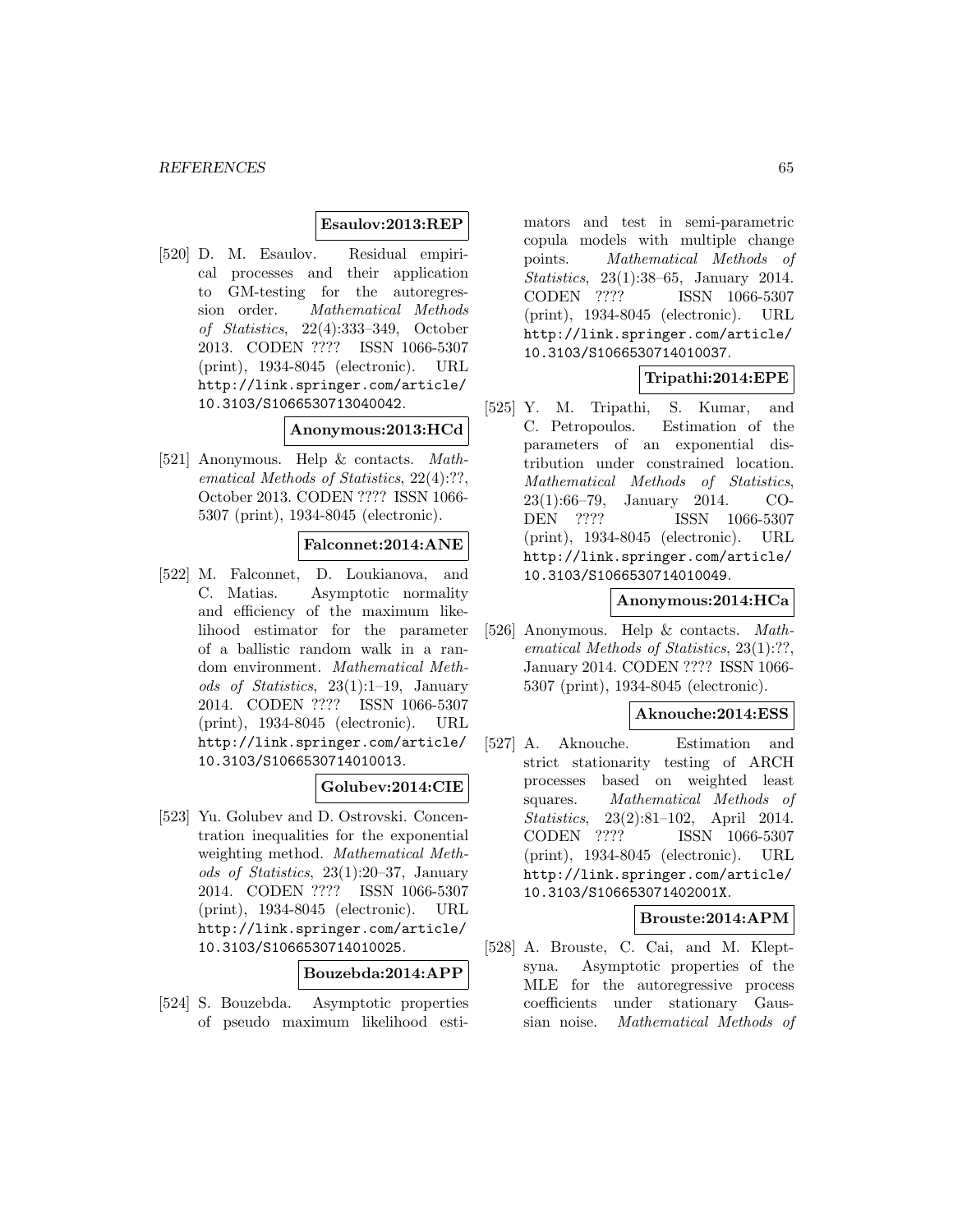Statistics, 23(2):103–115, April 2014. CODEN ???? ISSN 1066-5307 (print), 1934-8045 (electronic). URL http://link.springer.com/article/ 10.3103/S1066530714020021.

#### **Chernousova:2014:SCR**

[529] E. Chernousova and Yu. Golubev. Spectral cut-off regularizations for ill-posed linear models. Mathematical Methods of Statistics, 23(2):116–131, April 2014. CODEN ???? ISSN 1066-5307 (print), 1934-8045 (electronic). URL http://link.springer.com/article/ 10.3103/S1066530714020033.

## **Klutchnikoff:2014:PAE**

[530] N. Klutchnikoff. Pointwise adaptive estimation of a multivariate function. Mathematical Methods of Statistics, 23(2):132–150, April 2014. CODEN ???? ISSN 1066-5307 (print), 1934-8045 (electronic). URL http://link.springer.com/article/ 10.3103/S1066530714020045.

## **Tze:2014:CCT**

[531] S. M. Tze. Concentration curve for truncated and censored data. Mathematical Methods of Statistics, 23 (2):151–157, April 2014. CODEN ???? ISSN 1066-5307 (print), 1934-8045 (electronic). URL http: //link.springer.com/article/10. 3103/S1066530714020057.

## **Anonymous:2014:HCb**

[532] Anonymous. Help & contacts. Mathematical Methods of Statistics, 23(2):??, April 2014. CODEN ???? ISSN 1066- 5307 (print), 1934-8045 (electronic).

### **Falconnet:2014:MLE**

[533] M. Falconnet, A. Gloter, and D. Loukianova. Maximum likelihood estimation in the context of a sub-ballistic random walk in a parametric random environment. Mathematical Methods of Statistics, 23(3):159–175, July 2014. CODEN ???? ISSN 1066-5307 (print), 1934-8045 (electronic). URL http://link.springer.com/article/ 10.3103/S1066530714030016.

#### **Marteau:2014:GRS**

[534] C. Marteau and P. Mathé. General regularization schemes for signal detection in inverse problems. Mathematical Methods of Statistics, 23(3):176–200, July 2014. CODEN ???? ISSN 1066-5307 (print), 1934-8045 (electronic). URL http://link.springer.com/article/ 10.3103/S1066530714030028.

## **Muller:2014:EDU**

[535] U. Müller and W. Wefelmeyer. Estimating a density under pointwise constraints on the derivatives. Mathematical Methods of Statistics, 23(3):201–209, July 2014. CODEN ???? ISSN 1066-5307 (print), 1934-8045 (electronic). URL http://link.springer.com/article/ 10.3103/S106653071403003X.

## **Bouzebda:2014:SAM**

[536] S. Bouzebda and T. Zari. Strong approximation of multidimensional P– P plots processes by Gaussian processes with applications to statistical tests. Mathematical Methods of Statistics, 23(3):210–238, July 2014. CODEN ???? ISSN 1066-5307 (print), 1934-8045 (electronic). URL http://link.springer.com/article/ 10.3103/S1066530714030041.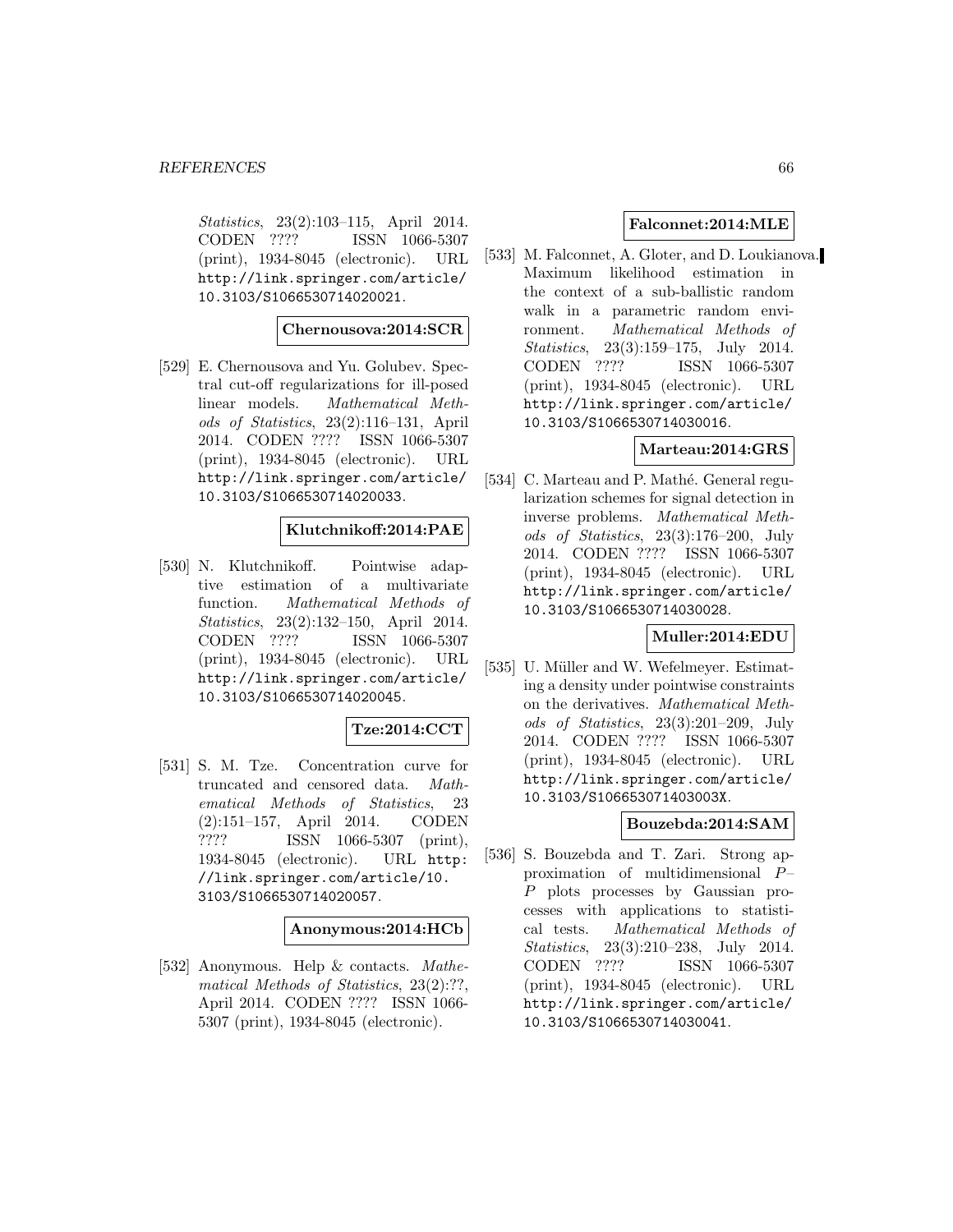### **Anonymous:2014:HCc**

[537] Anonymous. Help & contacts. Mathematical Methods of Statistics, 23(3):??, July 2014. CODEN ???? ISSN 1066- 5307 (print), 1934-8045 (electronic).

# **Blanke:2014:EBI**

[538] D. Blanke and D. Bosq. Exponential bounds for intensity of jumps. Mathematical Methods of Statistics, 23(4):239–255, October 2014. CO-DEN ???? ISSN 1066-5307 (print), 1934-8045 (electronic). URL http://link.springer.com/article/ 10.3103/S1066530714040012.

### **Csorgo:2014:ALB**

[539] M. Csörgő, Yu. V. Martsynyuk, and M. M. Nasari. Another look at bootstrapping the Student t-statistic. Mathematical Methods of Statistics, 23(4):256–278, October 2014. CO-DEN ???? ISSN 1066-5307 (print), 1934-8045 (electronic). URL http://link.springer.com/article/ 10.3103/S1066530714040024.

#### **Ingster:2014:SDI**

[540] Yu. Ingster, B. Laurent, and C. Marteau. Signal detection for inverse problems in a multidimensional framework. Mathematical Methods of Statistics, 23(4):279–305, October 2014. CODEN ???? ISSN 1066-5307 (print), 1934-8045 (electronic). URL http://link.springer.com/article/ 10.3103/S1066530714040036.

#### **Slaoui:2014:SAM**

[541] Y. Slaoui. The stochastic approximation method for estimation of a distribution function. Mathematical Methods of Statistics, 23(4):306–325, October

2014. CODEN ???? ISSN 1066-5307 (print), 1934-8045 (electronic). URL http://link.springer.com/article/ 10.3103/S1066530714040048.

### **Anonymous:2014:HCd**

[542] Anonymous. Help & contacts. Mathematical Methods of Statistics, 23(4):??, October 2014. CODEN ???? ISSN 1066- 5307 (print), 1934-8045 (electronic).

## **Golubev:2015:EIP**

[543] Yu. Golubev and T. Zimolo. Estimation in ill-posed linear models with nuisance design. Mathematical Methods of Statistics, 24(1):1–15, January 2015. CODEN ???? ISSN 1066-5307 (print), 1934-8045 (electronic). URL http://link.springer.com/article/ 10.3103/S1066530715010019.

## **Hao:2015:EIA**

[544] C. Hao, D. von Rosen, and T. von Rosen. Explicit influence analysis in two-treatment balanced crossover models. Mathematical Methods of Statistics, 24(1):16–36, January 2015. CODEN ???? ISSN 1066-5307 (print), 1934-8045 (electronic). URL http://link.springer.com/article/ 10.3103/S1066530715010020.

## **Levit:2015:VOD**

[545] B. Levit. Variance-optimal data approximation using the Abel–Jacobi functions. Mathematical Methods of Statistics, 24(1):37–54, January 2015. CODEN ???? ISSN 1066-5307 (print), 1934-8045 (electronic). URL http://link.springer.com/article/ 10.3103/S1066530715010032.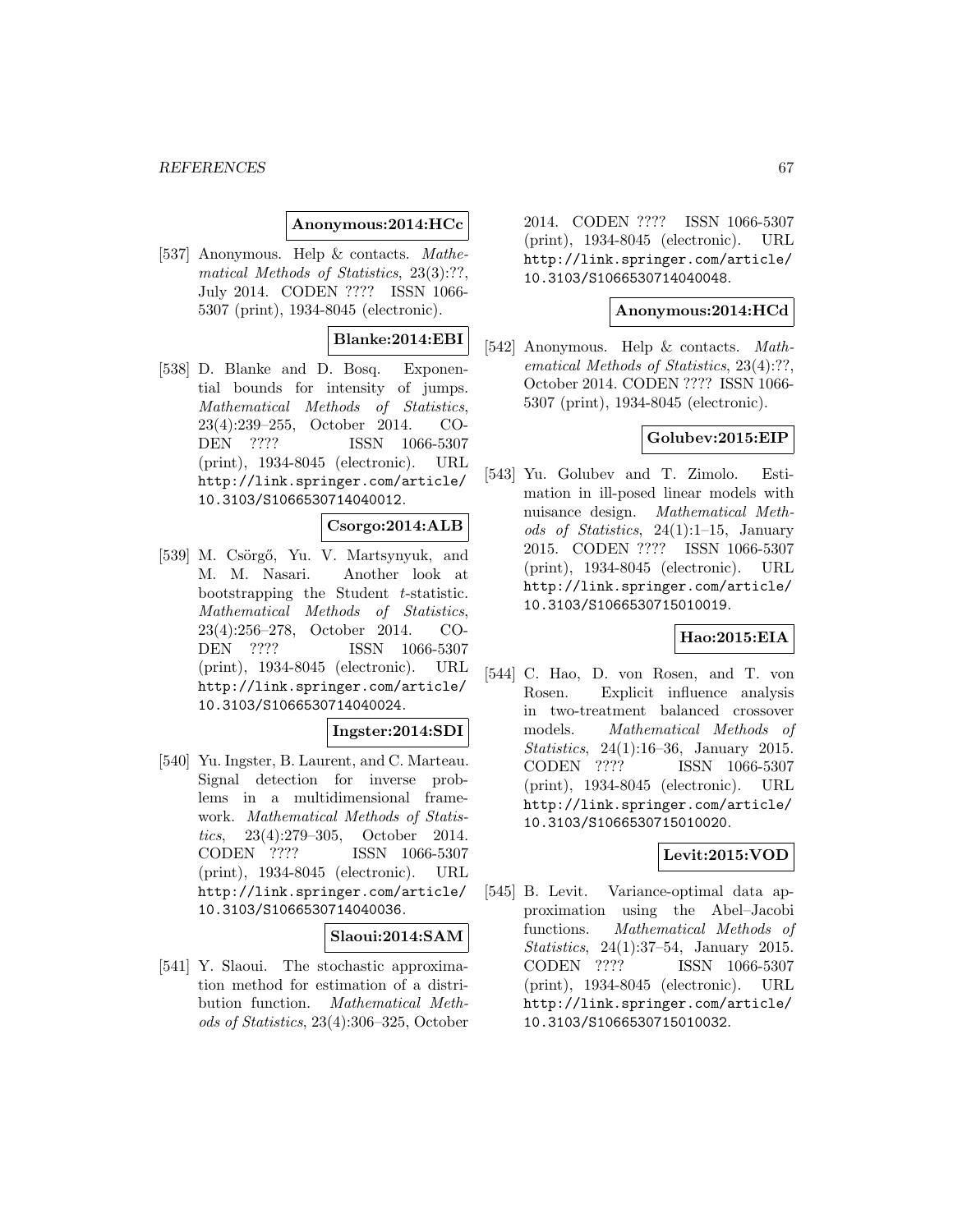### **Vancak:2015:CSM**

[546] V. Vancak, Y. Goldberg, S. K. Bar-Lev, and B. Boukai. Continuous statistical models: With or without truncation parameters? Mathematical Methods of Statistics, 24(1):55–73, January 2015. CODEN ???? ISSN 1066-5307 (print), 1934-8045 (electronic). URL http://link.springer.com/article/ 10.3103/S1066530715010044.

## **Pinelis:2015:MTM**

[547] I. Pinelis. Monotone tail and moment ratio properties of Student's family of distributions. Mathematical Methods of Statistics, 24(1):74–79, January 2015. CODEN ???? ISSN 1066-5307 (print), 1934-8045 (electronic). URL http://link.springer.com/article/ 10.3103/S1066530715010056.

### **Anonymous:2015:HCa**

[548] Anonymous. Help & contacts. Mathematical Methods of Statistics, 24(1):??, January 2015. CODEN ???? ISSN 1066- 5307 (print), 1934-8045 (electronic).

## **Mabon:2015:AEM**

[549] G. Mabon. Adaptive estimation of marginal random-effects densities in linear mixed-effects models. Mathematical Methods of Statistics, 24 (2):81–109, April 2015. CODEN ???? ISSN 1066-5307 (print), 1934-8045 (electronic). URL http: //link.springer.com/article/10. 3103/S1066530715020015.

## **Gushchin:2015:CMT**

[550] A. Gushchin. A characterization of maximin tests for two composite hypotheses. Mathematical Methods of Statistics, 24(2):110–121, April 2015.

CODEN ???? ISSN 1066-5307 (print), 1934-8045 (electronic). URL http://link.springer.com/article/ 10.3103/S1066530715020027.

# **Jana:2015:EOS**

[551] N. Jana and S. Kumar. Estimation of ordered scale parameters of two exponential distributions with a common guarantee time. Mathematical Methods of Statistics, 24(2):122–134, April 2015. CODEN ???? ISSN 1066-5307 (print), 1934-8045 (electronic). URL http://link.springer.com/article/ 10.3103/S1066530715020039.

## **Meyer:2015:BIT**

[552] M. Meyer, T. McMurry, and D. Politis. Baxter's inequality for triangular arrays. Mathematical Methods of Statistics, 24(2):135–146, April 2015. CODEN ???? ISSN 1066-5307 (print), 1934-8045 (electronic). URL http://link.springer.com/article/ 10.3103/S1066530715020040.

## **Tse:2015:CQR**

[553] S. M. Tse. The cumulative quantile regression function with censored and truncated response. Mathematical Methods of Statistics, 24(2):147–155, April 2015. CODEN ???? ISSN 1066-5307 (print), 1934-8045 (electronic). URL http://link.springer.com/article/ 10.3103/S1066530715020052.

## **Wang:2015:CRS**

[554] J. Wang. A comprehensive result on stochastic comparison for parallel systems in terms of hazard rate order. Mathematical Methods of Statistics, 24(2):156–161, April 2015. CODEN ???? ISSN 1066-5307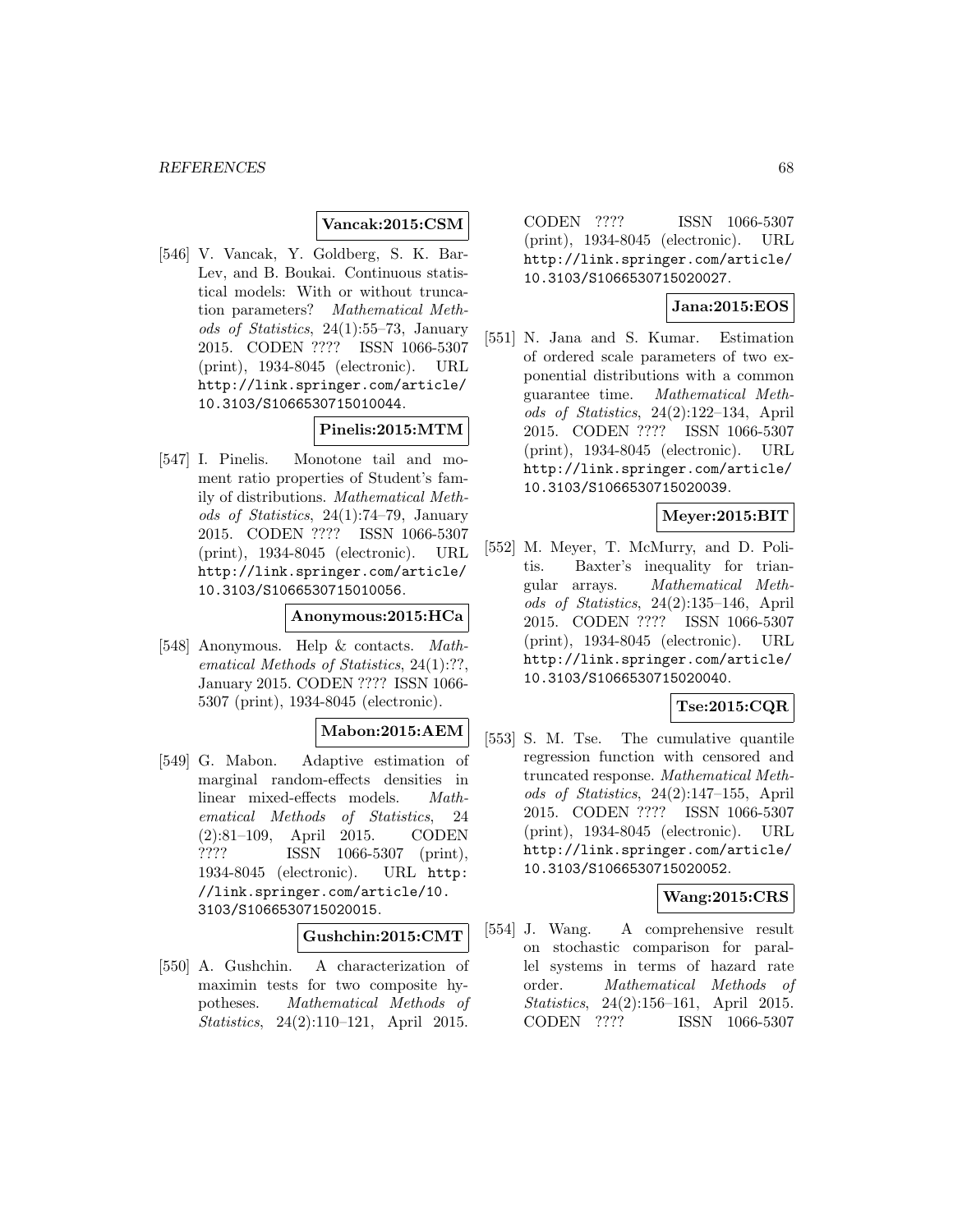(print), 1934-8045 (electronic). URL http://link.springer.com/article/ 10.3103/S1066530715020064.

## **Bouzebda:2015:MWD**

[555] S. Bouzebda, S. Didi, and L. El Hajj. Multivariate wavelet density and regression estimators for stationary and ergodic continuous time processes: Asymptotic results. Mathematical Methods of Statistics, 24(3):163–199, July 2015. CODEN ???? ISSN 1066-5307 (print), 1934-8045 (electronic). URL http://link.springer.com/article/ 10.3103/S1066530715030011.

## **Rebafka:2015:NEM**

[556] T. Rebafka and F. Roueff. Nonparametric estimation of the mixing density using polynomials. Mathematical Methods of Statistics, 24(3):200–224, July 2015. CODEN ???? ISSN 1066-5307 (print), 1934-8045 (electronic). URL http://link.springer.com/article/ 10.3103/S1066530715030023.

## **Kumar:2015:EES**

[557] D. Kumar. Explicit expressions and statistical inference of generalized Rayleigh distribution based on lower record values. Mathematical Methods of Statistics, 24(3):225–241, July 2015. CODEN ???? ISSN 1066-5307 (print), 1934-8045 (electronic). URL http://link.springer.com/article/ 10.3103/S1066530715030035.

#### **Belitser:2015:RTA**

[558] E. Belitser and P. Serra. Recursive tracking algorithm for a predictable time-varying parameter of a time series. Mathematical Methods of Statistics, 24(4):243–265, October

2015. CODEN ???? ISSN 1066-5307 (print), 1934-8045 (electronic). URL http://link.springer.com/article/ 10.3103/S1066530715040018.

## **Brahimi:2015:GAE**

[559] B. Brahimi, D. Meraghni, and A. Necir. Gaussian approximation to the extreme value index estimator of a heavy-tailed distribution under random censoring. Mathematical Methods of Statistics, 24(4):266–279, October 2015. CODEN ???? ISSN 1066-5307 (print), 1934-8045 (electronic). URL http://link.springer.com/article/ 10.3103/S106653071504002X.

### **Nzabanita:2015:EGM**

[560] J. Nzabanita, D. von Rosen, and M. Singull. Extended GMANOVA model with a linearly structured covariance matrix. Mathematical Methods of Statistics, 24(4):280–291, October 2015. CODEN ???? ISSN 1066-5307 (print), 1934-8045 (electronic). URL http://link.springer.com/article/ 10.3103/S1066530715040031.

## **Rukhin:2015:HOA**

[561] A. Rukhin. Higher order accurate procedures to compare two normal populations. Mathematical Methods of Statistics, 24(4):292–308, October 2015. CODEN ???? ISSN 1066-5307 (print), 1934-8045 (electronic). URL http://link.springer.com/article/ 10.3103/S1066530715040043.

### **Yaskov:2015:VIQ**

[562] P. Yaskov. Variance inequalities for quadratic forms with applications. Mathematical Methods of Statistics, 24(4):309–319, October 2015.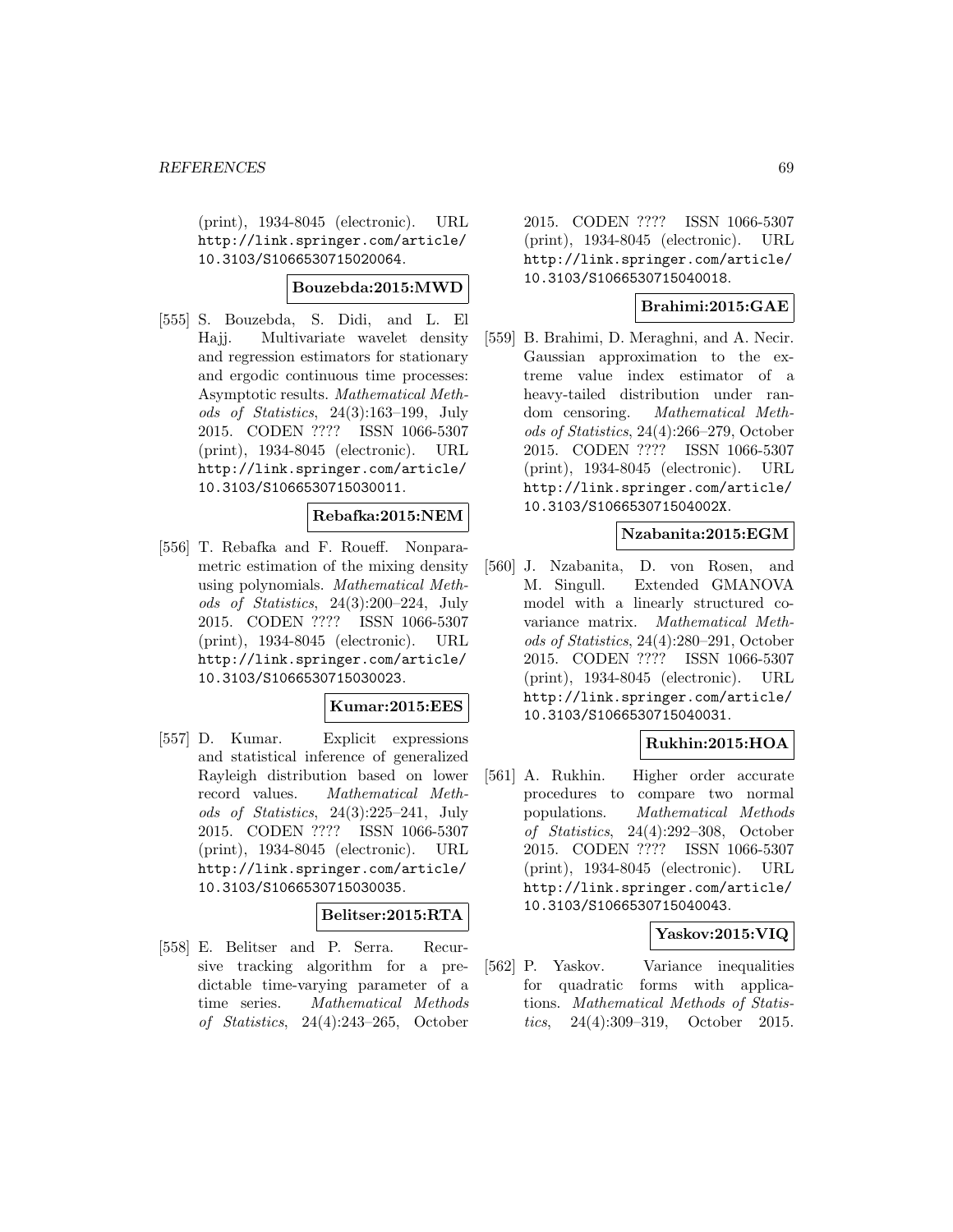CODEN ???? ISSN 1066-5307 (print), 1934-8045 (electronic). URL http://link.springer.com/article/ 10.3103/S1066530715040055.

## **Golubev:2016:TPR**

[563] Yu. Golubev and Th. Zimolo. Tikhonov– Phillips regularizations in linear models with blurred design. Mathematical Methods of Statistics, 25 (1):1–25, January 2016. CODEN ???? ISSN 1066-5307 (print), 1934-8045 (electronic). URL http: //link.springer.com/article/10. 3103/S1066530716010014.

## **Rebelles:2016:SAD**

[564] G. Rebelles. Structural adaptive deconvolution under  $L_p$ -losses. Mathematical Methods of Statistics, 25 (1):26–53, January 2016. CODEN ???? ISSN 1066-5307 (print), 1934-8045 (electronic). URL http: //link.springer.com/article/10. 3103/S1066530716010026.

#### **Nikitin:2016:EET**

[565] Ya. Yu. Nikitin and K. Yu. Volkova. Efficiency of exponentiality tests based on a special property of exponential distribution. Mathematical Methods of Statistics, 25(1):54–66, January 2016. CODEN ???? ISSN 1066-5307 (print), 1934-8045 (electronic). URL http://link.springer.com/article/ 10.3103/S1066530716010038.

## **Savelov:2016:EPH**

[566] M. P. Savelov. Extremal problems for hypotheses testing with set-valued decisions. Mathematical Methods of Statistics, 25(1):67–77, January 2016. CODEN ???? ISSN 1066-5307

(print), 1934-8045 (electronic). URL http://link.springer.com/article/ 10.3103/S106653071601004X.

### **Bar-Lev:2016:OBI**

[567] S. K. Bar-Lev, D. Bshouty, and F. A. van der Duyn Schouten. Operatorbased intensity functions for the nonhomogeneous Poisson process. Mathematical Methods of Statistics, 25(2): 79–98, April 2016. CODEN ???? ISSN 1066-5307 (print), 1934-8045 (electronic). URL http://link. springer.com/accesspage/article/ 10.3103/S1066530716020010.

## **Kutoyants:2016:SFG**

[568] Yu. A. Kutoyants. On score-functions and goodness-of-fit tests for stochastic processes. Mathematical Methods of Statistics, 25(2):99–120, April 2016. CODEN ???? ISSN 1066-5307 (print), 1934-8045 (electronic). URL http://link.springer. com/accesspage/article/10.3103/ S1066530716020022.

## **Ahmad:2016:TSI**

[569] M. R. Ahmad. On testing sphericity and identity of a covariance matrix with large dimensions. Mathematical Methods of Statistics, 25 (2):121–132, April 2016. CODEN ???? ISSN 1066-5307 (print), 1934- 8045 (electronic). URL http://link. springer.com/accesspage/article/ 10.3103/S1066530716020034.

## **Groenitz:2016:ROE**

[570] H. Groenitz. Risk-optimal estimators for survey procedures with certain indirect questions. Mathematical Methods of Statistics, 25(2):133– 144, April 2016. CODEN ????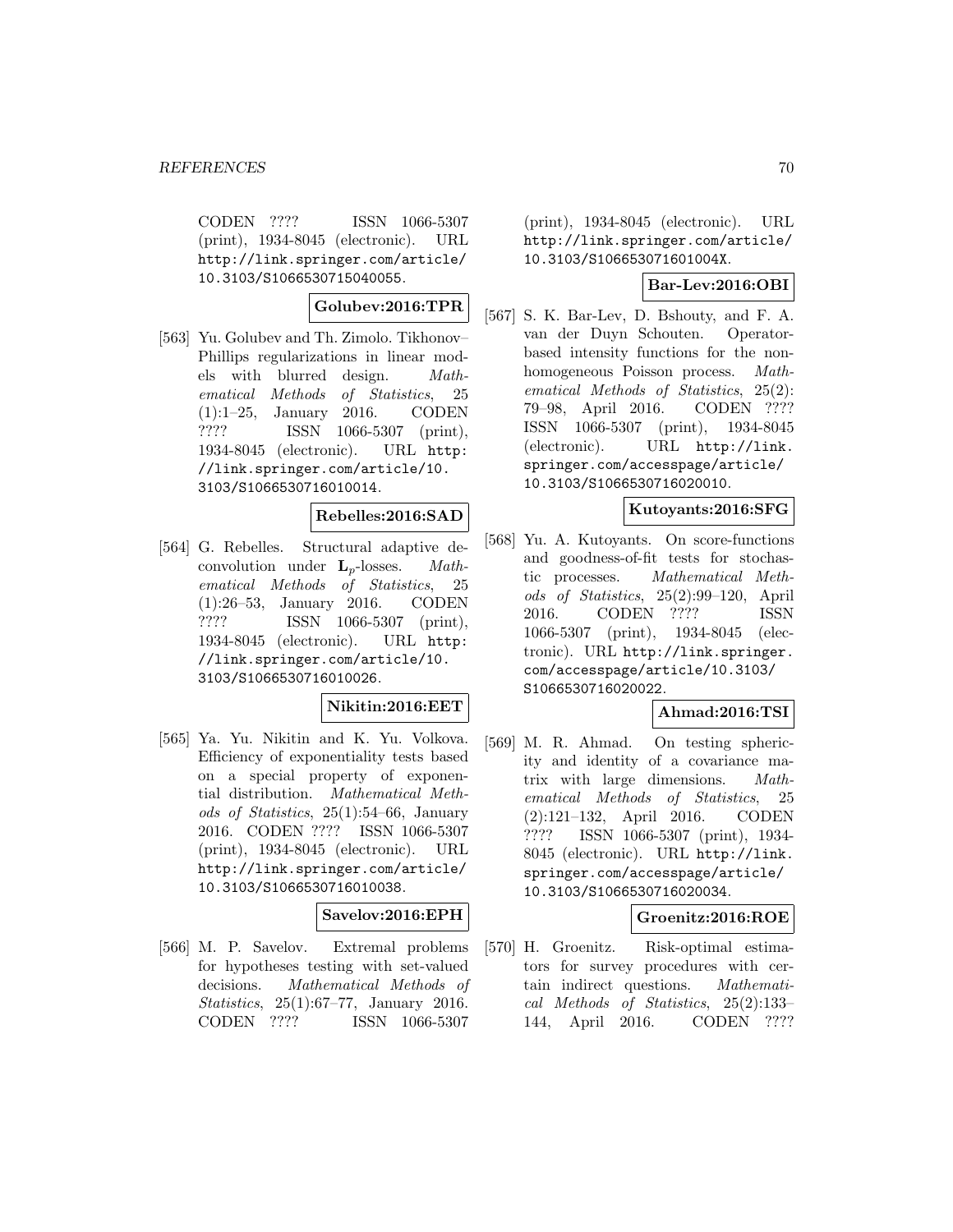ISSN 1066-5307 (print), 1934-8045 (electronic). URL http://link. springer.com/accesspage/article/ 10.3103/S1066530716020046.

# **Wang:2016:LRO**

[571] J. Wang and P. Zhao. On likelihood ratio ordering of parallel systems with exponential components. Mathematical Methods of Statistics, 25 (2):145–150, April 2016. CODEN ???? ISSN 1066-5307 (print), 1934- 8045 (electronic). URL http://link. springer.com/accesspage/article/ 10.3103/S1066530716020058.

## **Mokkadem:2016:MRO**

[572] A. Mokkadem and M. Pelletier. The multivariate Révész's online estimator of a regression function and its averaging. Mathematical Methods of Statistics, 25(3):151–167, July 2016. CODEN ???? ISSN 1066-5307 (print), 1934- 8045 (electronic). URL http://link. springer.com/accesspage/article/ 10.3103/S1066530716030017.

## **Bouzebda:2016:LLR**

[573] S. Bouzebda, M. Chaouch, and N. Laïb. Limiting law results for a class of conditional mode estimates for functional stationary ergodic data. Mathematical Methods of Statistics, 25 (3):168–195, July 2016. CODEN ???? ISSN 1066-5307 (print), 1934- 8045 (electronic). URL http://link. springer.com/accesspage/article/ 10.3103/S1066530716030029.

## **Hung:2016:CSE**

[574] Y. C. Hung, R. W. Chen, and N. Balakrishnan. On the correlation structure of exponential order statistics and some extensions. Mathematical Methods of Statistics, 25 (3):196–206, July 2016. CODEN ???? ISSN 1066-5307 (print), 1934- 8045 (electronic). URL http://link. springer.com/accesspage/article/ 10.3103/S1066530716030030.

## **Kleptsyna:2016:RDT**

[575] M. L. Kleptsyna and A. Yu. Veretennikov. On robustness of discrete time optimal filters. Mathematical Methods of Statistics, 25(3):207– 218, July 2016. CODEN ???? ISSN 1066-5307 (print), 1934-8045 (electronic). URL http://link. springer.com/accesspage/article/ 10.3103/S1066530716030042.

# **Martsynyuk:2016:TCM**

[576] Yu. V. Martsynyuk. Testing for change in the mean via convergence in distribution of sup-functionals of weighted tied-down partial sums processes. Mathematical Methods of Statistics, 25(3):219–232, July 2016. CODEN ???? ISSN 1066-5307 (print), 1934- 8045 (electronic). URL http://link. springer.com/accesspage/article/ 10.3103/S1066530716030054.

## **Haywood:2016:BCE**

[577] J. Haywood. A brief comment on exponentiality and reign lengths of emperors. Mathematical Methods of Statistics, 25(3):233–234, July 2016. CODEN ???? ISSN 1066-5307 (print), 1934- 8045 (electronic). URL http://link. springer.com/accesspage/article/ 10.3103/S1066530716030066.

## **Levit:2016:OMI**

[578] B. Levit. Optimal methods of interpolation in nonparametric regression.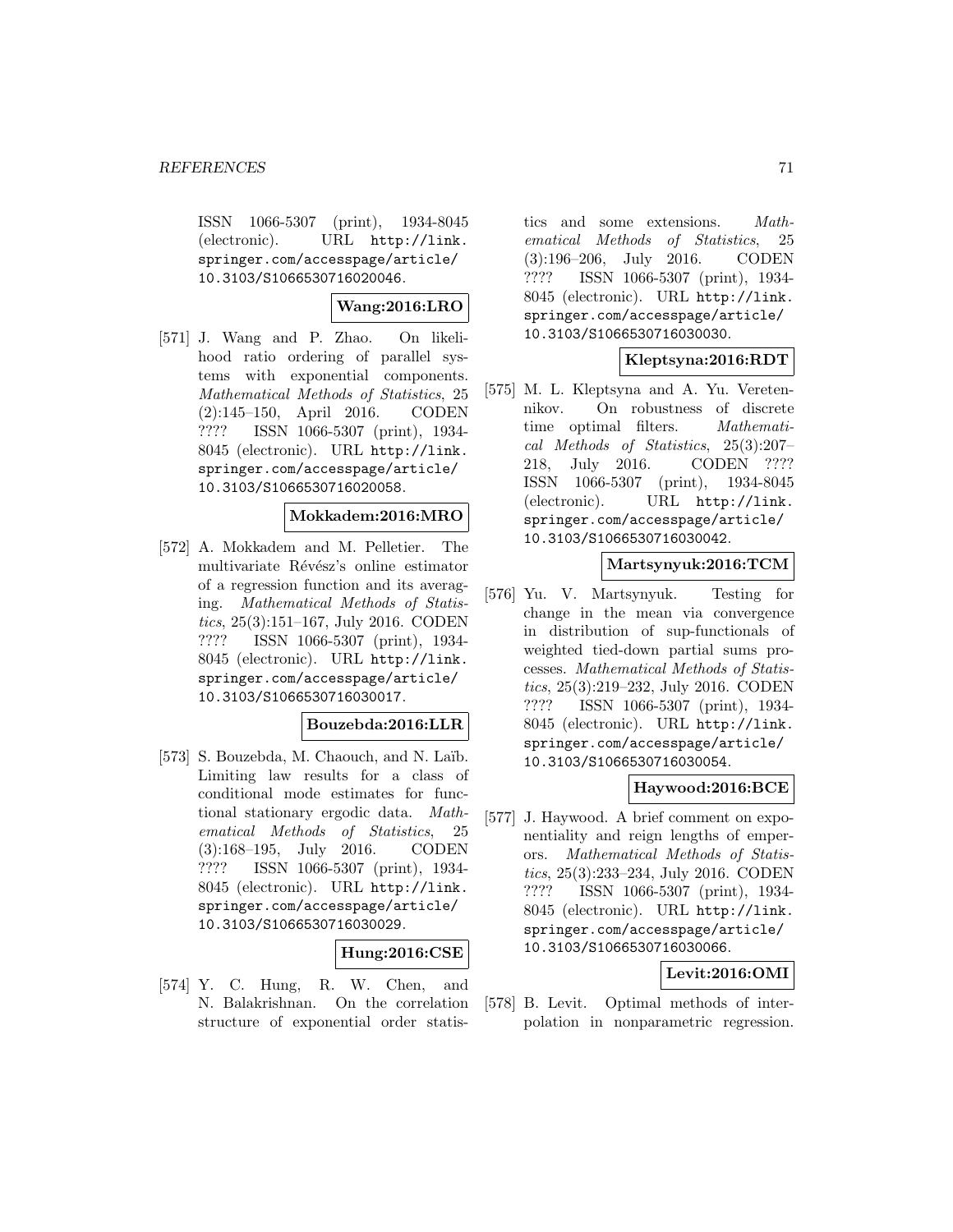Mathematical Methods of Statistics, 25 (4):235–261, October 2016. CODEN ???? ISSN 1066-5307 (print), 1934- 8045 (electronic). URL http://link. springer.com/accesspage/article/ 10.3103/S1066530716040013.

## **Sharia:2016:RCT**

[579] T. Sharia and L. Zhong. Rate of convergence of truncated stochastic approximation procedures with moving bounds. Mathematical Methods of Statistics, 25 (4):262–280, October 2016. CODEN ???? ISSN 1066-5307 (print), 1934- 8045 (electronic). URL http://link. springer.com/accesspage/article/ 10.3103/S1066530716040025.

## **Bouzebda:2016:SAS**

[580] S. Bouzebda. Some applications of the strong approximation of the integrated empirical copula processes. Mathematical Methods of Statistics, 25 (4):281–303, October 2016. CODEN ???? ISSN 1066-5307 (print), 1934- 8045 (electronic). URL http://link. springer.com/accesspage/article/ 10.3103/S1066530716040037.

## **Gushchin:2016:MID**

[581] A. A. Gushchin. The minimum increment of f-divergences given total variation distances. Mathematical Methods of Statistics, 25(4):304– 312, October 2016. CODEN ???? ISSN 1066-5307 (print), 1934-8045 (electronic). URL http://link. springer.com/accesspage/article/ 10.3103/S1066530716040049.

#### **Gribkova:2016:CTM**

[582] N. Gribkova. Cramér type moderate deviations for trimmed L-statistics. Mathematical Methods of Statistics, 25 (4):313–322, October 2016. CODEN ???? ISSN 1066-5307 (print), 1934- 8045 (electronic). URL http://link. springer.com/accesspage/article/ 10.3103/S1066530716040050.

## **Gasparyan:2017:LBS**

[583] S. B. Gasparyan and Y. A. Kutoyants. On the lower bound in second order estimation for Poisson processes: Asymptotic efficiency. Mathematical Methods of Statistics, 26(1):1–19, January 2017. CODEN ???? ISSN 1066-5307 (print), 1934-8045 (electronic).

## **Gatto:2017:SAD**

[584] R. Gatto. Saddlepoint approximations to the distribution of the total distance of the multivariate isotropic and von Mises–Fisher random walks. Mathematical Methods of Statistics, 26(1):20–36, January 2017. CODEN ???? ISSN 1066- 5307 (print), 1934-8045 (electronic).

## **Sharia:2017:ABT**

[585] T. Sharia and L. Zhong. Asymptotic behavior of truncated stochastic approximation procedures. Mathematical Methods of Statistics, 26(1):37–54, January 2017. CODEN ???? ISSN 1066-5307 (print), 1934-8045 (electronic).

## **Alquier:2017:OIQ**

[586] P. Alquier and B. Guedj. An oracle inequality for quasi-Bayesian nonnegative matrix factorization. Mathematical Methods of Statistics, 26(1):55–67, January 2017. CODEN ???? ISSN 1066- 5307 (print), 1934-8045 (electronic).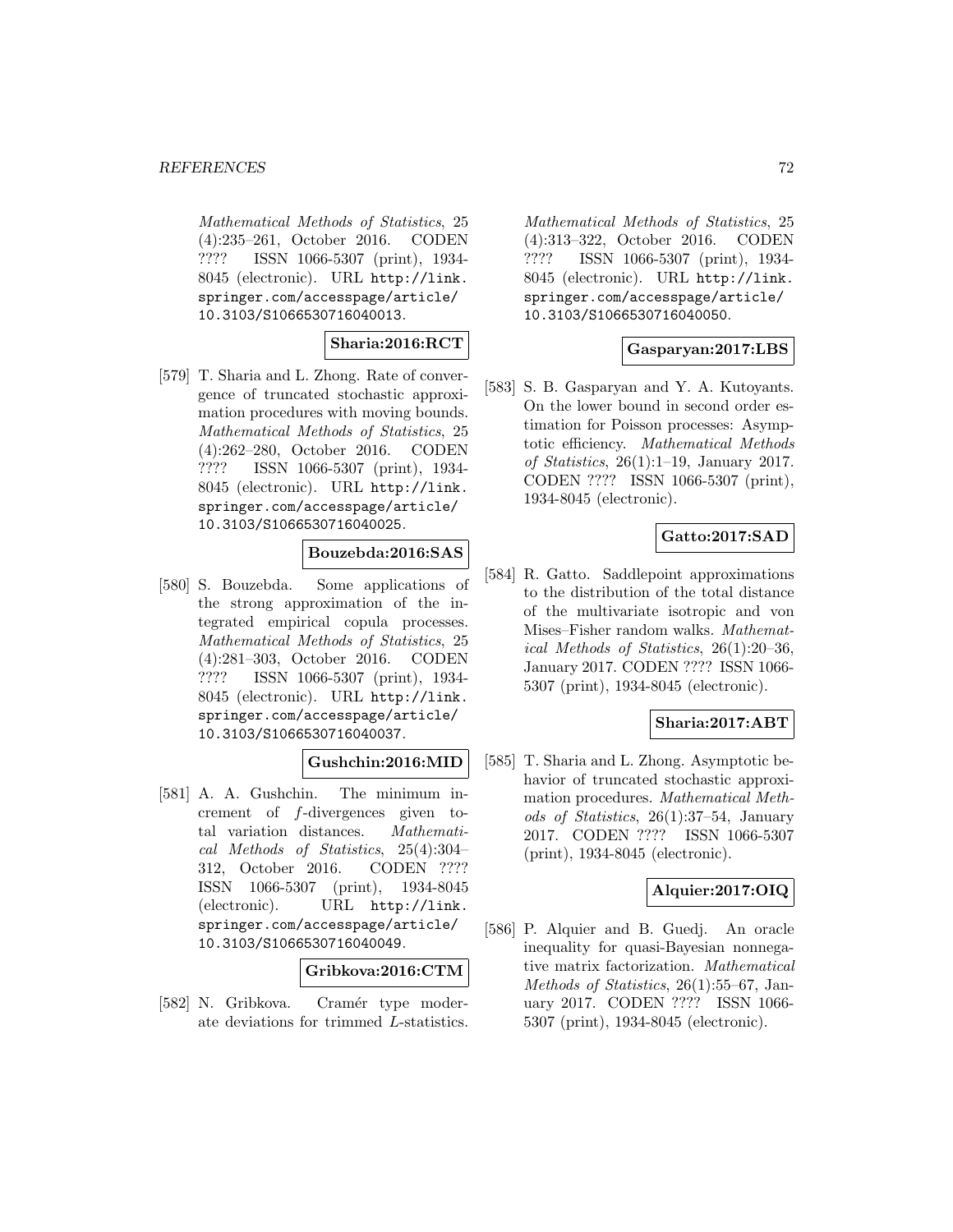# **Fall:2017:SAC**

[587] A. M. Fall, G. S. Lo, A. Adekpedjou, and C. H. Ndiaye. A supermartingale argument for characterizing the functional Hill process weak law for small parameters. Mathematical Methods of Statistics, 26(1):68–80, January 2017. CO-DEN ???? ISSN 1066-5307 (print), 1934-8045 (electronic).

# **Masuda:2017:MCR**

[588] H. Masuda and Y. Shimizu. Moment convergence in regularized estimation under multiple and mixed-rates asymptotics. Mathematical Methods of Statistics, 26(2):81–110, April 2017. CODEN ???? ISSN 1066-5307 (print), 1934-8045 (electronic).

### **Dedecker:2017:MWS**

[589] J. Dedecker and G. Saulière. The Mann– Whitney U-statistic for  $\alpha$ -dependent sequences. Mathematical Methods of Statistics, 26(2):111–133, April 2017. CODEN ???? ISSN 1066-5307 (print), 1934-8045 (electronic).

#### **Kubokawa:2017:UAE**

[590] T. Kubokawa, E. Marchand, and W. E. Strawderman. A unified approach to estimation of noncentrality parameters, the multiple correlation coefficient, and mixture models. Mathematical Methods of Statistics, 26(2):134–148, April 2017. CODEN ???? ISSN 1066-5307 (print), 1934-8045 (electronic).

### **Mori:2017:RUR**

[591] T. F. Móri and G.-J. Székely. Representations by uncorrelated random variables. Mathematical Methods of Statistics, 26(2):149–153, April 2017. CODEN

???? ISSN 1066-5307 (print), 1934-8045 (electronic).

### **Zinger:2017:UCS**

[592] A. A. Zinger. On unlinking of continuous statistics of normal sample. Mathematical Methods of Statistics, 26(2):154–158, April 2017. CODEN ???? ISSN 1066- 5307 (print), 1934-8045 (electronic).

#### **Bar-Lev:2017:MVP**

[593] S. K. Bar-Lev and C. C. Kokonendji. On the mean value parametrization of natural exponential families — a revisited review. Mathematical Methods of Statistics, 26(3):159–175, July 2017. CODEN ???? ISSN 1066-5307 (print), 1934-8045 (electronic).

### **Schick:2017:EEE**

[594] A. Schick and Y. Zhu. Efficient estimation of the error distribution in a varying coefficient regression model. Mathematical Methods of Statistics, 26(3):176–195, July 2017. CODEN ???? ISSN 1066- 5307 (print), 1934-8045 (electronic).

### **Nkiet:2017:ATM**

[595] G. M. Nkiet. Asymptotic theory of multiple-set linear canonical analysis. Mathematical Methods of Statistics, 26 (3):196–211, July 2017. CODEN ???? ISSN 1066-5307 (print), 1934-8045 (electronic).

### **Al-Labadi:2017:TSK**

[596] L. Al-Labadi and M. Zarepour. Twosample Kolmogorov–Smirnov test using a Bayesian nonparametric approach. Mathematical Methods of Statistics, 26 (3):212–225, July 2017. CODEN ???? ISSN 1066-5307 (print), 1934-8045 (electronic).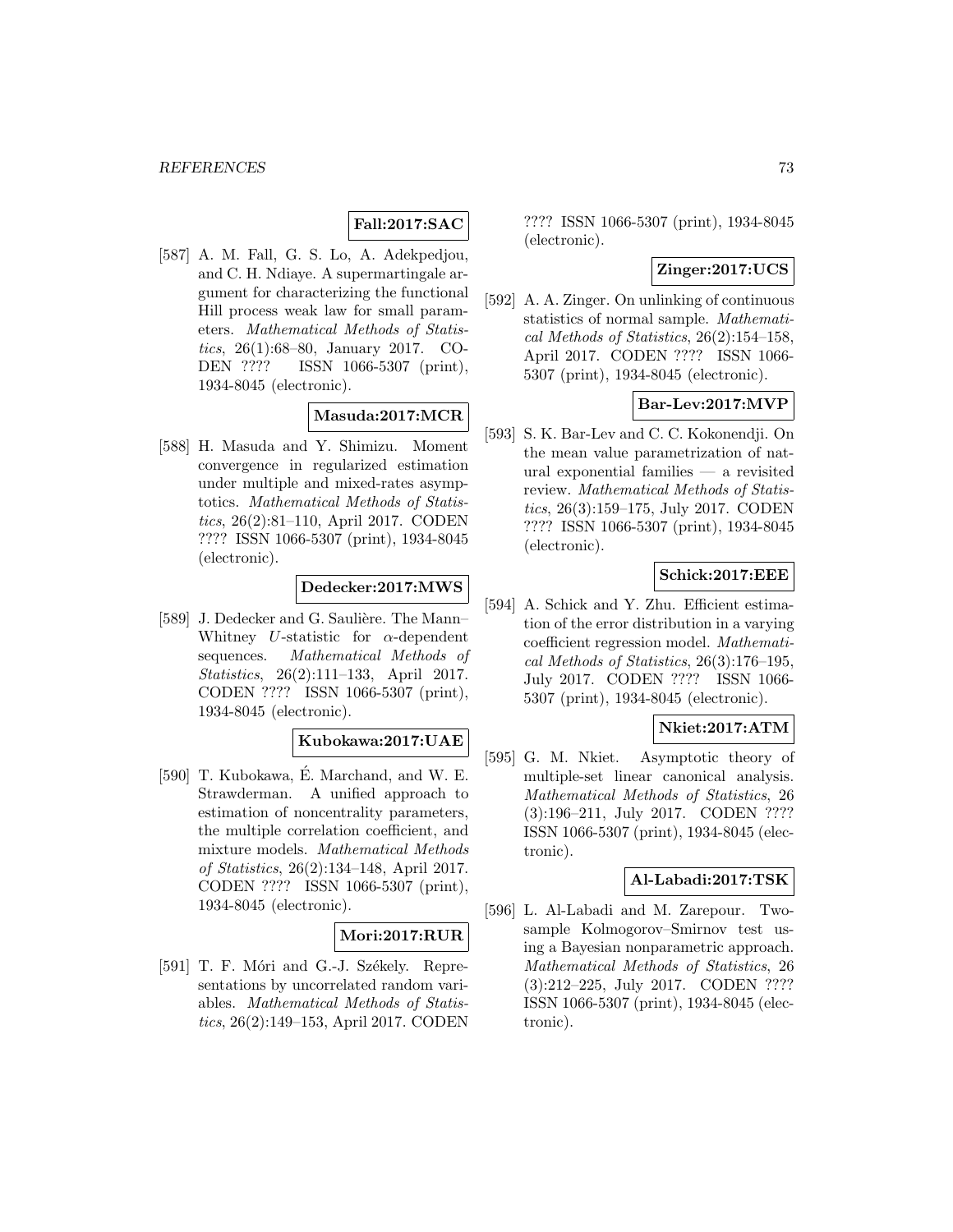# **Patra:2017:CIE**

[597] L. K. Patra and S. Kumar. Classes of improved estimators for parameters of a Pareto distribution. Mathematical Methods of Statistics, 26(3):226–235, July 2017. CODEN ???? ISSN 1066- 5307 (print), 1934-8045 (electronic).

# **Comte:2017:LDU**

[598] F. Comte and G. Mabon. Laguerre deconvolution with unknown matrix operator. Mathematical Methods of Statistics, 26(4):237–266, October 2017. CO-DEN ???? ISSN 1066-5307 (print), 1934-8045 (electronic).

### **Gribkova:2017:SFA**

[599] N. Gribkova and R. Zitikis. Statistical foundations for assessing the difference between the classical and weighted-Gini betas. Mathematical Methods of Statistics, 26(4):267–281, October 2017. CODEN ???? ISSN 1066-5307 (print), 1934-8045 (electronic).

#### **Marteau:2017:MSD**

[600] C. Marteau and Th. Sapatinas. Minimax signal detection under weak noise assumptions. Mathematical Methods of Statistics, 26(4):282–298, October 2017. CODEN ???? ISSN 1066-5307 (print), 1934-8045 (electronic).

#### **vonRosen:2017:ESR**

[601] T. von Rosen and D. von Rosen. On estimation in some reduced rank extended growth curve models. Mathematical Methods of Statistics, 26(4): 299–310, October 2017. CODEN ???? ISSN 1066-5307 (print), 1934-8045 (electronic).

#### **Balakrishnan:2017:JWR**

[602] N. Balakrishnan, G. Barmalzan, and S. Kosari. On joint weak reversed hazard rate order under symmetric copulas. Mathematical Methods of Statistics, 26(4):311–318, October 2017. CODEN ???? ISSN 1066-5307 (print), 1934-8045 (electronic).

### **Maillard:2018:BCP**

[603] O.-A. Maillard. Boundary crossing probabilities for general exponential families. Mathematical Methods of Statistics, 27(1):1–31, January 2018. CODEN ???? ISSN 1066-5307 (print), 1934-8045 (electronic). URL http://link.springer.com/article/ 10.3103/S1066530718010015.

### **Nagler:2018:AAJ**

[604] T. Nagler. Asymptotic analysis of the jittering kernel density estimator. Mathematical Methods of Statistics, 27(1):32–46, January 2018. CODEN ???? ISSN 1066-5307 (print), 1934-8045 (electronic). URL http://link.springer.com/article/ 10.3103/S1066530718010027.

### **Barakat:2018:LTB**

[605] H. M. Barakat, M. A. Abd Elgawad, H. Qin, and T. Yan. Limit theory of bivariate generalized order statistics with random sample size. Mathematical Methods of Statistics, 27(1):47–59, January 2018. CODEN ???? ISSN 1066-5307 (print), 1934-8045 (electronic). URL http://link.springer.com/article/ 10.3103/S1066530718010039.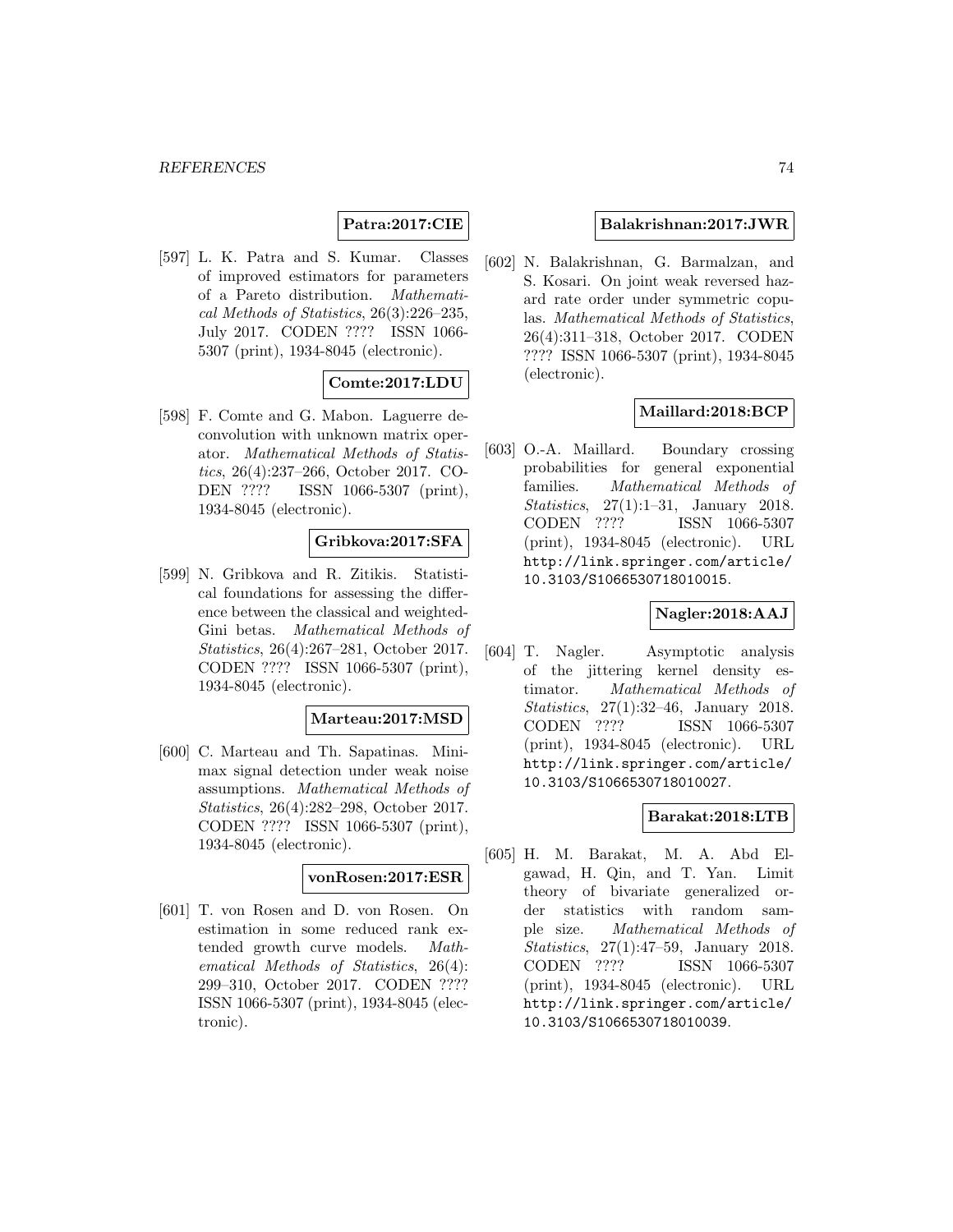### **Molchanov:2018:EMD**

[606] S. Molchanov, Z. Zhang, and L. Zheng. Entropic moments and domains of attraction on countable alphabets. Mathematical Methods of Statistics, 27(1):60–70, January 2018. CO-DEN ???? ISSN 1066-5307 (print), 1934-8045 (electronic). URL http://link.springer.com/article/ 10.3103/S1066530718010040.

# **Tsai:2018:MLE**

[607] Ming-Tien Tsai. On the maximum likelihood estimation of a covariance matrix. Mathematical Methods of Statistics, 27(1):71–82, January 2018. CODEN ???? ISSN 1066-5307 (print), 1934-8045 (electronic). URL http://link.springer.com/article/ 10.3103/S1066530718010052.

#### **Chen:2018:EII**

[608] L. Chen, Y. Davydov, N. Gribkova, and R. Zitikis. Estimating the index of increase via balancing deterministic and random data. Mathematical Methods of Statistics, 27(2):83–102, April 2018. CODEN ???? ISSN 1066-5307 (print), 1934-8045 (electronic). URL http://link.springer.com/article/ 10.3103/S1066530718020011.

### **Kharin:2018:SEP**

[609] Yu. S. Kharin, V. A. Voloshko, and E. A. Medved. Statistical estimation of parameters for binary conditionally nonlinear autoregressive time series. Mathematical Methods of Statistics, 27(2):103–118, April 2018. CODEN ???? ISSN 1066-5307 (print), 1934-8045 (electronic). URL http://link.springer.com/article/ 10.3103/S1066530718020023.

### **Proia:2018:TCR**

[610] F. Proïa and M. Soltane. A test of correlation in the random coefficients of an autoregressive process. Mathematical Methods of Statistics, 27(2):119–144, April 2018. CODEN ???? ISSN 1066-5307 (print), 1934-8045 (electronic). URL http://link.springer.com/article/ 10.3103/S1066530718020035.

### **Wiklund:2018:DIR**

[611] T. Wiklund. The deficiency introduced by resampling. Mathematical Methods of Statistics, 27(2):145–161, April 2018. CODEN ???? ISSN 1066-5307 (print), 1934-8045 (electronic). URL http://link.springer.com/article/ 10.3103/S1066530718020047.

### **Belitser:2018:LIP**

[612] E. Belitser and N. Nurushev. Local inference by penalization method for biclustering model. Mathematical Methods of Statistics, 27(3):163–183, July 2018. CODEN ???? ISSN 1066-5307 (print), 1934-8045 (electronic). URL http://link.springer.com/article/ 10.3103/S1066530718030018.

### **Bibi:2018:APQ**

[613] A. Bibi. Asymptotic properties of QML estimation of multivariate periodic CCC–GARCH models. Mathematical Methods of Statistics, 27 (3):184–204, July 2018. CODEN ???? ISSN 1066-5307 (print), 1934-8045 (electronic). URL http: //link.springer.com/article/10. 3103/S106653071803002X.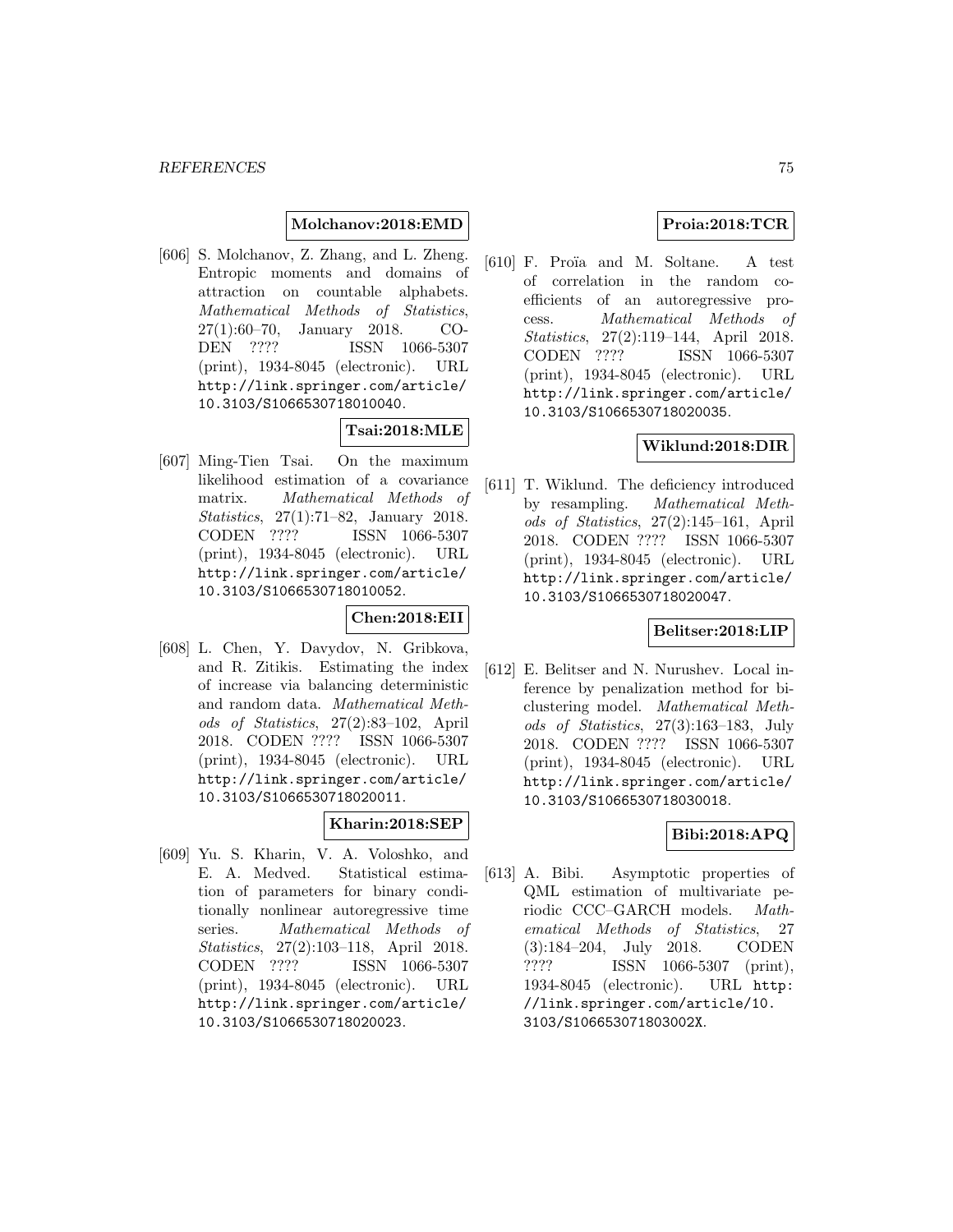**Golubev:2018:MAE**

[614] Yu. Golubev. A minimax approach to errors-in-variables linear models. Mathematical Methods of Statistics, 27(3):205–225, July 2018. CODEN ???? ISSN 1066-5307 (print), 1934-8045 (electronic). URL http://link.springer.com/article/ 10.3103/S1066530718030031.

# **Politis:2018:TER**

[615] D. N. Politis, V. A. Vasiliev, and S. E. Vorobeychikov. Truncated estimation of ratio statistics with application to heavy tail distributions. Mathematical Methods of Statistics, 27(3):226–243, July 2018. CODEN ???? ISSN 1066-5307 (print), 1934-8045 (electronic). URL http://link.springer.com/article/ 10.3103/S1066530718030043.

# **Levit:2018:OCI**

[616] B. Levit. On optimal cardinal interpolation. Mathematical Methods of Statistics, 27(4):245–267, October 2018. CODEN ???? ISSN 1066-5307 (print), 1934-8045 (electronic). URL http://link.springer.com/article/ 10.3103/S1066530718040014.

### **Caron:2018:ADL**

[617] E. Caron and S. Dede. Asymptotic distribution of least squares estimators for linear models with dependent errors: Regular designs. Mathematical Methods of Statistics, 27(4):268–293, October 2018. CODEN ???? ISSN 1066-5307 (print), 1934-8045 (electronic). URL http://link.springer.com/article/ 10.3103/S1066530718040026.

### **Boldin:2018:EDF**

[618] M. V. Boldin and M. N. Petriev. On the empirical distribution function of residuals in autoregression with outliers and Pearson's chi-square type tests. Mathematical Methods of Statistics, 27(4):294–311, October 2018. CODEN ???? ISSN 1066-5307 (print), 1934-8045 (electronic). URL http://link.springer.com/article/ 10.3103/S1066530718040038.

#### **Berckmoes:2018:ABC**

[619] B. Berckmoes and G. Molenberghs. On the asymptotic behavior of the contaminated sample mean. Mathematical Methods of Statistics, 27(4):312–323, October 2018. CODEN ???? ISSN 1066-5307 (print), 1934-8045 (electronic). URL http://link.springer.com/article/ 10.3103/S106653071804004X.

### **Hamura:2019:BPD**

[620] Y. Hamura and T. Kubokawa. Bayesian predictive distribution for a negative binomial model. Mathematical Methods of Statistics, 28(1):1–17, January 2019. CODEN ???? ISSN 1066-5307 (print), 1934-8045 (electronic). URL http://link.springer.com/article/ 10.3103/S1066530719010010.

#### **Havet:2019:DER**

 $[621]$  A. Havet, M. Lerasle, and E. Moulines. Density estimation for RWRE. Mathematical Methods of Statistics, 28 (1):18–38, January 2019. CODEN ???? ISSN 1066-5307 (print), 1934-8045 (electronic). URL http: //link.springer.com/article/10. 3103/S1066530719010022.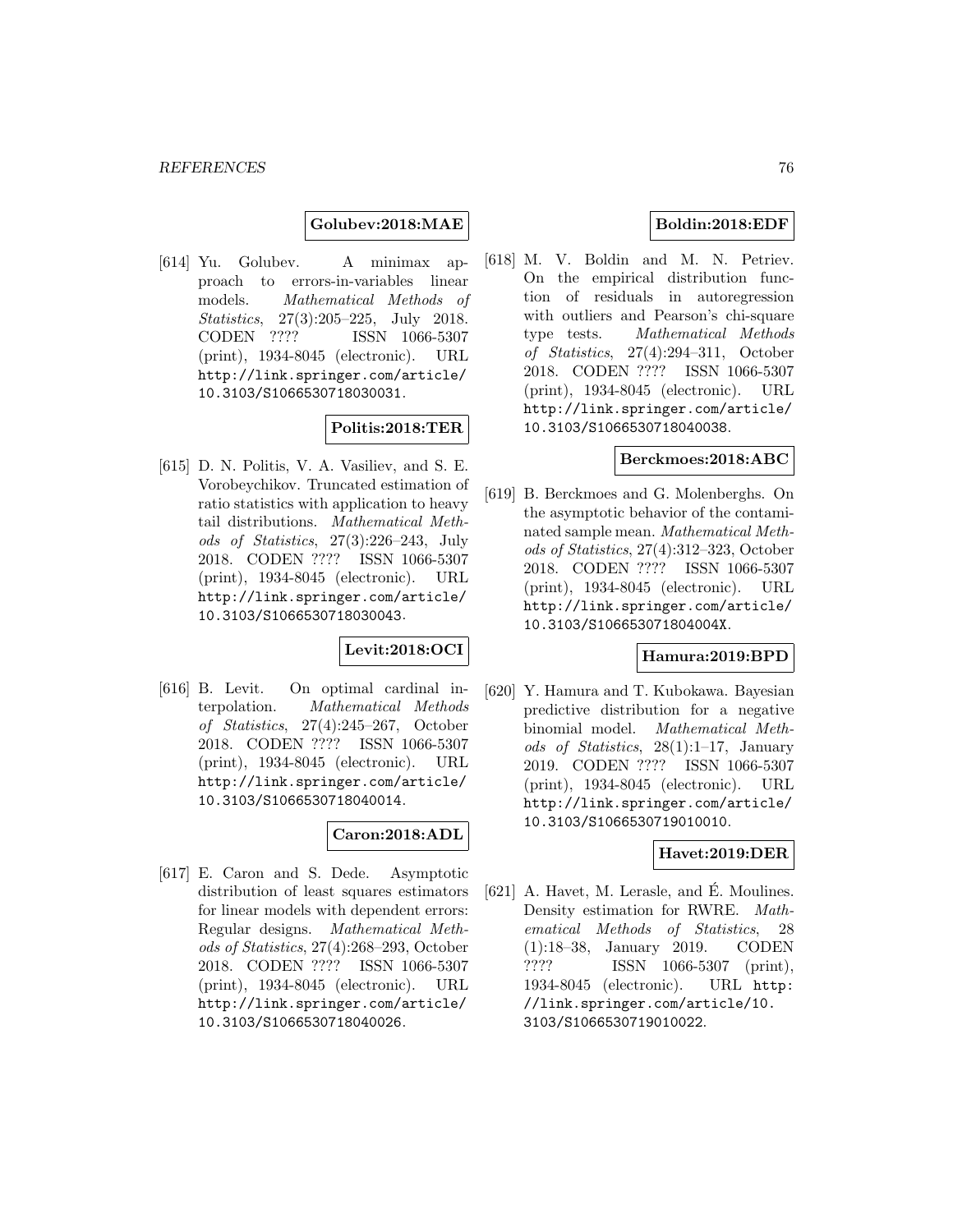### **Khardani:2019:SPM**

[622] S. Khardani. A semi-parametric mode regression with censored data. Mathematical Methods of Statistics, 28(1):39–56, January 2019. CO-DEN ???? ISSN 1066-5307 (print), 1934-8045 (electronic). URL http://link.springer.com/article/ 10.3103/S1066530719010034.

# **Boldin:2019:PPT**

[623] M. V. Boldin. On the power of Pearson's test under local alternatives in autoregression with outliers. Mathematical Methods of Statistics, 28(1):57–65, January 2019. CO-DEN ???? ISSN 1066-5307 (print), 1934-8045 (electronic). URL http://link.springer.com/article/ 10.3103/S1066530719010046.

# **Joutard:2019:LDA**

[624] C. Joutard. A large deviation approximation for multivariate density functions. Mathematical Methods of Statistics, 28(1):66–73, January 2019. CODEN ???? ISSN 1066-5307 (print), 1934-8045 (electronic). URL http://link.springer.com/article/ 10.3103/S1066530719010058.

### **Klebanov:2019:OOH**

[625] L. Klebanov and I. Volchenkova. Outliers and the ostensibly heavy tails. Mathematical Methods of Statistics, 28(1):74–81, January 2019. CO-DEN ???? ISSN 1066-5307 (print), 1934-8045 (electronic). URL http://link.springer.com/article/ 10.3103/S106653071901006X.

### **Balan:2019:ATL**

[626] R. M. Balan and D. Jankovic. Asymptotic theory for longitudinal data with missing responses adjusted by inverse probability weights. Mathematical Methods of Statistics, 28(2):83–103, April 2019. CODEN ???? ISSN 1066-5307 (print), 1934-8045 (electronic). URL http://link.springer.com/article/ 10.3103/S1066530719020017.

### **Kutta:2019:EPR**

[627] T. Kutta, N. Bissantz, J. Chown, and H. Dette. The empirical process of residuals from an inverse regression. Mathematical Methods of Statistics, 28(2):104–126, April 2019. CODEN ???? ISSN 1066-5307 (print), 1934-8045 (electronic). URL http://link.springer.com/article/ 10.3103/S1066530719020029.

#### **LMoudden:2019:PDE**

[628] A. L'Moudden and E. Marchand. On ` predictive density estimation under  $\alpha$ divergence loss. Mathematical Methods of Statistics, 28(2):127–143, April 2019. CODEN ???? ISSN 1066-5307 (print), 1934-8045 (electronic). URL http://link.springer.com/article/ 10.3103/S1066530719020030.

### **Boldin:2019:APT**

[629] M. V. Boldin. On the asymptotic power of tests of fit under local alternatives in autoregression. Mathematical Methods of Statistics, 28(2):144–154, April 2019. CODEN ???? ISSN 1066-5307 (print), 1934-8045 (electronic). URL http://link.springer.com/article/ 10.3103/S1066530719020042.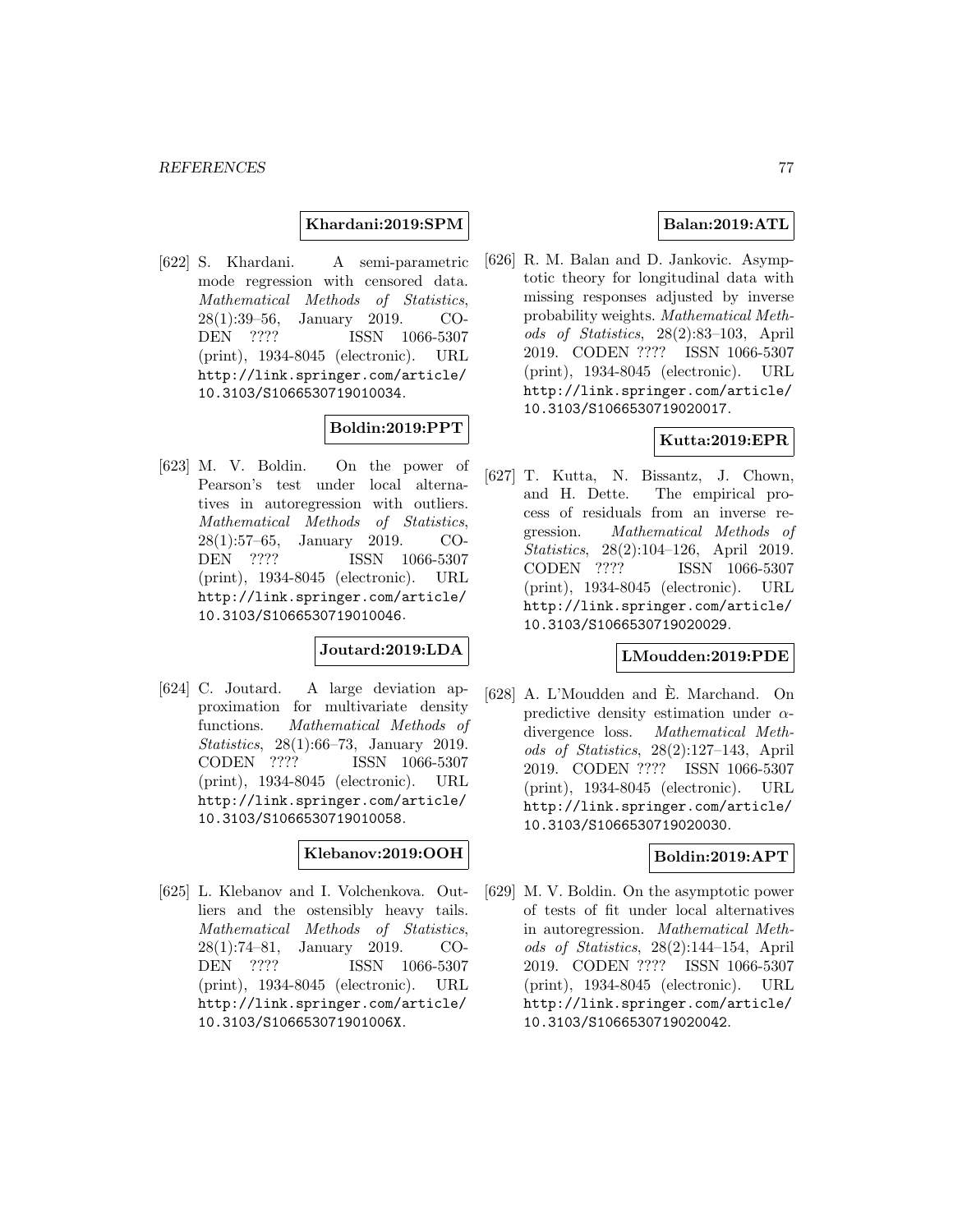### **Golubev:2019:MHT**

[630] G. Golubev and M. Safarian. A multiple hypothesis testing approach to detection changes in distribution. Mathematical Methods of Statistics, 28(2):155–167, April 2019. CO-DEN ???? ISSN 1066-5307 (print), 1934-8045 (electronic). URL http://link.springer.com/article/ 10.3103/S1066530719020054.

### **Bouzebda:2019:CLT**

[631] S. Bouzebda and B. Nemouchi. Central limit theorems for conditional empirical and conditional U-processes of stationary mixing sequences. Mathematical Methods of Statistics, 28 (3):169–207, July 2019. CODEN ???? ISSN 1066-5307 (print), 1934-8045 (electronic). URL http: //link.springer.com/article/10. 3103/S1066530719030013.

### **Rimal:2019:DDS**

[632] R. Rimal and M. Pensky. Density deconvolution with small Berkson errors. Mathematical Methods of Statistics, 28(3):208–227, July 2019. CODEN ???? ISSN 1066-5307 (print), 1934-8045 (electronic). URL http://link.springer.com/article/ 10.3103/S1066530719030025.

### **Autin:2019:MPV**

[633] F. Autin, M. Clausel, J.-M. Freyermuth, and C. Marteau. Maxiset point of view for signal detection in inverse problems. Mathematical Methods of Statistics, 28(3):228–242, July 2019. CODEN ???? ISSN 1066-5307 (print), 1934-8045 (electronic). URL http://link.springer.com/article/ 10.3103/S1066530719030037.

# **Tsai:2019:AIT**

[634] Ming-Tien Tsai. Admissibility of invariant tests for means with covariates. Mathematical Methods of Statistics, 28(4):243–261, October 2019. CODEN ???? ISSN 1066-5307 (print), 1934-8045 (electronic). URL http://link.springer.com/article/ 10.3103/S106653071904001X.

# **Eberl:2019:SOV**

[635] A. Eberl and B. Klar. On the skewness order of van Zwet and Oja. Mathematical Methods of Statistics, 28(4):262–278, October 2019. CODEN ???? ISSN 1066-5307 (print), 1934-8045 (electronic). URL http://link.springer.com/article/ 10.3103/S1066530719040021.

### **Overgaard:2019:SOP**

[636] M. Overgaard. State occupation probabilities in non–Markov models. Mathematical Methods of Statistics, 28(4):279–290, October 2019. CODEN ???? ISSN 1066-5307 (print), 1934-8045 (electronic). URL http://link.springer.com/article/ 10.3103/S1066530719040033.

### **Khardani:2019:REP**

[637] S. Khardani. Relative error prediction for twice censored data. Mathematical Methods of Statistics, 28 (4):291–306, October 2019. CO-DEN ???? ISSN 1066-5307 (print), 1934-8045 (electronic). URL http://link.springer.com/article/ 10.3103/S1066530719040045.

### **Pinelis:2019:AOT**

[638] I. Pinelis. An asymptotically optimal transform of Pearson's correla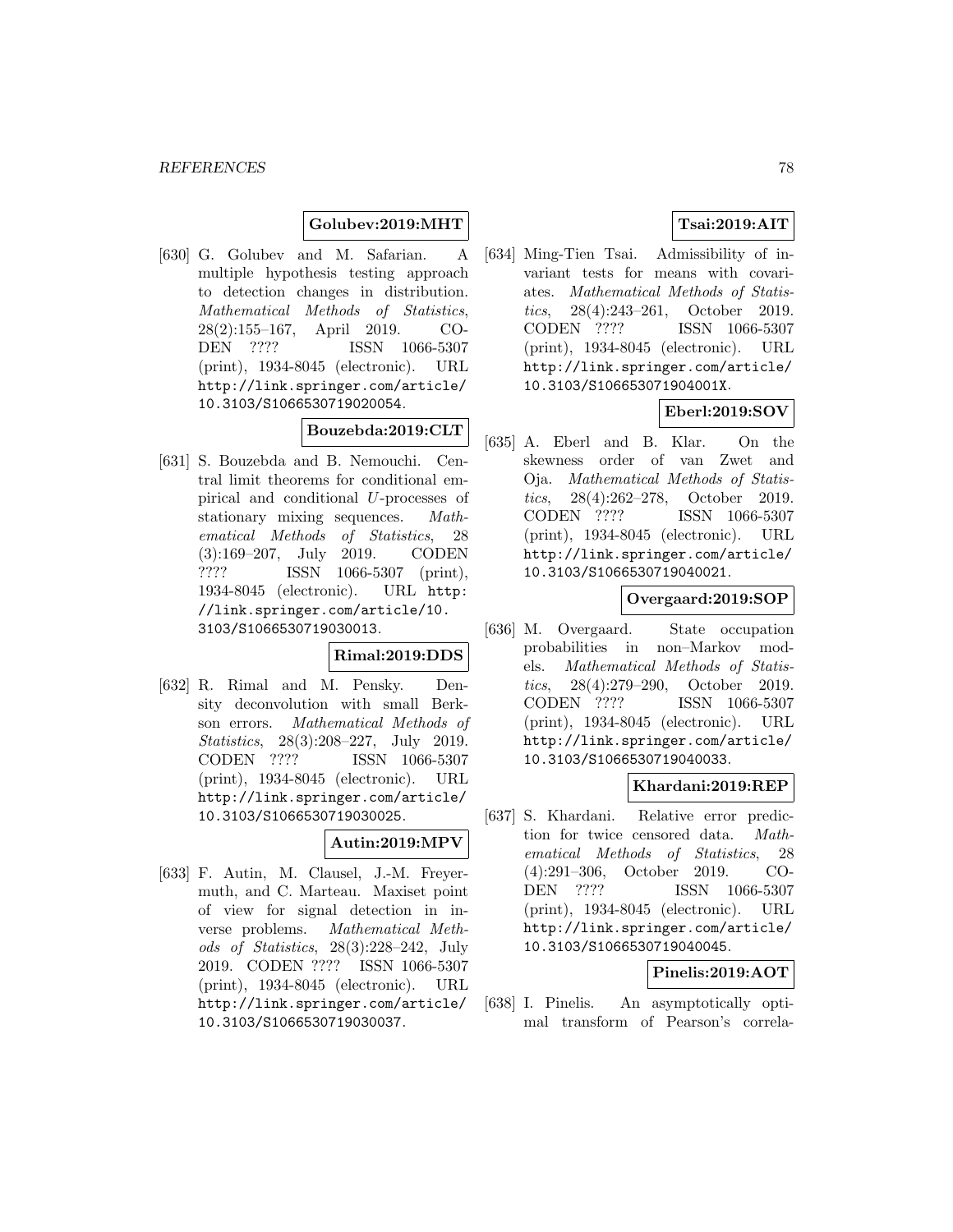tion statistic. Mathematical Methods of Statistics, 28(4):307–318, October 2019. CODEN ???? ISSN 1066-5307 (print), 1934-8045 (electronic). URL http://link.springer.com/article/ 10.3103/S1066530719040057.

# **Comte:2020:OAE**

[639] F. Comte, C. Duval, and O. Sacko. Optimal adaptive estimation on **R** or  $\mathbb{R}^+$  of the derivatives of a density. Mathematical Methods of Statistics, 29(1):1–31, January 2020. CO-DEN ???? ISSN 1066-5307 (print), 1934-8045 (electronic). URL https: //link.springer.com/article/10. 3103/S1066530720010020.

### **Halconruy:2020:KSN**

[640] H. Halconruy and N. Marie. Kernel selection in nonparametric regression. Mathematical Methods of Statistics, 29(1):32–56, January 2020. CO-DEN ???? ISSN 1066-5307 (print), 1934-8045 (electronic). URL https: //link.springer.com/article/10. 3103/S1066530720010044.

# **Golubev:2020:MLB**

[641] Yu. Golubev and C. Pouet. Multilevel Bayes and MAP monotonicity testing. Mathematical Methods of Statistics, 29(1):57–75, January 2020. CO-DEN ???? ISSN 1066-5307 (print), 1934-8045 (electronic). URL https: //link.springer.com/article/10. 3103/S1066530720010032.

#### **Schreuder:2020:BES**

[642] N. Schreuder. Bounding the expectation of the supremum of empirical processes indexed by Hölder classes. Mathematical Methods of Statistics, 29(1):76–86, January 2020. CO-DEN ???? ISSN 1066-5307 (print), 1934-8045 (electronic). URL https: //link.springer.com/article/10. 3103/S1066530720010056.

### **Chzhen:2020:ORN**

[643] Evgenii Chzhen. Optimal rates for nonparametric F-score binary classification via post-processing. Mathematical Methods of Statistics, 29 (2):87–105, April 2020. CODEN ???? ISSN 1066-5307 (print), 1934-8045 (electronic). URL https: //link.springer.com/article/10. 3103/S1066530720020027.

#### **Schluttenhofer:2020:AMT**

[644] Sandra Schluttenhofer and Jan Johannes. Adaptive minimax testing for circular convolution. Mathematical Methods of Statistics, 29 (2):106–133, April 2020. CODEN ???? ISSN 1066-5307 (print), 1934-8045 (electronic). URL https: //link.springer.com/article/10. 3103/S1066530720020039.

### **Mansourvar:2020:TDD**

[645] Zahra Mansourvar and Majid Asadi. On a time dependent divergence measure between two residual lifetime distributions. Mathematical Methods of Statistics, 29(3):135–148, July 2020. CO-DEN ???? ISSN 1066-5307 (print), 1934-8045 (electronic). URL https: //link.springer.com/article/10. 3103/S1066530720030023.

### **Tavangar:2020:SMO**

[646] Mahdi Tavangar and Ismihan Bayramoglu. On some models of ordered random variables and characterizations